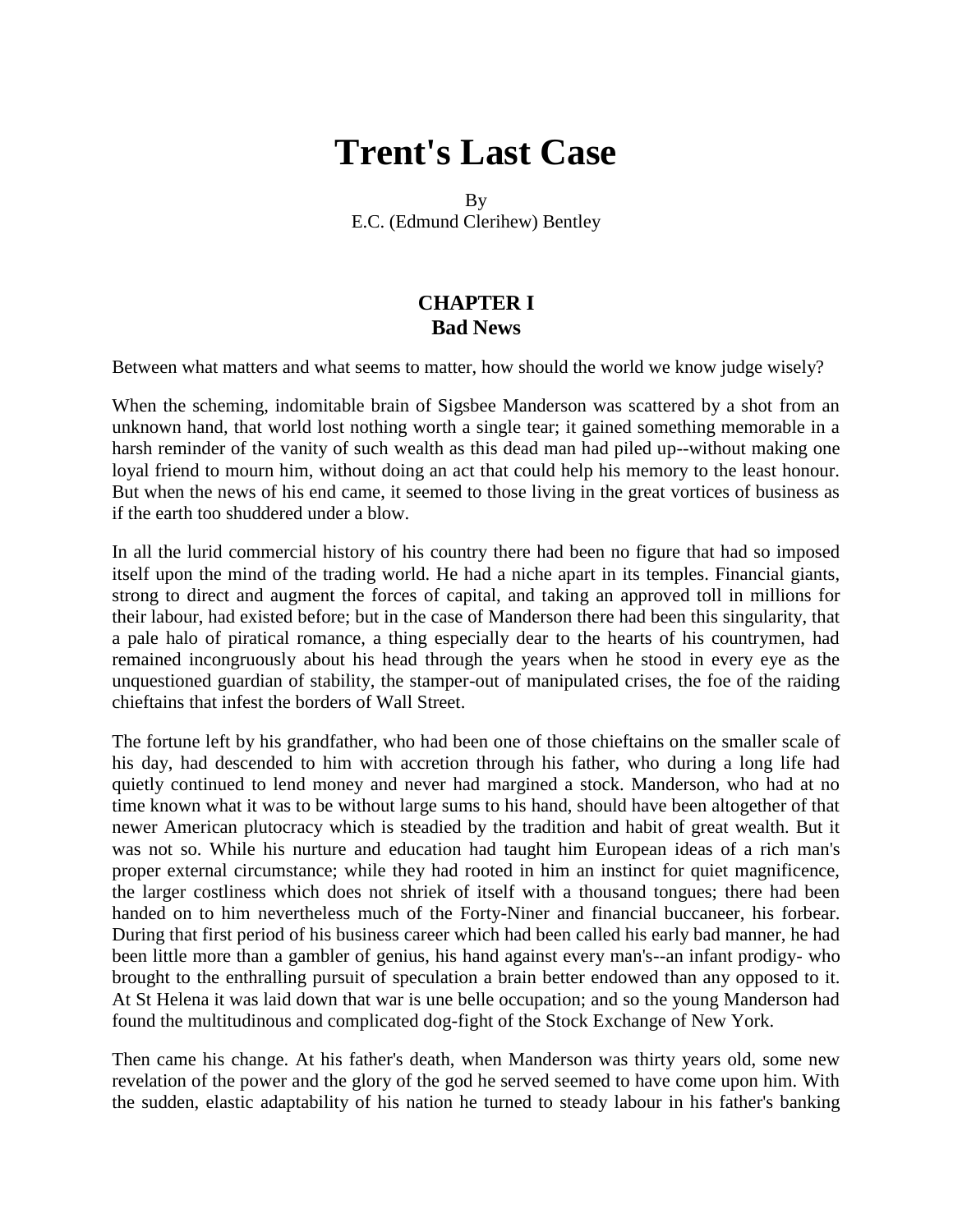business, closing his ears to the sound of the battles of the Street. In a few years he came to control all the activity of the great firm whose unimpeached conservatism, safety, and financial weight lifted it like a cliff above the angry sea of the markets. All mistrust founded on the performances of his youth had vanished. He was quite plainly a different man. How the change came about none could with authority say, but there was a story of certain last words spoken by his father, whom alone he had respected and perhaps loved.

He began to tower above the financial situation. Soon his name was current in the bourses of the world. One who spoke the name of Manderson called up a vision of all that was broad-based and firm in the vast wealth of the United States. He planned great combinations of capital, drew together and centralized industries of continental scope, financed with unerring judgement the large designs of state or of private enterprise. Many a time when he 'took hold' to smash a strike, or to federate the ownership of some great field of labour, he sent ruin upon a multitude of tiny homes; and if miners or steelworkers or cattlemen defied him and invoked disorder, he could be more lawless and ruthless than they. But this was done in the pursuit of legitimate business ends. Tens of thousands of the poor might curse his name, but the financier and the speculator execrated him no more. He stretched a hand to protect or to manipulate the power of wealth in every corner of the country. Forcible, cold, and unerring, in all he did he ministered to the national lust for magnitude; and a grateful country surnamed him the Colossus.

But there was an aspect of Manderson in this later period that lay long unknown and unsuspected save by a few, his secretaries and lieutenants and certain of the associates of his bygone hurling time. This little circle knew that Manderson, the pillar of sound business and stability in the markets, had his hours of nostalgia for the lively times when the Street had trembled at his name. It was, said one of them, as if Blackbeard had settled down as a decent merchant in Bristol on the spoils of the Main. Now and then the pirate would glare suddenly out, the knife in his teeth and the sulphur matches sputtering in his hatband. During such spasms of reversion to type a score of tempestuous raids upon the market had been planned on paper in the inner room of the offices of Manderson, Colefax and Company. But they were never carried out. Blackbeard would quell the mutiny of his old self within him and go soberly down to his counting-house--humming a stave or two of 'Spanish Ladies', perhaps, under his breath. Manderson would allow himself the harmless satisfaction, as soon as the time for action had gone by, of pointing out to some Rupert of the markets a coup worth a million to the depredator might have been made. 'Seems to me,' he would say almost wistfully, 'the Street is getting to be a mighty dull place since I quit.' By slow degrees this amiable weakness of the Colossus became known to the business world, which exulted greatly in the knowledge.

At the news of his death panic went through the markets like a hurricane; for it came at a luckless time. Prices tottered and crashed like towers in an earthquake. For two days Wall Street was a clamorous inferno of pale despair. All over the United States, wherever speculation had its devotees, went a waft of ruin, a plague of suicide. In Europe also not a few took with their own hands lives that had become pitiably linked to the destiny of a financier whom most of them had never seen. In Paris a well-known banker walked quietly out of the Bourse and fell dead upon the broad steps among the raving crowd of Jews, a phial crushed in his hand. In Frankfort one leapt from the Cathedral top, leaving a redder stain where he struck the red tower. Men stabbed and shot and strangled themselves, drank death or breathed it as the air, because in a lonely corner of England the life had departed from one cold heart vowed to the service of greed.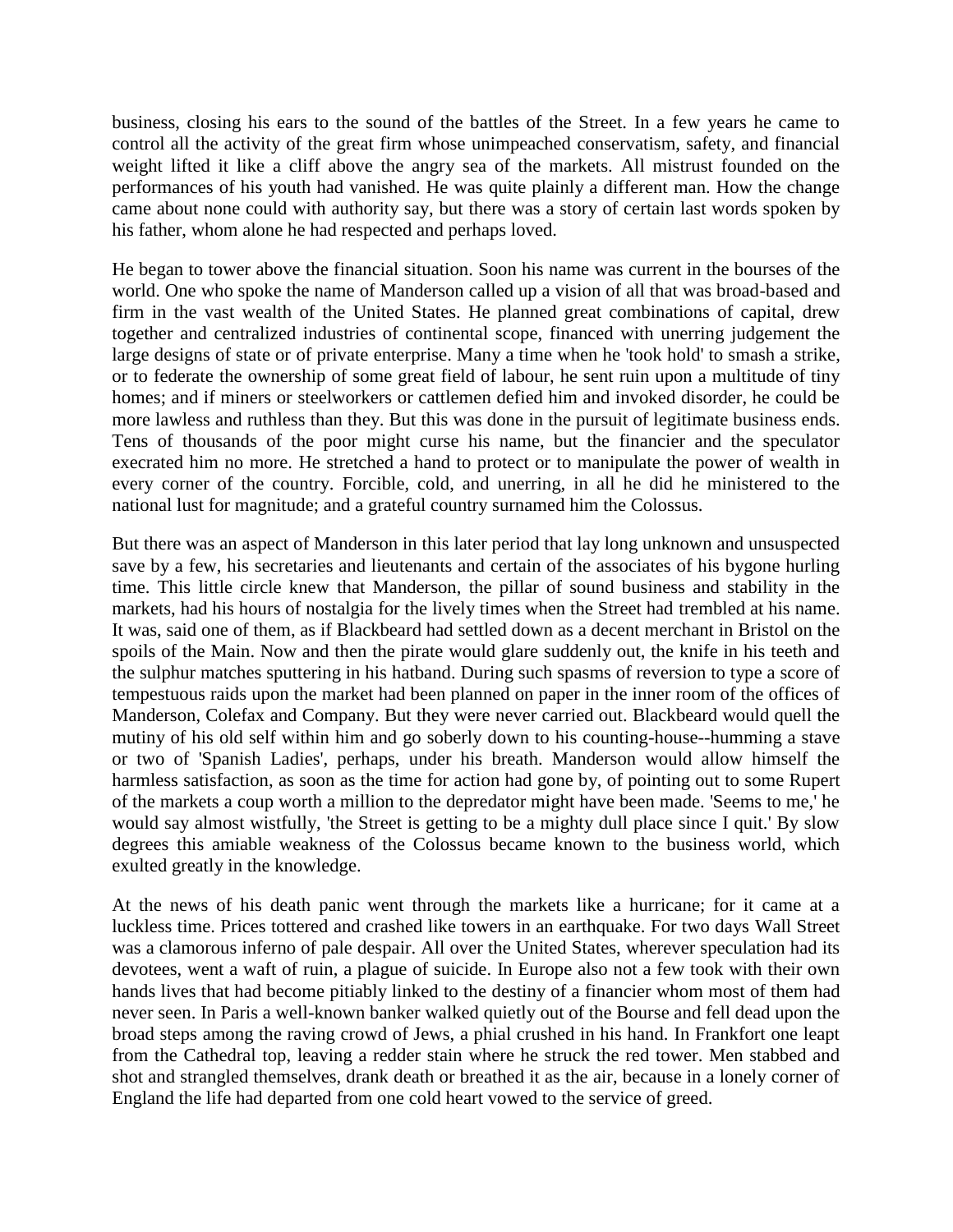The blow could not have fallen at a more disastrous moment. It came when Wall Street was in a condition of suppressed 'scare'-suppressed, because for a week past the great interests known to act with or to be actually controlled by the Colossus had been desperately combating the effects of the sudden arrest of Lucas Hahn, and the exposure of his plundering of the Hahn banks. This bombshell, in its turn, had fallen at a time when the market had been 'boosted' beyond its real strength. In the language of the place, a slump was due. Reports from the corn-lands had not been good, and there had been two or three railway statements which had been expected to be much better than they were. But at whatever point in the vast area of speculation the shudder of the threatened break had been felt, 'the Manderson crowd' had stepped in and held the market up. All through the week the speculator's mind, as shallow as it is quick- witted, as sentimental as greedy, had seen in this the hand of the giant stretched out in protection from afar. Manderson, said the newspapers in chorus, was in hourly communication with his lieutenants in the Street. One journal was able to give in round figures the sum spent on cabling between New York and Marlstone in the past twenty-four hours; it told how a small staff of expert operators had been sent down by the Post Office authorities to Marlstone to deal with the flood of messages. Another revealed that Manderson, on the first news of the Hahn crash, had arranged to abandon his holiday and return home by the Lusitania; but that he soon had the situation so well in hand that he had determined to remain where he was.

All this was falsehood, more or less consciously elaborated by the 'finance editors', consciously initiated and encouraged by the shrewd business men of the Manderson group, who knew that nothing could better help their plans than this illusion of hero-worship--knew also that no word had come from Manderson in answer to their messages, and that Howard B. Jeffrey, of Steel and Iron fame, was the true organizer of victory. So they fought down apprehension through four feverish days, and minds grew calmer. On Saturday, though the ground beneath the feet of Mr. Jeffrey yet rumbled now and then with Etna-mutterings of disquiet, he deemed his task almost done. The market was firm, and slowly advancing. Wall Street turned to its sleep of Sunday, worn out but thankfully at peace.

In the first trading hour of Monday a hideous rumour flew round the sixty acres of the financial district. It came into being as the lightning comes--a blink that seems to begin nowhere; though it is to be suspected that it was first whispered over the telephone--together with an urgent selling order by some employee in the cable service. A sharp spasm convulsed the convalescent sharelist. In five minutes the dull noise of the kerbstone market in Broad Street had leapt to a high note of frantic interrogation. From within the hive of the Exchange itself could be heard a droning hubbub of fear, and men rushed hatless in and out. Was it true? asked every man; and every man replied, with trembling lips, that it was a lie put out by some unscrupulous 'short' interest seeking to cover itself. In another quarter of an hour news came of a sudden and ruinous collapse of 'Yankees' in London at the close of the Stock Exchange day. It was enough. New York had still four hours' trading in front of her. The strategy of pointing to Manderson as the saviour and warden of the markets had recoiled upon its authors with annihilating force, and Jeffrey, his ear at his private telephone, listened to the tale of disaster with a set jaw. The new Napoleon had lost his Marengo. He saw the whole financial landscape sliding and falling into chaos before him. In half an hour the news of the finding of Manderson's body, with the inevitable rumour that it was suicide, was printing in a dozen newspaper offices; but before a copy reached Wall Street the tornado of the panic was in full fury, and Howard B. Jeffrey and his collaborators were whirled away like leaves before its breath.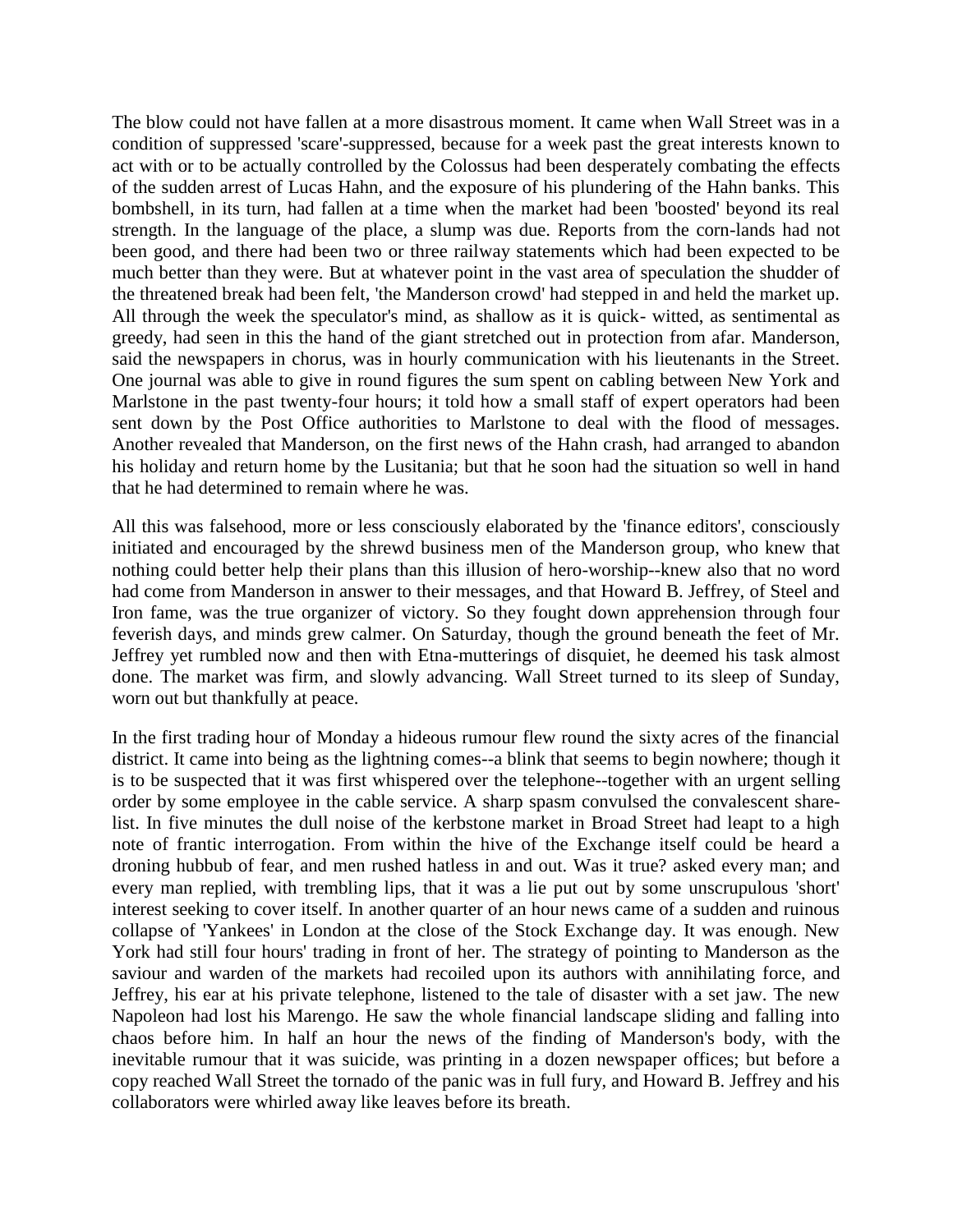All this sprang out of nothing.

Nothing in the texture of the general life had changed. The corn had not ceased to ripen in the sun. The rivers bore their barges and gave power to a myriad engines. The flocks fattened on the pastures, the herds were unnumbered. Men laboured everywhere in the various servitudes to which they were born, and chafed not more than usual in their bonds. Bellona tossed and murmured as ever, yet still slept her uneasy sleep. To all mankind save a million or two of halfcrazed gamblers, blind to all reality, the death of Manderson meant nothing; the life and work of the world went on. Weeks before he died strong hands had been in control of every wire in the huge network of commerce and industry that he had supervised. Before his corpse was buried his countrymen had made a strange discovery--that the existence of the potent engine of monopoly that went by the name of Sigsbee Manderson had not been a condition of even material prosperity. The panic blew itself out in two days, the pieces were picked up, the bankrupts withdrew out of sight; the market 'recovered a normal tone'.

While the brief delirium was yet subsiding there broke out a domestic scandal in England that suddenly fixed the attention of two continents. Next morning the Chicago Limited was wrecked, and the same day a notable politician was shot down in cold blood by his wife's brother in the streets of New Orleans. Within a week of its rising, 'the Manderson story', to the trained sense of editors throughout the Union, was 'cold'. The tide of American visitors pouring through Europe made eddies round the memorial or statue of many a man who had died in poverty; and never thought of their most famous plutocrat. Like the poet who died in Rome, so young and poor, a hundred years ago, he was buried far away from his own land; but for all the men and women of Manderson's people who flock round the tomb of Keats in the cemetery under the Monte Testaccio, there is not one, nor ever Will be, to stand in reverence by the rich man's grave beside the little church of Marlstone.

## **CHAPTER II Knocking the Town Endways**

In the only comfortably furnished room in the offices of the Record, the telephone on Sir James Molloy's table buzzed. Sir James made a motion with his pen, and Mr. Silver, his secretary, left his work and came over to the instrument.

'Who is that?' he said. 'Who?... I can't hear you .... Oh, it's Mr. Bunner, is it?... Yes, but... I know, but he's fearfully busy this afternoon. Can't you... Oh, really? Well, in that case--just hold on, will you?'

He placed the receiver before Sir James. 'It's Calvin Bunner, Sigsbee Manderson's right-hand man,' he said concisely. 'He insists on speaking to you personally. Says it is the gravest piece of news. He is talking from the house down by Bishopsbridge, so it will be necessary to speak clearly.'

Sir James looked at the telephone, not affectionately, and took up the receiver. 'Well?' he said in his strong voice, and listened. 'Yes,' he said. The next moment Mr. Silver, eagerly watching him, saw a look of amazement and horror. 'Good God!' murmured Sir James. Clutching the instrument, he slowly rose to his feet, still bending ear intently. At intervals he repeated 'Yes.' Presently, as he listened, he glanced at the clock, and spoke quickly to Mr. Silver over the top of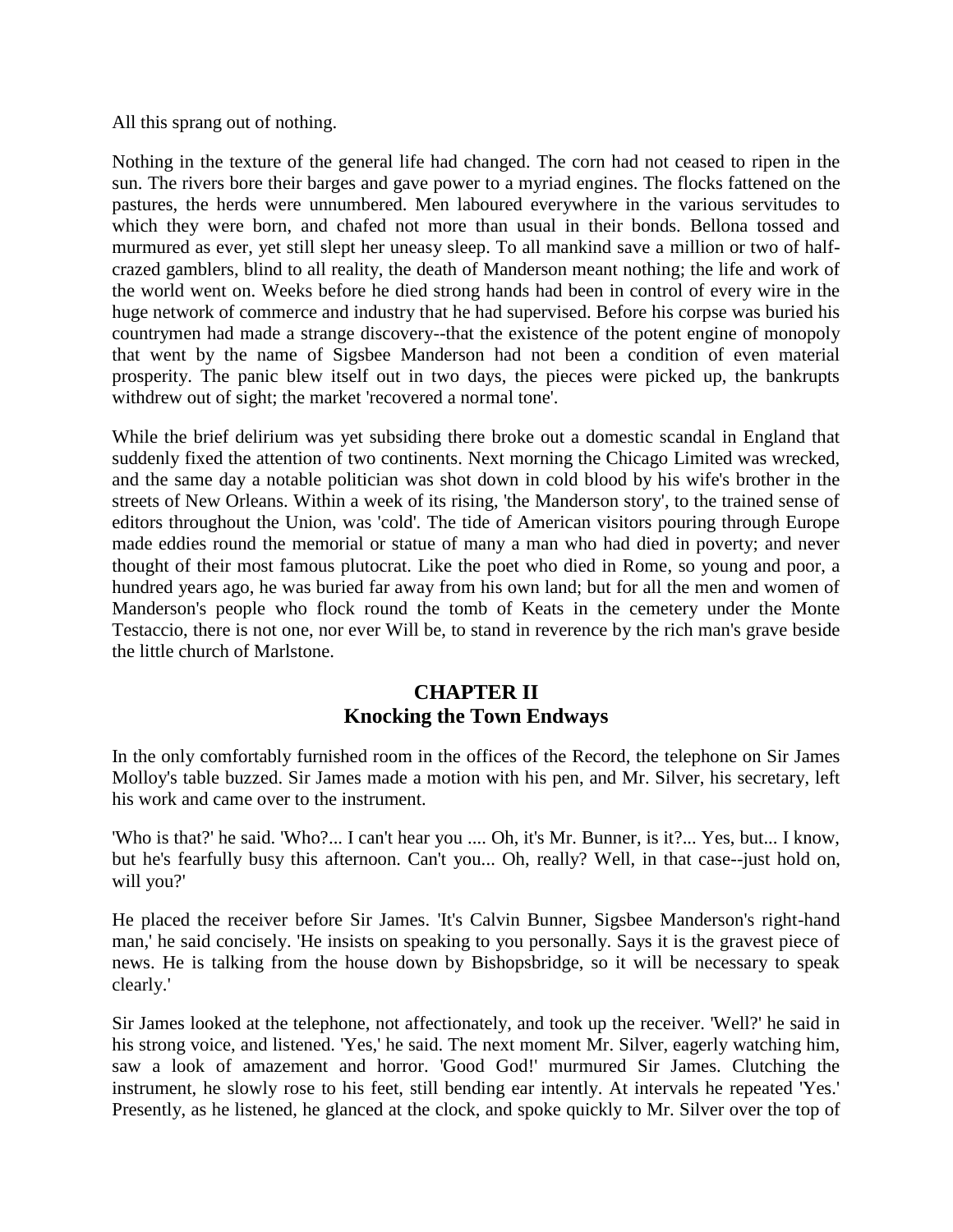the transmitter. 'Go and hunt up Figgis and young Williams. Hurry.' Mr. Silver darted from the room.

The great journalist was a tall, strong, clever Irishman of fifty, swart and black-moustached, a man of untiring business energy, well known in the world, which he understood very thoroughly, and played upon with the half-cynical competence of his race. Yet was he without a touch of the charlatan: he made no mysteries, and no pretences of knowledge, and he saw instantly through these in others. In his handsome, well-bred, well-dressed appearance there was something a little sinister when anger or intense occupation put its imprint about his eyes and brow; but when his generous nature was under no restraint he was the most cordial of men. He was managing director of the company which owned that most powerful morning paper, the Record, and also that most indispensable evening paper, the Sun, which had its offices on the other side of the street. He was, moreover, editor-in-chief of the Record, to which he had in the course of years attached the most variously capable personnel in the country. It was a maxim of his that where you could not get gifts, you must do the best you could with solid merit; and he employed a great deal of both. He was respected by his staff as few are respected in a profession not favourable to the growth of the sentiment of reverence.

'You're sure that's all?' asked Sir James, after a few minutes of earnest listening and questioning. 'And how long has this been known?... Yes, of course, the police are; but the servants? Surely it's all over the place down there by now .... Well, we'll have a try .... Look here, Bunner, I'm infinitely obliged to you about this. I owe you a good turn. You know I mean what I say. Come and see me the first day you get to town .... All right, that's understood. Now I must act on your news. Goodbye.'

Sir James hung up the receiver, and seized a railway timetable from the rack before him. After a rapid consultation of this oracle, he flung it down with a forcible word as Mr. Silver hurried into the room, followed by a hard-featured man with spectacles, and a youth with an alert eye.

'I want you to jot down some facts, Figgis,' said Sir James, banishing all signs of agitation and speaking with a rapid calmness. 'When you have them, put them into shape just as quick as you can for a special edition of the Sun.' The hard- featured man nodded and glanced at the clock, which pointed to a few minutes past three; he pulled out a notebook and drew a chair up to the big writing- table. 'Silver,' Sir James went on, 'go and tell Jones to wire our local correspondent very urgently, to drop everything and get down to Marlstone at once. He is not to say why in the telegram. There must not be an unnecessary word about this news until the Sun is on the streets with it--you all understand. Williams, cut across the way and tell Mr. Anthony to hold himself ready for a two-column opening that will knock the town endways. Just tell him that he must take all measures and precautions for a scoop. Say that Figgis will be over in five minutes with the facts, and that he had better let him write up the story in his private room. As you go, ask Miss Morgan to see me here at once, and tell the telephone people to see if they can get Mr. Trent on the wire for me. After seeing Mr. Anthony, return here and stand by.' The alert-eyed young man vanished like a spirit.

Sir James turned instantly to Mr. Figgis, whose pencil was poised over the paper. 'Sigsbee Manderson has been murdered,' he began quickly and clearly, pacing the floor with his hands behind him. Mr. Figgis scratched down a line of shorthand with as much emotion as if he had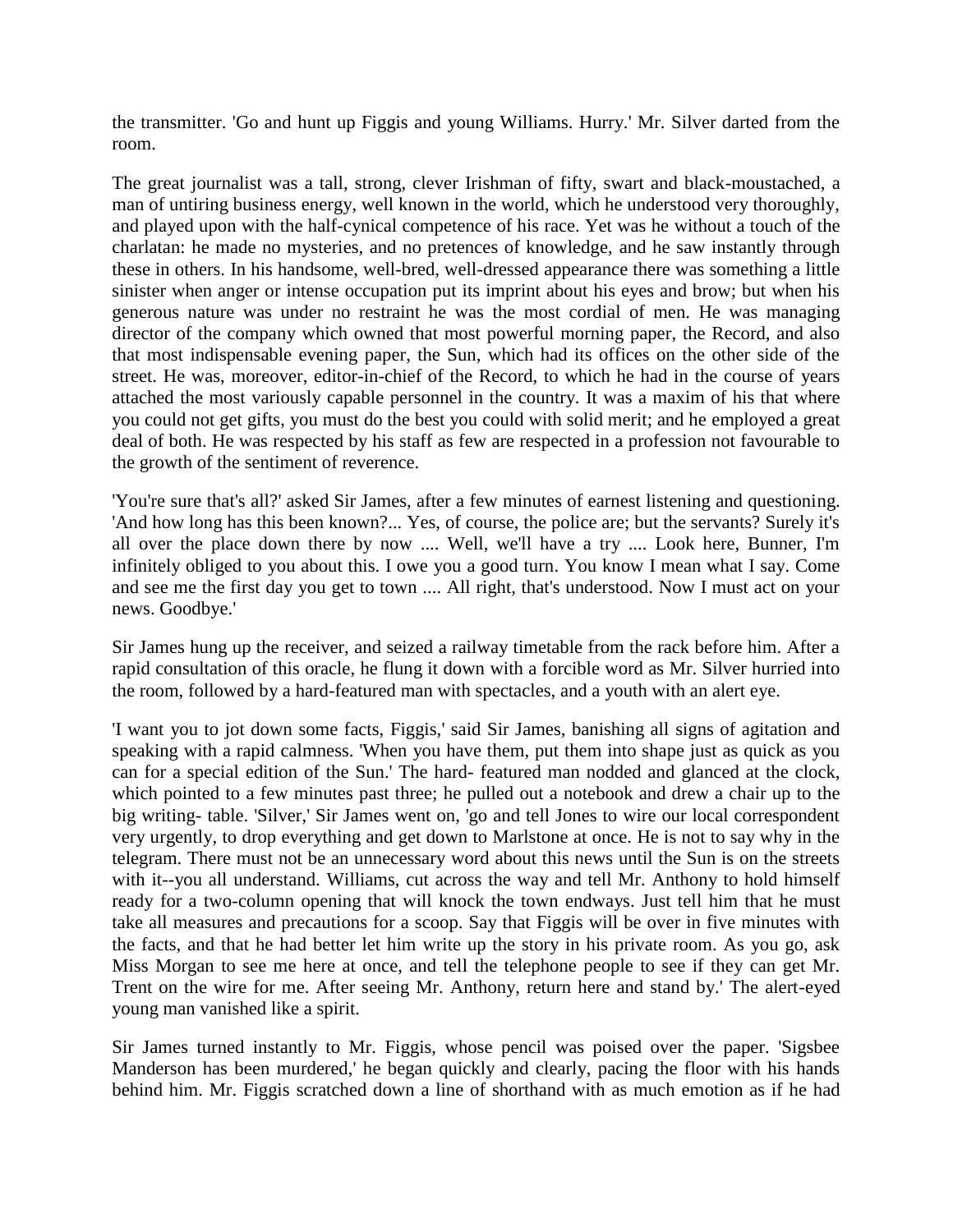been told that the day was fine--the pose of his craft. 'He and his wife and two secretaries have been for the past fortnight at the house called White Gables, at Marlstone, near Bishopsbridge. He bought it four years ago. He and Mrs. Manderson have since spent a part of each summer there. Last night he went to bed about half-past eleven, just as usual. No one knows when he got up and left the house. He was not missed until this morning. About ten o'clock his body was found by a gardener. It was lying by a shed in the grounds. He was shot in the head, through the left eye. Death must have been instantaneous. The body was not robbed, but there were marks on the wrists which pointed to a straggle having taken place. Dr Stock, of Marlstone, was at once sent for, and will conduct the post-mortem examination. The police from Bishopsbridge, who were soon on the spot, are reticent, but it is believed that they are quite without a clue to the identity of the murderer. There you are, Figgis. Mr. Anthony is expecting you. Now I must telephone him and arrange things.'

Mr. Figgis looked up. 'One of the ablest detectives at Scotland Yard,' he suggested, 'has been put in charge of the case. It's a safe statement.'

'If you like,' said Sir James.

'And Mrs. Manderson? Was she there?'

'Yes. What about her?'

'Prostrated by the shock,' hinted the reporter, 'and sees nobody. Human interest.'

'I wouldn't put that in, Mr. Figgis,' said a quiet voice. It belonged to Miss Morgan, a pale, graceful woman, who had silently made her appearance while the dictation was going on. 'I have seen Mrs. Manderson,' she proceeded, turning to Sir James. 'She looks quite healthy and intelligent. Has her husband been murdered? I don't think the shock would prostrate her. She is more likely to be doing all she can to help the police.'

'Something in your own style, then, Miss Morgan,' he said with a momentary smile. Her imperturbable efficiency was an office proverb. 'Cut it out, Figgis. Off you go! Now, madam, I expect you know what I want.'

'Our Manderson biography happens to be well up to date,' replied Miss Morgan, drooping her dark eyelashes as she considered the position. 'I was looking over it only a few months ago. It is practically ready for tomorrow's paper. I should think the Sun had better use the sketch of his life they had about two years ago, when he went to Berlin and settled the potash difficulty. I remember it was a very good sketch, and they won't be able to carry much more than that. As for our paper, of course we have a great quantity of cuttings, mostly rubbish. The sub-editors shall have them as soon as they come in. Then we have two very good portraits that are our own property; the best is a drawing Mr. Trent made when they were both on the same ship somewhere. It is better than any of the photographs; but you say the public prefers a bad photograph to a good drawing. I will send them down to you at once, and you can choose. As far as I can see, the Record is well ahead of the situation, except that you will not be able to get a special man down there in time to be of any use for tomorrow's paper.'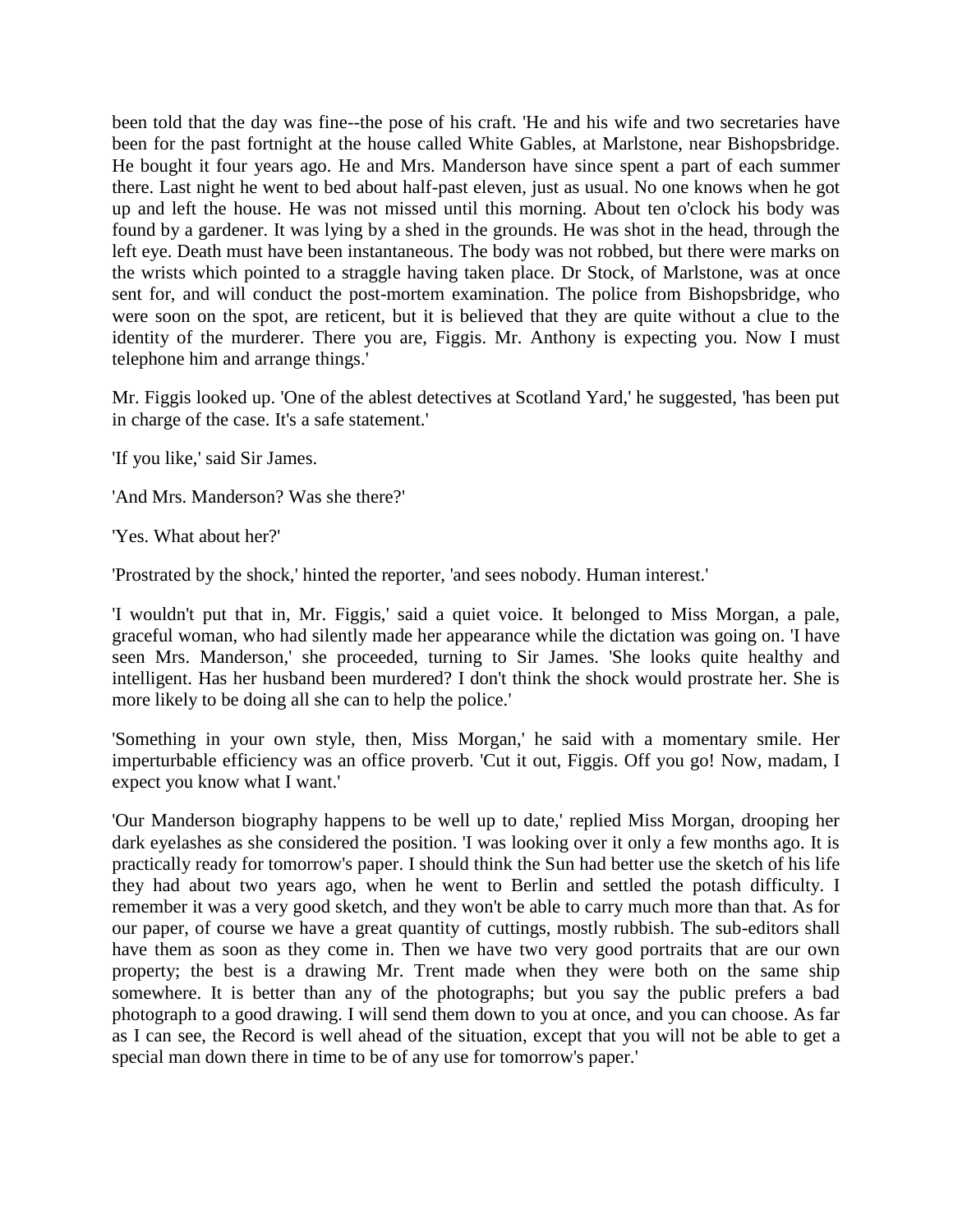Sir James sighed deeply. 'What are we good for, anyhow?' he enquired dejectedly of Mr. Silver, who had returned to his desk. 'She even knows Bradshaw by heart.'

Miss Morgan adjusted her cuffs with an air of patience. 'Is there anything else?' she asked, as the telephone bell rang.

'Yes, one thing,' replied Sir James, as he took up the receiver. 'I want you to make a bad mistake some time, Miss Morgan--an everlasting bloomer--just to put us in countenance.' She permitted herself the fraction of what would have been a charming smile as she went out.

'Anthony?' asked Sir James, and was at once deep in consultation with the editor on the other side of the road. He seldom entered the Sun building in person; the atmosphere of an evening paper, he would say, was all very well if you liked that kind of thing. Mr. Anthony, the Murat of Fleet Street, who delighted in riding the whirlwind and fighting a tumultuous battle against time, would say the same of a morning paper.

It was some five minutes later that a uniformed boy came in to say that Mr. Trent was on the wire. Sir James abruptly closed his talk with Mr. Anthony.

'They can put him through at once,' he said to the boy.

'Hullo!' he cried into the telephone after a few moments.

A voice in the instrument replied, 'Hullo be blowed! What do you want?'

'This is Molloy,' said Sir James.

'I know it is,' the voice said. 'This is Trent. He is in the middle of painting a picture, and he has been interrupted at a critical moment. Well, I hope it's something important, that's all!'

'Trent,' said Sir James impressively, 'it is important. I want you to do some work for us.'

'Some play, you mean,' replied the voice. 'Believe me, I don't want a holiday. The working fit is very strong. I am doing some really decent things. Why can't you leave a man alone?' 'Something very serious has happened.' 'What?'

'Sigsbee Manderson has been murdered--shot through the brain--and they don't know who has done it. They found the body this morning. It happened at his place near Bishopsbridge.' Sir James proceeded to tell his hearer, briefly and clearly, the facts that he had communicated to Mr. Figgis. 'What do you think of it?' he ended. A considering grunt was the only answer. 'Come now,' urged Sir James. 'Tempter!'

'You will go down?'

There was a brief pause.

'Are you there?' said Sir James.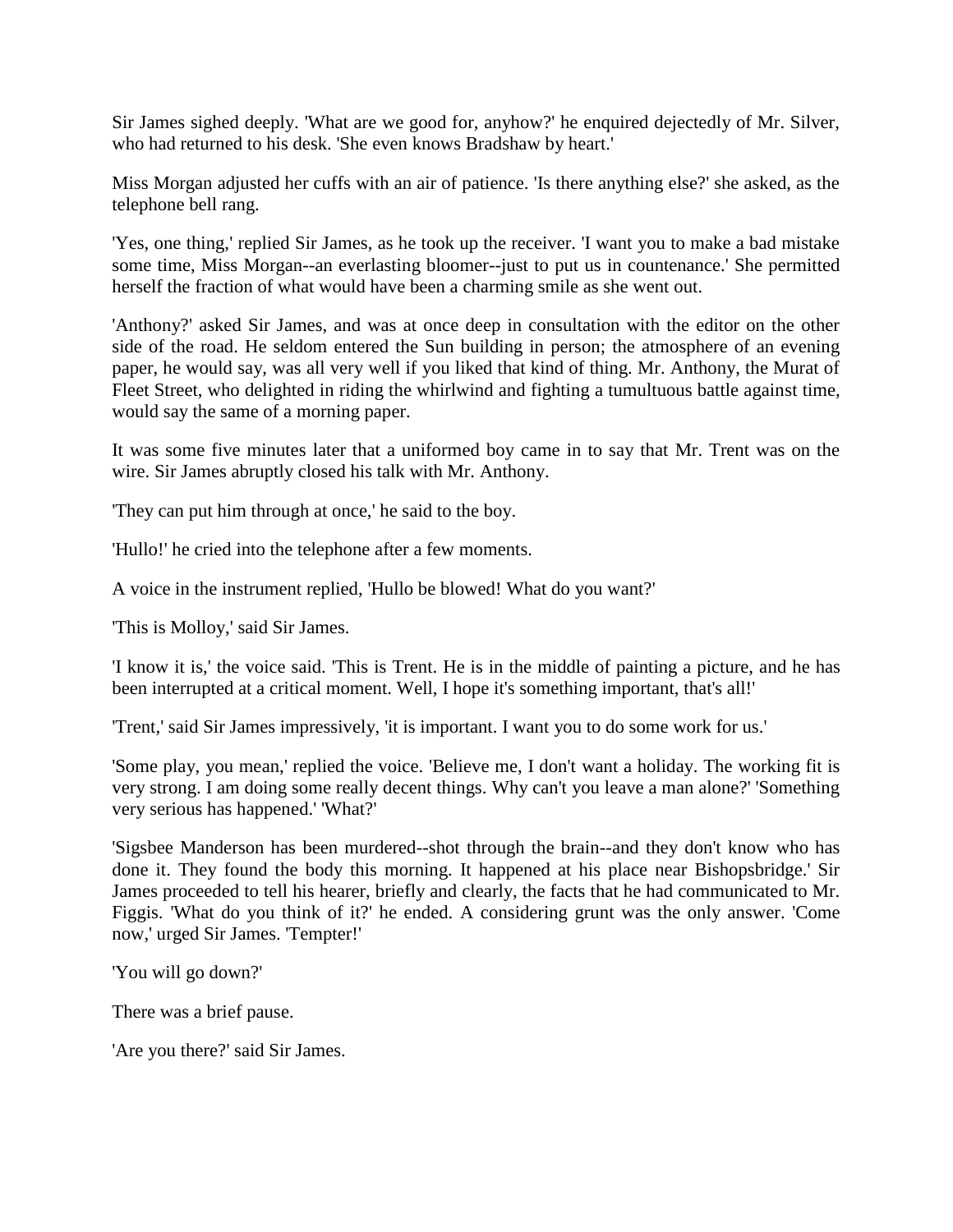'Look here, Molloy,' the voice broke out querulously, 'the thing may be a case for me, or it may not. We can't possibly tell. It may be a mystery; it may be as simple as bread and cheese. The body not being robbed looks interesting, but he may have been outed by some wretched tramp whom he found sleeping in the grounds and tried to kick out. It's the sort of thing he would do. Such a murderer might easily have sense enough to know that to leave the money and valuables was the safest thing. I tell you frankly, I wouldn't have a hand in hanging a poor devil who had let daylight into a man like Sig Manderson as a measure of social protest.'

Sir James smiled at the telephone--a smile of success. 'Come, my boy, you're getting feeble. Admit you want to go and have a look at the case. You know you do. If it's anything you don't want to handle, you're free to drop it. By the by, where are you?'

'I am blown along a wandering wind,' replied the voice irresolutely, 'and hollow, hollow, hollow all delight.'

'Can you get here within an hour?' persisted Sir James.

'I suppose I can,' the voice grumbled. 'How much time have I?'

'Good man! Well, there's time enough--that's just the worst of it. I've got to depend on our local correspondent for tonight. The only good train of the day went half an hour ago. The next is a slow one, leaving Paddington at midnight. You could have the Buster, if you like'--Sir James referred to a very fast motor car of his--'but you wouldn't get down in time to do anything tonight.'

'And I'd miss my sleep. No, thanks. The train for me. I am quite fond of railway travelling, you know; I have a gift for it. I am the stoker and the stoked. I am the song the porter sings.'

'What's that you say?'

'It doesn't matter,' said the voice sadly. 'I say,' it continued, 'will your people look out a hotel near the scene of action, and telegraph for a room?'

'At once,' said Sir James. 'Come here as soon as you can.'

He replaced the receiver. As he turned to his papers again a shrill outcry burst forth in the street below. He walked to the open window. A band of excited boys was rushing down the steps of the Sun building and up the narrow thoroughfare toward Fleet Street. Each carried a bundle of newspapers and a large broadsheet with the simple legend:

#### MURDER OF SIGSBEE MANDERSON

Sir James smiled and rattled the money in his pockets cheerfully. 'It makes a good bill,' he observed to Mr. Silver, who stood at his elbow.

Such was Manderson's epitaph.

# **CHAPTER III Breakfast**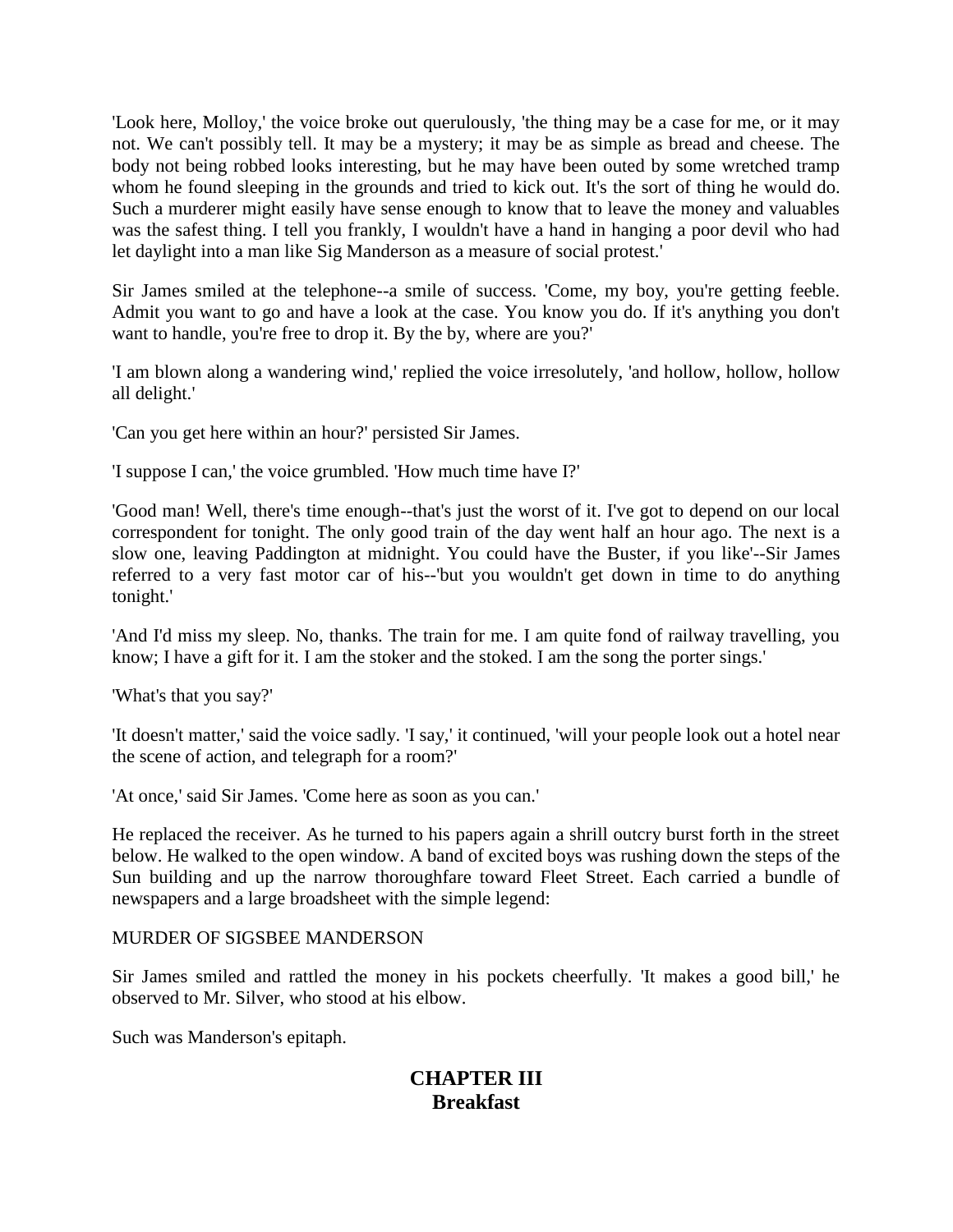At about eight o'clock in the morning of the following day Mr. Nathaniel Burton Cupples stood on the veranda of the hotel at Marlstone. He was thinking about breakfast. In his case the colloquialism must be taken literally: he really was thinking about breakfast, as he thought about every conscious act of his life when time allowed deliberation. He reflected that on the preceding day the excitement and activity following upon the discovery of the dead man had disorganized his appetite, and led to his taking considerably less nourishment than usual. This morning he was very hungry, having already been up and about for an hour; and he decided to allow himself a third piece of toast and an additional egg; the rest as usual. The remaining deficit must be made up at luncheon, but that could be gone into later.

So much being determined, Mr. Cupples applied himself to the enjoyment of the view for a few minutes before ordering his meal. With a connoisseur's eye he explored the beauty of the rugged coast, where a great pierced rock rose from a glassy sea, and the ordered loveliness of the vast tilted levels of pasture and tillage and woodland that sloped gently up from the cliffs toward the distant moor. Mr. Cupples delighted in landscape.

He was a man of middle height and spare figure, nearly sixty years old, by constitution rather delicate in health, but wiry and active for his age. A sparse and straggling beard and moustache did not conceal a thin but kindly mouth; his eyes were keen and pleasant; his sharp nose and narrow jaw gave him very much of a clerical air, and this impression was helped by his commonplace dark clothes and soft black hat. The whole effect of him, indeed, was priestly. He was a man of unusually conscientious, industrious, and orderly mind, with little imagination. His father's household had been used to recruit its domestic establishment by means of advertisements in which it was truthfully described as a serious family. From that fortress of gloom he had escaped with two saintly gifts somehow unspoiled: an inexhaustible kindness of heart, and a capacity for innocent gaiety which owed nothing to humour. In an earlier day and with a clerical training he might have risen to the scarlet hat. He was, in fact, a highly regarded member of the London Positivist Society, a retired banker, a widower without children. His austere but not unhappy life was spent largely among books and in museums; his profound and patiently accumulated knowledge of a number of curiously disconnected subjects which had stirred his interest at different times had given him a place in the quiet, half-lit world of professors and curators and devotees of research; at their amiable, unconvivial dinner parties he was most himself. His favourite author was Montaigne.

Just as Mr. Cupples was finishing his meal at a little table on the veranda, a big motor car turned into the drive before the hotel. 'Who is this?' he enquired of the waiter. 'Id is der manager,' said the young man listlessly. 'He have been to meed a gendleman by der train.'

The car drew up and the porter hurried from the entrance. Mr. Cupples uttered an exclamation of pleasure as a long, loosely built man, much younger than himself, stepped from the car and mounted the veranda, flinging his hat on a chair. His high-boned, quixotic face wore a pleasant smile; his rough tweed clothes, his hair and short moustache were tolerably untidy.

'Cupples, by all that's miraculous!' cried the man, pouncing upon Mr. Cupples before he could rise, and seizing his outstretched hand in a hard grip. 'My luck is serving me today,' the newcomer went on spasmodically. 'This is the second slice within an hour. How are you, my best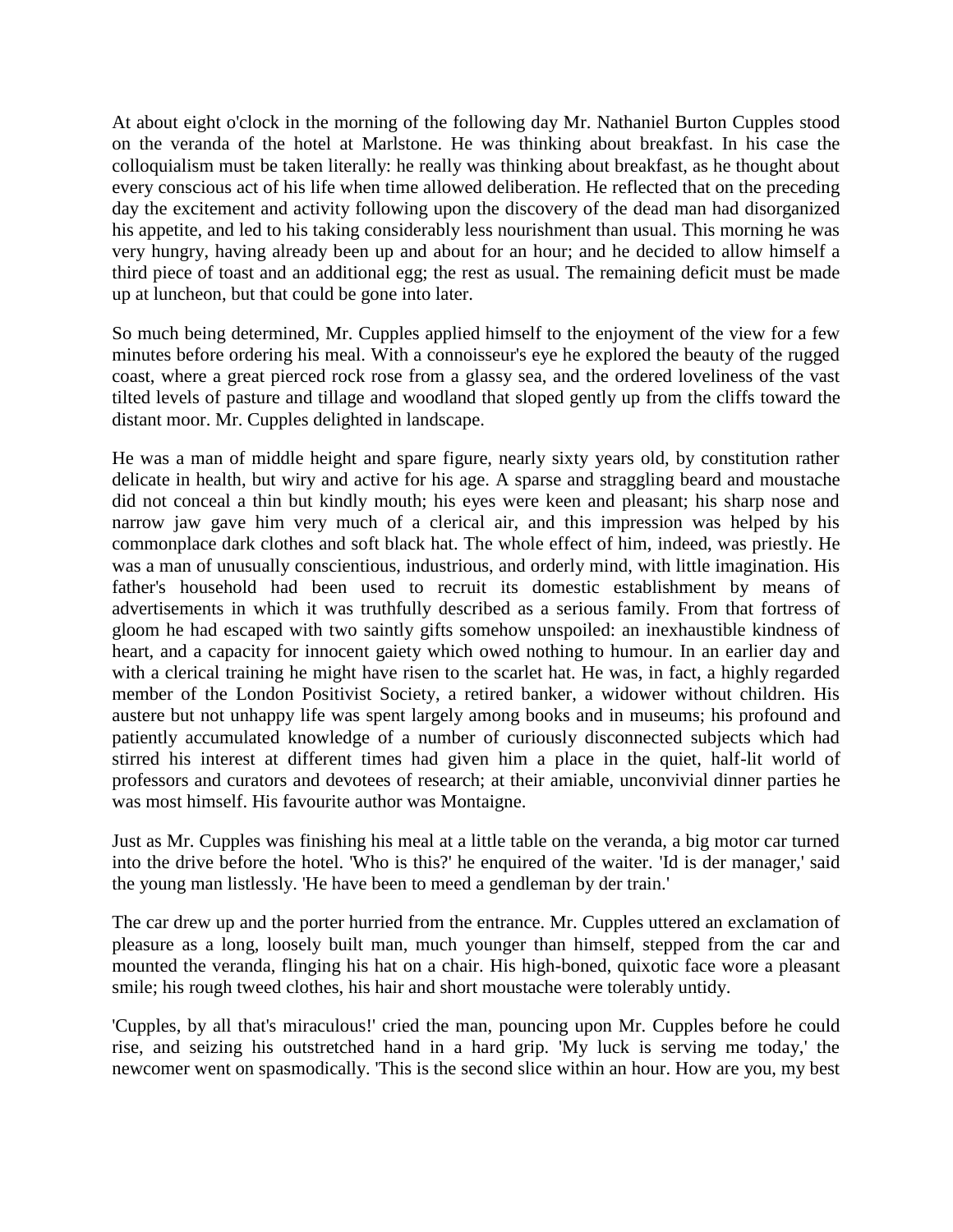of friends? And why are you here? Why sit'st thou by that ruined breakfast? Dost thou its former pride recall, or ponder how it passed away? I am glad to see you!'

'I was half expecting you, Trent,' Mr. Cupples replied, his face wreathed in smiles. 'You are looking splendid, my dear fellow. I will tell you all about it. But you cannot have had your own breakfast yet. Will you have it at my table here?'

'Rather!' said the man. 'An enormous great breakfast, too--with refined conversation and tears of recognition never dry. Will you get young Siegfried to lay a place for me while I go and wash? I shan't be three minutes.' He disappeared into the hotel, and Mr. Cupples, after a moment's thought, went to the telephone in the porter's office.

He returned to find his friend already seated, pouring out tea, and showing an unaffected interest in the choice of food. 'I expect this to be a hard day for me,' he said, with the curious jerky utterance which seemed to be his habit. 'I shan't eat again till the evening, very likely. You guess why I'm here, don't you?'

'Undoubtedly,' said Mr. Cupples. 'You have come down to write about the murder.'

'That is rather a colourless way of stating it,' the man called Trent replied, as he dissected a sole. 'I should prefer to put it that I have come down in the character of avenger of blood, to hunt down the guilty, and vindicate the honour of society. That is my line of business. Families waited on at their private residences. I say, Cupples, I have made a good beginning already. Wait a bit, and I'll tell you.' There was a silence, during which the newcomer ate swiftly and abstractedly, while Mr. Cupples looked on happily.

'Your manager here,' said the tall man at last, 'is a fellow of remarkable judgement. He is an admirer of mine. He knows more about my best cases than I do myself. The Record wired last night to say I was coming, and when I got out of the train at seven o'clock this morning, there he was waiting for me with a motor car the size of a haystack. He is beside himself with joy at having me here. It is fame.' He drank a cup of tea and continued: 'Almost his first words were to ask me if I would like to see the body of the murdered man if so, he thought he could manage it for me. He is as keen as a razor. The body lies in Dr Stock's surgery, you know, down in the village, exactly as it was when found. It's to be post-mortem'd this morning, by the way, so I was only just in time. Well, he ran me down here to the doctor's, giving me full particulars about the case all the way. I was pretty well au fait by the time we arrived. I suppose the manager of a place like this has some sort of a pull with the doctor. Anyhow, he made no difficulties, nor did the constable on duty, though he was careful to insist on my not giving him away in the paper.'

'I saw the body before it was removed,' remarked Mr. Cupples. 'I should not have said there was anything remarkable about it, except that the shot in the eye had scarcely disfigured the face at all, and caused scarcely any effusion of blood, apparently. The wrists were scratched and bruised. I expect that, with your trained faculties, you were able to remark other details of a suggestive nature.'

'Other details, certainly; but I don't know that they suggest anything. They are merely odd. Take the wrists, for instance. How was it you could see bruises and scratches on them? I dare say you saw something of Manderson down here before the murder.' 'Certainly,' Mr. Cupples said.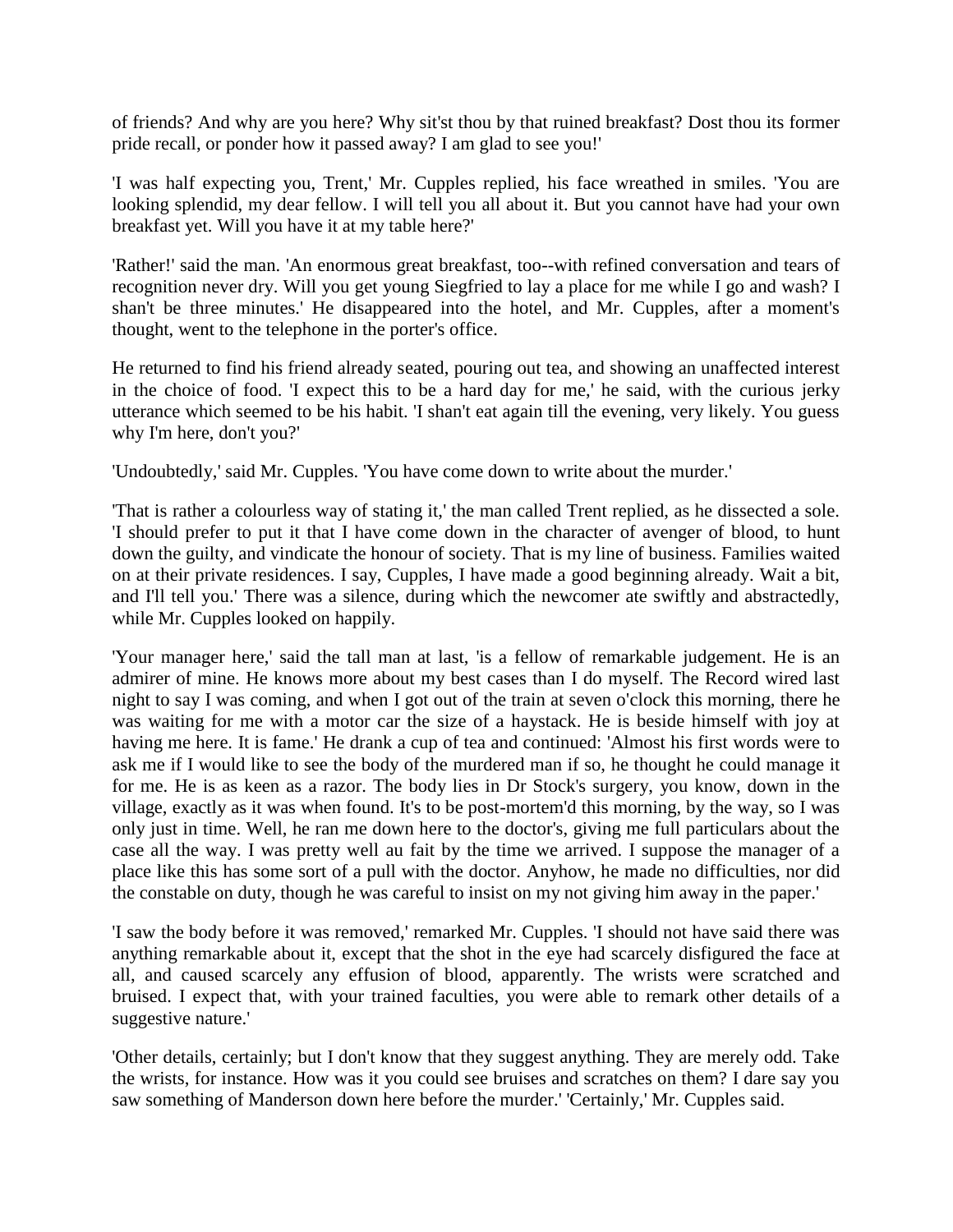'Well, did you ever see his wrists?'

Mr. Cupples reflected. 'No. Now you raise the point, I am reminded that when I interviewed Manderson here he was wearing stiff cuffs, coming well down over his hands.'

'He always did,' said Trent. 'My friend the manager says so. I pointed out to him the fact you didn't observe, that there were no cuffs visible, and that they had, indeed, been dragged up inside the coat-sleeves, as yours would be if you hurried into a coat without pulling your cuffs down. That was why you saw his wrists.'

'Well, I call that suggestive,' observed Mr. Cupples mildly. 'You might infer, perhaps, that when he got up he hurried over his dressing.'

'Yes, but did he? The manager said just what you say. "He was always a bit of a swell in his dress," he told me, and he drew the inference that when Manderson got up in that mysterious way, before the house was stirring, and went out into the grounds, he was in a great hurry. "Look at his shoes," he said to me: "Mr. Manderson was always specially neat about his footwear. But those shoe-laces were tied in a hurry." I agreed. "And he left his false teeth in his room," said the manager. "Doesn't that prove he was flustered and hurried?" I allowed that it looked like it. But I said, "Look here: if he was so very much pressed, why did he part his hair so carefully? That parting is a work of art. Why did he put on so much? for he had on a complete outfit of underclothing, studs in his shirt, sock-suspenders, a watch and chain, money and keys and things in his pockets." That's what I said to the manager. He couldn't find an explanation. Can you?"

Mr. Cupples considered. 'Those facts might suggest that he was hurried only at the end of his dressing. Coat and shoes would come last.'

'But not false teeth. You ask anybody who wears them. And besides, I'm told he hadn't washed at all on getting up, which in a neat man looks like his being in a violent hurry from the beginning. And here's another thing. One of his waistcoat pockets was lined with wash-leather for the reception of his gold watch. But he had put his watch into the pocket on the other side. Anybody who has settled habits can see how odd that is. The fact is, there are signs of great agitation and haste, and there are signs of exactly the opposite. For the present I am not guessing. I must reconnoitre the ground first, if I can manage to get the right side of the people of the house.' Trent applied himself again to his breakfast.

Mr. Cupples smiled at him benevolently. 'That is precisely the point,' he said, 'on which I can be of some assistance to you.' Trent glanced up in surprise. 'I told you I half expected you. I will explain the situation. Mrs. Manderson, who is my niece--'

'What!' Trent laid down his knife and fork with a clash. 'Cupples, you are jesting with me.'

'I am perfectly serious, Trent, really,' returned Mr. Cupples earnestly. 'Her father, John Peter Domecq, was my wife's brother. I never mentioned my niece or her marriage to you before, I suppose. To tell the truth, it has always been a painful subject to me, and I have avoided discussing it with anybody. To return to what I was about to say: last night, when I was over at the house--by the way, you can see it from here. You passed it in the car.' He indicated a red roof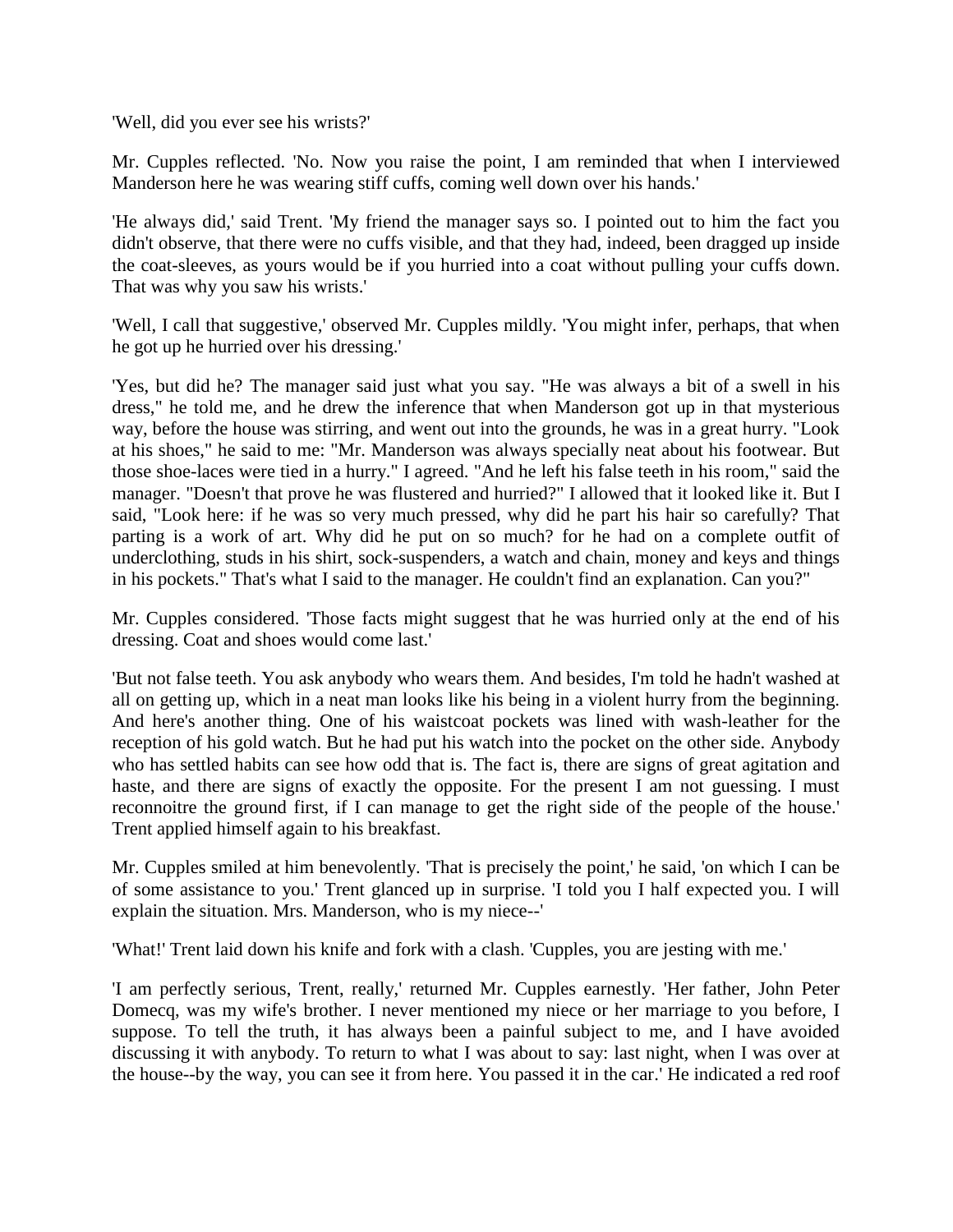among poplars some three hundred yards away, the only building in sight that stood separate from the tiny village in the gap below them.

'Certainly I did,' said Trent. 'The manager told me all about it, among other things, as he drove me in from Bishopsbridge.'

'Other people here have heard of you and your performances,' Mr. Cupples went on. 'As I was saying, when I was over there last night, Mr. Bunner, who is one of Manderson's two secretaries, expressed a hope that the Record would send you down to deal with the case, as the police seemed quite at a loss. He mentioned one or two of your past successes, and Mabel--my niece- was interested when I told her afterwards. She is bearing up wonderfully well, Trent; she has remarkable fortitude of character. She said she remembered reading your articles about the Abinger case. She has a great horror of the newspaper side of this sad business, and she had entreated me to do anything I could to keep journalists away from the place--I'm sure you can understand her feeling, Trent; it isn't really any reflection on that profession. But she said you appeared to have great powers as a detective, and she would not stand in the way of anything that might clear up the crime. Then I told her you were a personal friend of mine, and gave you a good character for tact and consideration of others' feelings; and it ended in her saying that, if you should come, she would like you to be helped in every way.'

Trent leaned across the table and shook Mr. Cupples by the hand in silence. Mr. Cupples, much delighted with the way things were turning out, resumed:

'I spoke to my niece on the telephone only just now, and she is glad you are here. She asks me to say that you may make any enquiries you like, and she puts the house and grounds at your disposal. She had rather not see you herself; she is keeping to her own sitting-room. She has already been interviewed by a detective officer who is there, and she feels unequal to any more. She adds that she does not believe she could say anything that would be of the smallest use. The two secretaries and Martin, the butler (who is a most intelligent man), could tell you all you want to know, she thinks.'

Trent finished his breakfast with a thoughtful brow. He filled a pipe slowly, and seated himself on the rail of the veranda. 'Cupples,' he said quietly, 'is there anything about this business that you know and would rather not tell me?'

Mr. Cupples gave a slight start, and turned an astonished gaze on the questioner. 'What do you mean?' he said.

'I mean about the Mandersons. Look here! Shall I tell you a thing that strikes me about this affair at the very beginning? Here's a man suddenly and violently killed, and nobody's heart seems to be broken about it, to say the least. The manager of this hotel spoke to me about him as coolly as if he'd never set eyes on him, though I understand they've been neighbours every summer for some years. Then you talk about the thing in the coldest of blood. And Mrs. Manderson--well, you won't mind my saying that I have heard of women being more cut up about their husbands being murdered than she seems to be. Is there something in this, Cupples, or is it my fancy? Was there something queer about Manderson? I travelled on the same boat with him once, but never spoke to him. I only know his public character, which was repulsive enough. You see, this may have a bearing on the case; that's the only reason why I ask.'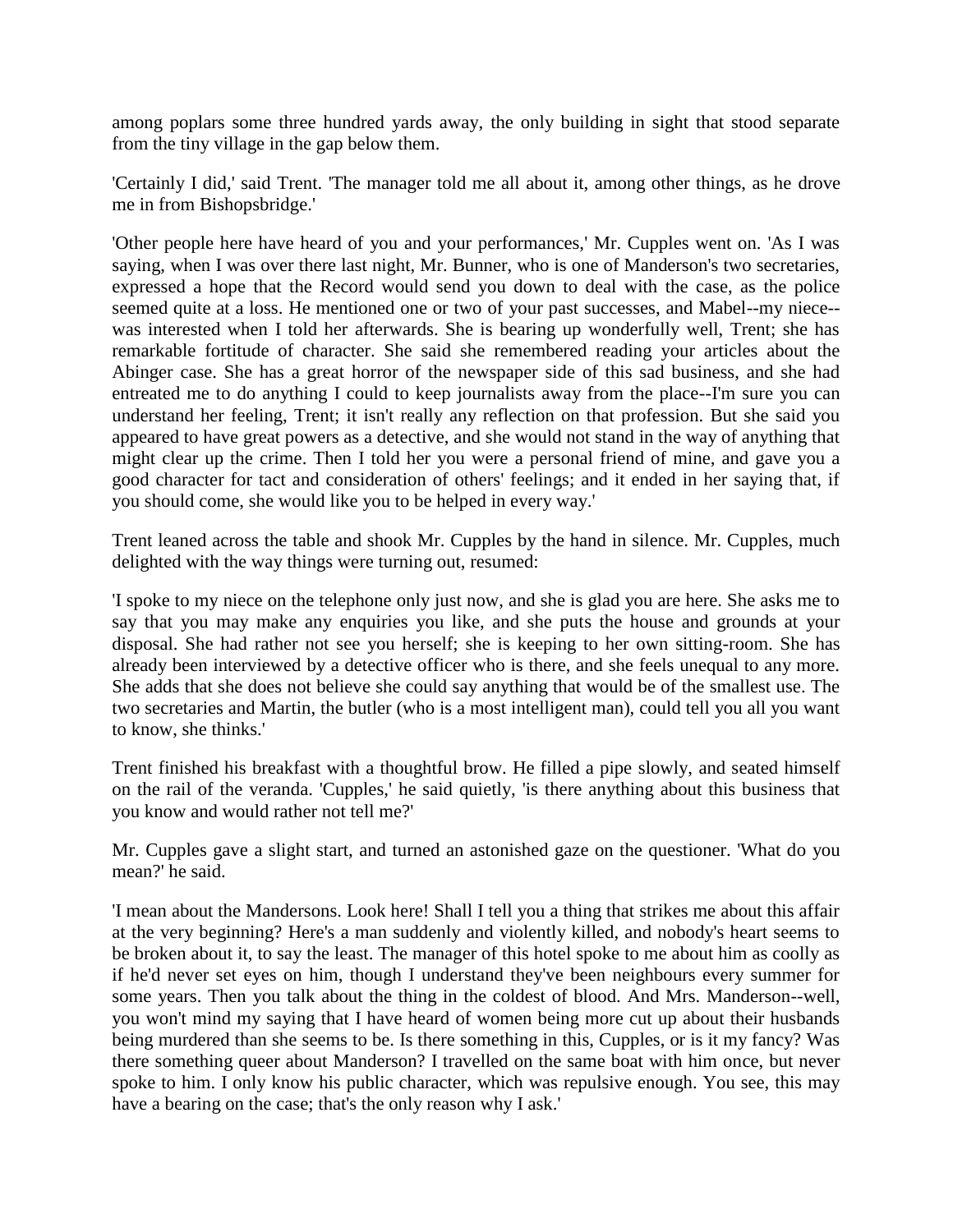Mr. Cupples took time for thought. He fingered his sparse beard and looked out over the sea. At last he turned to Trent. 'I see no reason,' he said, 'why I shouldn't tell you as between ourselves, my dear fellow. I need not say that this must not be referred to, however distantly. The truth is that nobody really liked Manderson; and I think those who were nearest to him liked him least.'

#### 'Why?' the other interjected.

'Most people found a difficulty in explaining why. In trying to account to myself for my own sensations, I could only put it that one felt in the man a complete absence of the sympathetic faculty. There was nothing outwardly repellent about him. He was not ill-mannered, or vicious, or dull--indeed, he could be remarkably interesting. But I received the impression that there could be no human creature whom he would not sacrifice in the pursuit of his schemes, in his task of imposing himself and his will upon the world. Perhaps that was fanciful, but I think not altogether so. However, the point is that Mabel, I am sorry to say, was very unhappy. I am nearly twice your age, my dear boy, though you always so kindly try to make me feel as if we were contemporaries--I am getting to be an old man, and a great many people have been good enough to confide their matrimonial troubles to me; but I never knew another case like my niece's and her husband's. I have known her since she was a baby, Trent, and I know--you understand, I think, that I do not employ that word lightly--I know that she is as amiable and honourable a woman, to say nothing of her other good gifts, as any man could wish. But Manderson, for some time past, had made her miserable.'

'What did he do?' asked Trent, as Mr. Cupples paused.

'When I put that question to Mabel, her words were that he seemed to nurse a perpetual grievance. He maintained a distance between them, and he would say nothing. I don't know how it began or what was behind it; and all she would tell me on that point was that he had no cause in the world for his attitude. I think she knew what was in his mind, whatever it was; but she is full of pride. This seems to have gone on for months. At last, a week ago, she wrote to me. I am the only near relative she has. Her mother died when she was a child; and after John Peter died I was something like a father to her until she married--that was five years ago. She asked me to come and help her, and I came at once. That is why I am here now.'

Mr. Cupples paused and drank some tea. Trent smoked and stared out at the hot June landscape.

'I would not go to White Gables,' Mr. Cupples resumed. 'You know my views, I think, upon the economic constitution of society, and the proper relationship of the capitalist to the employee, and you know, no doubt, what use that person made of his vast industrial power upon several very notorious occasions. I refer especially to the trouble in the Pennsylvania coal-fields, three years ago. I regarded him, apart from an all personal dislike, in the light of a criminal and a disgrace to society. I came to this hotel, and I saw my niece here. She told me What I have more briefly told you. She said that the worry and the humiliation of it, and the strain of trying to keep up appearances before the world, were telling upon her, and she asked for my advice. I said I thought she should face him and demand an explanation of his way of treating her. But she would not do that. She had always taken the line of affecting not to notice the change in his demeanour, and nothing, I knew, would persuade her to admit to him that she was injured, once pride had led her into that course. Life is quite full, my dear Trent,' said Mr. Cupples with a sigh, 'of these obstinate silences and cultivated misunderstandings.'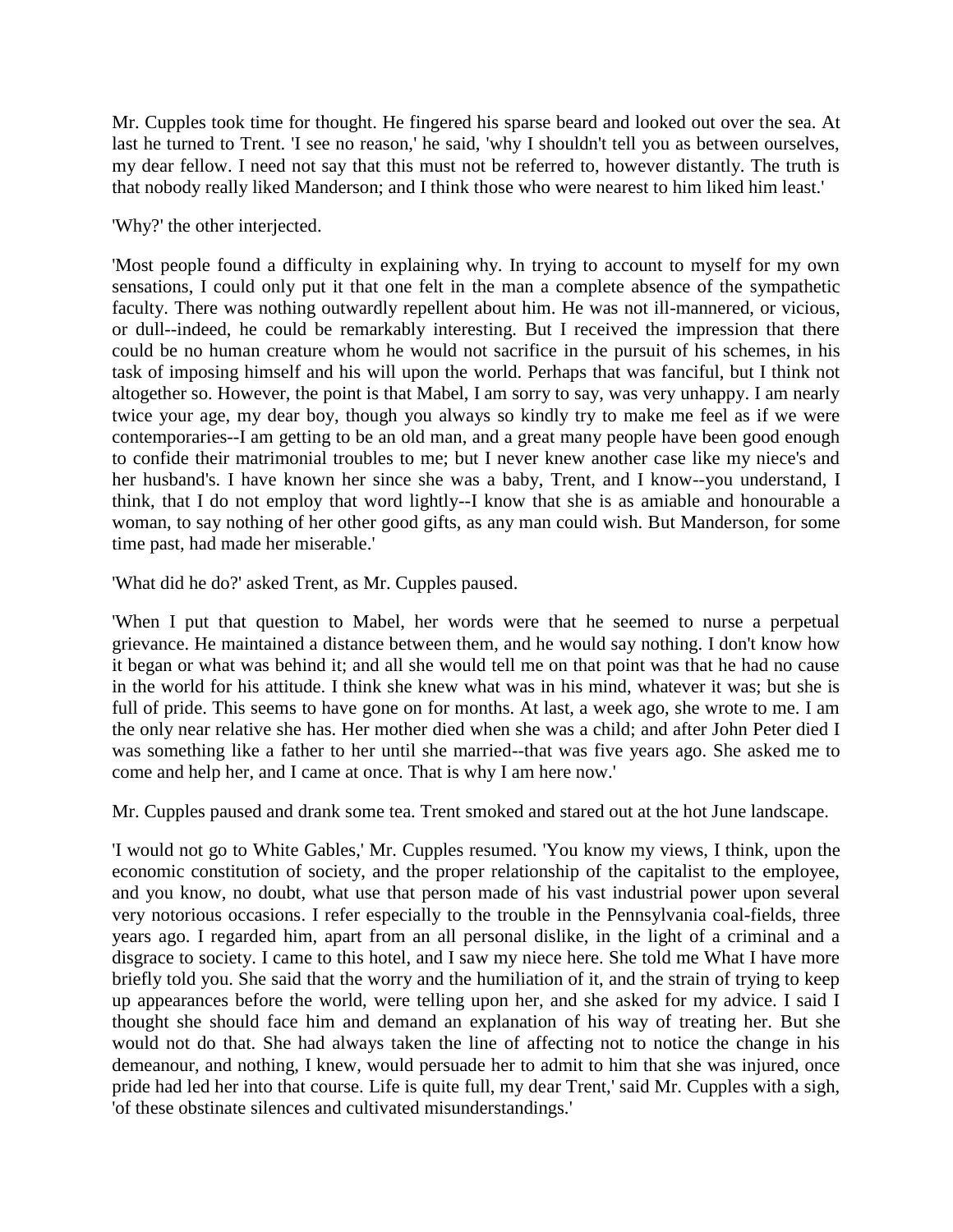'Did she love him?' Trent enquired abruptly. Mr. Cupples did not reply at once. 'Had she any love left for him?' Trent amended.

Mr. Cupples played with his teaspoon. 'I am bound to say,' he answered slowly, 'that I think not. But you must not misunderstand the woman, Trent. No power on earth would have persuaded her to admit that to any one--even to herself, perhaps--so long as she considered herself bound to him. And I gather that, apart from this mysterious sulking of late, he had always been considerate and generous.'

'You were saying that she refused to have it out with him.'

'She did,' replied Mr. Cupples. 'And I knew by experience that it was quite useless to attempt to move a Domecq where the sense of dignity was involved. So I thought it over carefully, and next day I watched my opportunity and met Manderson as he passed by this hotel. I asked him to favour me with a few minutes' conversation, and he stepped inside the gate down there. We had held no communication of any kind since my niece's marriage, but he remembered me, of course. I put the matter to him at once and quite definitely. I told him what Mabel had confided to me. I said that I would neither approve nor condemn her action in bringing me into the business, but that she was suffering, and I considered it my right to ask how he could justify himself in placing her in such a position.'

'And how did he take that?' said Trent, smiling secretly at the landscape. The picture of this mildest of men calling the formidable Manderson to account pleased him.

'Not very well,' Mr. Cupples replied sadly. 'In fact, far from well. I can tell you almost exactly what he said--it wasn't much. He said, "See here, Cupples, you don't want to butt in. My wife can look after herself. I've found that out, along with other things." He was perfectly quiet--you know he was said never to lose control of himself--though there was a light in his eyes that would have frightened a man who was in the wrong, I dare say. But I had been thoroughly roused by his last remark, and the tone of it, which I cannot reproduce. You see,' said Mr. Cupples simply, 'I love my niece. She is the only child that there has been in our--in my house. Moreover, my wife brought her up as a girl, and any reflection on Mabel I could not help feeling, in the heat of the moment, as an indirect reflection upon one who is gone.'

'You turned upon him,' suggested Trent in a low tone. 'You asked him to explain his words.'

'That is precisely what I did,' said Mr. Cupples. 'For a moment he only stared at me, and I could see a vein on his forehead swelling--an unpleasant sight. Then he said quite quietly, "This thing has gone far enough, I guess," and turned to go.'

'Did he mean your interview?' Trent asked thoughtfully.

'From the words alone you would think so,' Mr. Cupples answered. 'But the way in which he uttered them gave me a strange and very apprehensive feeling. I received the impression that the man had formed some sinister resolve. But I regret to say I had lost the power of dispassionate thought. I fell into a great rage'--Mr. Cupples's tone was mildly apologetic--'and said a number of foolish things. I reminded him that the law allowed a measure of freedom to wives who received intolerable treatment. I made some utterly irrelevant references to his public record, and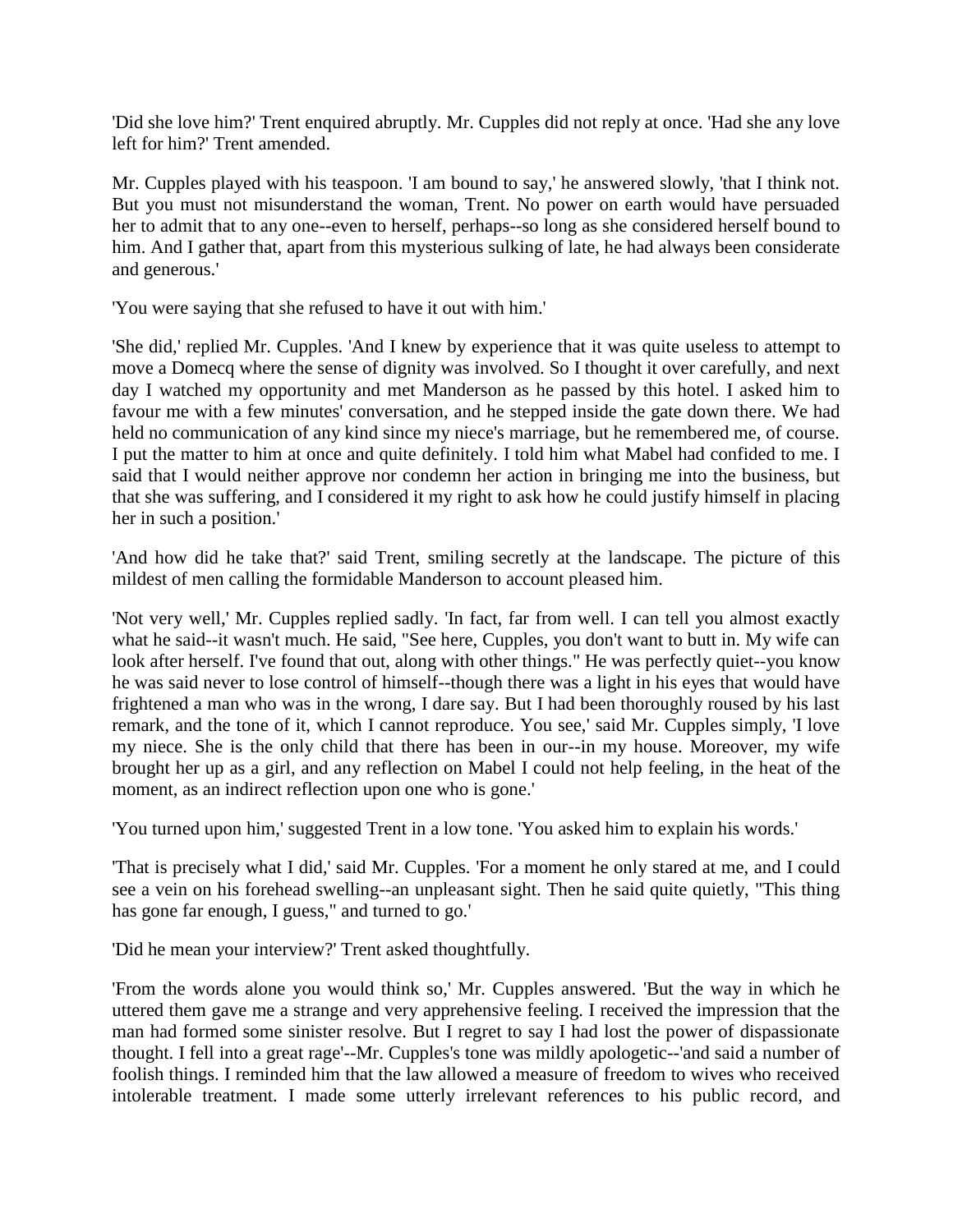expressed the view that such men as he were unfit to live. I said these things, and others as illconsidered, under the eyes, and very possibly within earshot, of half a dozen persons sitting on this veranda. I noticed them, in spite of my agitation, looking at me as I walked up to the hotel again after relieving my mind for it undoubtedly did relieve it,' sighed Mr. Cupples, lying back in his chair.

'And Manderson? Did he say no more?'

'Not a word. He listened to me with his eyes on my face, as quiet as before. When I stopped he smiled very slightly, and at once turned away and strolled through the gate, making for White Gables.' 'And this happened--?' 'On the Sunday morning.'

'Then I suppose you never saw him alive again?'

'No,' said Mr. Cupples. 'Or rather yes--once. It was later in the day, on the golf-course. But I did not speak to him. And next morning he was found dead.'

The two regarded each other in silence for a few moments. A party of guests who had been bathing came up the steps and seated themselves, with much chattering, at a table near them. The waiter approached. Mr. Cupples rose, and, taking Trent's arm, led him to a long tennis-lawn at the side of the hotel.

'I have a reason for telling you all this,' began Mr. Cupples as they paced slowly up and down.

'Trust you for that,' rejoined Trent, carefully filling his pipe again. He lit it, smoked a little, and then said, 'I'll try and guess what your reason is, if you like.'

Mr. Cupples's face of solemnity relaxed into a slight smile. He said nothing.

'You thought it possible,' said Trent meditatively--'may I say you thought it practically certain?- that I should find out for myself that there had been something deeper than a mere conjugal tiff between the Mandersons. You thought that my unwholesome imagination would begin at once to play with the idea of Mrs. Manderson having something to do with the crime. Rather than that I should lose myself in barren speculations about this, you decided to tell me exactly how matters stood, and incidentally to impress upon me, who know how excellent your judgement is, your opinion of your niece. Is that about right?'

'It is perfectly right. Listen to me, my dear fellow,' said Mr. Cupples earnestly, laying his hand on the other's arm. 'I am going to be very frank. I am extremely glad that Manderson is dead. I believe him to have done nothing but harm in the world as an economic factor. I know that he was making a desert of the life of one who was like my own child to me. But I am under an intolerable dread of Mabel being involved in suspicion with regard to the murder. It is horrible to me to think of her delicacy and goodness being in contact, if only for a time, with the brutalities of the law. She is not fitted for it. It would mark her deeply. Many young women of twenty-six in these days could face such an ordeal, I suppose. I have observed a sort of imitative hardness about the products of the higher education of women today which would carry them through anything, perhaps.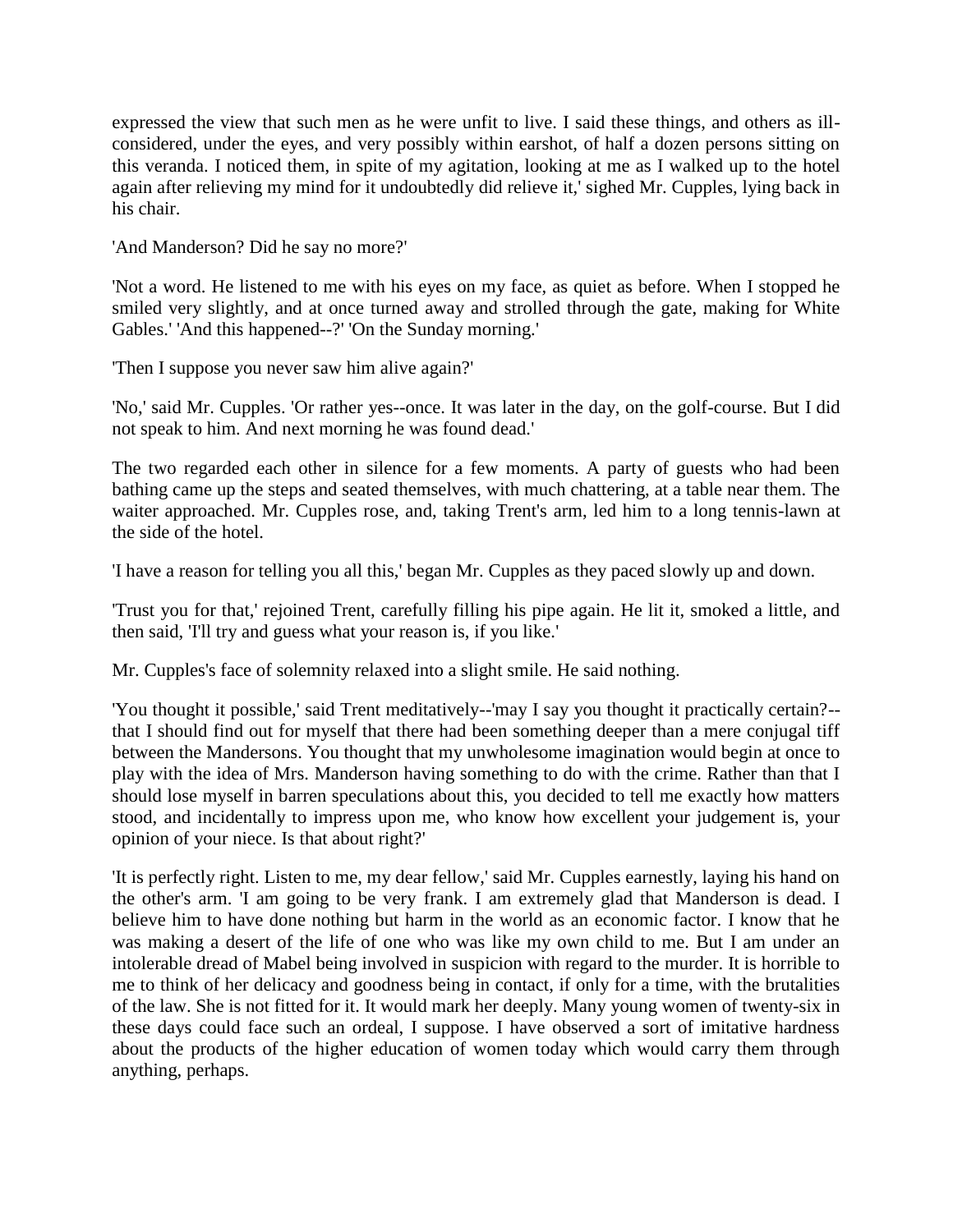I am not prepared to say it is a bad thing in the conditions of feminine life prevailing at present. Mabel, however, is not like that. She is as unlike that as she is unlike the simpering misses that used to surround me as a child. She has plenty of brains; she is full of character; her mind and her tastes are cultivated; but it is all mixed up'-Mr. Cupples waved his hands in a vague gesture-- 'with ideals of refinement and reservation and womanly mystery. I fear she is not a child of the age. You never knew my wife, Trent. Mabel is my wife's child.'

The younger man bowed his head. They paced the length of the lawn before he asked gently, 'Why did she marry him?'

'I don't know,' said Mr. Cupples briefly.

'Admired him, I suppose,' suggested Trent.

Mr. Cupples shrugged his shoulders. 'I have been told that a woman will usually be more or less attracted by the most successful man in her circle. Of course we cannot realize how a wilful, dominating personality like his would influence a girl whose affections were not bestowed elsewhere; especially if he laid himself out to win her. It is probably an overwhelming thing to be courted by a man whose name is known all over the world. She had heard of him, of course, as a financial great power, and she had no idea--she had lived mostly among people of artistic or literary propensities--how much soulless inhumanity that might involve. For all I know, she has no adequate idea of it to this day. When I first heard of the affair the mischief was done, and I knew better than to interpose my unsought opinions. She was of age, and there was absolutely nothing against him from the conventional point of view. Then I dare say his immense wealth would cast a spell over almost any woman. Mabel had some hundreds a year of her own; just enough, perhaps, to let her realize what millions really meant. But all this is conjecture. She certainly had not wanted to marry some scores of young fellows who to my knowledge had asked her; and though I don't believe, and never did believe, that she really loved this man of forty-five, she certainly did want to marry him. But if you ask me why, I can only say I don't know.'

Trent nodded, and after a few more paces looked at his watch. 'You've interested me so much,' he said, 'that I had quite forgotten my main business. I mustn't waste my morning. I am going down the road to White Gables at once, and I dare say I shall be poking about there until midday. If you can meet me then, Cupples, I should like to talk over anything I find out with you, unless something detains me.'

'I am going for a walk this morning,' Mr. Cupples replied. 'I meant to have luncheon at a little inn near the golf-course, The Three Tuns. You had better join me there. It's further along the road, about a quarter of a mile beyond White Gables. You can just see the roof between those two trees. The food they give one there is very plain, but good.'

'So long as they have a cask of beer,' said Trent, 'they are all right. We will have bread and cheese, and oh, may Heaven our simple lives prevent from luxury's contagion, weak and vile! Till then, goodbye.' He strode off to recover his hat from the veranda, waved it to Mr. Cupples, and was gone.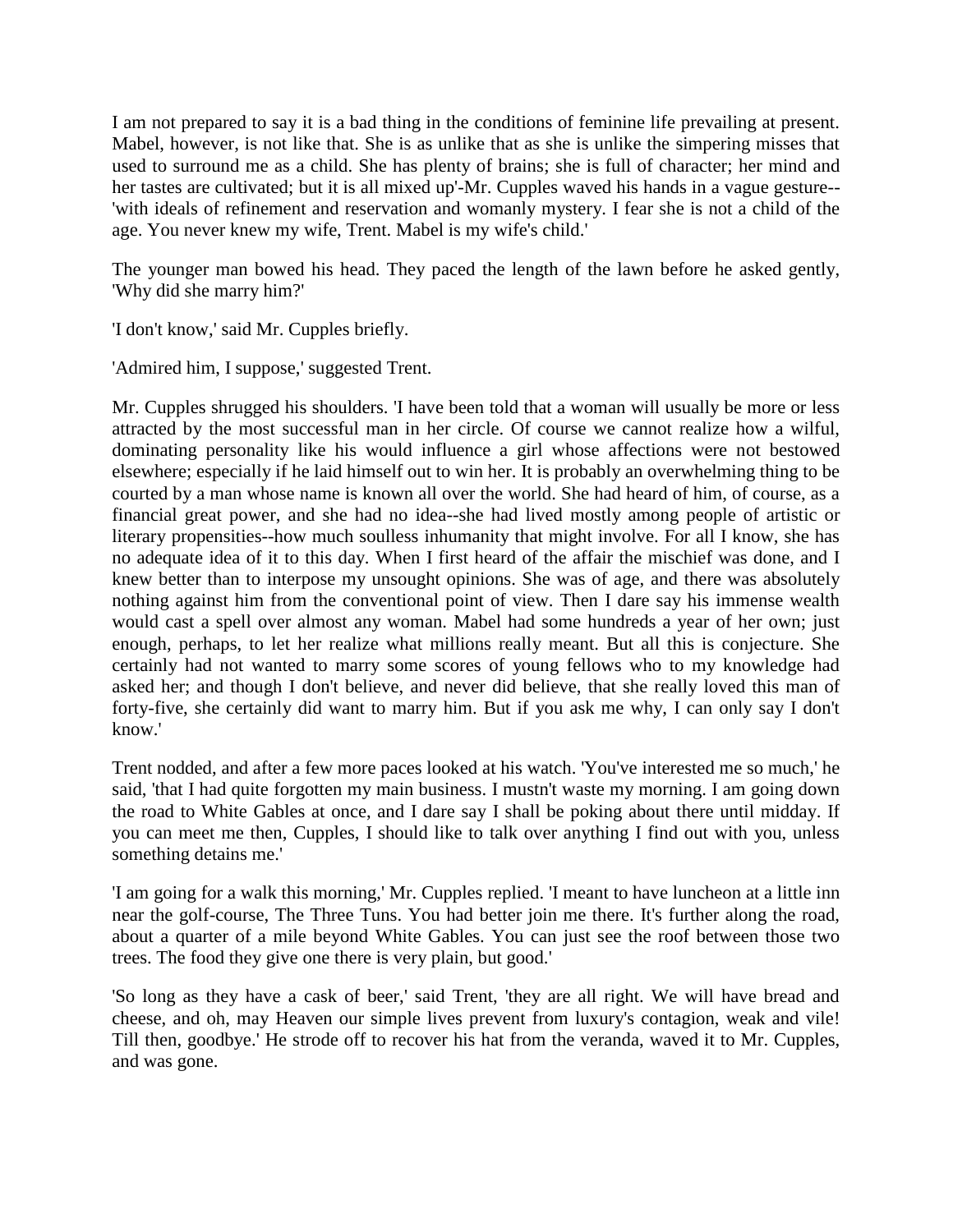The old gentleman, seating himself in a deck-chair on the lawn, clasped his hands behind his head and gazed up into the speckless blue sky. 'He is a dear fellow,' he murmured. 'The best of fellows. And a terribly acute fellow. Dear me! How curious it all is!'

# **CHAPTER IV Handcuffs in the Air**

A painter and the son of a painter, Philip Trent had while yet in his twenties achieved some reputation within the world of English art. Moreover, his pictures sold. An original, forcible talent and a habit of leisurely but continuous working, broken by fits of strong creative enthusiasm, were at the bottom of it. His father's name had helped; a patrimony large enough to relieve him of the perilous imputation of being a struggling man had certainly not hindered. But his best aid to success had been an unconscious power of getting himself liked. Good spirits and a lively, humorous fancy will always be popular. Trent joined to these a genuine interest in others that gained him something deeper than popularity. His judgement of persons was penetrating, but its process was internal; no one felt on good behaviour with a man who seemed always to be enjoying himself. Whether he was in a mood for floods of nonsense or applying himself vigorously to a task, his face seldom lost its expression of contained vivacity. Apart from a sound knowledge of his art and its history, his culture was large and loose, dominated by a love of poetry. At thirty-two he had not yet passed the age of laughter and adventure.

His rise to a celebrity a hundred times greater than his proper work had won for him came of a momentary impulse. One day he had taken up a newspaper to find it chiefly concerned with a crime of a sort curiously rare in our country--a murder done in a railway train. The circumstances were puzzling; two persons were under arrest upon suspicion. Trent, to whom an interest in such affairs was a new sensation, heard the thing discussed among his friends, and set himself in a purposeless mood to read up the accounts given in several journals. He became intrigued; his imagination began to work, in a manner strange to him, upon facts; an excitement took hold of him such as he had only known before in his bursts of art-inspiration or of personal adventure. At the end of the day he wrote and dispatched a long letter to the editor of the Record, which he chose only because it had contained the fullest and most intelligent version of the facts.

In this letter he did very much what Poe had done in the case of the murder of Mary Rogers. With nothing but the newspapers to guide him, he drew attention to the significance of certain apparently negligible facts, and ranged the evidence in such a manner as to throw grave suspicion upon a man who had presented himself as a witness. Sir James Molloy had printed this letter in leaded type. The same evening he was able to announce in the Sun the arrest and full confession of the incriminated man.

Sir James, who knew all the worlds of London, had lost no time in making Trent's acquaintance. The two men got on well, for Trent possessed some secret of native tact which had the effect of almost abolishing differences of age between himself and others. The great rotary presses in the basement of the Record building had filled him with a new enthusiasm. He had painted there, and Sir James had bought at sight, what he called a machinery-scape in the manner of Heinrich Kley.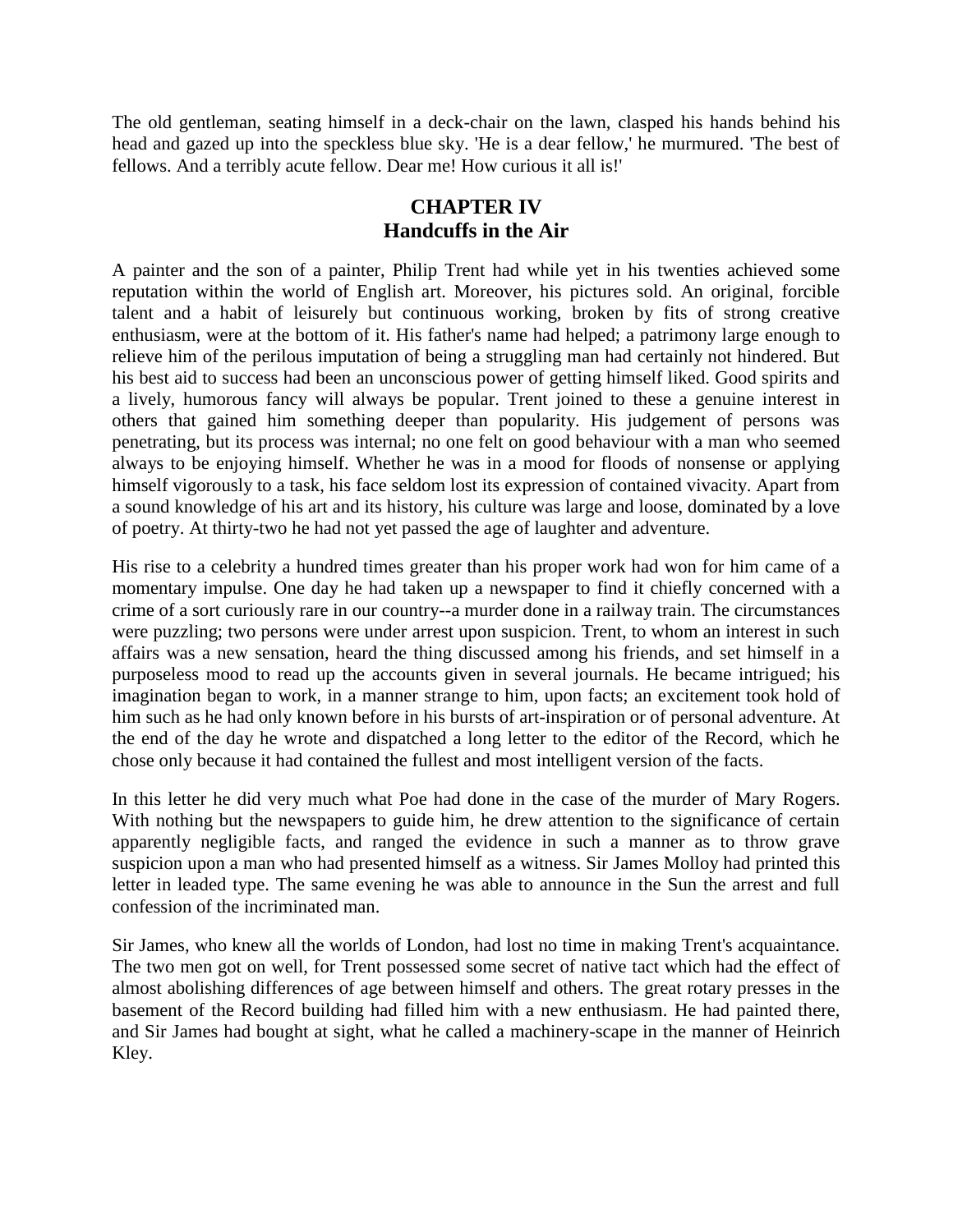Then a few months later came the affair known as the Ilkley mystery. Sir James had invited Trent to an emollient dinner, and thereafter offered him what seemed to the young man a fantastically large sum for his temporary services as special representative of the Record at Ilkley.

'You could do it,' the editor had urged. 'You can write good stuff, and you know how to talk to people, and I can teach you all the technicalities of a reporter's job in half an hour. And you have a head for a mystery; you have imagination and cool judgement along with it. Think how it would feel if you pulled it off!'

Trent had admitted that it would be rather a lark. He had smoked, frowned, and at last convinced himself that the only thing that held him back was fear of an unfamiliar task. To react against fear had become a fixed moral habit with him, and he had accepted Sir James's offer.

He had pulled it off. For the second time he had given the authorities a start and a beating, and his name was on all tongues. He withdrew and painted pictures. He felt no leaning towards journalism, and Sir James, who knew a good deal about art, honourably refrained--as other editors did not--from tempting him with a good salary. But in the course of a few years he had applied to him perhaps thirty times for his services in the unravelling of similar problems at home and abroad. Sometimes Trent, busy with work that held him, had refused; sometimes he had been forestalled in the discovery of the truth. But the result of his irregular connection with the Record had been to make his name one of the best known in England. It was characteristic of him that his name was almost the only detail of his personality known to the public. He had imposed absolute silence about himself upon the Molloy papers; and the others were not going to advertise one of Sir James's men.

The Manderson case, he told himself as he walked rapidly up the sloping road to White Gables, might turn out to be terribly simple. Cupples was a wise old boy, but it was probably impossible for him to have an impartial opinion about his niece. But it was true that the manager of the hotel, who had spoken of her beauty in terms that aroused his attention, had spoken even more emphatically of her goodness. Not an artist in words, the manager had yet conveyed a very definite idea to Trent's mind. 'There isn't a child about here that don't brighten up at the sound of her voice,' he had said, 'nor yet a grown-up, for the matter of that. Everybody used to look forward to her coming over in the summer. I don't mean that she's one of those women that are all kind heart and nothing else. There's backbone with it, if you know what I mean--pluck any amount of go. There's nobody in Marlstone that isn't sorry for the lady in her trouble--not but what some of us may think she's lucky at the last of it.' Trent wanted very much to meet Mrs. Manderson.

He could see now, beyond a spacious lawn and shrubbery, the front of the two- storied house of dull-red brick, with the pair of great gables from which it had its name. He had had but a glimpse of it from the car that morning. A modern house, he saw; perhaps ten years old. The place was beautifully kept, with that air of opulent peace that clothes even the smallest houses of the wellto-do in an English countryside. Before it, beyond the road, the rich meadow-land ran down to the edge of the cliffs; behind it a woody landscape stretched away across a broad vale to the moors. That such a place could be the scene of a crime of violence seemed fantastic; it lay so quiet and well ordered, so eloquent of disciplined service and gentle living. Yet there beyond the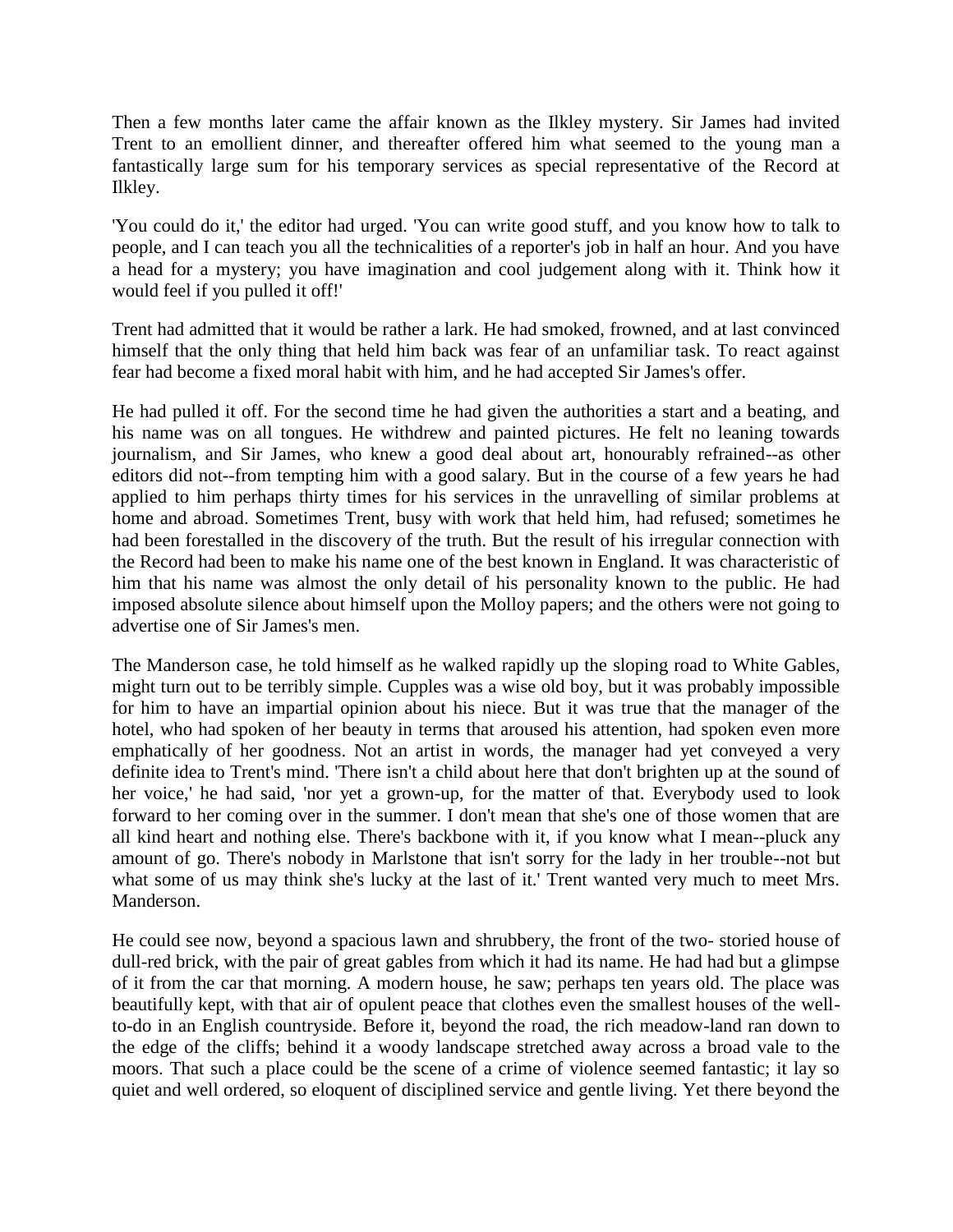house, and near the hedge that rose between the garden and the hot, white road, stood the gardener's toolshed, by which the body had been found, lying tumbled against the wooden wall, Trent walked past the gate of the drive and along the road until he was opposite this shed. Some forty yards further along the road turned sharply away from the house, to run between thick plantations; and just before the turn the grounds of the house ended, with a small white gate at the angle of the boundary hedge. He approached the gate, which was plainly for the use of gardeners and the service of the establishment. It swung easily on its hinges, and he passed slowly up a path that led towards the back of the house, between the outer hedge and a tall wall of rhododendrons. Through a gap in this wall a track led him to the little neatly built erection of wood, which stood among trees that faced a corner of the front. The body had lain on the side away from the house; a servant, he thought, looking out of the nearer windows in the earlier hours of the day before, might have glanced unseeing at the hut, as she wondered what it could be like to be as rich as the master.

He examined the place carefully and ransacked the hut within, but he could note no more than the trodden appearance of the uncut grass where the body had lain. Crouching low, with keen eyes and feeling fingers, he searched the ground minutely over a wide area; but the search was fruitless.

It was interrupted by the sound--the first he had heard from the house--of the closing of the front door. Trent unbent his long legs and stepped to the edge of the drive. A man was walking quickly away from the house in the direction of the great gate.

At the noise of a footstep on the gravel, the man wheeled with nervous swiftness and looked earnestly at Trent. The sudden sight of his face was almost terrible, so white and worn it was. Yet it was a young man's face. There was not a wrinkle about the haggard blue eyes, for all their tale of strain and desperate fatigue. As the two approached each other, Trent noted with admiration the man's breadth of shoulder and lithe, strong figure. In his carriage, inelastic as weariness had made it; in his handsome, regular features; in his short, smooth, yellow hair; and in his voice as he addressed Trent, the influence of a special sort of training was confessed. 'Oxford was your playground, I think, my young friend,' said Trent to himself.

'If you are Mr. Trent,' said the young man pleasantly, 'you are expected. Mr. Cupples telephoned from the hotel. My name is Marlowe.'

'You were secretary to Mr. Manderson, I believe,' said Trent. He was much inclined to like young Mr. Marlowe. Though he seemed so near a physical breakdown, he gave out none the less that air of clean living and inward health that is the peculiar glory of his social type at his years. But there was something in the tired eyes that was a challenge to Trent's penetration; an habitual expression, as he took it tobe, of meditating and weighing things not present to their sight. It was a look too intelligent, too steady and purposeful, to be called dreamy. Trent thought he had seen such a look before somewhere. He went on to say: 'It is a terrible business for all of you. I fear it has upset you completely, Mr. Marlowe.'

'A little limp, that's all,' replied the young man wearily. 'I was driving the car all Sunday night and most of yesterday, and I didn't sleep last night after hearing the news--who would? But I have an appointment now, Mr. Trent, down at the doctor's--arranging about the inquest. I expect it'll be tomorrow. If you will go up to the house and ask for Mr. Bunner, you'll find him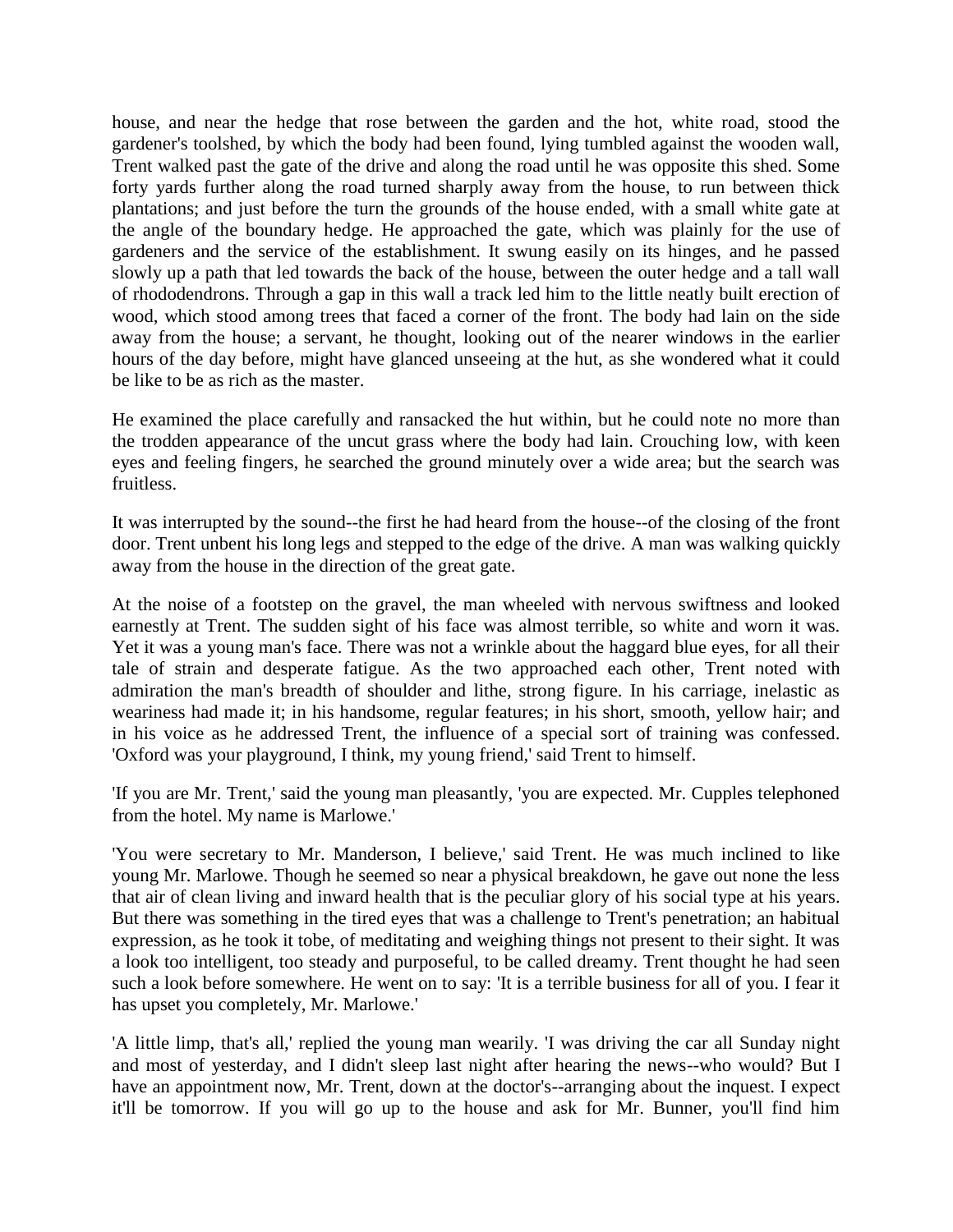expecting you; he will tell you all about things and show you round. He's the other secretary; an American, and the best of fellows; he'll look after you. There's a detective here, by the way-- Inspector Murch, from Scotland Yard. He came yesterday.'

'Murch!' Trent exclaimed. 'But he and I are old friends. How under the sun did he get here so soon?'

'I have no idea,' Mr. Marlowe answered. 'But he was here last evening, before I got back from Southampton, interviewing everybody, and he's been about here since eight this morning. He's in the library now--that's where the open French window is that you see at the end of the house there. Perhaps you would like to step down there and talk about things.'

'I think I will,' said Trent. Marlowe nodded and went on his way. The thick turf of the lawn round which the drive took its circular sweep made Trent's footsteps as noiseless as a cat's. In a few moments he was looking in through the open leaves of the window at the southward end of the house, considering with a smile a very broad back and a bent head covered with short grizzled hair. The man within was stooping over a number of papers laid out on the table.

' 'Twas ever thus,' said Trent in a melancholy tone, at the first sound of which the man within turned round with startling swiftness. 'From childhood's hour I've seen my fondest hopes decay. I did think I was ahead of Scotland Yard this time, and now here is the hugest officer in the entire Metropolitan force already occupying the position.'

The detective smiled grimly and came to the window. 'I was expecting you, Mr. Trent,' he said. 'This is the sort of case that you like.'

'Since my tastes were being considered,' Trent replied, stepping into the room, 'I wish they had followed up the idea by keeping my hated rival out of the business. You have got a long start, too--I know all about it.' His eyes began to wander round the room. 'How did you manage it? You are a quick mover, I know; the dun deer's hide on fleeter foot was never tied; but I don't see how you got here in time to be at work yesterday evening. Has Scotland Yard secretly started an aviation corps? Or is it in league with the infernal powers? In either case the Home Secretary should be called upon to make a statement.'

'It's simpler than that,' said Mr. Murch with professional stolidity. 'I happened to be on leave with the missus at Haley, which is only twelve miles or so along the coast. As soon as our people there heard of the murder they told me. I wired to the Chief, and was put in charge of the case at once. I bicycled over yesterday evening, and have been at it since then.'

'Arising out of that reply,' said Trent inattentively, 'how is Mrs. Inspector Murch?'

'Never better, thank you,' answered the inspector, 'and frequently speaks of you and the games you used to have with our kids. But you'll excuse me saying, Mr. Trent, that you needn't trouble to talk your nonsense to me while you're using your eyes. I know your ways by now. I understand you've fallen on your feet as usual, and have the lady's permission to go over the place and make enquiries.'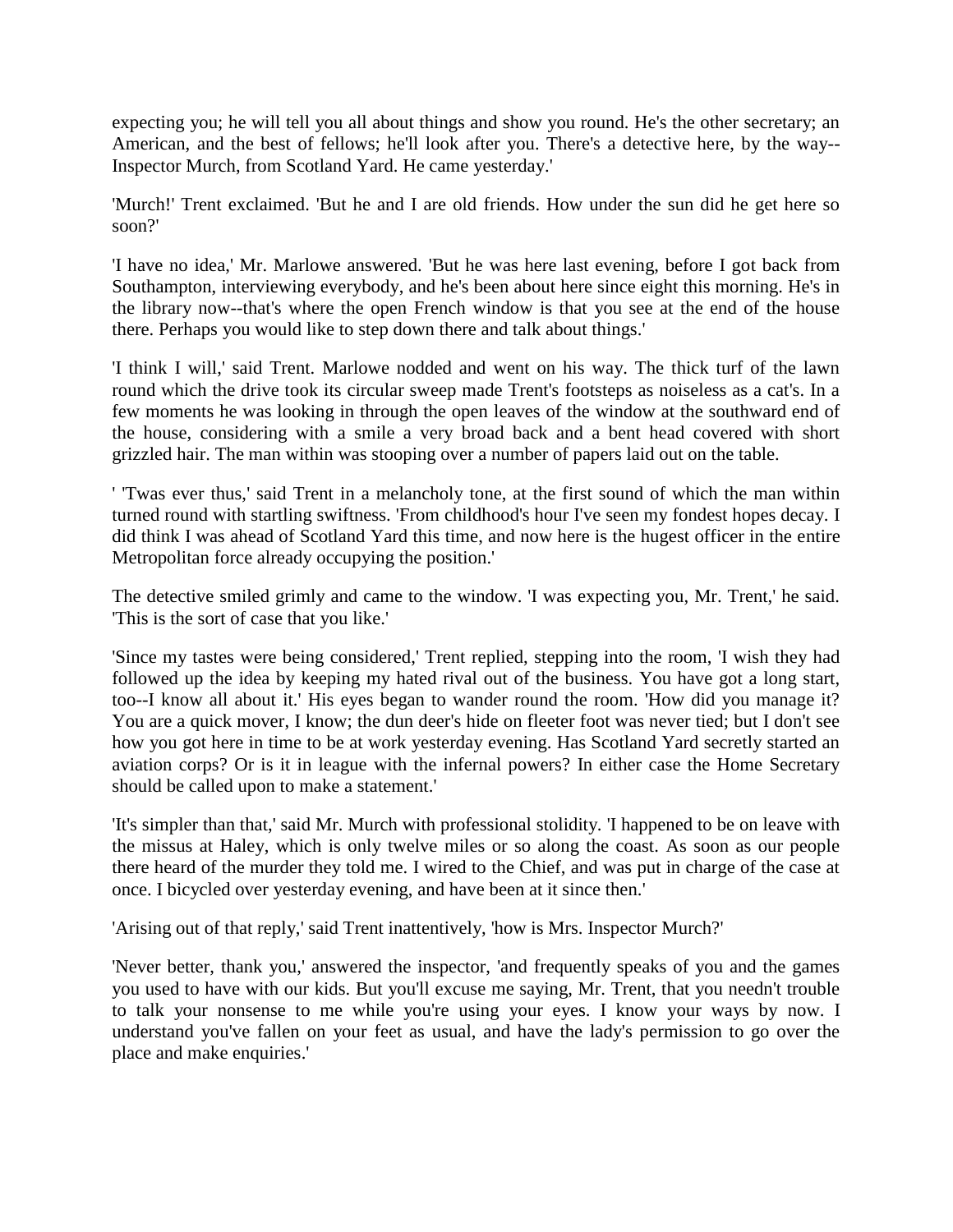'Such is the fact,' said Trent. 'I am going to cut you out again, inspector. I owe you one for beating me over the Abinger case, you old fox. But if you really mean that you're not inclined for the social amenities just now, let us leave compliments and talk business.' He stepped to the table, glanced through the papers arranged there in order, and then turned to the open roll-top desk. He looked into the drawers swiftly. 'I see this has been cleared out. Well now, inspector, I suppose we play the game as before.'

Trent had found himself on a number of occasions in the past thrown into the company of Inspector Murch, who stood high in the councils of the Criminal Investigation Department. He was a quiet, tactful, and very shrewd officer, a man of great courage, with a vivid history in connection with the more dangerous class of criminals. His humanity was as broad as his frame, which was large even for a policeman. Trent and he, through some obscure working of sympathy, had appreciated one another from the beginning, and had formed one of those curious friendships with which it was the younger man's delight to adorn his experience. The inspector would talk more freely to him than to any one, under the rose, and they would discuss details and possibilities of every case, to their mutual enlightenment. There were necessarily rules and limits. It was understood between them that Trent made no journalistic use of any point that could only have come to him from an official source. Each of them, moreover, for the honour and prestige of the institution he represented, openly reserved the right to withhold from the other any discovery or inspiration that might come to him which he considered vital to the solution of the difficulty. Trent had insisted on carefully formulating these principles of what he called detective sportsmanship. Mr. Murch, who loved a contest, and who only stood to gain by his association with the keen intelligence of the other, entered very heartily into 'the game'. In these strivings for the credit of the press and of the police, victory sometimes attended the experience and method of the officer, sometimes the quicker brain and livelier imagination of Trent, his gift of instinctively recognizing the significant through all disguises.

The inspector then replied to Trent's last words with cordial agreement. Leaning on either side of the French window, with the deep peace and hazy splendor of the summer landscape before them, they reviewed the case.

Trent had taken out a thin notebook, and as they talked he began to make, with light, secure touches, a rough sketch plan of the room. It was a thing he did habitually on such occasions, and often quite idly, but now and then the habit had served him to good purpose.

This was a large, light apartment at the corner of the house, with generous window-space in two walls. A broad table stood in the middle. As one entered by the window the roll-top desk stood just to the left of it against the wall. The inner door was in the wall to the left, at the farther end of the room; and was faced by a broad window divided into openings of the casement type. A beautifully carved old corner-cupboard rose high against the wall beyond the door, and another cupboard filled a recess beside the fireplace. Some coloured prints of Harunobu, with which Trent promised himself a better acquaintance, hung on what little wall-space was unoccupied by books. These had a very uninspiring appearance of having been bought by the yard and never taken from their shelves. Bound with a sober luxury, the great English novelists, essayists, historians, and poets stood ranged like an army struck dead in its ranks. There were a few chairs made, like the cupboard and table, of old carved oak; a modern armchair and a swivel officechair before the desk. The room looked costly but very bare. Almost the only portable objects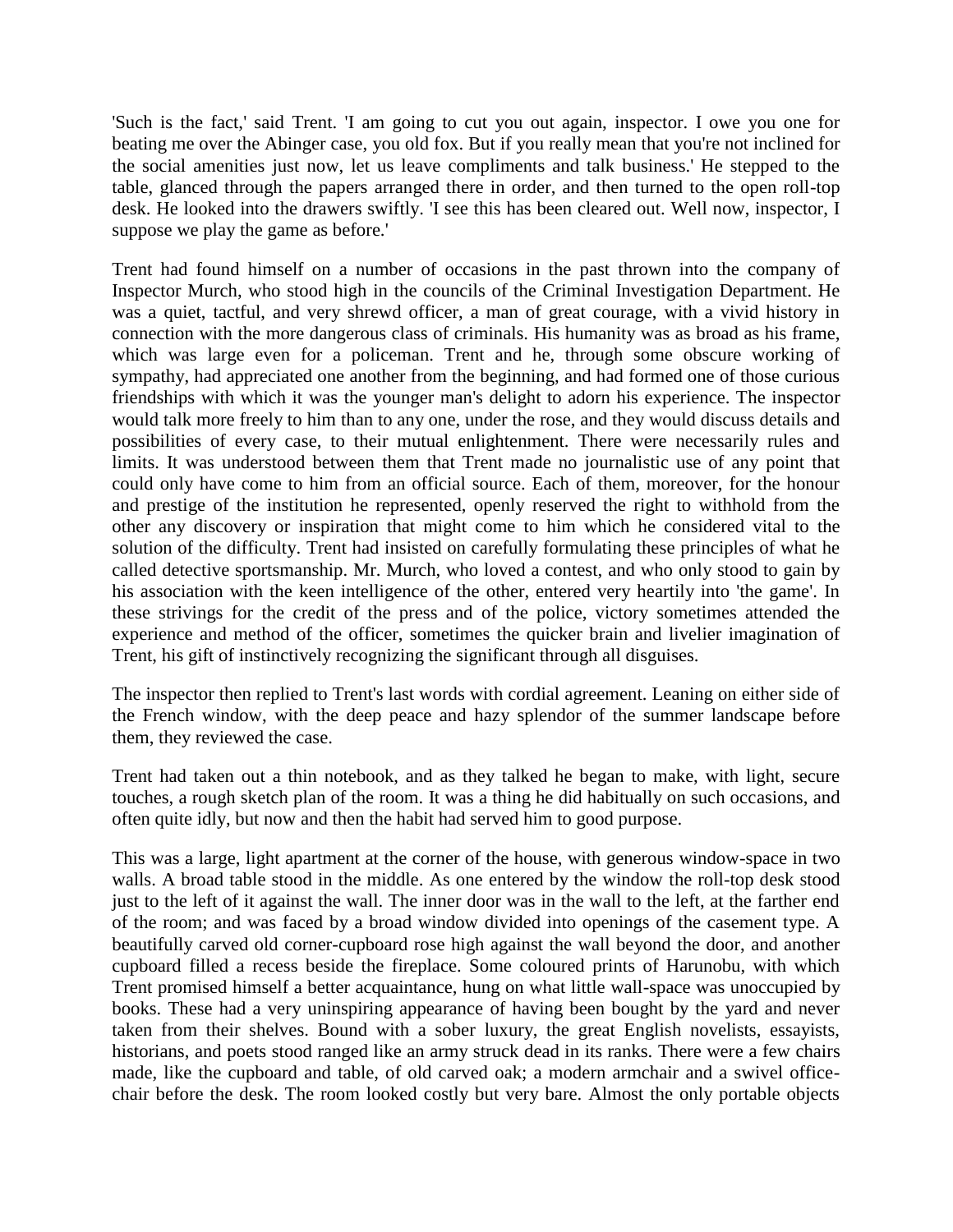were a great porcelain bowl of a wonderful blue on the table, a clock and some cigar boxes on the mantelshelf, and a movable telephone standard on the top of the desk.

'Seen the body?' enquired the inspector.

Trent nodded. 'And the place where it lay,' he said.

'First impressions of this case rather puzzle me,' said the inspector. 'From what I heard at Halvey I guessed it might be common robbery and murder by some tramp, though such a thing is very far from common in these parts. But as soon as I began my enquiries I came on some curious points, which by this time I dare say you've noted for yourself. The man is shot in his own grounds, quite near the house, to begin with. Yet there's not the slightest trace of any attempt at burglary. And the body wasn't robbed. In fact, it would be as plain a ease of suicide as you could wish to see, if it wasn't for certain facts. Here's another thing: for a month or so past, they tell me, Manderson had been in a queer state of mind. I expect you know already that he and his wife had some trouble between them. The servants had noticed a change in his manner to her for a long time, and for the past week he had scarcely spoken to her. They say he was a changed man, moody and silent--whether on account of that or something else. The lady's maid says he looked as if something was going to arrive. It's always easy to remember that people looked like that, after something has happened to them. Still, that's what they say. There you are again, then: suicide! Now, why wasn't it suicide, Mr. Trent?'

'The facts so far as I know them are really all against it,' Trent replied, sitting on the threshold of the window and clasping his knees. 'First, of course, no weapon is to be found. I've searched, and you've searched, and there's no trace of any firearm anywhere within a stone's throw of where the body lay. Second, the marks on the wrists, fresh scratches and bruises, which we can only assume to have been done in a struggle with somebody. Third, who ever heard of anybody shooting himself in the eye? Then I heard from the manager of the hotel here another fact, which strikes me as the most curious detail in this affair. Manderson had dressed himself fully before going out there, but he forgot his false teeth. Now how could a suicide who dressed himself to make a decent appearance as a corpse forget his teeth?'

'That last argument hadn't struck me,' admitted Mr. Murch. 'There's something in it. But on the strength of the other points, which had occurred to me, I am not considering suicide. I have been looking about for ideas in this house, this morning. I expect you were thinking of doing the same.'

'That is so. It is a case for ideas, it seems to me. Come, Murch, let us make an effort; let us bend our spirits to a temper of general suspicion. Let us suspect everybody in the house, to begin with. Listen: I will tell you whom I suspect. I suspect Mrs. Manderson, of course. I also suspect both the secretaries--I hear there are two, and I hardly know which of them I regard as more thoroughly open to suspicion. I suspect the butler and the lady's maid. I suspect the other domestics, and especially do I suspect the boot-boy. By the way, what domestics are there? I have more than enough suspicion to go round, whatever the size of the establishment; but as a matter of curiosity I should like to know.'

'All very well to laugh,' replied the inspector, 'but at the first stage of affairs it's the only safe principle, and you know that as well as I do, Mr. Trent. However, I've seen enough of the people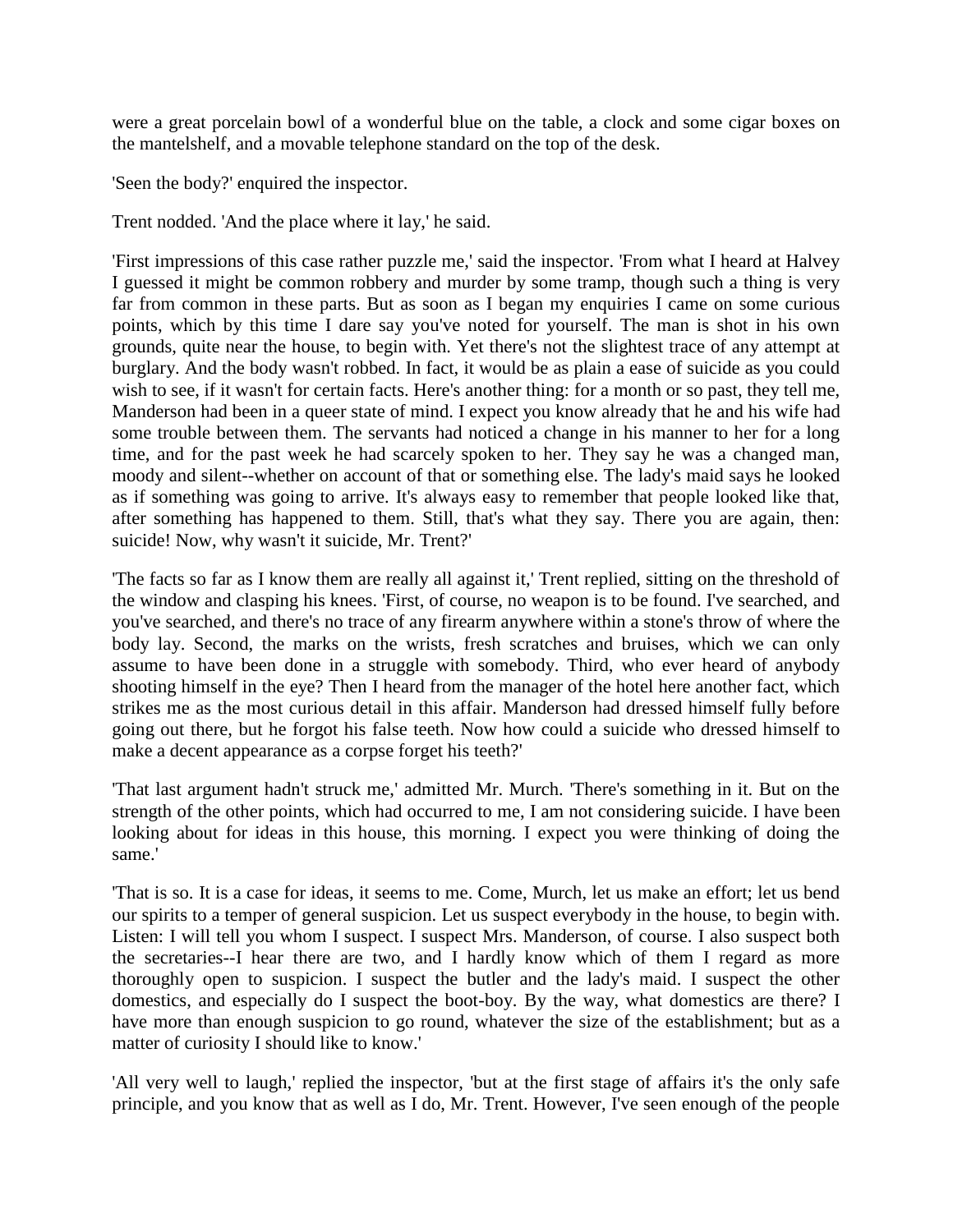here, last night and today, to put a few of them out of my mind for the present at least. You will form your own conclusions. As for the establishment, there's the butler and lady's maid, cook, and three other maids, one a young girl. One chauffeur, who's away with a broken wrist. No boy.'

'What about the gardener? You say nothing about that shadowy and sinister figure, the gardener. You are keeping him in the background, Murch. Play the game. Out with him--or I report you to the Rules Committee.'

'The garden is attended to by a man in the village, who comes twice a week. I've talked to him. He was here last on Friday.'

'Then I suspect him all the more,' said Trent. 'And now as to the house itself. What I propose to do, to begin with, is to sniff about a little in this room, where I am told Manderson spent a great deal of his time, and in his bedroom; especially the bedroom. But since we're in this room, let's start here. You seem to be at the same stage of the inquiry. Perhaps you've done the bedrooms already?'

The inspector nodded. 'I've been over Manderson's and his wife's. Nothing to be got there, I think. His room is very simple and bare, no signs of any sort--that I could see. Seems to have insisted on the simple life, does Manderson. Never employed a valet. The room's almost like a cell, except for the clothes and shoes. You'll find it all exactly as I found it; and they tell me that's exactly as Manderson left it, at we don't know what o'clock yesterday morning. Opens into Mrs. Manderson's bedroom--not much of the cell about that, I can tell you. I should say the lady was as fond of pretty things as most. But she cleared out of it on the morning of the discovery- told the maid she could never sleep in a room opening into her murdered husband's room. Very natural feeling in a woman, Mr. Trent. She's camping out, so to say, in one of the spare bedrooms now.'

'Come, my friend,' Trent was saying to himself, as he made a few notes in his little book. 'Have you got your eye on Mrs. Manderson? Or haven't you? I know that colourless tone of the inspectorial voice. I wish I had seen her. Either you've got something against her and you don't want me to get hold of it; or else you've made up your mind she's innocent, but have no objection to my wasting my time over her. Well, it's all in the game; which begins to look extremely interesting as we go on.' To Mr. Murch he said aloud: 'Well, I'll draw the bedroom later on. What about this?'

'They call it the library,' said the inspector. 'Manderson used to do his writing and that in here; passed most of the time he spent indoors here. Since he and his wife ceased to hit it off together, he had taken to spending his evenings alone, and when at this house he always spent 'em in here. He was last seen alive, as far as the servants are concerned, in this room.'

Trent rose and glanced again through the papers set out on the table. 'Business letters and documents, mostly,' said Mr. Murch. 'Reports, prospectuses, and that. A few letters on private matters, noth-in4g in them that I can see. The American secretary--Bunner his name is, and a queerer card I never saw turned-- he's been through this desk with me this morning. He had got it into his head that Manderson had been receiving threatening letters, and that the murder was the outcome of that. But there's no trace of any such thing; and we looked at every blessed paper. The only unusual things we found were some packets of banknotes to a considerable amount,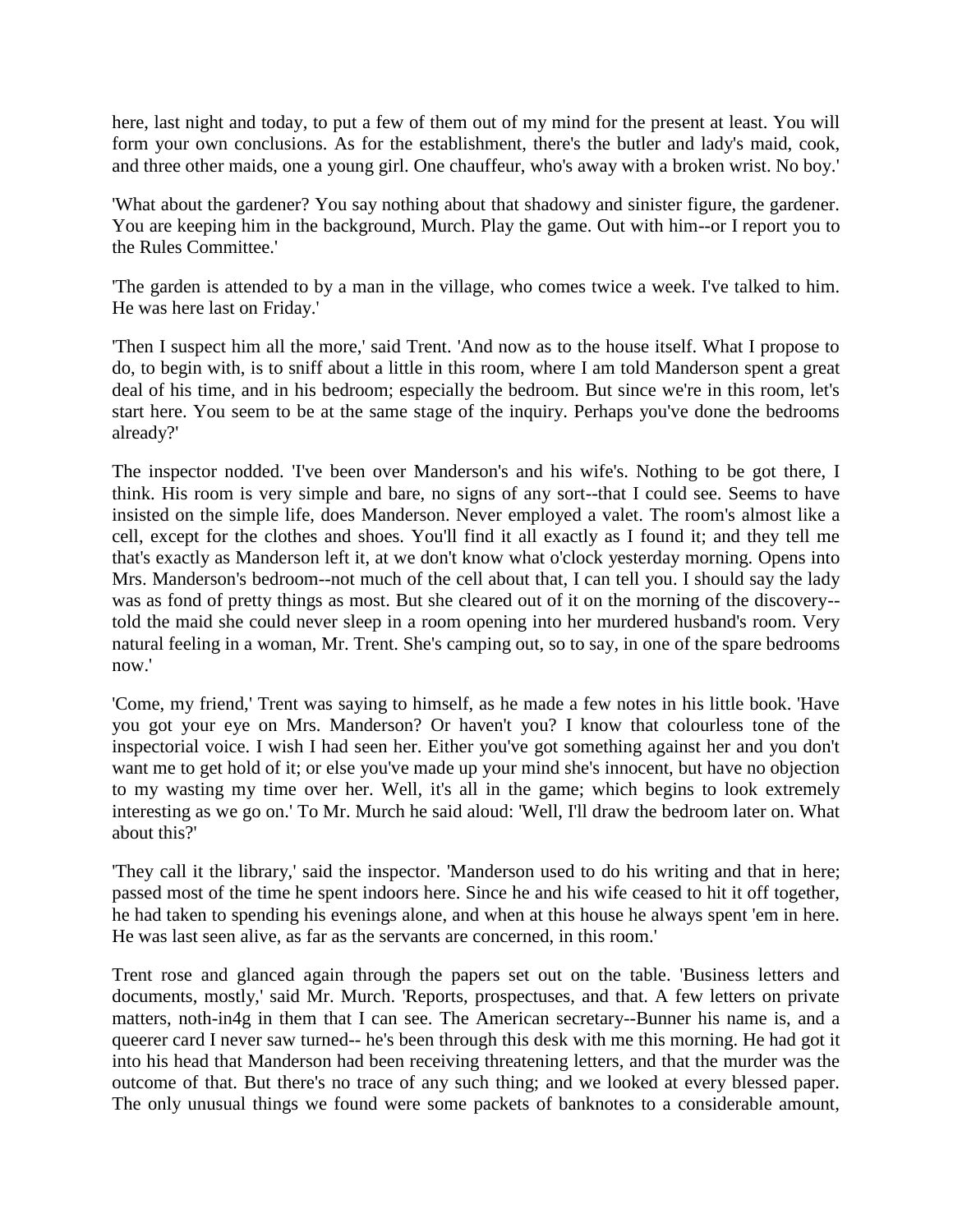and a couple of little bags of unset diamonds. I asked Mr. Bunner to put them in a safer place. It appears that Manderson had begun buying diamonds lately as a speculation--it was a new game to him, the secretary said, and it seemed to amuse him.'

'What about these secretaries?' Trent enquired. 'I met one called Marlowe just now outside; a nice-looking chap with singular eyes, unquestionably English. The other, it seems, is an American. What did Manderson want with an English secretary?'

'Mr. Marlowe explained to me how that was. The American was his right-hand business man, one of his office staff, who never left him. Mr. Marlowe had nothing to do with Manderson's business as a financier, knew nothing of it. His job was to look after Manderson's horses and motors and yacht and sporting arrangements and that--make himself generally useful, as you might say. He had the spending of a lot of money, I should think. The other was confined entirely to the office affairs, and I dare say he had his hands full. As for his being English, it was just a fad of Manderson's to have an English secretary. He'd had several before Mr. Marlowe.'

'He showed his taste,' observed Trent. 'It might be more than interesting, don't you think, to be minister to the pleasures of a modern plutocrat with a large P. Only they say that Manderson's were exclusively of an innocent kind. Certainly Marlowe gives me the impression that he would be weak in the part of Petronius. But to return to the matter in hand.' He looked at his notes. 'You said just ' now that he was last seen alive here, "so far as the servants were concerned". That meant--?'

'He had a conversation with his wife on going to bed. But for that, the manservant, Martin by name, last saw him in this room. I had his story last night, and very glad he was to tell it. An affair like this is meat and drink to the servants of the house.'

Trent considered for some moments, gazing through the open window over the sun- flooded slopes. 'Would it bore you to hear what he has to say again?' he asked at length. For reply, Mr. Murch rang the bell. A spare, clean-shaven, middle- aged man, having the servant's manner in its most distinguished form, answered it.

'This is Mr. Trent, who is authorized by Mrs. Manderson to go over the house and make enquiries,' explained the detective. 'He would like to hear your story.' Martin bowed distantly. He recognized Trent for a gentleman. Time would show whether he was what Martin called a gentleman in every sense of the word.

'I observed you approaching the house, sir,' said Martin with impassive courtesy. He spoke with a slow and measured utterance. 'My instructions are to assist you in every possible way. Should you wish me to recall the circumstances of Sunday night?'

'Please,' said Trent with ponderous gravity. Martin's style was making clamorous appeal to his sense of comedy. He banished with an effort all vivacity of expression from his face.

'I last saw Mr. Manderson--'

'No, not that yet,' Trent checked him quietly. 'Tell me all you saw of him that evening--after dinner, say. Try to recollect every little detail.'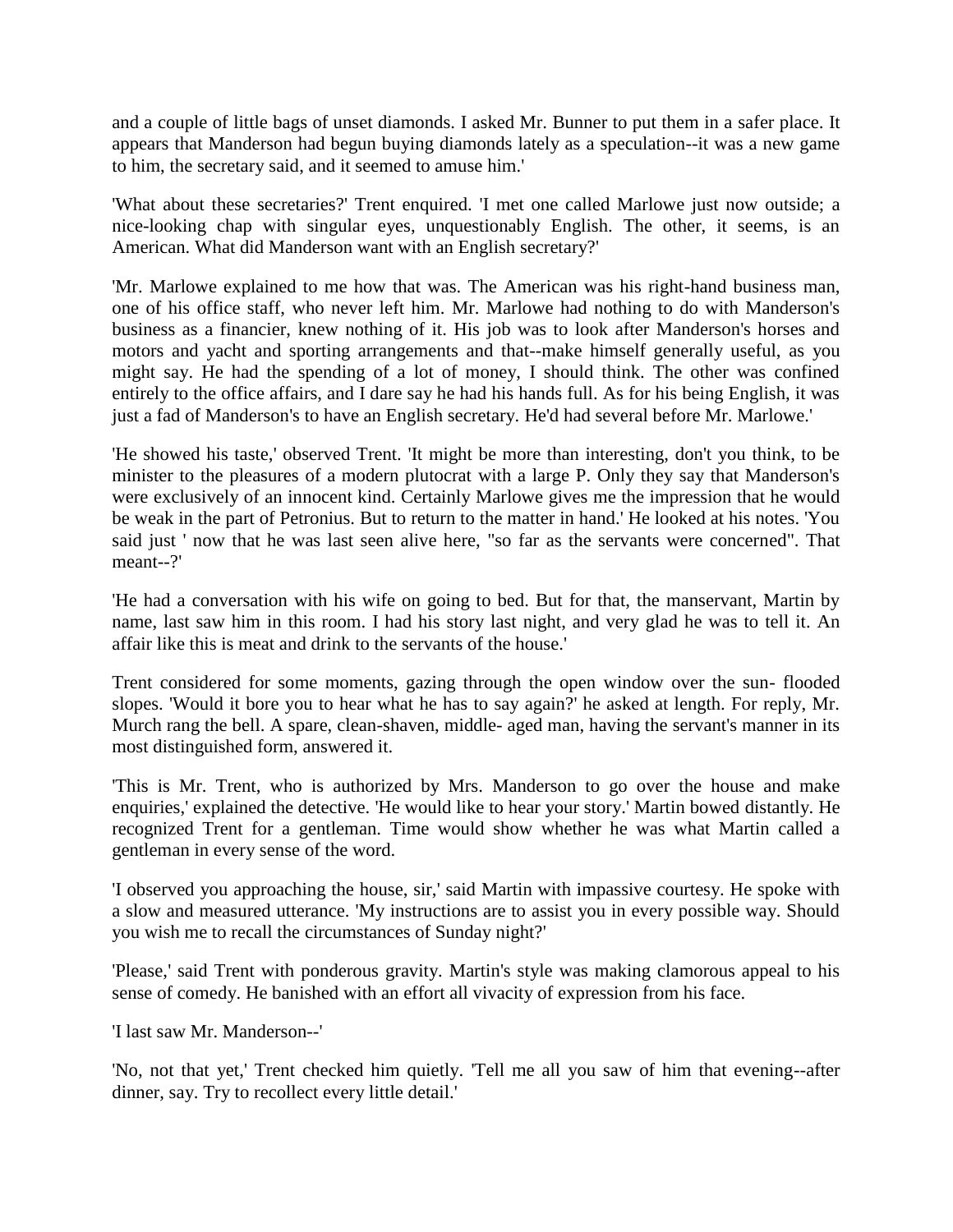'After dinner, sir?--yes. I remember that after dinner Mr. Manderson and Mr. Marlowe walked up and down the path through the orchard, talking. If you ask me for details, it struck me they were talking about something important, because I heard Mr. Manderson say something when they came in through the back entrance. He said, as near as I can remember, "If Harris is there, every minute is of importance. You want to start right away. And not a word to a soul." Mr. Marlowe answered, "Very well. I will just change out of these clothes and then I am ready"--or words to that effect. I heard this plainly as they passed the window of my pantry. Then Mr. Marlowe went up to his bedroom, and Mr. Manderson entered the library and rang for me. He handed me some letters for the postman in the morning and directed me to sit up, as Mr. Marlowe had persuaded him to go for a drive in the car by moonlight.'

'That was curious,' remarked Trent.

'I thought so, sir. But I recollected what I had heard about "not a word to a soul", and I concluded that this about a moonlight drive was intended to mislead.'

'What time was this?'

'It would be about ten, sir, I should say. After speaking to me, Mr. Manderson waited until Mr. Marlowe had come down and brought round the car. He then went into the drawing-room, where Mrs. Manderson was.'

'Did that strike you as curious?'

Martin looked down his nose. 'If you ask me the question, sir,' he said with reserve, 'I had not known him enter that room since we came here this year. He preferred to sit in the library in the evenings. That evening he only remained with Mrs. Manderson for a few minutes. Then he and Mr. Marlowe started immediately.'

'You saw them start?'

'Yes, sir. They took the direction of Bishopsbridge.'

'And you saw Mr. Manderson again later?'

'After an hour or thereabouts, sir, in the library. That would have been about a quarter past eleven, I should say; I had noticed eleven striking from the church. I may say I am peculiarly quick of hearing, sir.'

'Mr. Manderson had rung the bell for you, I suppose. Yes? And what passed when you answered it?'

'Mr. Manderson had put out the decanter of whisky and a syphon and glass, sir, from the cupboard where he kept them--'

Trent held up his hand. 'While we are on that point, Martin, I want to ask you plainly, did Mr. Manderson drink very much? You understand this is not impertinent curiosity on my part. I want you to tell me, because it may possibly help in the clearing up of this case.'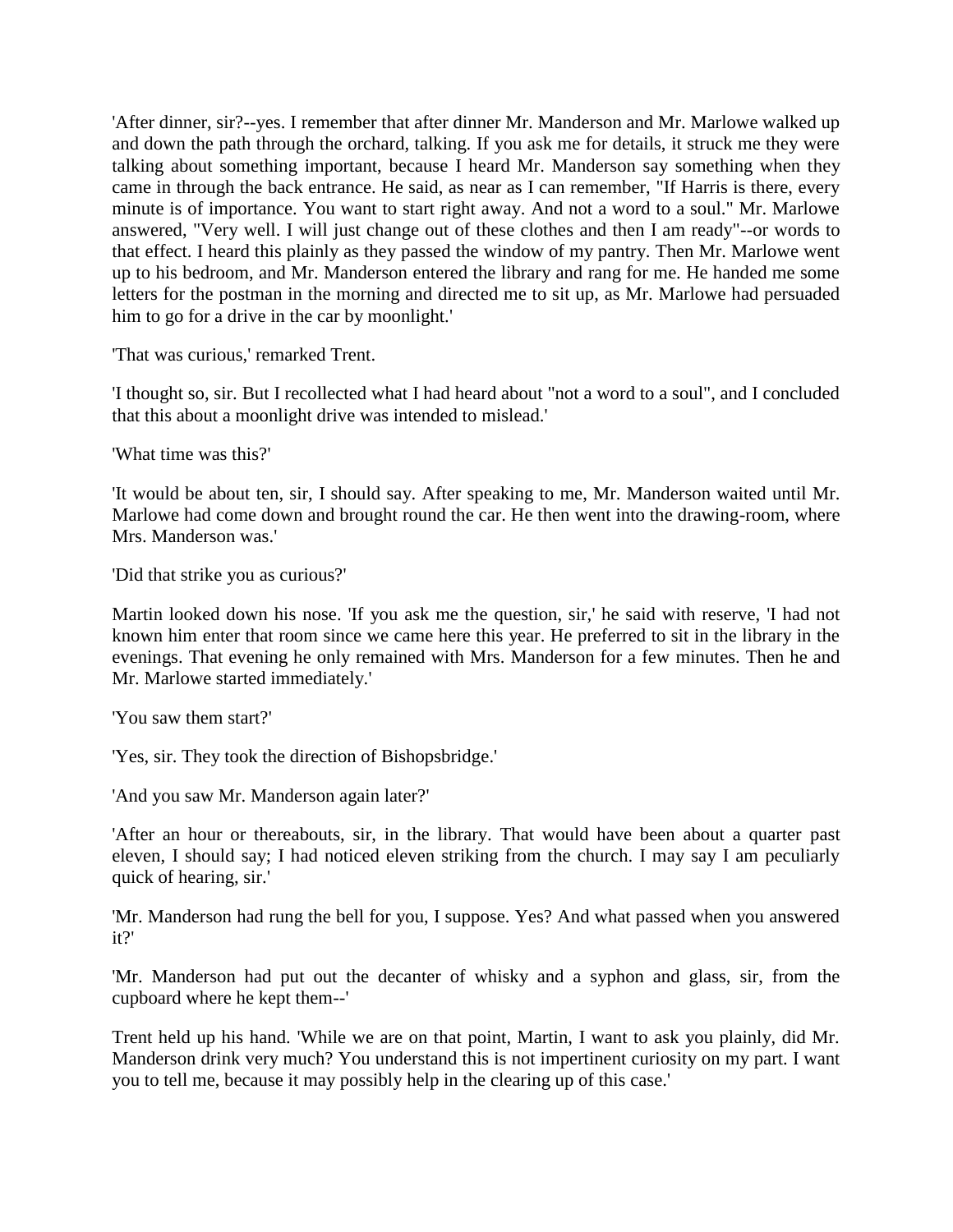'Perfectly, sir,' replied Martin gravely. 'I have no hesitation in telling you what I have already told the inspector. Mr. Manderson was, considering his position in life, a remarkably abstemious man. In my four years of service with him I never knew anything of an alcoholic nature pass his lips, except a glass or two of wine at dinner, very rarely a little at luncheon, and from time to time a whisky and soda before going to bed. He never seemed to form a habit of it. Often I used to find his glass in the morning with only a little soda water in it; sometimes he would have been having whisky with it, but never much. He never was particular about his drinks; ordinary soda was what he preferred, though I had ventured to suggest some of the natural minerals, having personally acquired a taste for them in my previous service. He used to keep them in the cupboard here, because he had a great dislike of being waited on more than was necessary. It was an understood thing that I never came near him after dinner unless sent for. And when he sent for anything, he liked it brought quick, and to be left alone again at once. He hated to be asked if he required anything more. Amazingly simple in his tastes, sir, Mr. Manderson was.'

'Very well; and he rang for you that night about a quarter past eleven. Now can you remember exactly what he said?'

I think I can tell you with some approach to accuracy, sir. It was not much. Zzz First he asked me if Mr. Bunner had gone to bed, and I replied that he had been gone up some time. He then said that he wanted some one to sit up until 12.30, in case an important message should come by telephone, and that Mr. Marlowe having gone to Southampton for him in the motor, he wished me to do this, and that

I was to take down the message if it came, and not disturb him. He also ordered a fresh syphon of soda water. I believe that was all, sir.'

'You noticed nothing unusual about him, I suppose?'

'No, sir, nothing unusual. When I answered the ring, he was seated at the desk listening at the telephone, waiting for a number, as I supposed. He gave his orders and went on listening at the same time. 'When I returned with the syphon he was engaged in conversation over the wire.'

'Do you remember anything of what he was saying?'

'Very little, sir; it was something about somebody being at some hotel--of no interest to me. I was only in the room just time enough to place the syphon on the table and withdraw. As I closed the door he was saying, "You're sure he isn't in the hotel?" or words to that effect.'

'And that was the last you saw and heard of him alive?'

'No, sir. A little later, at half-past eleven, when I had settled down in my pantry with the door ajar, and a book to pass the time, I heard Mr. Manderson go upstairs to bed. I immediately went to close the library window, and slipped the lock of the front door. I did not hear anything more.'

Trent considered. 'I suppose you didn't doze at all,' he said tentatively, 'while you were sitting up waiting for the telephone message?'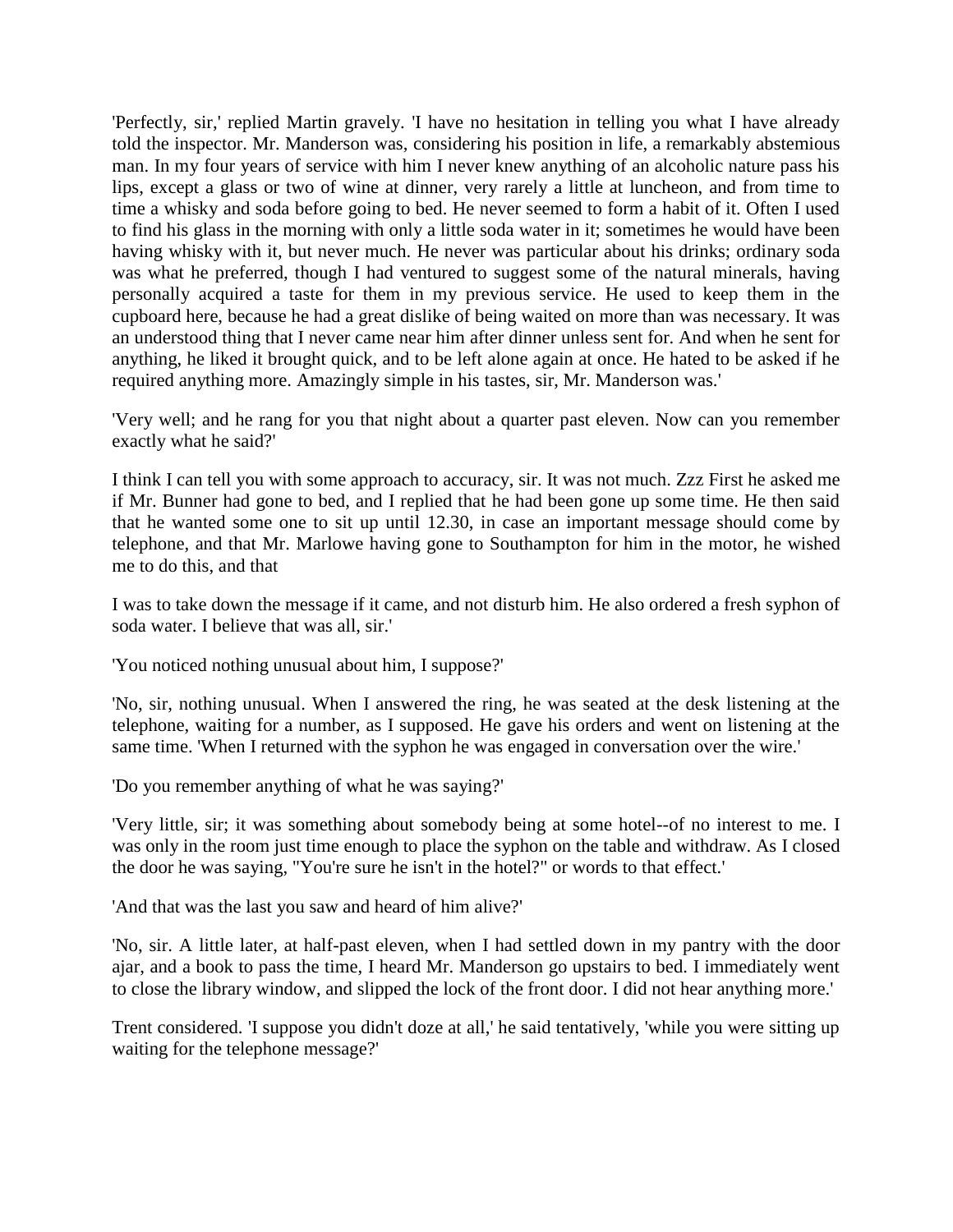'Oh no, sir. I am always very wakeful about that time. I'm a bad sleeper, especially in the neighbourhood of the sea, and I generally read in bed until somewhere about midnight.'

'And did any message come?'

'No, sir.'

'No. And I suppose you sleep with your window open, these warm nights?'

'It is never closed at night, sir.'

Trent added a last note; then he looked thoughtfully through those he had taken. He rose and paced up and down the room for some moments with a downcast eye. At length he paused opposite Martin.

'It all seems perfectly ordinary and simple,' he said. 'I just want to get a few details clear. You went to shut the windows in the library before going to bed. Which windows?'

'The French window, sir. It had been open all day. The windows opposite the door were seldom opened.'

'And what about the curtains? I am wondering whether any one outside the house could have seen into the room.'

'Easily, sir, I should say, if he had got into the grounds on that side. The curtains were never drawn in the hot weather. Mr. Manderson would often sit right in the doorway at nights, smoking and looking out into the darkness. But nobody could have seen him who had any business to be there.'

'I see. And now tell me this. Your hearing is very acute, you say, and you heard Mr. Manderson enter the house when he came in after dinner from the garden. Did you hear him re-enter it after returning from the motor drive?'

Martin paused. 'Now you mention it, sir, I remember that I did not. His ringing the bell in this room was the first I knew of his being back. I should have heard him come in, if he had come in by the front. I should have heard the door go. But he must have come in by the window.' The man reflected for a moment, then added, 'As a general rule, Mr. Manderson would come in by the front, hang up his hat and coat in the hall, and pass down the hall into the study. It seems likely to me that he was in a great hurry to use the telephone, and so went straight across the lawn to the window he was like that, sir, when there was anything important to be done. He had his hat on, now I remember, and had thrown his greatcoat over the end of the table. He gave his order very sharp, too, as he always did when busy. A very precipitate man indeed was Mr. Manderson; a hustler, as they say.'

'Ah! he appeared to be busy. But didn't you say just now that you noticed nothing unusual about him?'

A melancholy smile flitted momentarily over Martin's face. 'That observation shows that you did not know Mr. Manderson, sir, if you will pardon my saying so. His being like that was nothing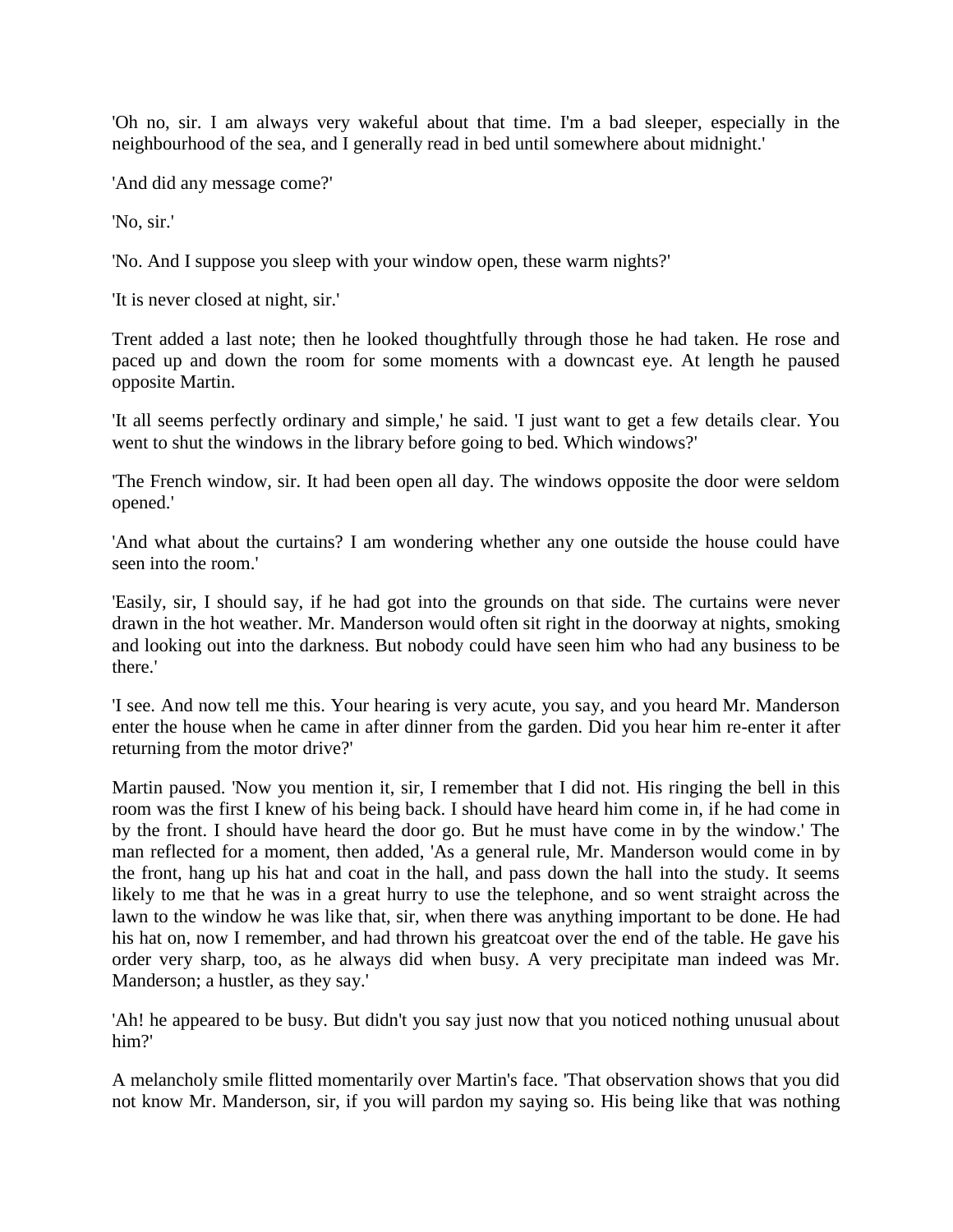unusual; quite the contrary. It took me long enough to get used to it. Either he would be sitting quite still and smoking a cigar, thinking or reading, or else he would be writing, dictating, and sending off wires all at the same time, till it almost made one dizzy to see it, sometimes for an hour or more at a stretch. As for being in a hurry over a telephone message, I may say it wasn't in him to be anything else.'

Trent turned to the inspector, who met his eye with a look of answering intelligence. Not sorry to show his understanding of the line of inquiry opened by Trent, Mr. Murch for the first time put a question.

'Then you left him telephoning by the open window, with the lights on, and the drinks on the table; is that it?' 'That is so, Mr. Murch.' The delicacy of the change in Martin's manner when called upon to answer the detective momentarily distracted Trent's appreciative mind. But the big man's next question brought it back to the problem at once.

'About those drinks. You say Mr. Manderson often took no whisky before going to bed. Did he have any that night?'

'I could not say. The room was put to rights in the morning by one of the maids, and the glass washed, I presume, as usual. I know that the decanter was nearly full that evening. I had refilled it a few days before, and I glanced at it when I brought the fresh syphon, just out of habit, to make sure there was a decent- looking amount.'

The inspector went to the tall corner-cupboard and opened it. He took out a decanter of cut glass and set it on the table before Martin. 'Was it fuller than that?' he asked quietly. 'That's how I found it this morning.' The decanter was more than half empty.

For the first time Martin's self-possession wavered. He took up the decanter quickly, tilted it before his eyes, and then stared amazedly at the others. He said slowly: 'There's not much short of half a bottle gone out of this since I last set eyes on it--and that was that Sunday night.'

'Nobody in the house, I suppose?' suggested Trent discreetly. 'Out of the question!' replied Martin briefly; then he added, 'I beg pardon, sir, but this is a most extraordinary thing to me. Such a thing never happened in all my experience of Mr. Manderson. As for the womenservants, they never touch anything, I can answer for it; and as for me, when I want a drink I can help myself without going to the decanters.' He took up the decanter again and aimlessly renewed his observation of the contents, while the inspector eyed him with a look of serene satisfaction, as a master contemplates his handiwork.

Trent turned to a fresh page of his notebook, and tapped it thoughtfully with his pencil. Then he looked up and said, 'I suppose Mr. Manderson had dressed for dinner that night?'

'Certainly, sir. He had on a suit with a dress-jacket, what he used to refer to as a Tuxedo, which he usually wore when dining at home.'

'And he was dressed like that when you saw him last?'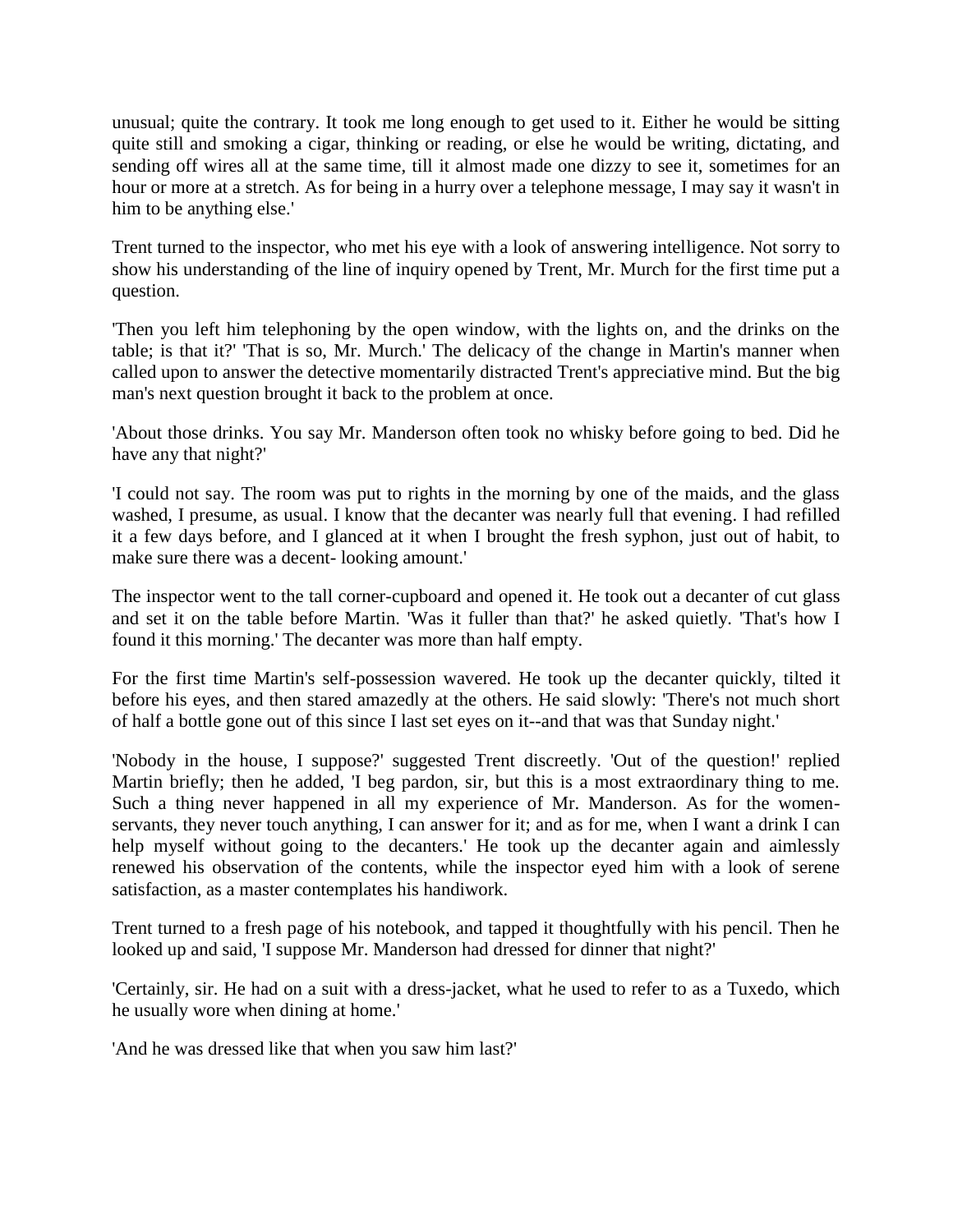'All but the jacket, sir. When he spent the evening in the library, as usually happened, he would change it for an old shooting-jacket after dinner, a light- coloured tweed, a little too loud in pattern for English tastes, perhaps. He had it on when I saw him last. It used to hang in this cupboard here'--Martin opened the door of it as he spoke--along with Mr. Manderson's fishingrods and such things, so that he could slip it on after dinner without going upstairs.'

'Leaving the dinner-jacket in the cupboard?'

'Yes, sir. The housemaid used to take it upstairs in the morning.'

'In the morning,' Trent repeated slowly. 'And now that we are speaking of the morning, will you tell me exactly what you know about that? I understand that Mr. Manderson was not missed until the body was found about ten o'clock.'

'That is so, sir. Mr. Manderson would never be called, or have anything brought to him in the morning. He occupied a separate bedroom. Usually he would get up about eight and go round to the bathroom, and he would come down some time before nine. But often he would sleep till nine or ten o'clock. Mrs. Manderson was always called at seven. The maid would take in tea to her. Yesterday morning Mrs. Manderson took breakfast about eight in her sitting-room as usual, and every one supposed that Mr. Manderson was still in bed and asleep, when Evans came rushing up to the house with the shocking intelligence.'

'I see,' said Trent. 'And now another thing. You say you slipped the lock of the front door before going to bed. Was that all the locking-up you did?'

'To the front door, sir, yes; I slipped the lock. No more is considered necessary in these parts. But I had locked both the doors at the back, and seen to the fastenings of all the windows on the ground floor. In the morning everything was as I had left it.'

'As you had left it. Now here is another point--the last, I think. Were the clothes in which the body was found the clothes that Mr. Manderson would naturally have worn that day?'

Martin rubbed his chin. 'You remind me how surprised I was when I first set eyes on the body, sir. At first I couldn't make out what was unusual about the clothes, and then I saw what it was. The collar was a shape of collar Mr. Manderson never wore except with evening dress. Then I found that he had put on all the same things that he had worn the night before--large fronted shirt and all--except just the coat and waistcoat and trousers, and the brown shoes, and blue tie. As for the suit, it was one of half a dozen he might have worn. But for him to have simply put on all the rest just because they were there, instead of getting out the kind of shirt and things he always wore by day; well, sir, it was unprecedented. It shows, like some other things, what a hurry he must have been in when getting up.'

'Of course,' said Trent. 'Well, I think that's all I wanted to know. You have put everything with admirable clearness, Martin. If we want to ask any more questions later on, I suppose you will be somewhere about.'

'I shall be at your disposal, sir.' Martin bowed, and went out quietly.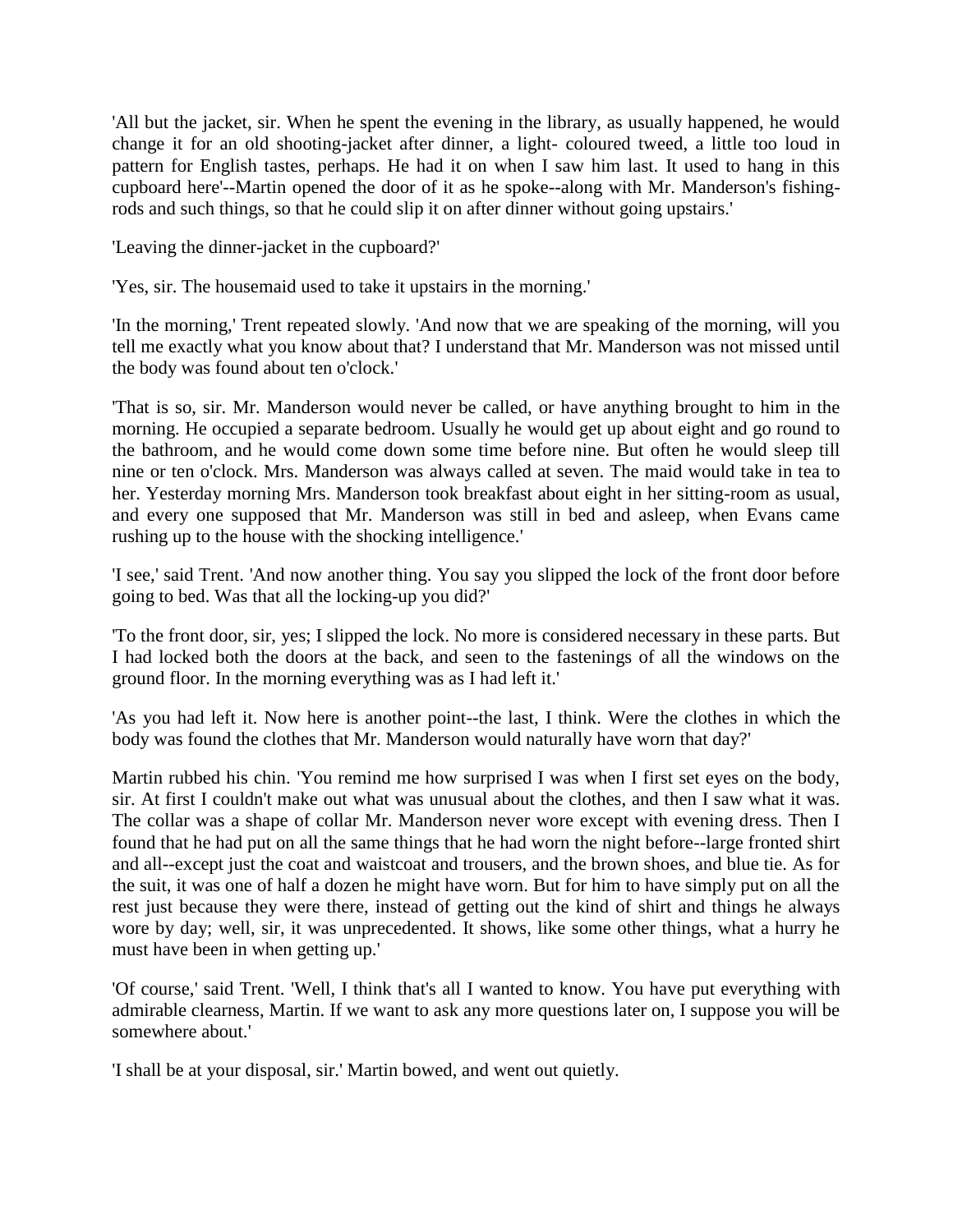Trent flung himself into the armchair and exhaled a long breath. 'Martin is a great creature,' he said. 'He is far, far better than a play. There is none like him, none, nor will be when our summers have deceased. Straight, too; not an atom of harm in dear old Martin. Do you know, Murch, you are wrong in suspecting that man.'

'I never said a word about suspecting him.' The inspector was taken aback. 'You know, Mr. Trent, he would never have told his story like that if he thought I suspected him.'

'I dare say he doesn't think so. He is a wonderful creature, a great artist; but, in spite of that, he is not at all a sensitive type. It has never occurred to his mind that you, Murch, could suspect him, Martin, the complete, the accomplished. But I know it. You must understand, inspector, that I have made a special study of the psychology of officers of the law. It is a grossly neglected branch of knowledge. They are far more interesting than criminals, and not nearly so easy. All the time I was questioning him I saw handcuffs in your eye. Your lips were mutely framing the syllables of those tremendous words: "It is my duty to tell you that anything you now say will be taken down and used in evidence against you." Your manner would have deceived most men, but it could not deceive me.'

Mr. Murch laughed heartily. Trent's nonsense never made any sort of impression on his mind, but he took it as a mark of esteem, which indeed it was; so it never failed to please him. 'Well, Mr. Trent,' he said, 'you're perfectly right. There's no point in denying it, I have got my eye on him. Not that there's anything definite; but you know as well as I do how often servants are mixed up in affairs of this kind, and this man is such a very quiet customer. You remember the case of Lord William Russell's valet, who went in as usual, in the morning, to draw up the blinds in his master's bedroom, as quiet and starchy as you please, a few hours after he had murdered him in his bed. I've talked to all the women of the house, and I don't believe there's a morsel of harm in one of them. But Martin's not so easy set aside. I don't like his manner; I believe he's hiding something. If so, I shall find it out.'

'Cease!' said Trent. 'Drain not to its dregs the urn of bitter prophecy. Let us get back to facts. Have you, as a matter of evidence, anything at all to bring against Martin's story as he has told it to us?'

'Nothing whatever at present. As for his suggestion that Manderson came in by way of the window after leaving Marlowe and the car, that's right enough, I should say. I questioned the servant who swept the room next morning, and she tells me there were gravelly marks near the window, on this plain drugget that goes round the carpet. And there's a footprint in this soft new gravel just outside.' The inspector took a folding rule from his pocket and with it pointed out the traces. 'One of the patent shoes Manderson was wearing that night exactly fits that print; you'll find them,' he added, 'on the top shelf in the bedroom, near the window end, the only patents in the row. The girl who polished them in the morning picked them out for me.'

Trent bent down and studied the faint marks keenly. 'Good!' he said. 'You have covered a lot of ground, Murch, I must say. That was excellent about the whisky; you made your point finely. I felt inclined to shout "Encore!" It's a thing that I shall have to think over.'

'I thought you might have fitted it in already,' said Mr. Murch. 'Come, Mr. Trent, we're only at the beginning of our enquiries, but what do you say to this for a preliminary theory? There's a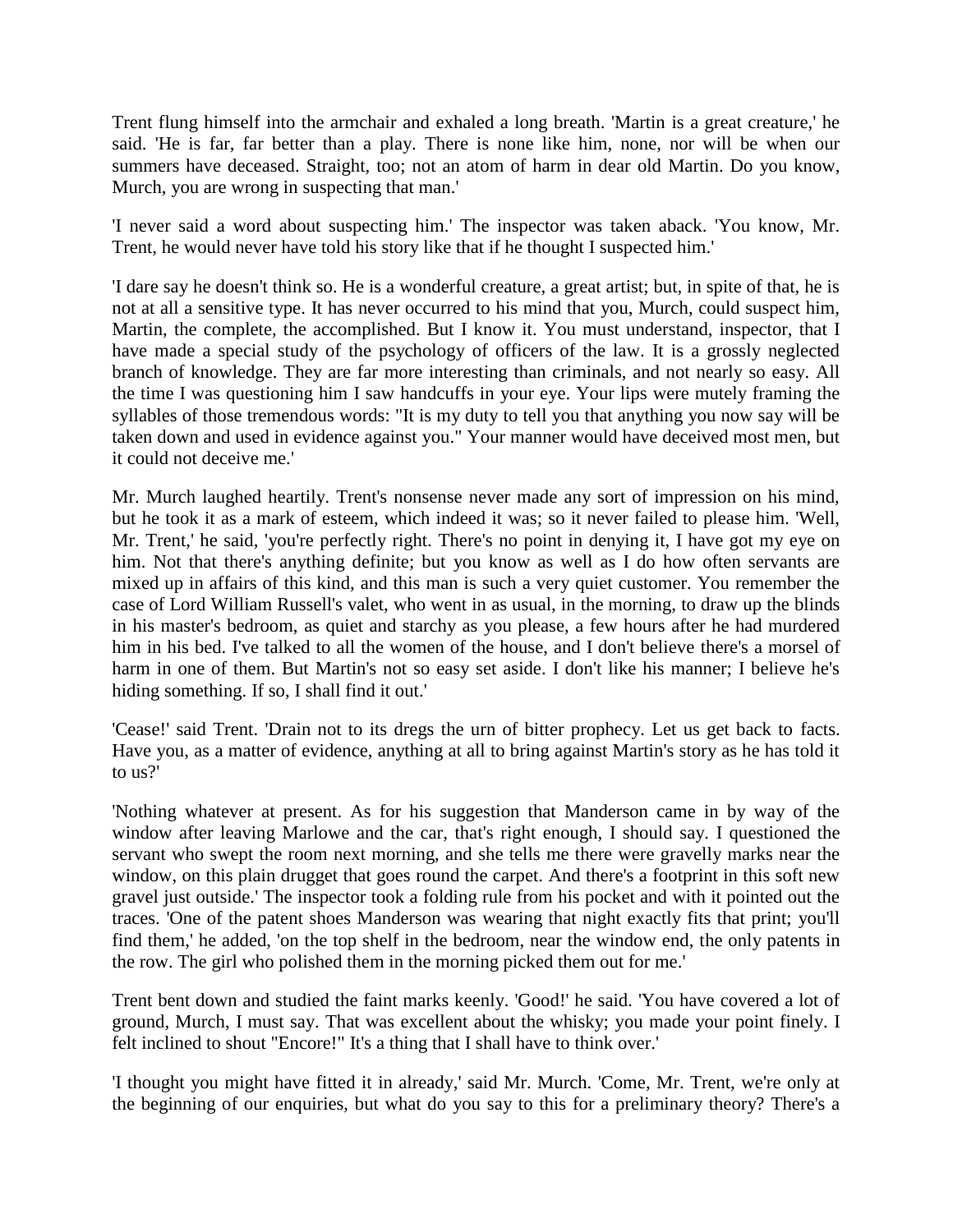plan of burglary, say a couple of men in it and Martin squared. They know where the plate is, and all about the handy little bits of stuff in the drawing-room and elsewhere. They watch the house; see Manderson off to bed; Martin comes to shut the window, and leaves it ajar, accidentally on purpose. They wait till Martin goes to bed at twelve-thirty; then they just walk into the library, and begin to sample the whisky first thing. Now suppose Manderson isn't asleep, and suppose they make a noise opening the window, or however it might be. He hears it; thinks of burglars; gets up very quietly to see if anything's wrong; creeps down on them, perhaps, just as they're getting ready for work. They cut and run; he chases them down to the shed, and collars one; there's a fight; one of them loses his temper and his head, and makes a swinging job of it. Now, Mr. Trent, pick that to pieces.'

'Very well,' said Trent; 'just to oblige you, Murch, especially as I know you don't believe a word of it. First: no traces of any kind left by your burglar or burglars, and the window found fastened in the morning, according to Martin. Not much force in that, I allow. Next: nobody in the house hears anything of this stampede through the library, nor hears any shout from Manderson either inside the house or outside. Next: Manderson goes down without a word to anybody, though Bunner and Martin are both at hand. Next: did you ever hear, in your long experience, of a householder getting up in the night to pounce on burglars, who dressed himself fully, with underclothing, shirt; collar and tie, trousers, waistcoat and coat, socks and hard leather shoes; and who gave the finishing touches to a somewhat dandified toilet by doing his hair, and putting on his watch and chain? Personally, I call that over-dressing the part. The only decorative detail he seems to have forgotten is his teeth.'

The inspector leaned forward thinking, his large hands clasped before him. 'No,' he said at last. 'Of course there's no help in that theory. I rather expect we have some way to go before we find out why a man gets up before the servants are awake, dresses himself awry, and is murdered within sight of his house early enough to be 'cold and stiff by ten in the morning.'

Trent shook his head. 'We can't build anything on that last consideration. I've gone into the subject with people who know. I shouldn't wonder,' he added, 'if the traditional notions about loss of temperature and rigour after death had occasionally brought an innocent man to the gallows, or near it. Dr. Stock has them all, I feel sure; most general practitioners of the older generation have. That Dr. Stock will make an ass of himself at the inquest, is almost as certain as that tomorrow's sun will rise. I've seen him. He will say the body must have been dead about so long, because of the degree of coldness and rigor mortis. I can see him nosing it all out in some textbook that was out of date when he was a student. Listen, Murch, and I will tell you some facts which will be a great hindrance to you in your professional career. There are many things that may hasten or retard the cooling of the body. This one was lying in the long dewy grass on the shady side of the shed. As for rigidity, if Manderson died in a struggle, or labouring under sudden emotion, his corpse might stiffen practically instantaneously; there are dozens of cases noted, particularly in cases of injury to the skull, like this one. On the other hand, the stiffening might not have begun until eight or ten hours after death. You can't hang anybody on rigor mortis nowadays, inspector, much as you may resent the limitation. No, what we can say is this. If he had been shot after the hour at which the world begins to get up and go about its business, it would have been heard, and very likely seen too. In fact, we must reason, to begin with, at any rate, on the assumption that he wasn't shot at a time when people might be awake; it isn't done in these parts. Put that time at 6.30 a.m. Manderson went up to bed at 11 p.m., and Martin sat up till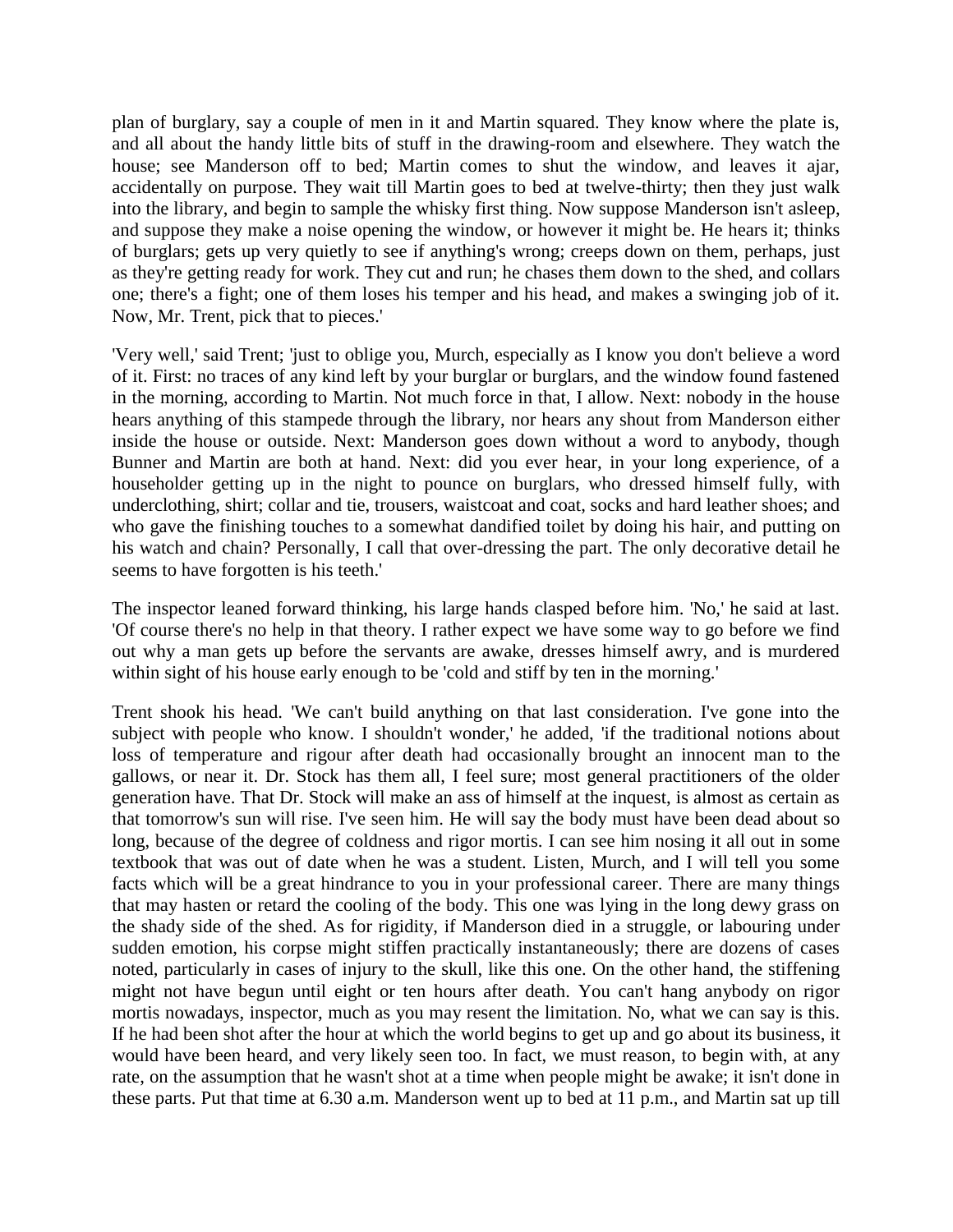12.30. Assuming that he went to sleep at once on turning in, that leaves us something like six hours for the crime to be committed in; and that is a long time. But whenever it took place, I wish you would suggest a reason why Manderson, who was a fairly late riser, was up and dressed at or before 6.30; and why neither Martin, who sleeps lightly, nor Bunner, nor his wife heard him moving about, or letting himself out of the house. He must have been careful. He must have crept about like a cat. Do you feel as I do, Murch, about all this; that it is very, very strange and baffling?' 'That's how it looks,' agreed the inspector.

'And now,' said Trent, rising to his feet, 'I'll leave you to your meditations, and take a look at the bedrooms. Perhaps the explanation of all this will suddenly burst upon you while I am poking about up there. But,' concluded Trent in a voice of sudden exasperation, turning round in the doorway, 'if you can tell me at any time, how under the sun a man who put on all those clothes could forget to put in his teeth, you may kick me from here to the nearest lunatic asylum, and hand me over as an incipient dement.'

## **CHAPTER V Poking About**

There are moments in life, as one might think, when that which is within us, busy about its secret affair, lets escape into consciousness some hint of a fortunate thing ordained. Who does not know what it is to feel at times a wave of unaccountable persuasion that it is about to go well with him?--not the feverish confidence of men in danger of a blow from fate, not the persistent illusion of the optimist, but an unsought conviction, springing up like a bird from the heather, that success is at hand in some great or fine thing. The general suddenly knows at dawn that the day will bring him victory; the man on the green suddenly knows that he will put down the long putt. As Trent mounted the stairway outside the library door he seemed to rise into certainty of achievement. A host of guesses and inferences swarmed apparently unsorted through his mind; a few secret observations that he had made, and which he felt must have significance, still stood unrelated to any plausible theory of the crime; yet as he went up he seemed to know indubitably that light was going to appear.

The bedrooms lay on either side of a broad carpeted passage, lighted by a tall end window. It went the length of the house until it ran at right angles into a narrower passage, out of which the servants' rooms opened. Martin's room was the exception: it opened out of a small landing halfway to the upper floor. As Trent passed it he glanced within. A little square room, clean and commonplace. In going up the rest of the stairway he stepped with elaborate precaution against noise, hugging the wall closely and placing each foot with care; but a series of very audible creaks marked his passage.

He knew that Manderson's room was the first on the right hand when the bedroom floor was reached, and he went to it at once. He tried the latch and the lock, which worked normally, and examined the wards of the key. Then he turned to the room.

It was a small apartment, strangely bare. The plutocrat's toilet appointments were of the simplest. All remained just as it had been on the morning of the ghastly discovery in the grounds. The sheets and blankets of the unmade bed lay tumbled over a narrow wooden bedstead, and the sun shone brightly through the window upon them. It gleamed, too, upon the gold parts of the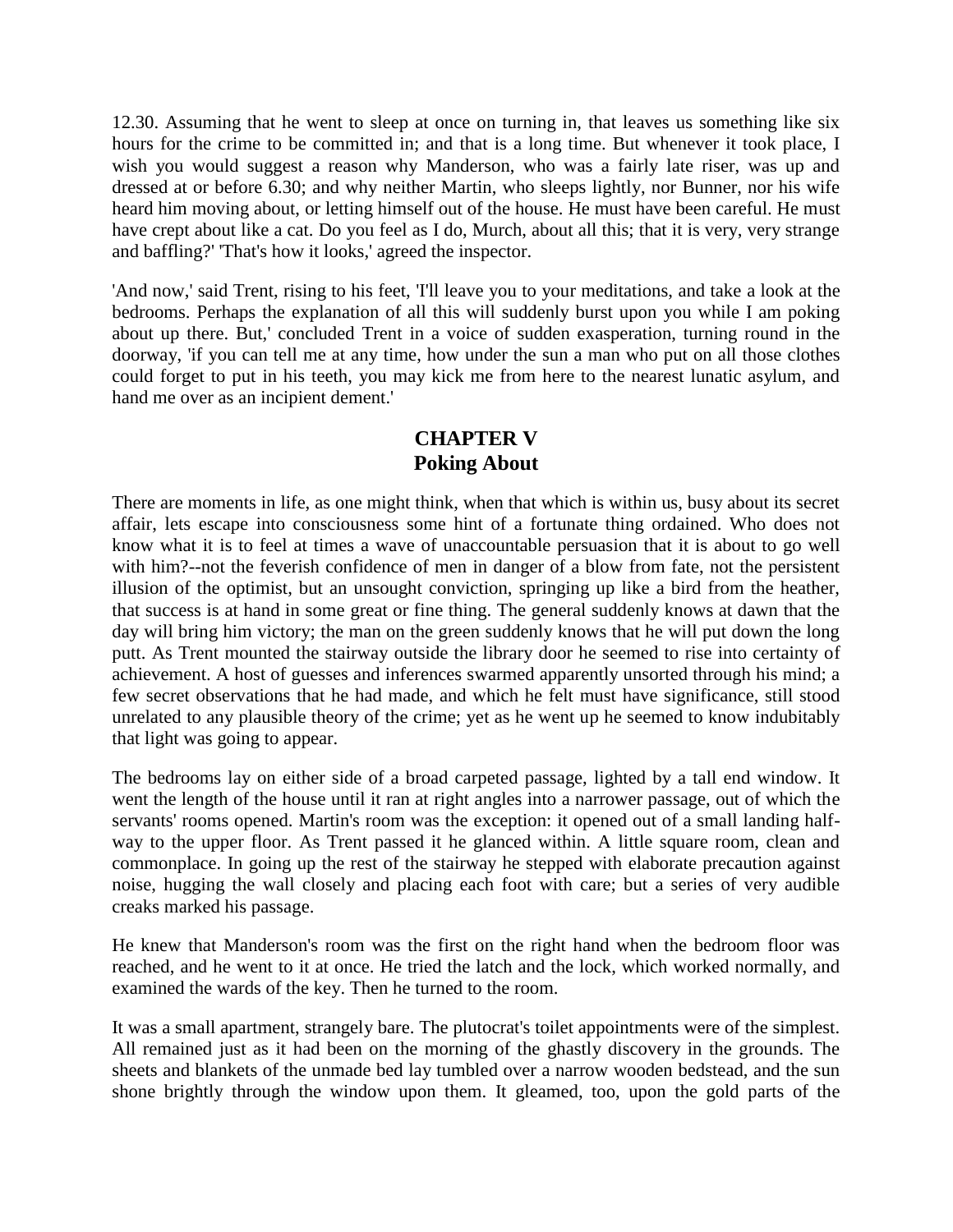delicate work of dentistry that lay in water in a shallow bowl of glass placed on a small, plain table by the bedside. On this also stood a wrought-iron candlestick. Some clothing lay untidily over one of the two rush-bottomed chairs. Various objects on the top of a chest of drawers, which had been used as a dressing-table, lay in such disorder as a hurried man might make. Trent looked them over with a questing eye. He noted also that the occupant of the room had neither washed nor shaved. With his finger he turned over the dental plate in the bowl, and frowned again at its incomprehensible presence.

The emptiness and disarray of the little room, flooded by the sunbeams, were producing in Trent a sense of gruesomeness. His fancy called up a picture of a haggard man dressing himself in careful silence by the first light of dawn, glancing constantly at the inner door behind which his wife slept, his eyes full of some terror.

Trent shivered, and to fix his mind again on actualities, opened two tall cupboards in the wall on either side of the bed. They contained clothing, a large choice of which had evidently been one of the very few conditions of comfort for the man who had slept there.

In the matter of shoes, also, Manderson had allowed himself the advantage of wealth. An extraordinary number of these, treed and carefully kept, was ranged on two long low shelves against the wall. No boots were among them. Trent, himself an amateur of good shoe-leather, now turned to these, and glanced over the collection with an appreciative eye. It was to be seen that Manderson had been inclined to pride himself on a rather small and well-formed foot. The shoes were of a distinctive shape, narrow and round-toed, beautifully made; all were evidently from the same last.

Suddenly his eyes narrowed themselves over a pair of patent-leather shoes on the upper shelf.

These were the shoes of which the inspector had already described the position to him; the shoes worn by Manderson the night before his death. They were a well-worn pair, he saw at once; he saw, too, that they had been very recently polished. Something about the uppers of these shoes had seized his attention. He bent lower and frowned over them, comparing what he saw with the appearance of the neighbouring shoes. Then he took them up and examined the line of junction of the uppers with the soles.

As he did this, Trent began unconsciously to whistle faintly, and with great precision, an air which Inspector Murch, if he had been present, would have recognized.

Most men who have the habit of self-control have also some involuntary trick which tells those who know them that they are suppressing excitement. The inspector had noted that when Trent had picked up a strong scent he whistled faintly a certain melodious passage; though the inspector could not have told you that it was in fact the opening movement of Mendelssohn's Lied ohne Worter in A Major.

He turned the shoes over, made some measurements with a marked tape, and looked minutely at the bottoms. On each, in the angle between the heel and the instep, he detected a faint trace of red gravel.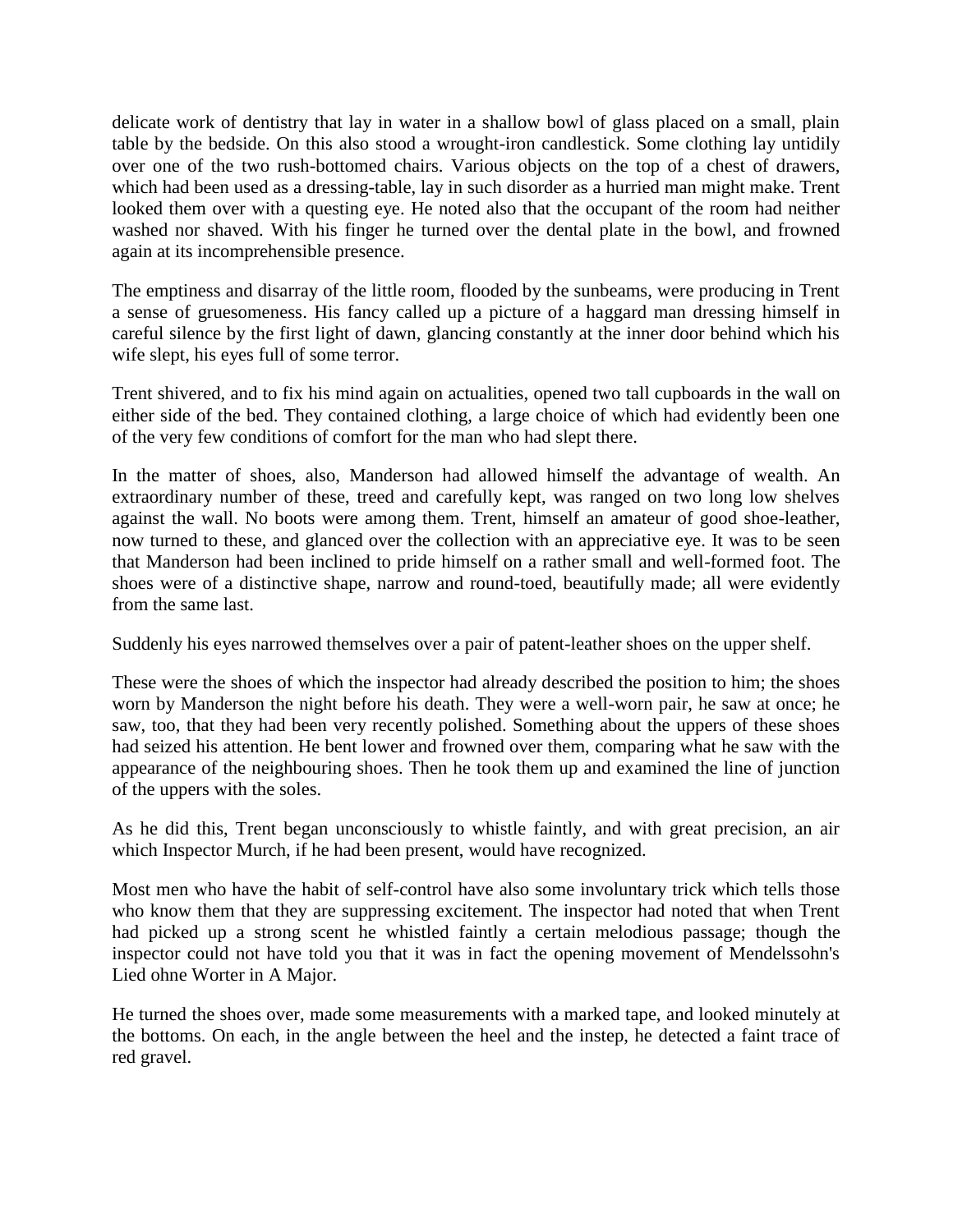Trent placed the shoes on the floor, and walked with his hands behind him to the window, out of which, still faintly whistling, he gazed with eyes that saw nothing. Once his lips opened to emit mechanically the Englishman's expletive of sudden enlightenment. At length he turned to the shelves again, and swiftly but carefully examined every one of the shoes there.

This done, he took up the garments from the chair, looked them over closely and replaced them. He turned to the wardrobe cupboards again, and hunted through them carefully. The litter on the dressing-table now engaged his attention for the second time. Then he sat down on the empty chair, took his head in his hands, and remained in that attitude, staring at the carpet, for some minutes. He rose at last and opened the inner door leading to Mrs Manderson's room.

It was evident at a glance that the big room had been hurriedly put down from its place as the lady's bower. All the array of objects that belong to a woman's dressing-table had been removed; on bed and chairs and smaller tables there were no garments or hats, bags or boxes; no trace remained of the obstinate conspiracy of gloves and veils, handkerchiefs and ribbons, to break the captivity of the drawer. The room was like an unoccupied guest-chamber. Yet in every detail of furniture and decoration it spoke of an unconventional but exacting taste. Trent, as his expert eye noted the various perfection of colour and form amid which the ill-mated lady dreamed her dreams and thought her loneliest thoughts, knew that she had at least the resources of an artistic nature. His interest in this unknown personality grew stronger; and his brows came down heavily as he thought of the burdens laid upon it, and of the deed of which the history was now shaping itself with more and more of substance before his busy mind.

He went first to the tall French window in the middle of the wall that faced the door, and opening it, stepped out upon a small balcony with an iron railing. He looked down on a broad stretch of lawn that began immediately beneath him, separated from the house-wall only by a narrow flower-bed, and stretched away, with an abrupt dip at the farther end, toward the orchard. The other window opened with a sash above the garden-entrance of the library. In the farther inside corner of the room was a second door giving upon the passage; the door by which the maid was wont to come in, and her mistress to go out, in the morning.

Trent, seated on the bed, quickly sketched in his notebook a plan of the room and its neighbour. The bed stood in the angle between the communicating-door and the sash-window, its head against the wall dividing the room from Manderson's. Trent stared at the pillows; then he lay down with deliberation on the bed and looked through the open door into the adjoining room.

This observation taken, he rose again and proceeded to note on his plan that on either side of the bed was a small table with a cover. Upon that furthest from the door was a graceful electric-lamp standard of copper connected by a free wire with the wall. Trent looked at it thoughtfully, then at the switches connected with the other lights in the room. They were, as usual, on the wall just within the door, and some way out of his reach as he sat on the bed. He rose, and satisfied himself that the lights were all in order. Then he turned on his heel, walked quickly into Manderson's room, and rang the bell.

'I want your help again, Martin,' he said, as the butler presented himself, upright and impassive, in the doorway. 'I want you to prevail upon Mrs Manderson's maid to grant me an interview.'

'Certainly, sir,' said Martin.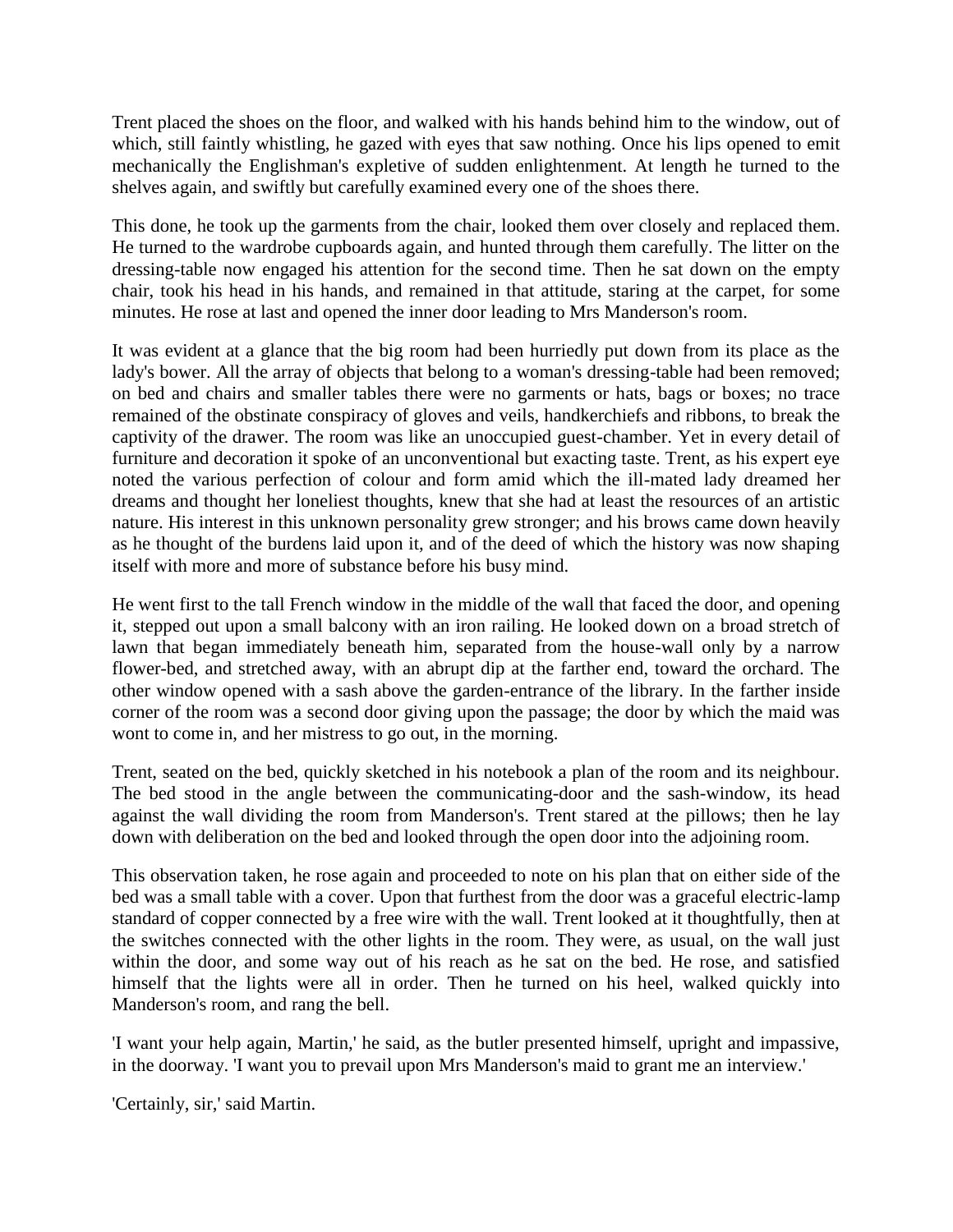'What sort of a woman is she? Has she her wits about her?'

'She's French, sir,' replied Martin succinctly; adding after a pause: 'She has not been with us long, sir, but I have formed the impression that the young woman knows as much of the world as is good for her--since you ask me.'

'You think butter might possibly melt in her mouth, do you?' said Trent. 'Well, I am not afraid. I want to put some questions to her.'

'I will send her up immediately, sir.' The butler withdrew, and Trent wandered round the little room with his hands at his back. Sooner than he had expected, a small neat figure in black appeared quietly before him.

The lady's maid, with her large brown eyes, had taken favourable notice of Trent from a window when he had crossed the lawn, and had been hoping desperately that the resolver of mysteries (whose reputation was as great below-stairs as elsewhere) would send for her. For one thing, she felt the need to make a scene; her nerves were overwrought. But her scenes were at a discount with the other domestics, and as for Mr Murch, he had chilled her into self-control with his official manner. Trent, her glimpse of him had told her, had not the air of a policeman, and at a distance he had appeared sympathique.

As she entered the room, however, instinct decided for her that any approach to coquetry would be a mistake, if she sought to make a good impression at the beginning. It was with an air of amiable candour, then, that she said, 'Monsieur desire to speak with me.' She added helpfully, 'I am called Celestine.'

'Naturally,' said Trent with businesslike calm. 'Now what I want you to tell me, Celestine, is this. When you took tea to your mistress yesterday morning at seven o'clock, was the door between the two bedrooms--this door here--open?'

Celestine became intensely animated in an instant. 'Oh yes!' she said, using her favourite English idiom. 'The door was open as always, monsieur, and I shut it as always. But it is necessary to explain. Listen! When I enter the room of madame from the other door in there--ah! but if monsieur will give himself the pain to enter the other room, all explains itself.' She tripped across to the door, and urged Trent before her into the larger bedroom with a hand on his arm. 'See! I enter the room with the tea like this. I approach the bed. Before I come quite near the bed, here is the door to my right hand--open always--so! But monsieur can perceive that I see nothing in the room of Monsieur Manderson. The door opens to the bed, not to me who approach from down there. I shut it without seeing in. It is the order. Yesterday it was as ordinary. I see nothing of the next room. Madame sleep like an angel--she see nothing. I shut the door. I place the plateau--I open the curtains--I prepare the toilette--I retire--voila!' Celestine paused for breath and spread her hands abroad.

Trent, who had followed her movements and gesticulations with deepening gravity, nodded his head. 'I see exactly how it was now,' he said. 'Thank you, Celestine. So Mr Manderson was supposed to be still in his room while your mistress was getting up, and dressing, and having breakfast in her boudoir?'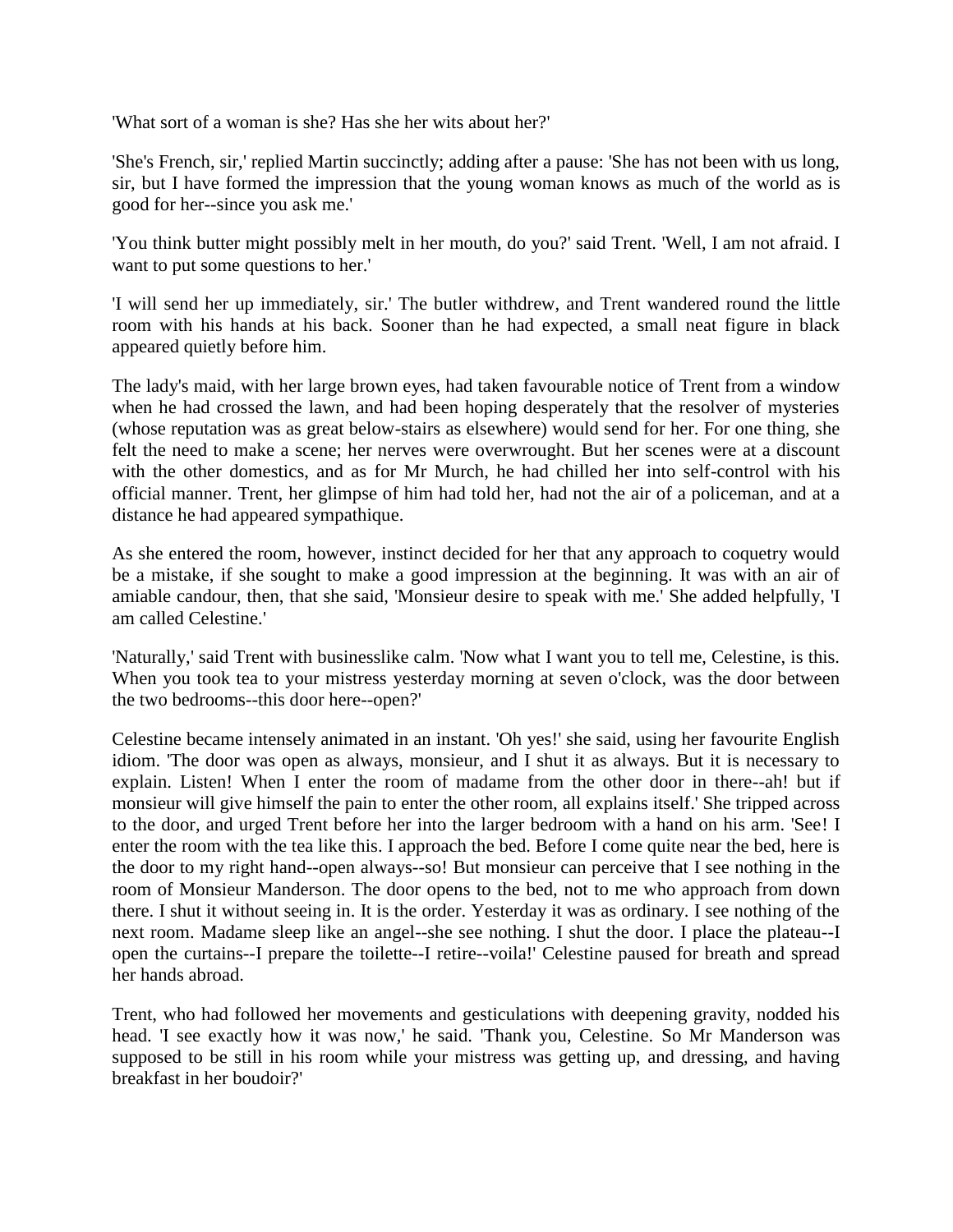'Oui, monsieur.'

'Nobody missed him, in fact,' remarked Trent. 'Well, Celestine, I am very much obliged to you.' He reopened the door to the outer bedroom.

'It is nothing, monsieur,' said Celestine, as she crossed the small room. 'I hope that monsieur will catch the assassin of Monsieur Manderson. But I not regret him too much,' she added with sudden and amazing violence, turning round with her hand on the knob of the outer door. She set her teeth with an audible sound, and the colour rose in her small dark face. English departed from her. 'Je ne le regrette pas du tout, du tout!' she cried with a flood of words. 'Madame--ah! je me jetterais au leu pour madame--une femme si charmante, si adorable! Mais un homme comme monsieur--maussade, boudeur, impassible! Ah, non!- -de ma vie! J'en avais par-dessus la tete, de monsieur! Ah! vrai! Est-ce insupportable, tout de meme, qu'il existe des types comme ca? Je vous jure que-- '

'Finissez ce chahut, Celestine!' Trent broke in sharply. Celestine's tirade had brought back the memory of his student days with a rush. 'En voila une scene! C'est rasant, vous savez. Faut rentret ca, mademoiselle. Du reste, c'est bien imprudent, croyez-moi. Hang it! Have some common sense! If the inspector downstairs heard you saying that kind of thing, you would get into trouble. And don't wave your fists about so much; you might hit something. You seem,' he went on more pleasantly, as Celestine grew calmer under his authoritative eye, 'to be even more glad than other people that Mr Manderson is out of the way. I could almost suspect, Celestine, that Mr Manderson did not take as much notice of you as you thought necessary and right.'

'A peine s'il m'avait regarde!' Celestine answered simply.

'Ca, c'est un comble!' observed Trent. 'You are a nice young woman for a small tea-party, I don't think. A star upon your birthday burned, whose fierce, serene, red, pulseless planet never yearned in heaven, Celestine. Mademoiselle, I am busy. Bon jour. You certainly are a beauty!'

Celestine took this as a scarcely expected compliment. The surprise restored her balance. With a sudden flash of her eyes and teeth at Trent over her shoulder, the lady's maid opened the door and swiftly disappeared.

Trent, left alone in the little bedroom, relieved his mind with two forcible descriptive terms in Celestine's language, and turned to his problem. He took the pair of shoes which he had already examined, and placed them on one of the two chairs in the room, then seated himself on the other opposite to this. With his hands in his pockets he sat with eyes fixed upon those two dumb witnesses. Now and then he whistled, almost inaudibly, a few bars. It was very still in the room. A subdued twittering came from the trees through the open window. From time to time a breeze rustled in the leaves of the thick creeper about the sill. But the man in the room, his face grown hard and sombre now with his thoughts, never moved.

So he sat for the space of half an hour. Then he rose quickly to his feet. He replaced the shoes on their shelf with care, and stepped out upon the landing.

Two bedroom doors faced him on the other side of the passage. He opened that which was immediately opposite, and entered a bedroom by no means austerely tidy. Some sticks and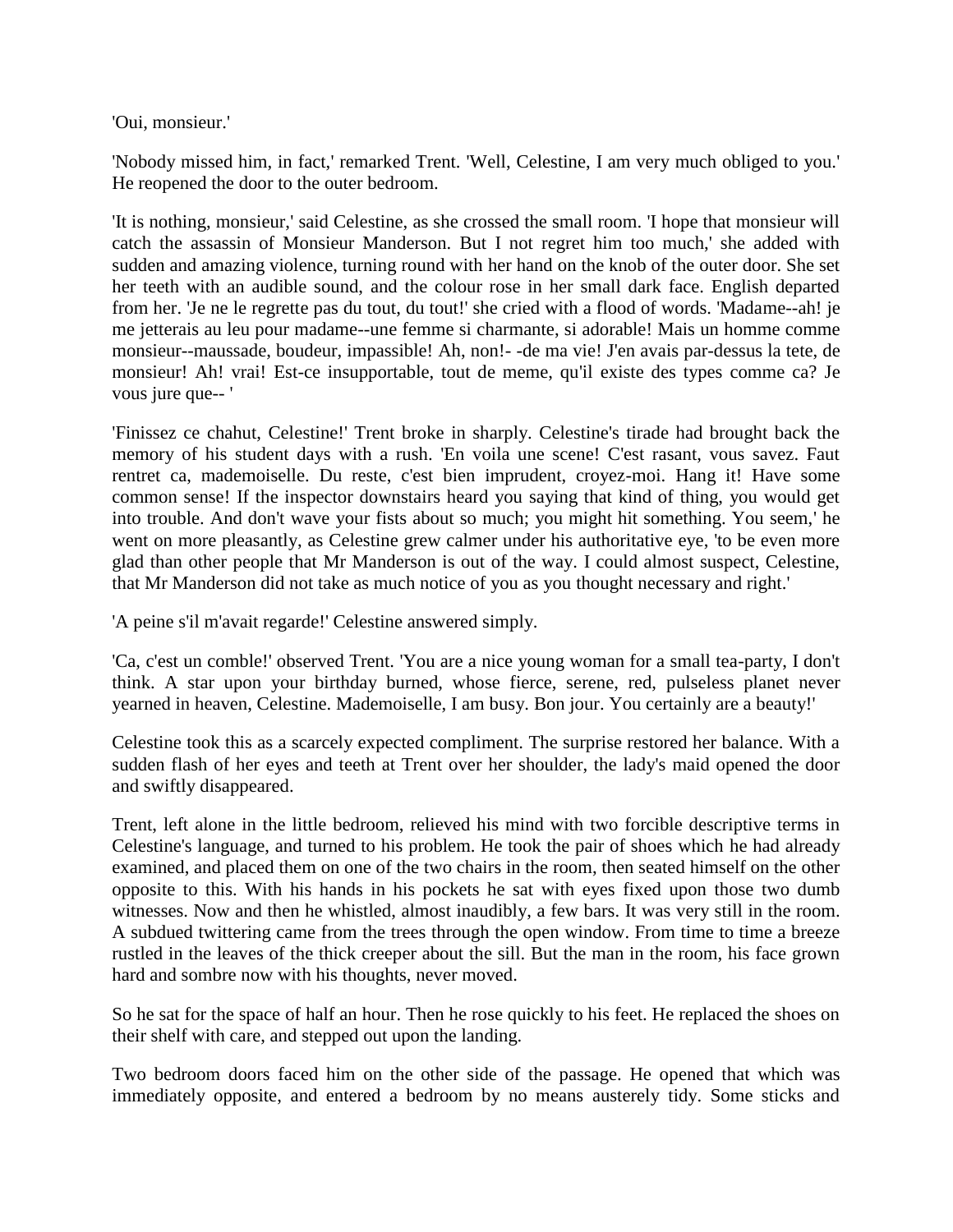fishing-rods stood confusedly in one corner, a pile of books in another. The housemaid's hand had failed to give a look of order to the jumble of heterogeneous objects left on the dressingtable and on the mantelshelf--pipes, penknives, pencils, keys, golf-balls, old letters, photographs, small boxes, tins, and bottles. Two fine etchings and some water- colour sketches hung on the walls; leaning against the end of the wardrobe, unhung, were a few framed engravings. A row of shoes and boots was ranged beneath the window. Trent crossed the room and studied them intently; then he measured some of them with his tape, whistling very softly. This done, he sat on the side of the bed, and his eyes roamed gloomily about the room.

The photographs on the mantelshelf attracted him presently. He rose and examined one representing Marlowe and Manderson on horseback. Two others were views of famous peaks in the Alps. There was a faded print of three youths--one of them unmistakably his acquaintance of the haggard blue eyes--clothed in tatterdemalion soldier's gear of the sixteenth century. Another was a portrait of a majestic old lady, slightly resembling Marlowe. Trent, mechanically taking a cigarette from an open box on the mantel-shelf, lit it and stared at the photographs. Next he turned his attention to a flat leathern case that lay by the cigarette-box.

It opened easily. A small and light revolver, of beautiful workmanship, was disclosed, with a score or so of loose cartridges. On the stock were engraved the initials 'J. M.'

A step was heard on the stairs, and as Trent opened the breech and peered into the barrel of the weapon, Inspector Murch appeared at the open door of the room. 'I was wondering--' he began; then stopped as he saw what the other was about. His intelligent eyes opened slightly. 'Whose is the revolver, Mr Trent?' he asked in a conversational tone.

'Evidently it belongs to the occupant of the room, Mr Marlowe,' replied Trent with similar lightness, pointing to the initials. 'I found this lying about on the mantelpiece. It seems a handy little pistol to me, and it has been very carefully cleaned, I should say, since the last time it was used. But I know little about firearms.'

'Well, I know a good deal,' rejoined the inspector quietly, taking the revolver from Trent's outstretched hand. 'It's a bit of a speciality with me, is firearms, as I think you know, Mr Trent. But it don't require an expert to tell one thing.' He replaced the revolver in its case on the mantelshelf, took out one of the cartridges, and laid it on the spacious palm of one hand; then, taking a small object from his waistcoat pocket, he laid it beside the cartridge. It was a little leaden bullet, slightly battered about the nose, and having upon it some bright new scratches.

'Is that the one?' Trent murmured as he bent over the inspector's hand.

'That's him,' replied Mr Murch. 'Lodged in the bone at the back of the skull. Dr Stock got it out within the last hour, and handed it to the local officer, who has just sent it on to me. These bright scratches you see were made by the doctor's instruments. These other marks were made by the rifling of the barrel a barrel like this one.' He tapped the revolver. 'Same make, same calibre. There is no other that marks the bullet just like this.'

With the pistol in its case between them, Trent and the inspector looked into each other's eyes for some moments. Trent was the first to speak. 'This mystery is all wrong,' he observed. 'It is insanity. The symptoms of mania are very marked. Let us see how we stand. We were not in any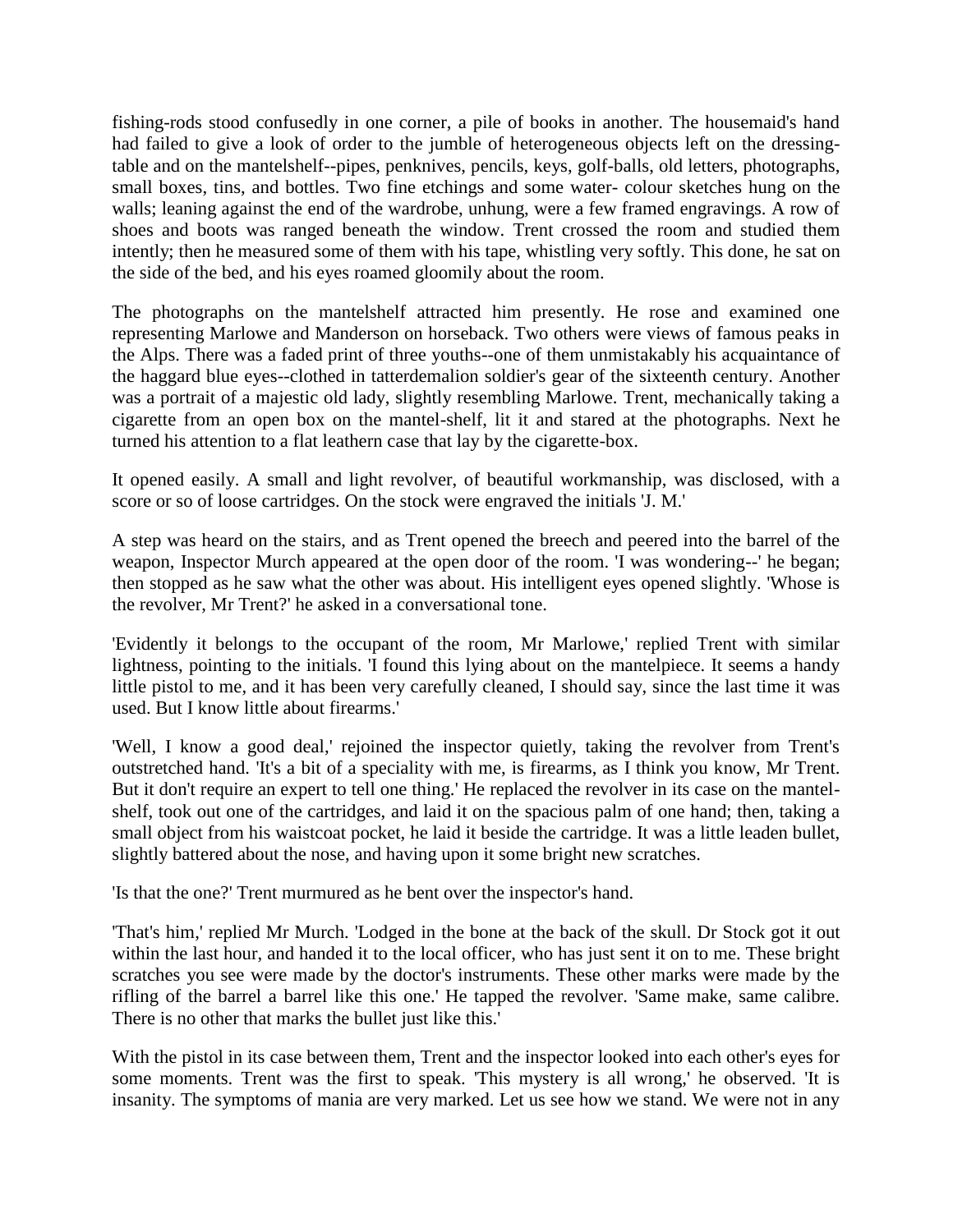doubt, I believe, about Manderson having dispatched Marlowe in the car to Southampton, or about Marlowe having gone, returning late last night, many hours after the murder was committed.'

'There is no doubt whatever about all that,' said Mr Murch, with a slight emphasis on the verb.

'And now,' pursued Trent, 'we are invited by this polished and insinuating firearm to believe the following line of propositions: that Marlowe never went to Southampton; that he returned to the house in the night; that he somehow, without waking Mrs Manderson or anybody else, got Manderson to get up, dress himself, and go out into the grounds; that he then and there shot the said Manderson with his incriminating pistol; that he carefully cleaned the said pistol, returned to the house and, again without disturbing any one, replaced it in its case in a favourable position to be found by the officers of the law; that he then withdrew and spent the rest of the day in hiding- with a large motor car; and that he turned up, feigning ignorance of the whole affair, at-- what time was it?'

'A little after 9 p.m.' The inspector still stared moodily at Trent. 'As you say, Mr Trent, that is the first theory suggested by this find, and it seems wild enough--at least it would do if it didn't fall to pieces at the very start. When the murder was done Marlowe must have been fifty to a hundred miles away. He did go to Southampton.'

'How do you know?'

'I questioned him last night, and took down his story. He arrived in Southampton about 6.30 on the Monday morning.'

'Come off' exclaimed Trent bitterly. 'What do I care about his story? What do you care about his story? I want to know how you know he went to Southampton.'

Mr Murch chuckled. 'I thought I should take a rise out of you, Mr Trent,' he said. 'Well, there's no harm in telling you. After I arrived yesterday evening, as soon as I had got the outlines of the story from Mrs Manderson and the servants, the first thing I did was to go to the telegraph office and wire to our people in Southampton. Manderson had told his wife when he went to bed that he had changed his mind, and sent Marlowe to Southampton to get some important information from some one who was crossing by the next day's boat. It seemed right enough, but, you see, Marlowe was the only one of the household who wasn't under my hand, so to speak. He didn't return in the car until later in the evening; so before thinking the matter out any further, I wired to Southampton making certain enquiries. Early this morning I got this reply.' He handed a series of telegraph slips to Trent, who read:

PERSON ANSWERING DESCRIPTION IN MOTOR ANSWERING DESCRIPTION ARRIVED BEDFORD HOTEL HERE 6.30 THIS MORNING GAVE NAME MARLOWE LEFT CAR HOTEL GARAGE TOLD ATTENDANT CAR BELONGED MANDERSON HAD BATH AND BREAKFAST WENT OUT HEARD OF LATER AT DOCKS ENQUIRING FOR PASSENGER NAME HARRIS ON HAVRE BOAT ENQUIRED REPEATEDLY UNTIL BOAT LEFT AT NOON NEXT HEARD OF AT HOTEL WHERE HE LUNCHED ABOUT 1.15 LEFT SOON AFTERWARDS IN CAR COMPANY'S AGENTS INFORM BERTH WAS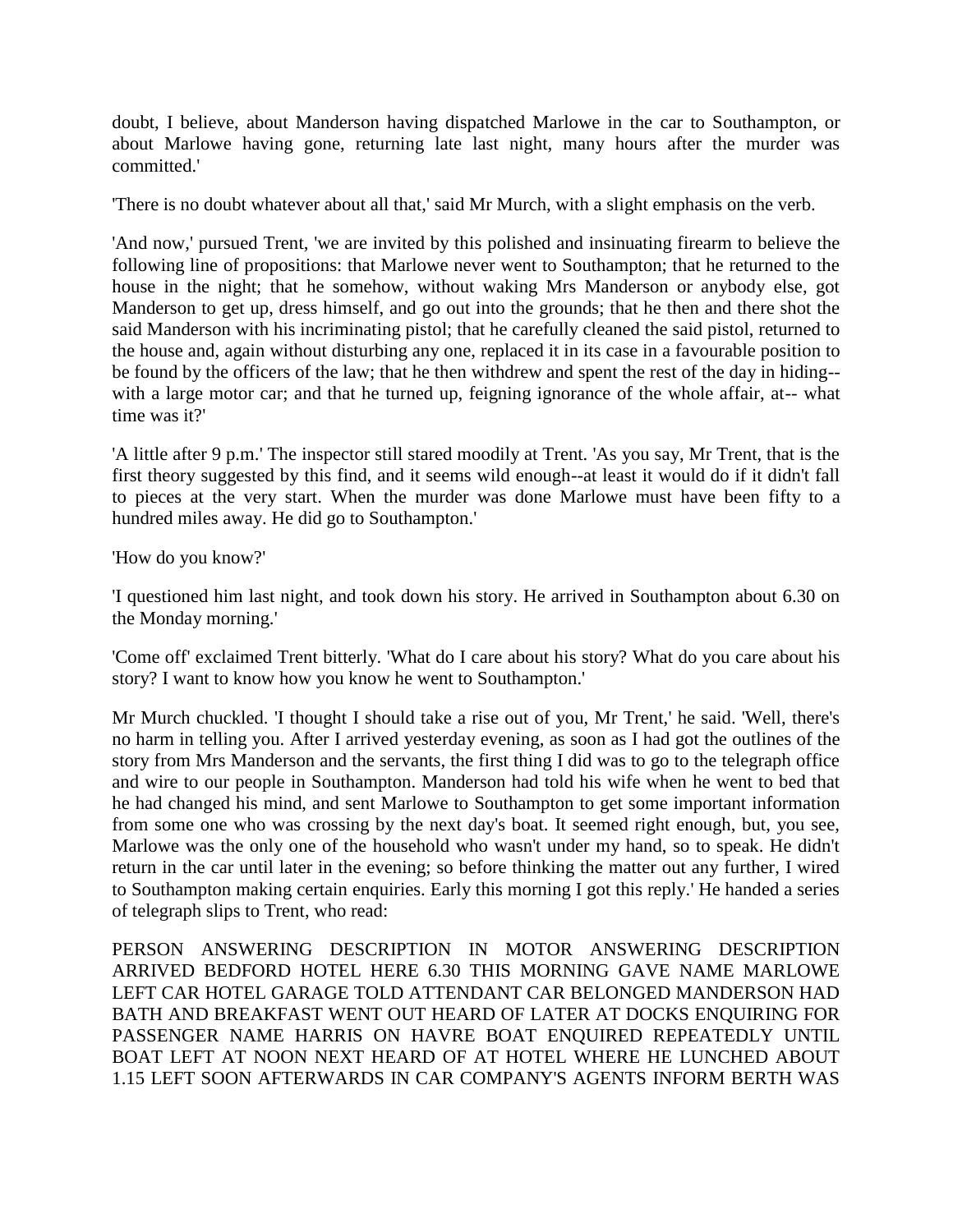#### BOOKED NAME HARRIS LAST WEEK BUT HARRIS DID NOT TRAVEL BY BOAT BURKE INSPECTOR.

'Simple and satisfactory,' observed Mr Murch as Trent, after twice reading the message, returned it to him. 'His own story corroborated in every particular. He told me he hung about the dock for half an hour or so on the chance of Harris turning up late, then strolled back, lunched, and decided to return at once. He sent a wire to Manderson--"Harris not turned up missed boat returning Marlowe," which was duly delivered here in the afternoon, and placed among the dead man's letters. He motored back at a good rate, and arrived dog-tired. When he heard of Manderson's death from Martin, he nearly fainted. What with that and the being without sleep for so long, he was rather a wreck when I came to interview him last night; but he was perfectly coherent.'

Trent picked up the revolver and twirled the cylinder idly for a few moments. 'It was unlucky for Manderson that Marlowe left his pistol and cartridges about so carelessly,' he remarked at length, as he put it back in the case. 'It was throwing temptation in somebody's way, don't you think?'

Mr Murch shook his head. 'There isn't really much to lay hold of about the revolver, when you come to think. That particular make of revolver is common enough in England. It was introduced from the States. Half the people who buy a revolver today for self-defence or mischief provide themselves with that make, of that calibre. It is very reliable, and easily carried in the hip-pocket. There must be thousands of them in the possession of crooks and honest men. For instance,' continued the inspector with an air of unconcern, 'Manderson himself had one, the double of this. I found it in one of the top drawers of the desk downstairs, and it's in my overcoat pocket now.'

'Aha! so you were going to keep that little detail to yourself.'

'I was,' said the inspector; 'but as you've found one revolver, you may as well know about the other. As I say, neither of them may do us any good. The people in the house--'

Both men started, and the inspector checked his speech abruptly, as the half- closed door of the bedroom was slowly pushed open, and a man stood in the doorway. His eyes turned from the pistol in its open case to the faces of Trent and the inspector. They, who had not heard a sound to herald this entrance, simultaneously looked at his long, narrow feet. He wore rubber-soled tennis shoes.

'You must be Mr Bunner,' said Trent.

#### **CHAPTER VI Mr Bunner on the Case**

'Calvin C. Bunner, at your service,' amended the newcomer, with a touch of punctilio, as he removed an unlighted cigar from his mouth. He was used to finding Englishmen slow and ceremonious with strangers, and Trent's quick remark plainly disconcerted him a little. 'You are Mr Trent, I expect,' he went on. 'Mrs Manderson was telling me a while ago. Captain, goodmorning.' Mr Murch acknowledged the outlandish greeting with a nod. 'I was coming up to my room, and I heard a strange voice in here, so I thought I would take a look in.' Mr Bunner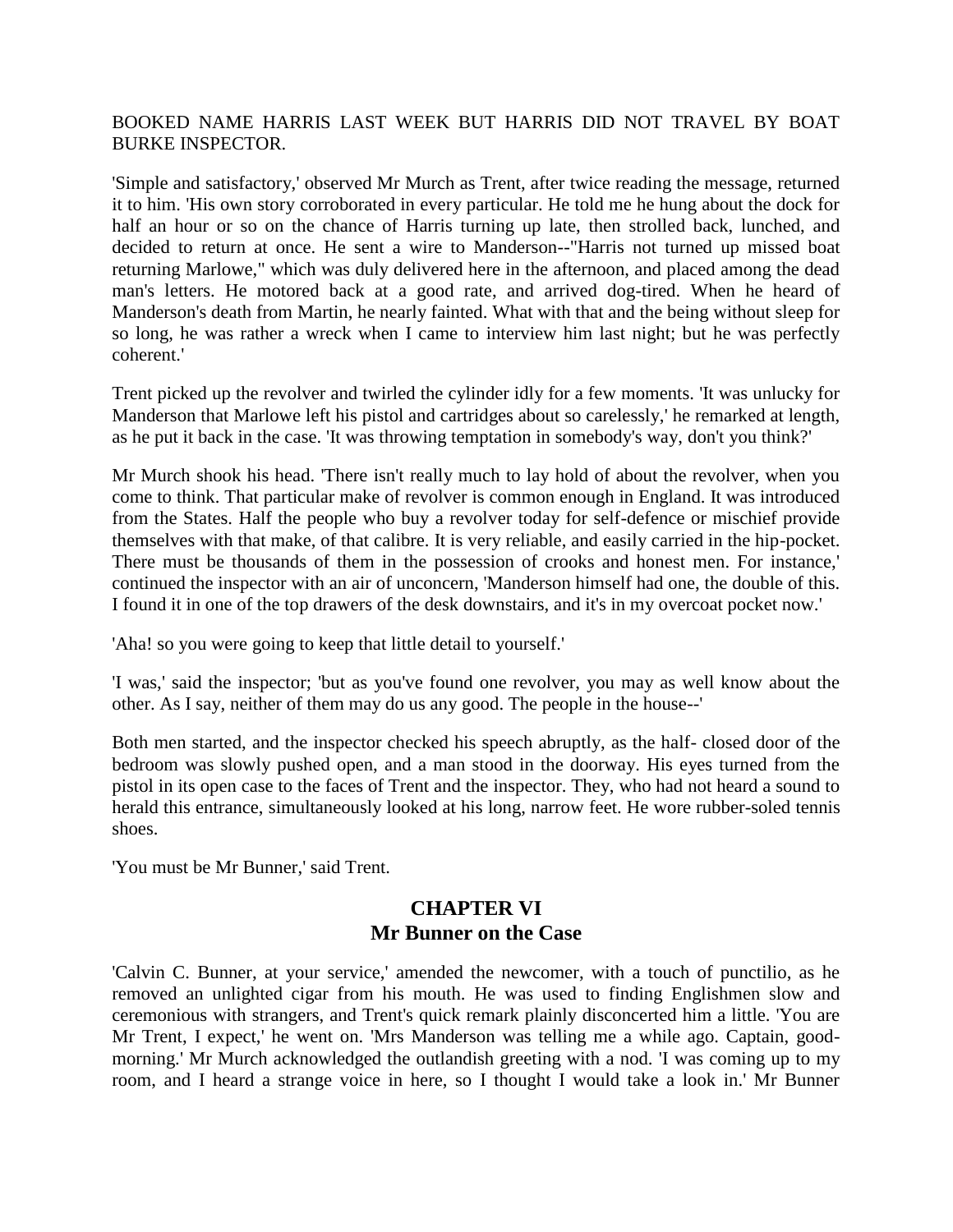laughed easily. 'You thought I might have been eavesdropping, perhaps,' he said. 'No, sir; I heard a word or two about a pistol--this one, I guess--and that's all.'

Mr Bunner was a thin, rather short young man with a shaven, pale, bony, almost girlish face, and large, dark, intelligent eyes. His waving dark hair was parted in the middle. His lips, usually occupied with a cigar, in its absence were always half open with a curious expression as of permanent eagerness. By smoking or chewing a cigar this expression was banished, and Mr Bunner then looked the consummately cool and sagacious Yankee that he was.

Born in Connecticut, he had gone into a broker's office on leaving college, and had attracted the notice of Manderson, whose business with his firm he had often handled. The Colossus had watched him for some time, and at length offered him the post of private secretary. Mr Bunner was a pattern business man, trustworthy, long-headed, methodical, and accurate. Manderson could have found many men with those virtues; but he engaged Mr Bunner because he was also swift and secret, and had besides a singular natural instinct in regard to the movements of the stock market.

Trent and the American measured one another coolly with their eyes. Both appeared satisfied with what they saw. T was having it explained to me,' said Trent pleasantly, 'that my discovery of a pistol that might have shot Manderson does not amount to very much. I am told it is a favourite weapon among your people, and has become quite popular over here.'

Mr Bunner stretched out a bony hand and took the pistol from its case. 'Yes, sir,' he said, handling it with an air of familiarity; 'the captain is right. This is what we call out home a Little Arthur, and I dare say there are duplicates of it in a hundred thousand hip-pockets this minute. I consider it too light in the hand myself,' Mr Bunner went on, mechanically feeling under the tail of his jacket, and producing an ugly looking weapon. 'Feel of that, now, Mr Trent--it's loaded, by the way. Now this Little Arthur--Marlowe bought it just before we came over this year to please the old man. Manderson said it was ridiculous for a man to be without a pistol in the twentieth century. So he went out and bought what they offered him, I guess--never consulted me. Not but what it's a good gun,' Mr Bunner conceded, squinting along the sights. 'Marlowe was poor with it at first, but I've coached him some in the last month or so, and he's practised until he is pretty good. But he never could get the habit of carrying it around. Why, it's as natural to me as wearing my pants. I have carried one for some years now, because there was always likely to be somebody laying for Manderson. And now,' Mr Bunner concluded sadly, 'they got him when I wasn't around. Well, gentlemen, you must excuse me. I am going into Bishopsbridge. There is a lot to do these days, and I have to send off a bunch of cables big enough to choke a cow.'

'I must be off too,' said Trent. 'I have an appointment at the "Three Tuns" inn.'

Let me give you a lift in the automobile,' said Mr Bunner cordially. 'I go right by that joint. Say, cap., are you coming my way too? No? Then come along, Mr Trent, and help me get out the car. The chauffeur is out of action, and we have to do 'most everything ourselves except clean the dirt off her.'

Still tirelessly talking in his measured drawl, Mr Bunner led Trent downstairs and through the house to the garage at the back. It stood at a little distance from the house, and made a cool retreat from the blaze of the midday sun.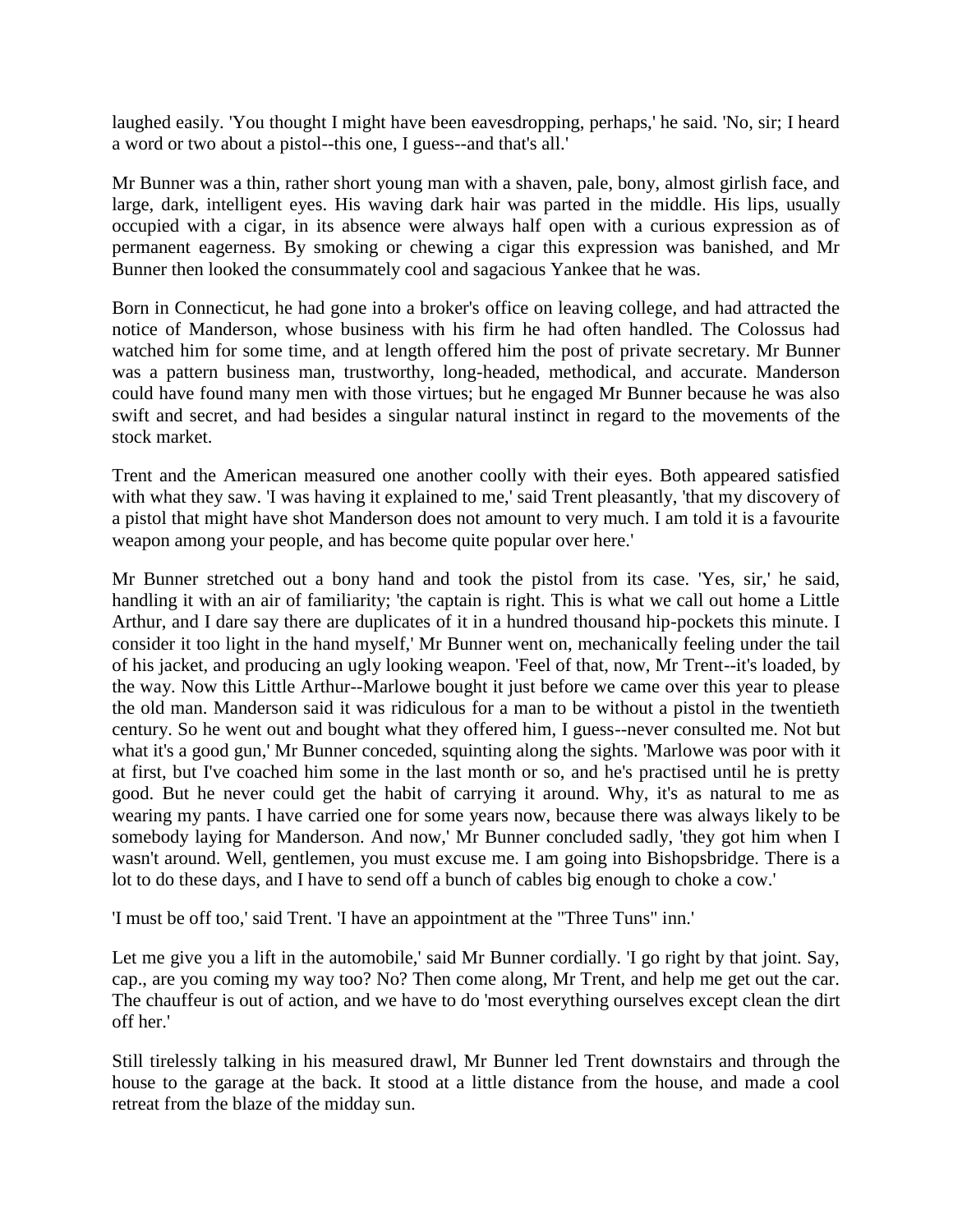Mr Bunner seemed to be in no hurry to get out the car. He offered Trent a cigar, which was accepted, and for the first time lit his own. Then he seated himself on the footboard of the car, his thin hands clasped between his knees, and looked keenly at the other.

'See here, Mr Trent,' he said, after a few moments. 'There are some things I can tell you that may be useful to you. I know your record. You are a smart man, and I like dealing with smart men. I don't know if I have that detective sized up right, but he strikes me as a mutt. I would answer any questions he had the gumption to ask me--I have done so, in fact--but I don't feel encouraged to give him any notions of mine without his asking. See?'

Trent nodded. 'That is a feeling many people have in the presence of our police,' he said. 'It's the official manner, I suppose. But let me tell you, Murch is anything but what you think. He is one of the shrewdest officers in Europe. He is not very quick with his mind, but he is very sure. And his experience is immense. My forte is imagination, but I assure you in police work experience outweighs it by a great deal.'

'Outweigh nothing!' replied Mr Bunner crisply. 'This is no ordinary case, Mr Trent. I will tell you one reason why. I believe the old man knew there was something coming to him. Another thing: I believe it was something he thought he couldn't dodge.'

Trent pulled a crate opposite to Mr Bunner's place on the footboard and seated himself. 'This sounds like business,' he said. 'Tell me your ideas.'

'I say what I do because of the change in the old man's manner this last few weeks. I dare say you have heard, Mr Trent, that he was a man who always kept himself well in hand. That was so. I have always considered him the coolest and hardest head in business. That man's calm was just deadly--I never saw anything to beat it. And I knew Manderson as nobody else did. I was with him in the work he really lived for. I guess I knew him a heap better than his wife did, poor woman. I knew him better than Marlowe could--he never saw Manderson in his office when there was a big thing on. I knew him better than any of his friends.'

'Had he any friends?' interjected Trent.

Mr Bunner glanced at him sharply. 'Somebody has been putting you next, I see that,' he remarked. 'No: properly speaking, I should say not. He had many acquaintances among the big men, people he saw, most every day; they would even go yachting or hunting together. But I don't believe there ever was a man that Manderson opened a corner of his heart to. But what I was going to say was this. Some months ago the old man began to get like I never knew him before--gloomy and sullen, just as if he was everlastingly brooding over something bad, something that he couldn't fix. This went on without any break; it was the same down town as it was up home, he acted just as if there was something lying heavy on his mind. But it wasn't until a few weeks back that his self-restraint began to go; and let me tell you this, Mr Trent'--the American laid his bony claw on the other's knee--'I'm the only man that knows it. With every one else he would be just morose and dull; but when he was alone with me in his office, or anywhere where we would be working together, if the least little thing went wrong, by George! he would fly off the handle to beat the Dutch. In this library here I have seen him open a letter with something that didn't just suit him in it, and he would rip around and carry on like an Indian, saying he wished he had the man that wrote it here, he wouldn't do a thing to him, and so on, till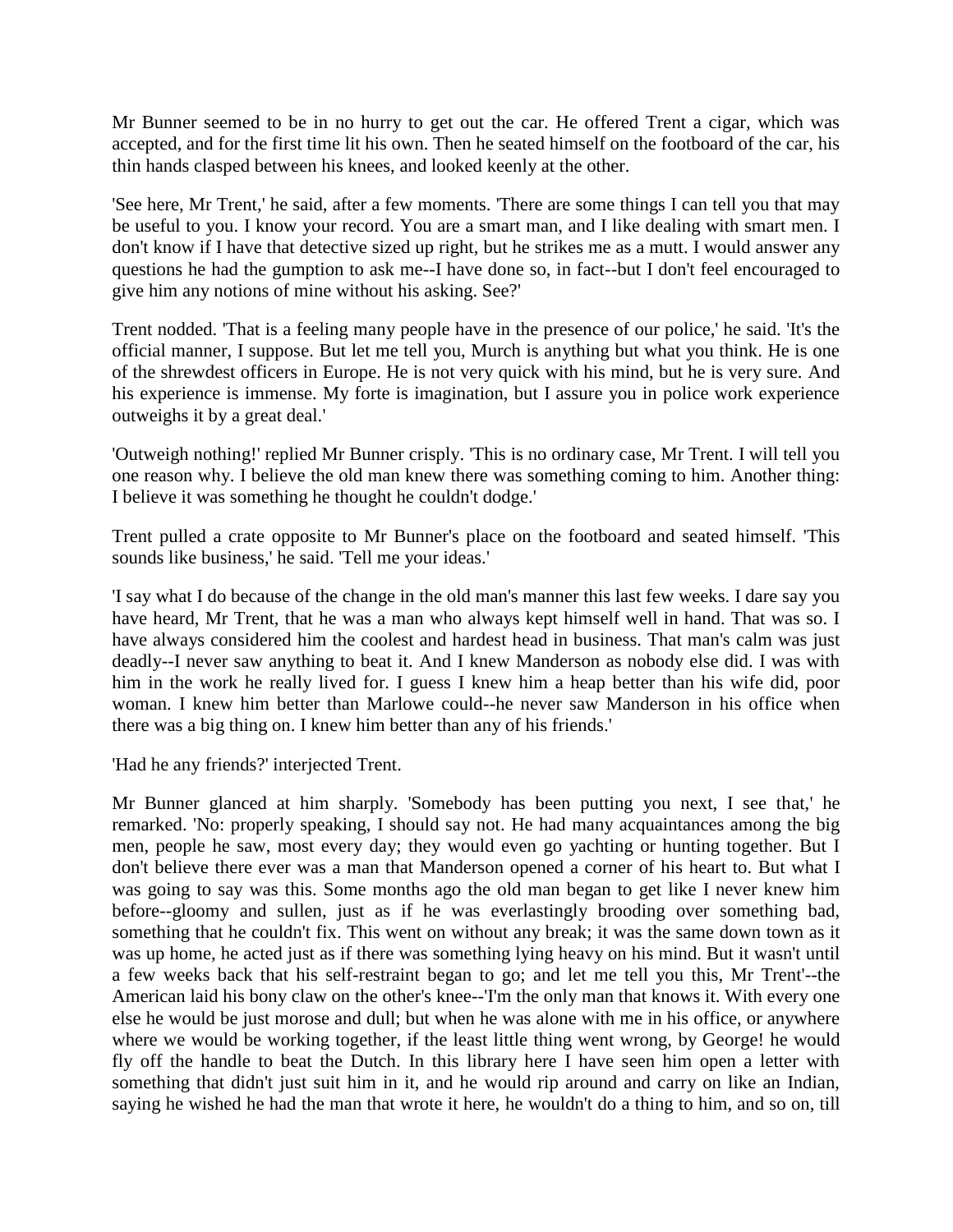it was just pitiful. I never saw such a change. And here's another thing. For a week before he died Manderson neglected his work, for the first time in my experience. He wouldn't answer a letter or a cable, though things looked like going all to pieces over there. I supposed that this anxiety of his, whatever it was, had got on to his nerves till they were worn out. Once I advised him to see a doctor, and he told me to go to hell. But nobody saw this side of him but me. If he was having one of these rages in the library here, for example, and Mrs Manderson would come into the room, he would be all calm and cold again in an instant.'

'And you put this down to some secret anxiety, a fear that somebody had designs on his life?' asked Trent.

The American nodded.

'I suppose,' Trent resumed, 'you had considered the idea of there being something wrong with his mind--a break-down from overstrain, say. That is the first thought that your account suggests to me. Besides, it is what is always happening to your big business men in America, isn't it? That is the impression one gets from the newspapers.'

'Don't let them slip you any of that bunk,' said Mr Bunner earnestly. 'It's only the ones who have got rich too quick, and can't make good, who go crazy. Think of all our really big men--the men anywhere near Manderson's size: did you ever hear of any one of them losing his senses? They don't do it--believe me. I know they say every man has his loco point,' Mr Bunner added reflectively, 'but that doesn't mean genuine, sure-enough craziness; it just means some personal eccentricity in a man...like hating cats...or my own weakness of not being able to touch any kind of fish-food.'

'Well, what was Manderson's?'

'He was full of them--the old man. There was his objection to all the unnecessary fuss and luxury that wealthy people don't kick at much, as a general rule. He didn't have any use for expensive trifles and ornaments. He wouldn't have anybody do little things for him; he hated to have servants tag around after him unless he wanted them. And although Manderson was as careful about his clothes as any man I ever knew, and his shoes--well, sir, the amount of money he spent on shoes was sinful--in spite of that, I tell you, he never had a valet. He never liked to have anybody touch him. All his life nobody ever shaved him.'

'I've heard something of that,' Trent remarked. 'Why was it, do you think?'

'Well,' Mr Bunner answered slowly, 'it was the Manderson habit of mind, I guess; a sort of temper of general suspicion and jealousy.

They say his father and grandfather were just the same ....Like a dog with a bone, you know, acting as if all the rest of creation was laying for a chance to steal it. He didn't really think the barber would start in to saw his head off; he just felt there was a possibility that he might, and he was taking no risks. Then again in business he was always convinced that somebody else was after his bone--which was true enough a good deal of the time; but not all the time. The consequence of that was that the old man was the most cautious and secret worker in the world of finance; and that had a lot to do with his success, too .... But that doesn't amount to being a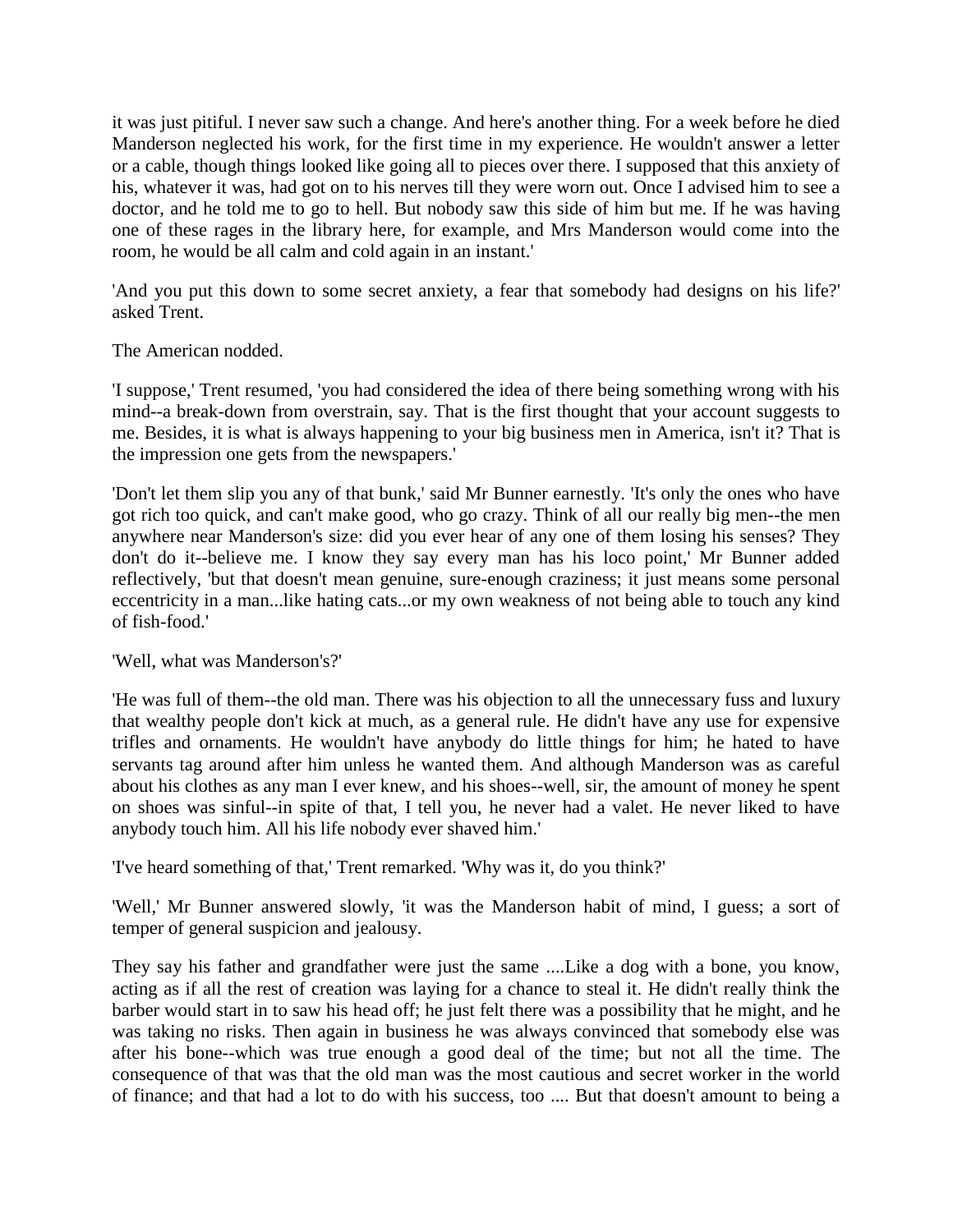lunatic, Mr Trent; not by a long way. You ask me if Manderson was losing his mind before he died. I say I believe he was just worn out with worrying over something, and was losing his nerve.'

Trent smoked thoughtfully. He wondered how much Mr Bunner knew of the domestic difficulty in his chief's household, and decided to put out a feeler. 'I understood that he had trouble with his wife.'

'Sure,' replied Mr Bunner. 'But do you suppose a thing like that was going to upset Sig Manderson that way? No, sir! He was a sight too big a man to be all broken up by any worry of that kind.'

Trent looked half-incredulously into the eyes of the young man. But behind all their shrewdness and intensity he saw a massive innocence. Mr Bunner really believed a serious breach between husband and wife to be a minor source of trouble for a big man.

'What was the trouble between them, anyhow?' Trent enquired.

'You can search me,' Mr Bunner replied briefly. He puffed at his cigar. 'Marlowe and I have often talked about it, and we could never make out a solution. I had a notion at first,' said Mr Bunner in a lower voice, leaning forward, 'that the old man was disappointed and vexed because he had expected a child; but Marlowe told me that the disappointment on that score was the other way around, likely as not. His idea was all right, I guess; he gathered it from something said by Mrs Manderson's French maid.'

Trent looked up at him quickly. 'Celestine!' he said; and his thought was, 'So that was what she was getting at!'

Mr Bunner misunderstood his glance. 'Don't you think I'm giving a man away, Mr Trent,' he said. 'Marlowe isn't that kind. Celestine just took a fancy to him because he talks French like a native, and she would always be holding him up for a gossip. French servants are quite unlike English that way. And servant or no servant,' added Mr Bunner with emphasis, 'I don't see how a woman could mention such a subject to a man. But the French beat me.' He shook his head slowly.

'But to come back to what you were telling me just now,' Trent said. 'You believe that Manderson was going in terror of his life for some time. Who should threaten it? I am quite in the dark.'

'Terror--I don't know,' replied Mr Bunner meditatively. 'Anxiety, if you like. Or suspense--that's rather my idea of it. The old man was hard to terrify, anyway; and more than that, he wasn't taking any precautions--he was actually avoiding them. It looked more like he was asking for a quick finish--supposing there's any truth in my idea. Why, he would sit in that library window, nights, looking out into the dark, with his white shirt just a target for anybody's gun. As for who should threaten his life well, sir,' said Mr Bunner with a faint smile, 'it's certain you have not lived in the States. To take the Pennsylvania coal hold-up alone, there were thirty thousand men, with women and children to keep, who would have jumped at the chance of drilling a hole through the man who fixed it so that they must starve or give in to his terms. Thirty thousand of the toughest aliens in the country, Mr Trent. There's a type of desperado you find in that kind of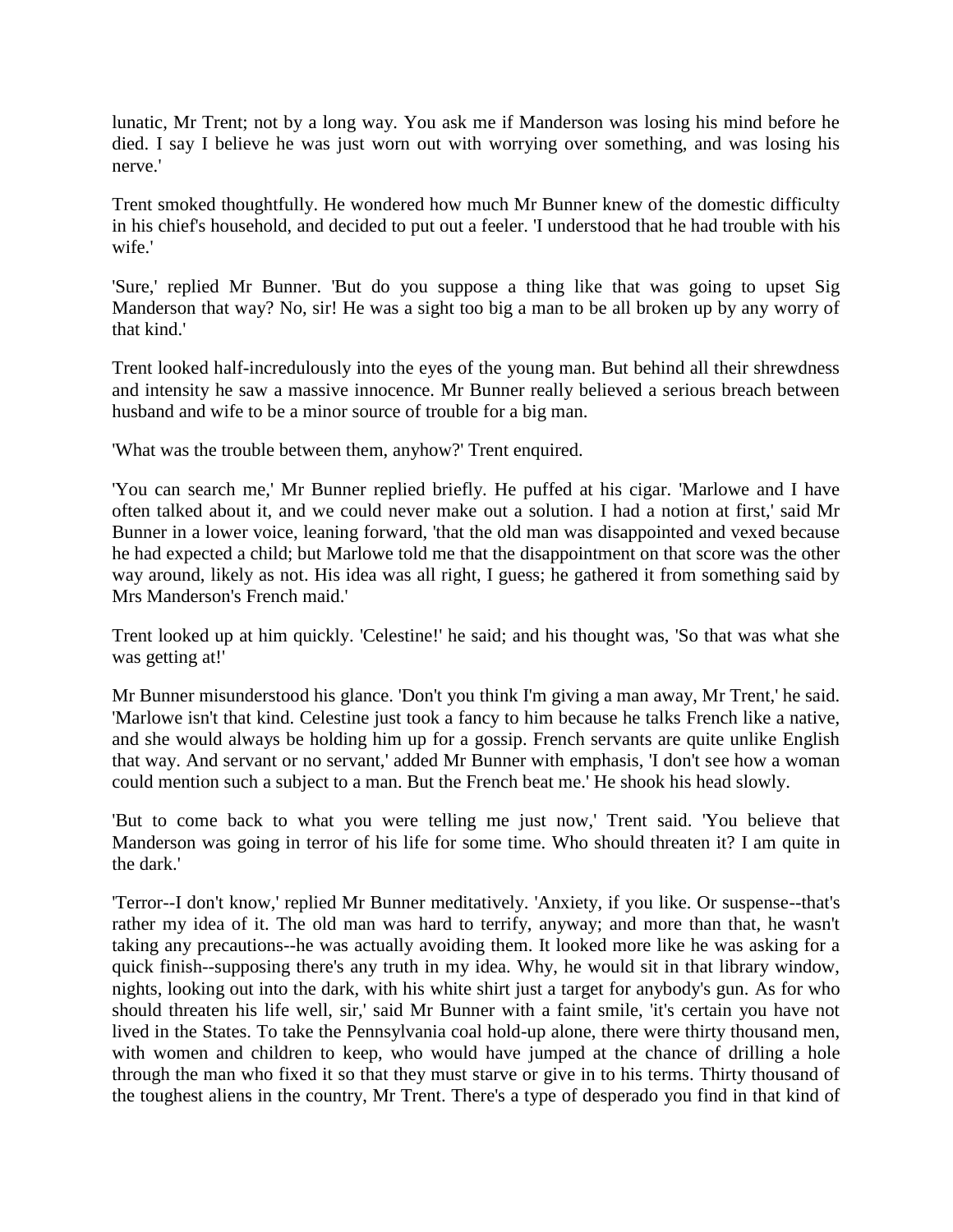push who has been known to lay for a man for years, and kill him when he had forgotten what he did. They have been known to dynamite a man in Idaho who had done them dirt in New Jersey ten years before. Do you suppose the Atlantic is going to stop them?... It takes some sand, I tell you, to be a big business man in our country. No, sir: the old man knew--had always known--that there was a whole crowd of dangerous men scattered up and down the States who had it in for him. My belief is that he had somehow got to know that some of them were definitely after him at last. What licks me altogether is why he should have just laid himself open to them the way he did--why he never tried to dodge, but walked right down into the garden yesterday morning to be shot at.'

Mr Bunner ceased to speak, and for a little while both men sat with wrinkled brows, faint blue vapours rising from their cigars. Then Trent rose. 'Your theory is quite fresh to me,' he said. 'It's perfectly rational, and it's only a question of whether it fits all the facts, I mustn't give away what I'm doing for my newspaper, Mr Bunner, but I will say this: I have already satisfied myself that this was a premeditated crime, and an extraordinarily cunning one at that. I'm deeply obliged to you. We must talk it over again.' He looked at his watch. 'I have been expected for some time by my friend. Shall we make a move?'

'Two o'clock,' said Mr Bunner, consulting his own, as he got up from the foot- board. 'Ten a.m. in little old New York. You don't know Wall Street, Mr Trent. Let's you and I hope we never see anything nearer hell than what's loose in the Street this minute.'

## **CHAPTER VII The Lady in Black**

The sea broke raging upon the foot of the cliff under a good breeze; the sun flooded the land with life from a dappled blue sky. In this perfection of English weather Trent, who had slept ill, went down before eight o'clock to a pool among the rocks, the direction of which had been given him, and dived deep into clear water. Between vast grey boulders he swam out to the tossing open, forced himself some little way against a coast-wise current, and then returned to his refuge battered and refreshed. Ten minutes later he was scaling the cliff again, and his mind, cleared for the moment of a heavy disgust for the affair he had in hand, was turning over his plans for the morning.

It was the day of the inquest, the day after his arrival in the place. He had carried matters not much further after parting with the American on the road to Bishopsbridge. In the afternoon he had walked from the inn into the town, accompanied by Mr Cupples, and had there made certain purchases at a chemist's shop, conferred privately for some time with a photographer, sent off a reply- paid telegram, and made an enquiry at the telephone exchange. He had said but little about the case to Mr Cupples, who seemed incurious on his side, and nothing at all about the results of his investigation or the steps he was about to take. After their return from Bishopsbridge, Trent had written a long dispatch for the Record and sent it to be telegraphed by the proud hands of the paper's local representative. He had afterwards dined with Mr Cupples, and had spent the rest of the evening in meditative solitude on the veranda.

This morning as he scaled the cliff he told himself that he had never taken up a case he liked so little, or which absorbed him so much. The more he contemplated it in the golden sunshine of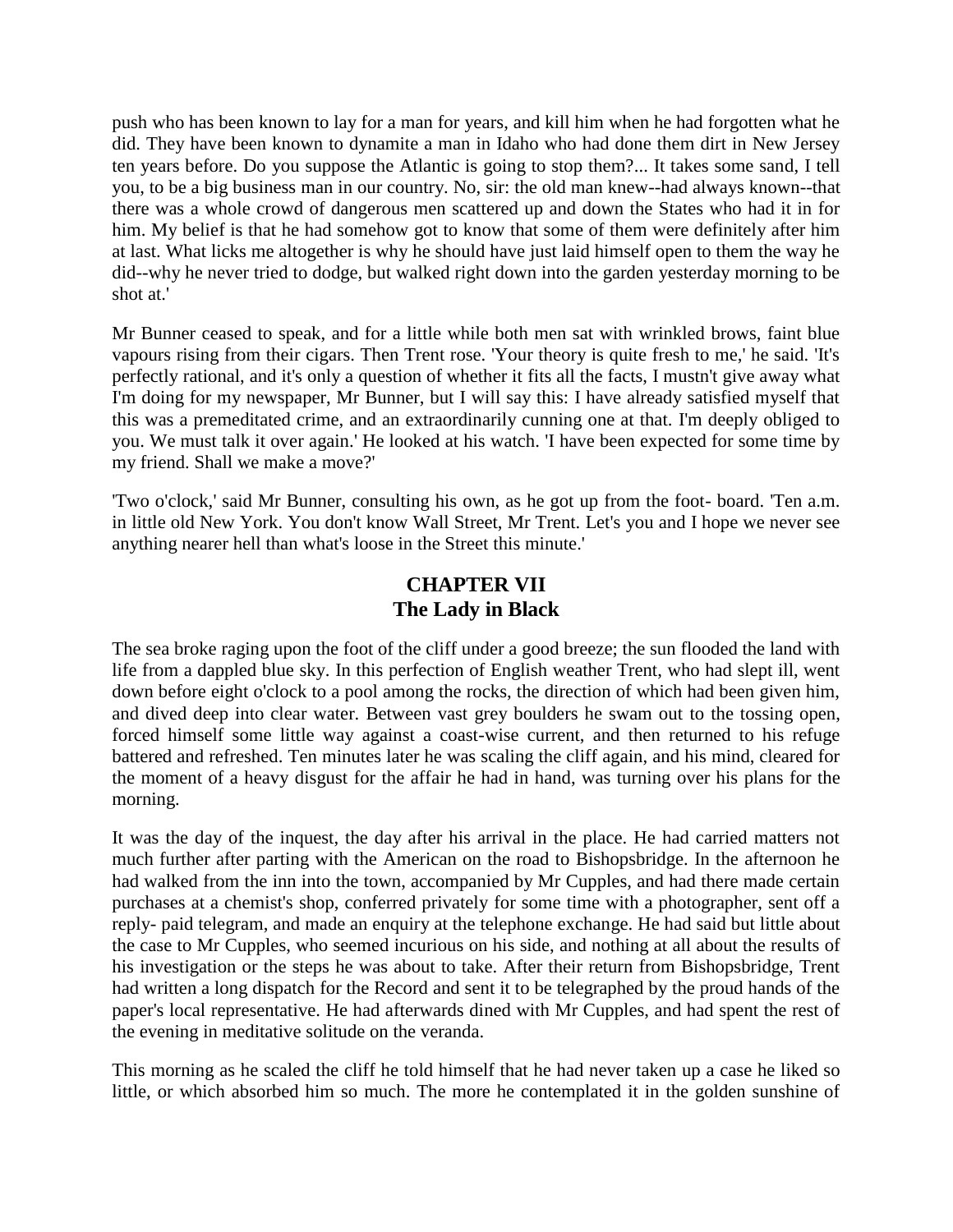this new day, the more evil and the more challenging it appeared. All that he suspected and all that he almost knew had occupied his questing brain for hours to the exclusion of sleep; and in this glorious light and air, though washed in body and spirit by the fierce purity of the sea, he only saw the more clearly the darkness of the guilt in which he believed, and was more bitterly repelled by the motive at which he guessed. But now at least his zeal was awake again, and the sense of the hunt quickened. He would neither slacken nor spare; here need be no compunction. In the course of the day, he hoped, his net would be complete. He had work to do in the morning; and with very vivid expectancy, though not much serious hope, he awaited the answer to the telegram which he had shot into the sky, as it were, the day before.

The path back to the hotel wound for some way along the top of the cliff, and on nearing a spot he had marked from the sea level, where the face had fallen away long ago, he approached the edge and looked down, hoping to follow with his eyes the most delicately beautiful of all the movements of water--the wash of a light sea over broken rock. But no rock was there. A few feet below him a broad ledge stood out, a rough platform as large as a great room, thickly grown with wiry grass and walled in steeply on three sides. There, close to the verge where the cliff at last dropped sheer, a woman was sitting, her arms about her drawn-up knees, her eyes fixed on the trailing smoke of a distant liner, her face full of some dream.

This woman seemed to Trent, whose training had taught him to live in his eyes, to make the most beautiful picture he had ever seen. Her face of southern pallor, touched by the kiss of the wind with colour on the cheek, presented to him a profile of delicate regularity in which there was nothing hard; nevertheless the black brows bending down toward the point where they almost met gave her in repose a look of something like severity, strangely redeemed by the open curves of the mouth. Trent said to himself that the absurdity or otherwise of a lover writing sonnets to his mistress's eyebrow depended after all on the quality of the eyebrow. Her nose was of the straight and fine sort, exquisitely escaping the perdition of too much length, which makes a conscientious mind ashamed that it cannot help, on occasion, admiring the tip-tilted. Her hat lay pinned to the grass beside her, and the lively breeze played with her thick dark hair, blowing backward the two broad bandeaux that should have covered much of her forehead, and agitating a hundred tiny curls from the mass gathered at her nape. Everything about this lady was black, from her shoes of suede to the hat that she had discarded; lustreless black covered her to her bare throat. All she wore was fine and well put on. Dreamy and delicate of spirit as her looks declared her, it was very plain that she was long-practised as only a woman grown can be in dressing well, the oldest of the arts, and had her touch of primal joy in the excellence of the body that was so admirably curved now in the attitude of embraced knees. With the suggestion of French taste in her clothes, she made a very modern figure seated there, until one looked at her face and saw the glow and triumph of all vigorous beings that ever faced sun and wind and sea together in the prime of the year. One saw, too, a womanhood so unmixed and vigorous, so unconsciously sure of itself, as scarcely to be English, still less American.

Trent, who had halted only for a moment in the surprise of seeing the woman in black, had passed by on the cliff above her, perceiving and feeling as he went the things set down. At all times his keen vision and active brain took in and tasted details with an easy swiftness that was marvellous to men of slower chemistry; the need to stare, he held, was evidence of blindness. Now the feeling of beauty was awakened and exultant, and doubled the power of his sense. In these instants a picture was printed on his memory that would never pass away.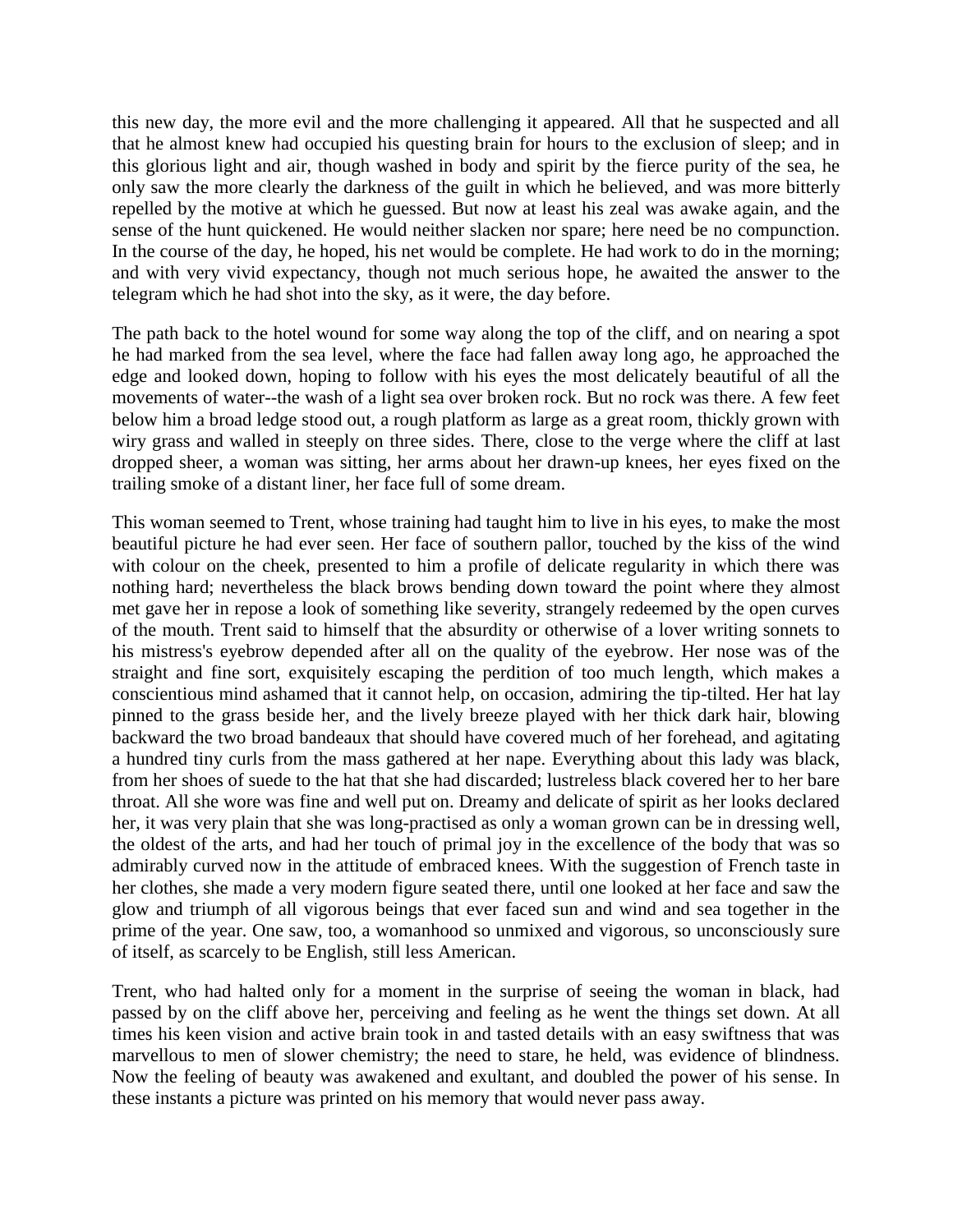As he went by unheard on the turf the woman, still alone with her thoughts, suddenly moved. She unclasped her long hands from about her knees, stretched her limbs and body with feline grace, then slowly raised her head and extended her arms with open, curving fingers, as if to gather to her all the glory and overwhelming sanity of the morning. This was a gesture not to be mistaken: it was a gesture of freedom, the movement of a soul's resolution to be, to possess, to go forward, perhaps to enjoy.

So he saw her for an instant as he passed, and he did not turn. He knew suddenly who the woman must be, and it was as if a curtain of gloom were drawn between him and the splendour of the day.

During breakfast at the hotel Mr Cupples found Trent little inclined to talk. He excused himself on the plea of a restless night. Mr Cupples, on the other hand, was in a state of bird-like alertness. The prospect of the inquest seemed to enliven him. He entertained Trent with a disquisition upon the history of that most ancient and once busy tribunal, the coroner's court, and remarked upon the enviable freedom of its procedure from the shackles of rule and precedent. From this he passed to the case that was to come before it that morning.

'Young Bunner mentioned to me last night,' he said, 'when I went up there after dinner, the hypothesis which he puts forward in regard to the crime. A very remarkable young man, Trent. His meaning is occasionally obscure, but in my opinion he is gifted with a clearheaded knowledge of the world quite unusual in one of his apparent age. Indeed, his promotion by Manderson to the position of his principal lieutenant speaks for itself. He seems to have assumed with perfect confidence the control at this end of the wire, as he expresses it, of the complicated business situation caused by the death of his principal, and he has advised very wisely as to the steps I should take on Mabel's behalf, and the best course for her to pursue until effect has been given to the provisions of the will. I was accordingly less disposed than I might otherwise have been to regard his suggestion of an industrial vendetta as far-fetched. When I questioned him he was able to describe a number of cases in which attacks of one sort or another--too often successful--had been made upon the lives of persons who had incurred the hostility of powerful labour organizations. This is a terrible time in which we live, my dear boy. There is none recorded in history, I think, in which the disproportion between the material and the moral constituents of society has been so great or so menacing to the permanence of the fabric. But nowhere, in my judgement, is the prospect so dark as it is in the United States.'

'I thought,' said Trent listlessly, 'that Puritanism was about as strong there as the money-getting craze.'

'Your remark,' answered Mr Cupples, with as near an approach to humour as was possible to him, 'is not in the nature of a testimonial to what you call Puritanism--a convenient rather than an accurate term; for I need not remind you that it was invented to describe an Anglican party which aimed at the purging of the services and ritual of their Church from certain elements repugnant to them. The sense of your observation, however, is none the less sound, and its truth is extremely well illustrated by the case of Manderson himself, who had, I believe, the virtues of purity, abstinence, and self-restraint in their strongest form. No, Trent, there are other and more worthy things among the moral constituents of which I spoke; and in our finite nature, the more we preoccupy ourselves with the bewildering complexity of external apparatus which science places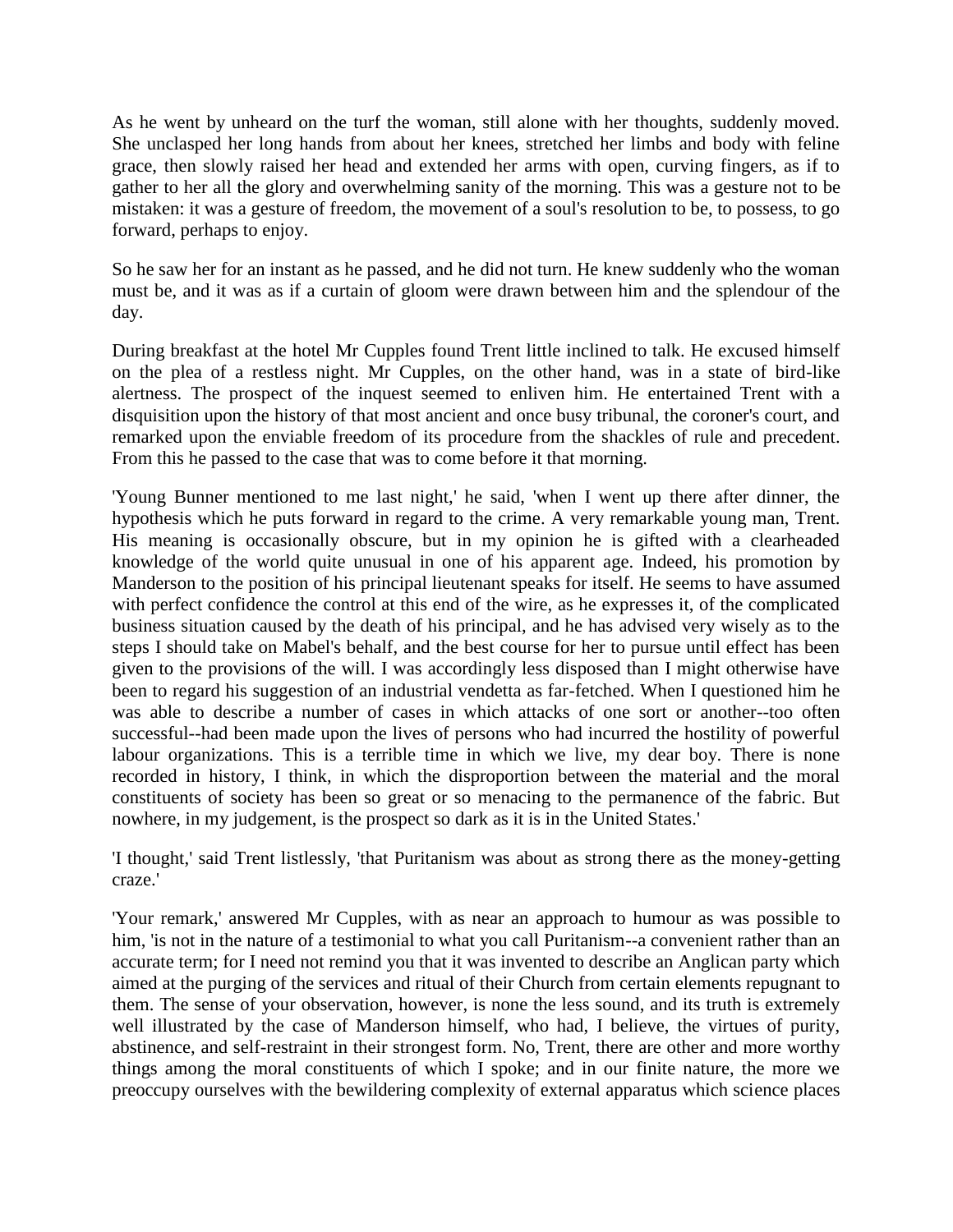in our hands, the less vigour have we left for the development of the holier purposes of humanity within us. Agricultural machinery has abolished the festival of the Harvest Home. Mechanical travel has abolished the inn, or all that was best in it. I need not multiply instances. The view I am expressing to you,' pursued Mr Cupples, placidly buttering a piece of toast, 'is regarded as fundamentally erroneous by many of those who think generally as I do about the deeper concerns of life, but I am nevertheless firmly persuaded of its truth.'

'It needs epigrammatic expression,' said Trent, rising from the table. 'If only it could be crystallized into some handy formula, like "No Popery", or "Tax the Foreigner", you would find multitudes to go to the stake for it. But you were planning to go to White Gables before the inquest, I think. You ought to be off if you are to get back to the court in time. I have something to attend to there myself, so we might walk up together. I will just go and get my camera.'

'By all means,' Mr Cupples answered; and they set off at once in the ever- growing warmth of the morning. The roof of White Gables, a surly patch of dull red against the dark trees, seemed to harmonize with Trent's mood; he felt heavy, sinister, and troubled. If a blow must fall that might strike down that creature radiant of beauty and life whom he had seen that morning, he did not wish it to come from his hand. An exaggerated chivalry had lived in Trent since the first teachings of his mother; but at this moment the horror of bruising anything so lovely was almost as much the artist's revulsion as the gentleman's. On the other hand, was the hunt to end in nothing? The quality of the affair was such that the thought of forbearance was an agony. There never was such a case; and he alone, he was confident, held the truth of it under his hand. At least, he determined, that day should show whether what he believed was a delusion. He would trample his compunction underfoot until he was quite sure that there was any call for it. That same morning he would know.

As they entered at the gate of the drive they saw Marlowe and the American standing in talk before the front door. In the shadow of the porch was the lady in black.

She saw them, and came gravely forward over the lawn, moving as Trent had known that she would move, erect and balanced, stepping lightly. When she welcomed him on Mr Cupples's presentation her eyes of golden-flecked brown observed him kindly. In her pale composure, worn as the mask of distress, there was no trace of the emotion that had seemed a halo about her head on the ledge of the cliff. She spoke the appropriate commonplace in a low and even voice. After a few words to Mr Cupples she turned her eyes on Trent again.

'I hope you will succeed,' she said earnestly. 'Do you think you will succeed?'

He made his mind up as the words left her lips. He said, 'I believe I shall do so, Mrs Manderson. When I have the case sufficiently complete I shall ask you to let me see you and tell you about it. It may be necessary to consult you before the facts are published.'

She looked puzzled, and distress showed for an instant in her eyes. 'If it is necessary, of course you shall do so,' she said.

On the brink of his next speech Trent hesitated. He remembered that the lady had not wished to repeat to him the story already given to the inspector--or to be questioned at all. He was not unconscious that he desired to hear her voice and watch her face a little longer, if it might be; but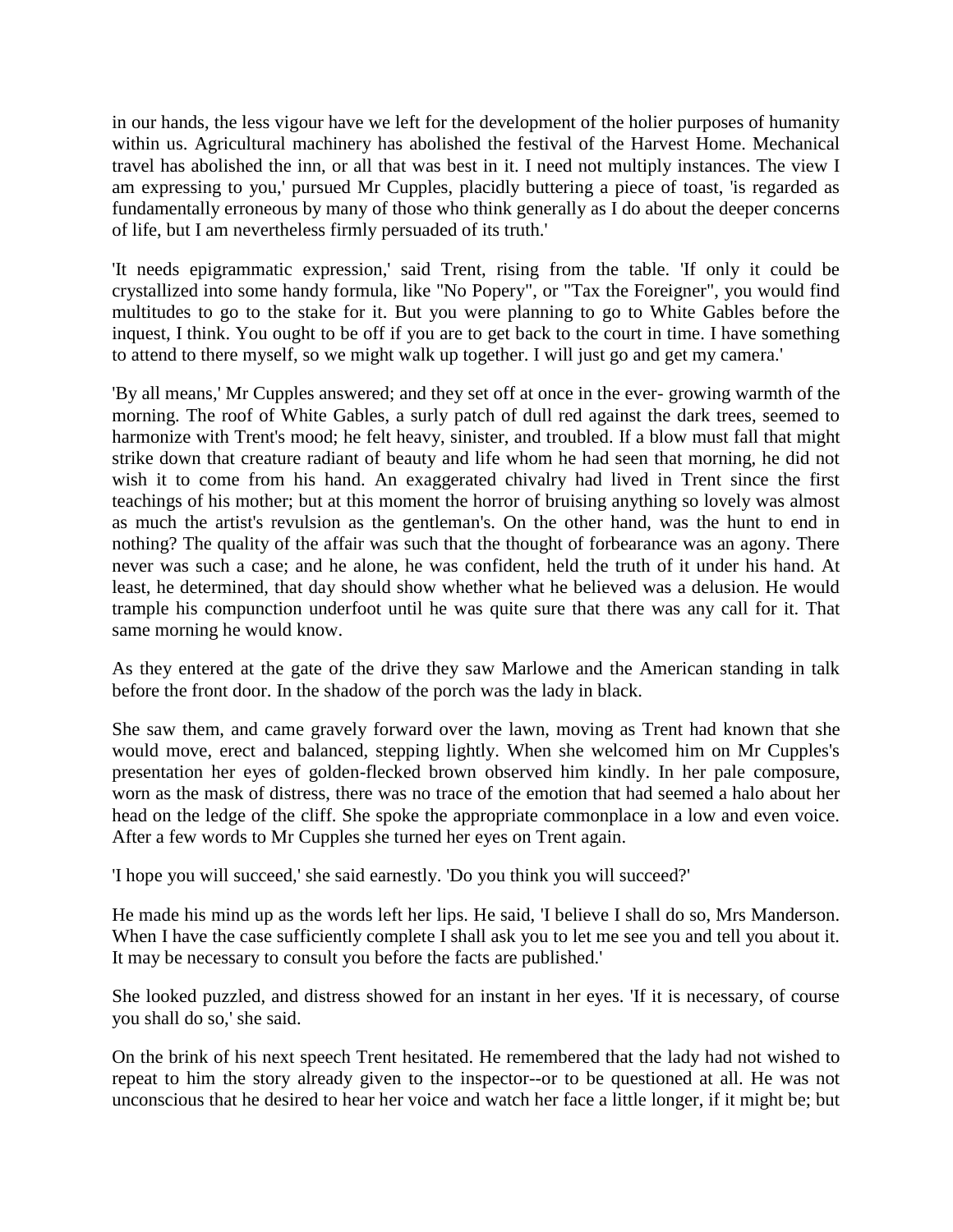the matter he had to mention really troubled his mind, it was a queer thing that fitted nowhere into the pattern within whose corners he had by this time brought the other queer things in the case. It was very possible that she could explain it away in a breath; it was unlikely that any one else could. He summoned his resolution.

'You have been so kind,' he said, 'in allowing me access to the house and every opportunity of studying the case, that I am going to ask leave to put a question or two to yourself--nothing that you would rather not answer, I think. May I?'

She glanced at him wearily. 'It would be stupid of me to refuse, Ask your questions, Mr Trent.' 'It's only this,' said Trent hurriedly. 'We know that your husband lately drew an unusually large sum of ready money from his London bankers, and was keeping it here. It is here now, in fact. Have you any idea why he should have done that?'

She opened her eyes in astonishment. 'I cannot imagine,' she said. 'I did not know he had done so. I am very much surprised to hear it.'

'Why is it surprising?'

'I thought my husband had very little money in the house. On Sunday night, just before he went out in the motor, he came into the drawing-room where I was sitting. He seemed to be irritated about something, and asked me at once if I had any notes or gold I could let him have until next day. I was surprised at that, because he was never without money; he made it a rule to carry a hundred pounds or so about him always in a note-case. I unlocked my escritoire, and gave him all I had by me. It was nearly thirty pounds.'

'And he did not tell you why he wanted it?'

'No. He put it in his pocket, and then said that Mr Marlowe had persuaded him to go for a run in the motor by moonlight, and he thought it might help him to sleep. He had been sleeping badly, as perhaps you know. Then he went off with Mr Marlowe. I thought it odd he should need money on Sunday night, but I soon forgot about it. I never remembered it again until now.'

'It was curious, certainly,' said Trent, staring into the distance. Mr Cupples began to speak to his niece of the arrangements for the inquest, and Trent moved away to where Marlowe was pacing slowly upon the lawn. The young man seemed relieved to talk about the coming business of the day. Though he still seemed tired out and nervous, he showed himself not without a quiet humour in describing the pomposities of the local police and the portentous airs of Dr Stock. Trent turned the conversation gradually toward the problem of the crime, and all Marlowe's gravity returned.

'Bunner has told me what he thinks,' he said when Trent referred to the American's theory. 'I don't find myself convinced by it, because it doesn't really explain some of the oddest facts. But I have lived long enough in the United States to know that such a stroke of revenge, done in a secret, melodramatic way, is not an unlikely thing. It is quite a characteristic feature of certain sections of the labour movement there. Americans have a taste and a talent for that sort of business. Do you know Huckleberry Finn?'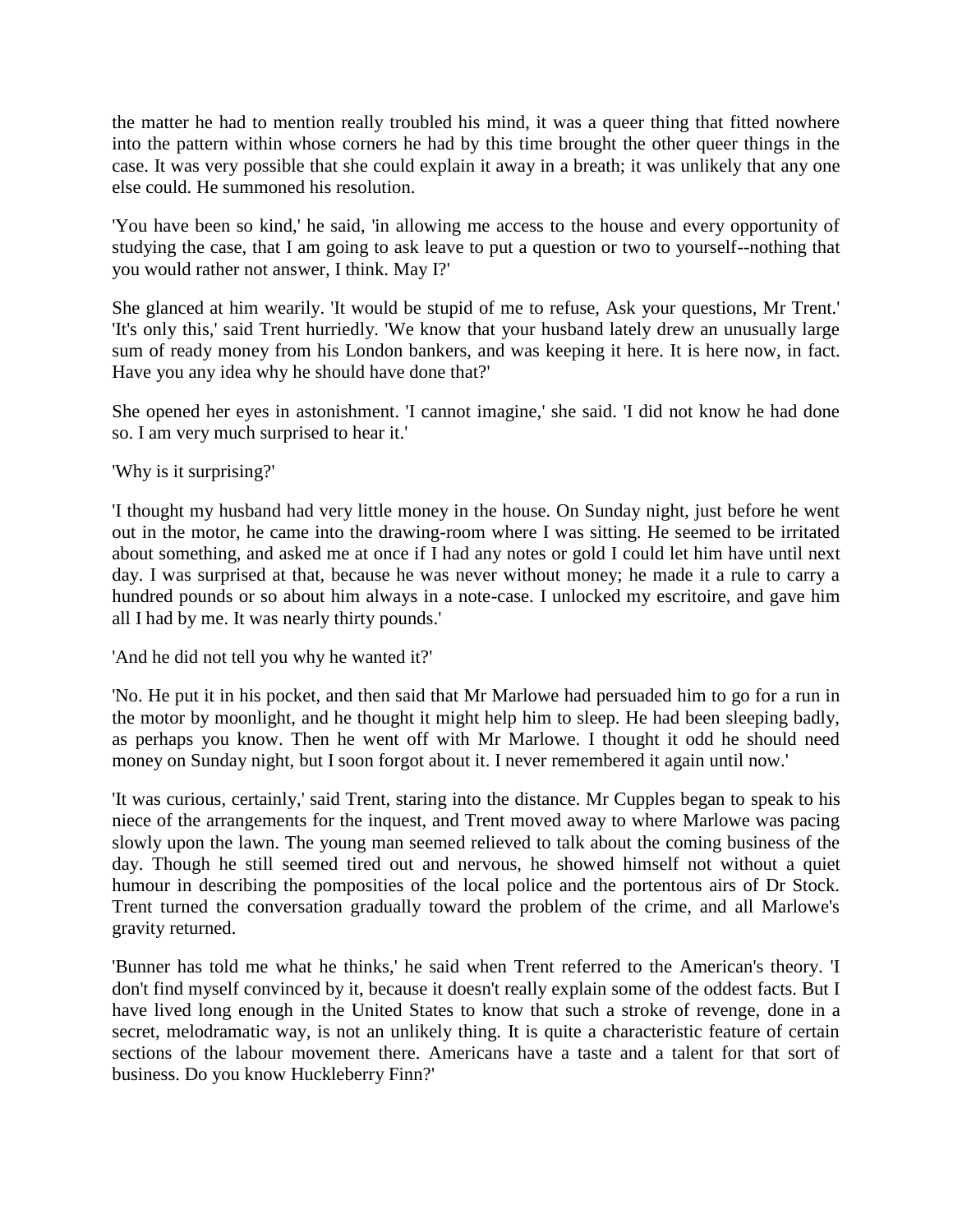'Do I know my own name?' exclaimed Trent.

'Well, I think the most American thing in that great American epic is Tom Sawyer's elaboration of an extremely difficult and romantic scheme, taking days to carry out, for securing the escape of the nigger Jim, which could have been managed quite easily in twenty minutes. You know how fond they are of lodges and brotherhoods. Every college club has its secret signs and handgrips. You've heard of the Know-Nothing movement in politics, I dare say, and the Ku Klux Klan. Then look at Brigham Young's penny-dreadful tyranny in Utah, with real blood. The founders of the Mormon State were of the purest Yankee stock in America; and you know what they did. It's all part of the same mental tendency. Americans make fun of it among themselves. For my part, I take it very seriously.'

'It can have a very hideous side to it, certainly,' said Trent, 'when you get it in connection with crime--or with vice--or even mere luxury. But I have a sort of sneaking respect for the determination to make life interesting and lively in spite of civilization. To return to the matter in hand, however; has it struck you as a possibility that Manderson's mind was affected to some extent by this menace that Bunner believes in? For instance, it was rather an extraordinary thing to send you posting off like that in the middle of the night.'

'About ten o'clock, to be exact,' replied Marlowe. 'Though, mind you, if he'd actually roused me out of my bed at midnight I shouldn't have been very much surprised. It all chimes in with what we've just been saying. Manderson had a strong streak of the national taste for dramatic proceedings. He was rather fond of his well-earned reputation for unexpected strokes and for going for his object with ruthless directness through every opposing consideration. He had decided suddenly that he wanted to have word from this man Harris--'

'Who is Harris?' interjected Trent.

'Nobody knows. Even Bunner never heard of him, and can't imagine what the business in hand was. All I know is that when I went up to London last week to attend to various things I booked a deck-cabin, at Manderson's request, for a Mr George Harris on the boat that sailed on Monday. It seems that Manderson suddenly found he wanted news from Harris which presumably was of a character too secret for the telegraph; and there was no train that served; so I was sent off as you know.'

Trent looked round to make sure that they were not overheard, then faced the other gravely, 'There is one thing I may tell you,' he said quietly, 'that I don't think you know. Martin the butler caught a few words at the end of your conversation with Manderson in the orchard before you started with him in the car, He heard him say, "If Harris is there, every moment is of importance." Now, Mr Marlowe, you know my business here. I am sent to make enquiries, and you mustn't take offence. I want to ask you if, in the face of that sentence, you will repeat that you know nothing of what the business was.'

Marlowe shook his head. 'I know nothing, indeed. I'm not easily offended, and your question is quite fair. What passed during that conversation I have already told the detective. Manderson plainly said to me that he could not tell me what it was all about. He simply wanted me to find Harris, tell him that he desired to know how matters stood, and bring back a letter or message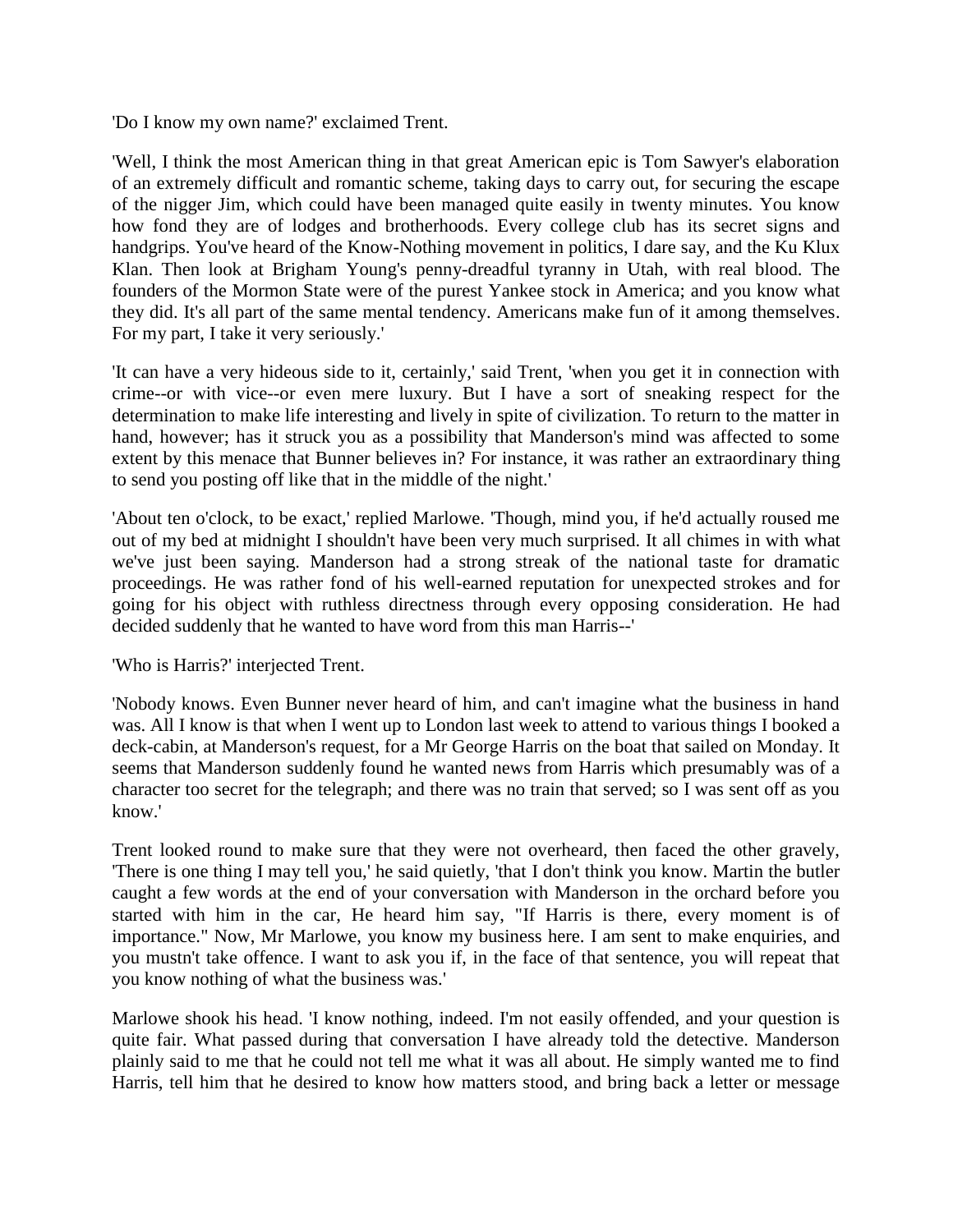from him. Harris, I was further told, might not turn up. If he did, "every moment was of importance". And now you know as much as I do.'

'That talk took place before he told his wife that you were taking him for a moonlight run. Why did he conceal your errand in that way, I wonder.'

The young man made a gesture of helplessness. 'Why? I can guess no better than you.'

'Why,' muttered Trent as if to himself, gazing on the ground, 'did he conceal it--from Mrs Manderson?' He looked up at Marlowe.

'And from Martin,' the other amended coolly. 'He was told the same thing.'

With a sudden movement of his head Trent seemed to dismiss the subject. He drew from his breast-pocket a letter-case, and thence extracted two small leaves of clean, fresh paper.

'Just look at these two slips, Mr Marlowe,' he said. 'Did you ever see them before? Have you any idea where they come from?' he added as Marlowe-took one in each hand and examined them curiously.

'They seem to have been cut with a knife or scissors from a small diary for this year from the October pages,' Marlowe observed, looking them over on both sides. 'I see no writing of any kind on them. Nobody here has any such diary so far as I know. What about them?'

'There may be nothing in it,' Trent said dubiously. 'Any one in the house, of course, might have such a diary without your having seen it. But I didn't much expect you would be able to identify the leaves--in fact, I should have been surprised if you had.'

He stopped speaking as Mrs Manderson came towards them. 'My uncle thinks we should be going now,' she said.

'I think I will walk on with Mr Bunner,' Mr Cupples said as he joined them. 'There are certain business matters that must be disposed of as soon as possible. Will you come on with these two gentlemen, Mabel? We will wait for you before we reach the place.'

Trent turned to her. 'Mrs Manderson will excuse me, I hope,' he said. 'I really came up this morning in order to look about me here for some indications I thought I might possibly find. I had not thought of attending the--the court just yet.'

She looked at him with eyes of perfect candour. 'Of course, Mr Trent. Please do exactly as you wish. We are all relying upon you. If you will wait a few moments, Mr Marlowe, I shall be ready.'

She entered the house. Her uncle and the American had already strolled towards the gate.

Trent looked into the eyes of his companion. 'That is a wonderful woman,' he said in a lowered voice.

'You say so without knowing her,' replied Marlowe in a similar tone. 'She is more than that.'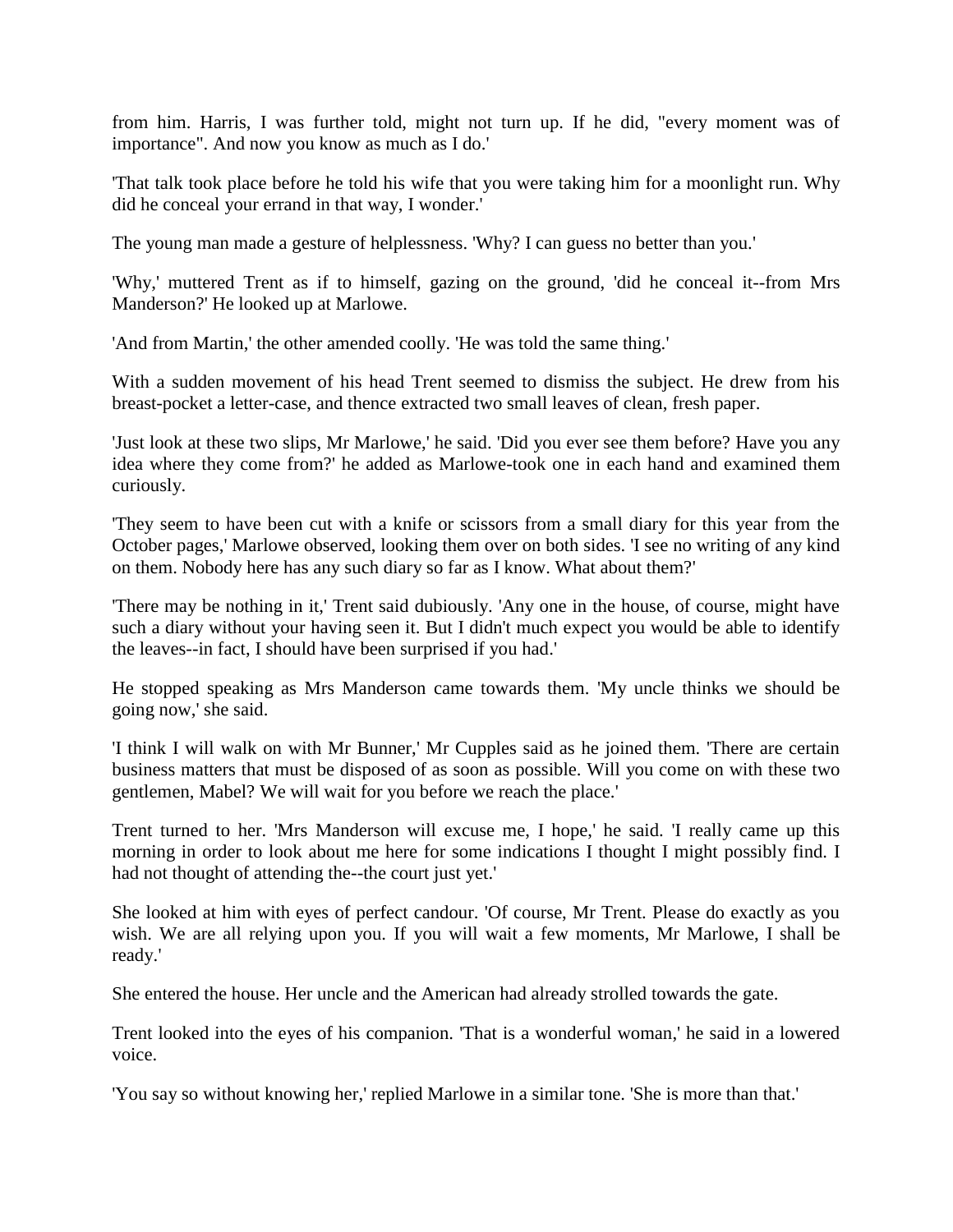Trent said nothing to this. He stared out over the fields towards the sea. In the silence a noise of hobnailed haste rose on the still air. A little distance down the road a boy appeared trotting towards them from the direction of the hotel. In his hand was the orange envelope, unmistakable afar off, of a telegram. Trent watched him with an indifferent eye as he met and passed the two others. Then he turned to Marlowe. 'A propos of nothing in particular,' he said, 'were you at Oxford?'

'Yes,' said the young man. 'Why do you ask?'

'I just wondered if I was right in my guess. It's one of the things you can very often tell about a man, isn't it?'

'I suppose so,' Marlowe said. 'Well, each of us is marked in one way or another, perhaps. I should have said you were an artist, if I hadn't known it.'

'Why? Does my hair want cutting?'

'Oh, no! It's only that you look at things and people as I've seen artists do, with an eye that moves steadily from detail to detail--rather looking them over than looking at them.'

The boy came up panting. 'Telegram for you, sir,' he said to Trent. 'Just come, sir.'

Trent tore open the envelope with an apology, and his eyes lighted up so visibly as he read the slip that Marlowe's tired face softened in a smile.

'It must be good news,' he murmured half to himself.

Trent turned on him a glance in which nothing could be read. 'Not exactly news,' he said. 'It only tells me that another little guess of mine was a good one.'

### **CHAPTER VIII The Inquest**

The coroner, who fully realized that for that one day of his life as a provincial solicitor he was living in the gaze of the world, had resolved to be worthy of the fleeting eminence. He was a large man of jovial temper, with a strong interest in the dramatic aspects of his work, and the news of Manderson's mysterious death within his jurisdiction had made him the happiest coroner in England. A respectable capacity for marshalling facts was fortified in him by a copiousness of impressive language that made juries as clay in his hands, and sometimes disguised a doubtful interpretation of the rules of evidence.

The court was held in a long, unfurnished room lately built on to the hotel, and intended to serve as a ballroom or concert-hall. A regiment of reporters was entrenched in the front seats, and those who were to be called on to give evidence occupied chairs to one side of the table behind which the coroner sat, while the jury, in double row, with plastered hair and a spurious ease of manner, flanked him on the other side. An undistinguished public filled the rest of the space, and listened, in an awed silence, to the opening solemnities. The newspaper men, well used to these,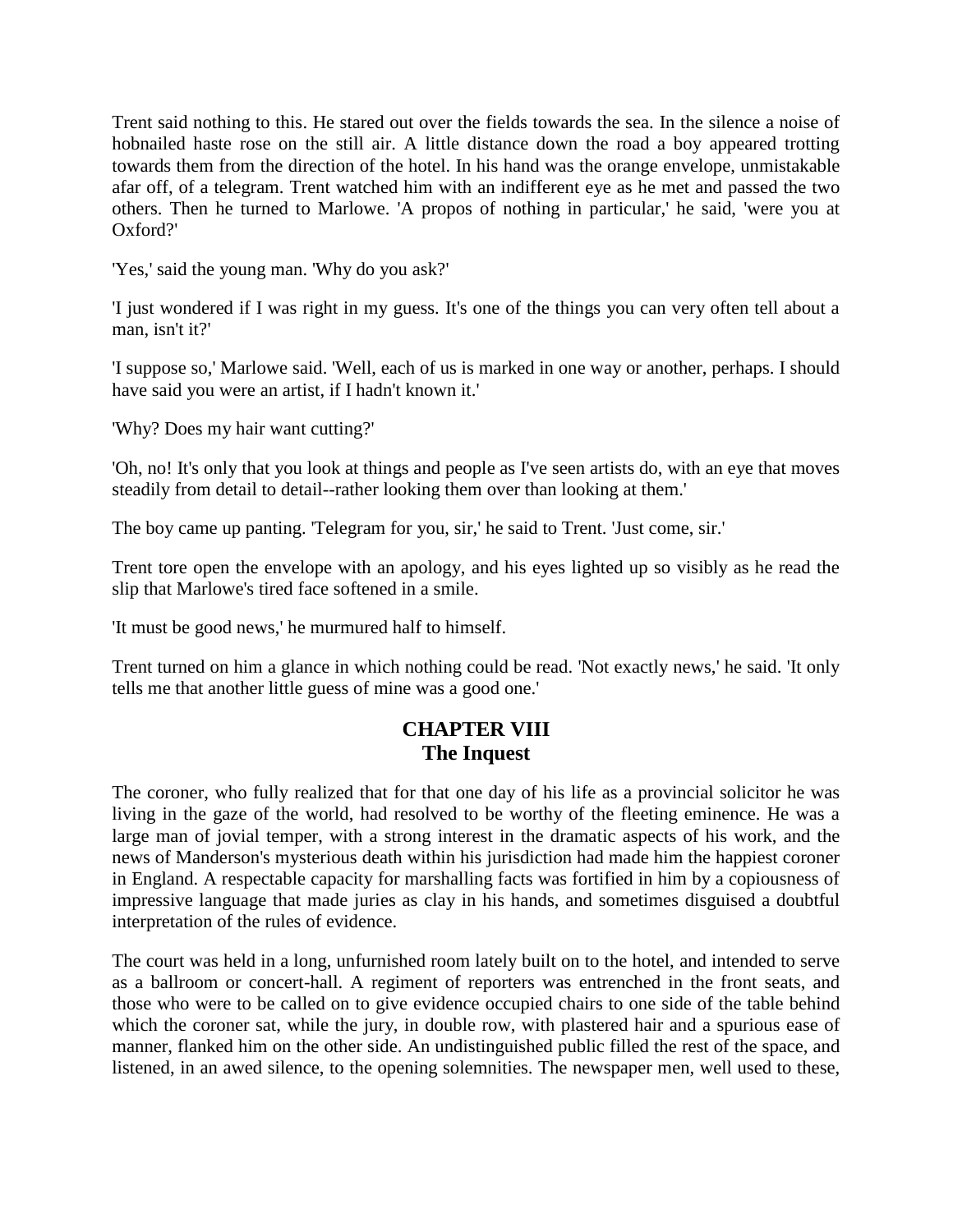muttered among themselves. Those of them who knew Trent by sight assured the rest that he was not in the court.

The identity of the dead man was proved by his wife, the first witness called, from whom the coroner, after some enquiry into the health and circumstances of the deceased, proceeded to draw an account of the last occasion on which she had seen her husband alive. Mrs Manderson was taken through her evidence by the coroner with the sympathy which every man felt for that dark figure of grief. She lifted her thick veil before beginning to speak, and the extreme paleness and unbroken composure of the lady produced a singular impression. This was not an impression of hardness. Interesting femininity was the first thing to be felt in her presence. She was not even enigmatic. It was only clear that the force of a powerful character was at work to master the emotions of her situation. Once or twice as she spoke she touched her eyes with her handkerchief, but her voice was low and clear to the end.

Her husband, she said, had come up to his bedroom about his usual hour for retiring on Sunday night. His room was really a dressing-room attached to her own bedroom, communicating with it by a door which was usually kept open during the night. Both dressing-room and bedroom were entered by other doors giving on the passage. Her husband had always had a preference for the greatest simplicity in his bedroom arrangements, and liked to sleep in a small room. She had not been awake when he came up, but had been half-aroused, as usually happened, when the light was switched on in her husband's room. She had spoken to him. She had no clear recollection of what she had said, as she had been very drowsy at the time; but she had remembered that he had been out for a moonlight run in the car, and she believed she had asked whether he had had a good run, and what time it was. She had asked what the time was because she felt as if she had only been a very short time asleep, and she had expected her husband to be out very late. In answer to her question he had told her it was half-past eleven, and had gone on to say that he had changed his mind about going for a run.

'Did he say why?' the coroner asked.

'Yes,' replied the lady, 'he did explain why. I remember very well what he said, because--' she stopped with a little appearance of confusion.

'Because--' the coroner insisted gently.

'Because my husband was not as a rule communicative about his business affairs,' answered the witness, raising her chin with a faint touch of defiance. 'He did not--did not think they would interest me, and as a rule referred to them as little as possible. That was why I was rather surprised when he told me that he had sent Mr Marlowe to Southampton to bring back some important information from a man who was leaving for Paris by the next day's boat. He said that Mr Marlowe could do it quite easily if he had no accident. He said that he had started in the car, and then walked back home a mile or so, and felt all the better for it.'

'Did he say any more?'

'Nothing, as well as I remember,' the witness said. 'I was very sleepy, and I dropped off again in a few moments. I just remember my husband turning his light out, and that is all. I never saw him again alive.'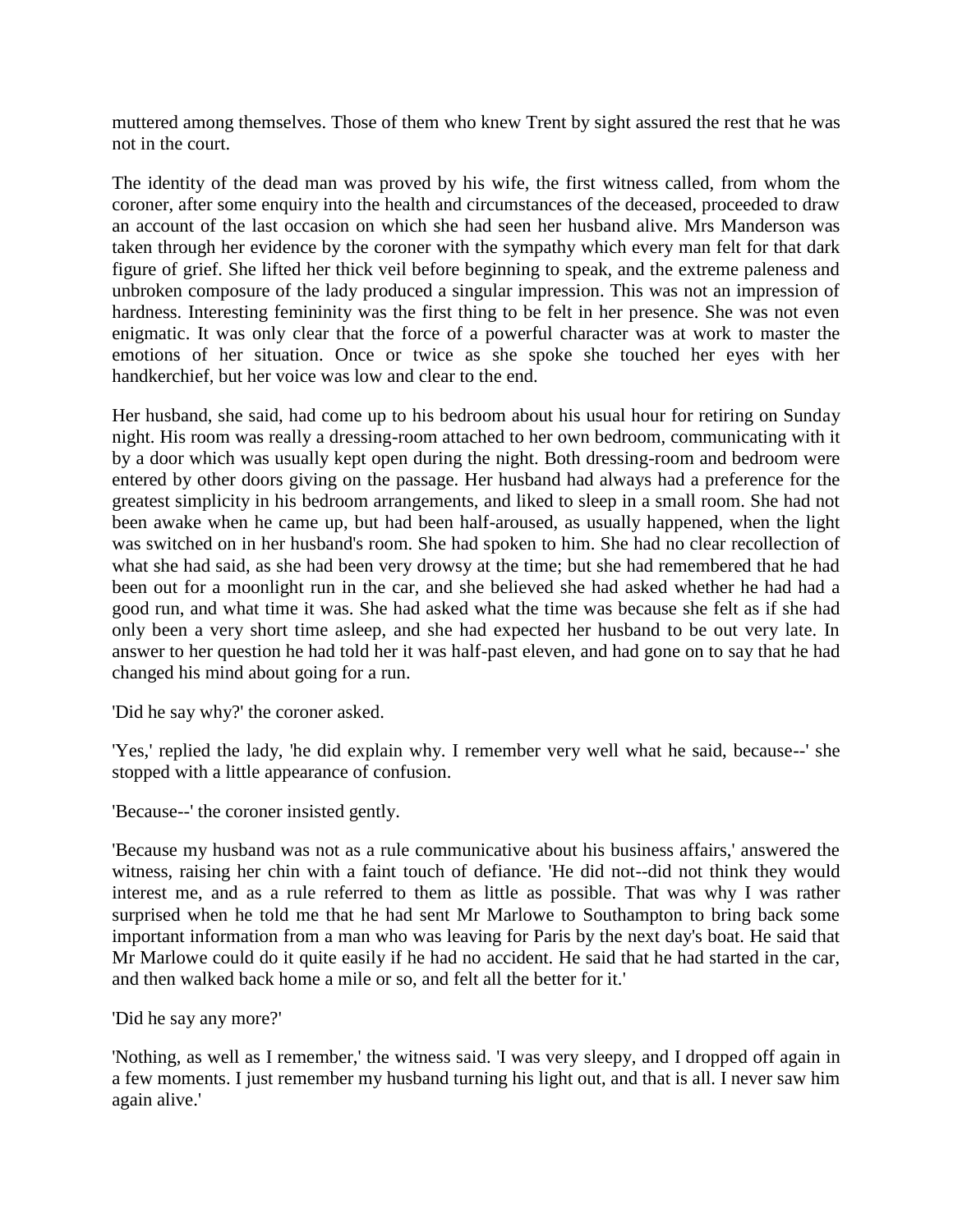'And you heard nothing in the night?'

'No: I never woke until my maid brought my tea in the morning at seven o'clock. She closed the door leading to my husband's room, as she always did, and I supposed him to be still there. He always needed a great deal of sleep. He sometimes slept until quite late in the morning. I had breakfast in my sitting- room. It was about ten when I heard that my husband's body had been found.' The witness dropped her head and silently waited for her dismissal.

But it was not to be yet.

'Mrs Manderson.' The coroner's voice was sympathetic, but it had a hint of firmness in it now. 'The question I am going to put to you must, in these sad circumstances, be a painful one; but it is my duty to ask it. Is it the fact that your relations with your late husband had not been, for some time past, relations of mutual affection and confidence? Is it the fact that there was an estrangement between you?'

The lady drew herself up again and faced her questioner, the colour rising in her cheeks. 'If that question is necessary,' she said with cold distinctness, 'I will answer it so that there shall be no misunderstanding. During the last few months of my husband's life his attitude towards me had given me great anxiety and sorrow. He had changed towards me; he had become very reserved, and seemed mistrustful. I saw much less of him than before; he seemed to prefer to be alone. I can give no explanation at all of the change. I tried to work against it; I did all I could with justice to my own dignity, as I thought. Something was between us, I did not know what, and he never told me. My own obstinate pride prevented me from asking what it was in so many words; I only made a point of being to him exactly as I had always been, so far as he would allow me. I suppose I shall never know now what it was.' The witness, whose voice had trembled in spite of her self-control over the last few sentences, drew down her veil when she had said this, and stood erect and quiet.

One of the jury asked a question, not without obvious hesitation. 'Then was there never anything of the nature of what they call Words between you and your husband, ma'am?'

'Never.' The word was colourlessly spoken; but every one felt that a crass misunderstanding of the possibilities of conduct in the case of a person like Mrs Manderson had been visited with some severity.

Did she know, the coroner asked, of any other matter which might have been preying upon her husband's mind recently?

Mrs Manderson knew of none whatever. The coroner intimated that her ordeal was at an end, and the veiled lady made her way to the door. The general attention, which followed her for a few moments, was now eagerly directed upon Martin, whom the coroner had proceeded to call.

It was at this moment that Trent appeared at the doorway and edged his way into the great room. But he did not look at Martin. He was observing the well- balanced figure that came quickly toward him along an opening path in the crowd, and his eye was gloomy. He started, as he stood aside from the door with a slight bow, to hear Mrs Manderson address him by name in a low voice. He followed her a pace or two into the hall.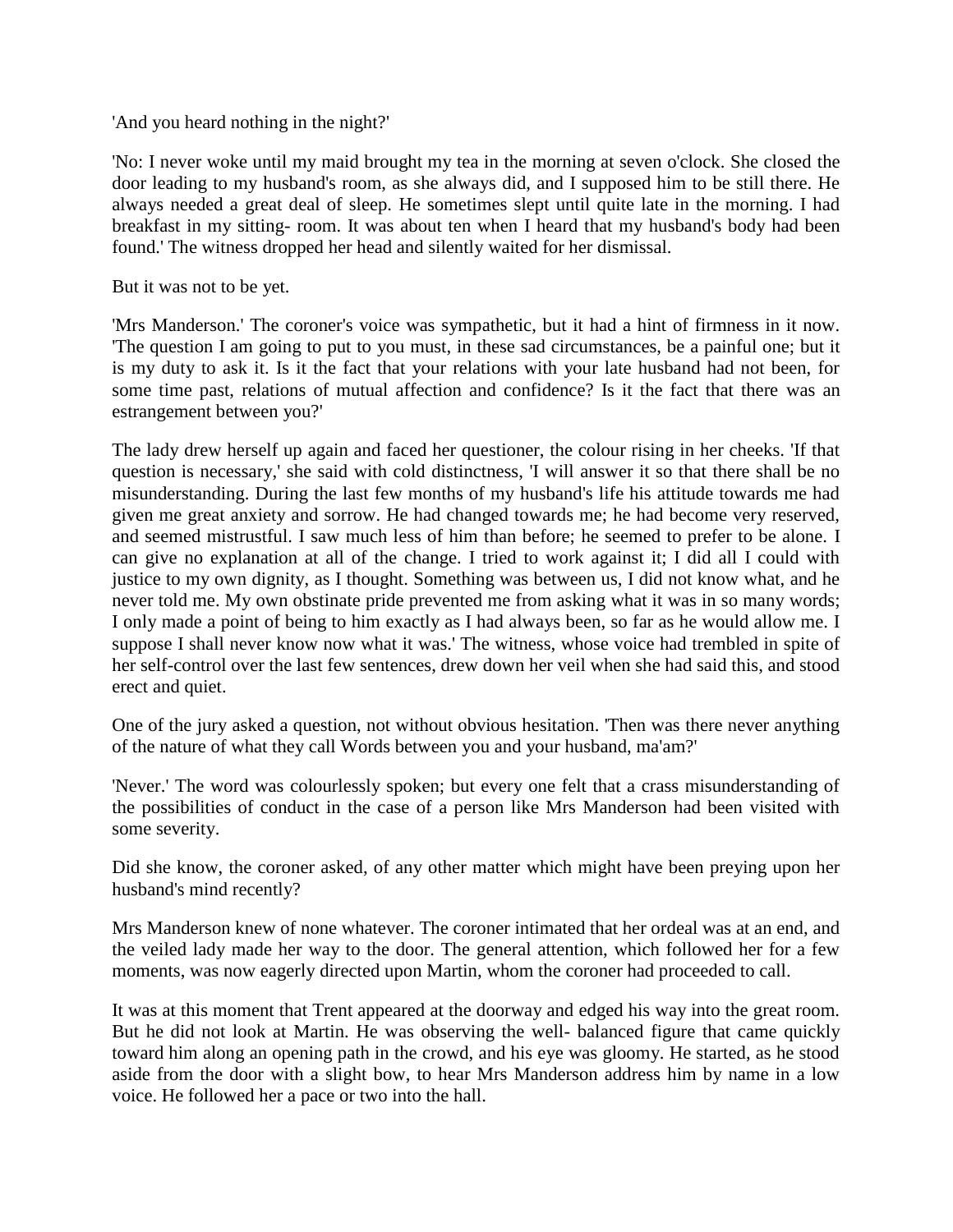'I wanted to ask you,' she said in a voice now weak and oddly broken, 'if you would give me your arm a part of the way to the house. I could not see my uncle near the door, and I suddenly felt rather faint .... I shall be better in the air .... No, no; I cannot stay here--please, Mr Trent!' she said, as he began to make an obvious suggestion. 'I must go to the house.' Her hand tightened momentarily on his arm as if, for all her weakness, she could drag him from the place; then again she leaned heavily upon it, and with that support, and with bent head, she walked slowly from the hotel and along the oak-shaded path toward White Gables.

Trent went in silence, his thoughts whirling, dancing insanely to a chorus of 'Fool! fool!' All that he alone knew, all that he guessed and suspected of this affair, rushed through his brain in a rout; but the touch of her unnerved hand upon his arm never for an instant left his consciousness, filling him with an exaltation that enraged and bewildered him. He was still cursing himself furiously behind the mask of conventional solicitude that he turned to the lady when he had attended her to the house and seen her sink upon a couch in the morning-room. Raising her veil, she thanked him gravely and frankly, with a look of sincere gratitude in her eyes. She was much better now, she said, and a cup of tea would work a miracle upon her. She hoped she had not taken him away from anything important. She was ashamed of herself; she thought she could go through with it, but she had not expected those last questions. 'I am glad you did not hear me,' she said when he explained. 'But of course you will read it all in the reports. It shook me so to have to speak of that,' she added simply; 'and to keep from making an exhibition of myself took it out of me. And all those staring men by the door! Thank you again for helping me when I asked you .... I thought I might,' she ended queerly, with a little tired smile; and Trent took himself away, his hand still quivering from the cool touch of her fingers.

The testimony of the servants and of the finder of the body brought nothing new to the reporters' net. That of the police was as colourless and cryptic as is usual at the inquest stage of affairs of the kind. Greatly to the satisfaction of Mr Bunner, his evidence afforded the sensation of the day, and threw far into the background the interesting revelation of domestic difficulty made by the dead man's wife. He told the court in substance what he had already told Trent. The flying pencils did not miss a word of the young American's story, and it appeared with scarcely the omission of a sentence in every journal of importance in Great Britain and the United States.

Public opinion next day took no note of the faint suggestion of the possibility of suicide which the coroner, in his final address to the jury, had thought it right to make in connection with the lady's evidence. The weight of evidence, as the official had indeed pointed out, was against such a theory. He had referred with emphasis to the fact that no weapon had been found near the body.

'This question, of course, is all-important, gentlemen,' he had said to the jury. 'It is, in fact, the main issue before you. You have seen the body for yourselves. You have just heard the medical evidence; but I think it would be well for me to read you my notes of it in so far as they bear on this point, in order to refresh your memories. Dr Stock told you--I am going to omit all technical medical language and repeat to you merely the plain English of his testimony--that in his opinion death had taken place six or eight hours previous to the finding of the body. He said that the cause of death was a bullet wound, the bullet having entered the left eye, which was destroyed, and made its way to the base of the brain, which was quite shattered. The external appearance of the wound, he said, did not support the hypothesis of its being self-inflicted, inasmuch as there were no signs of the firearm having been pressed against the eye, or even put very close to it; at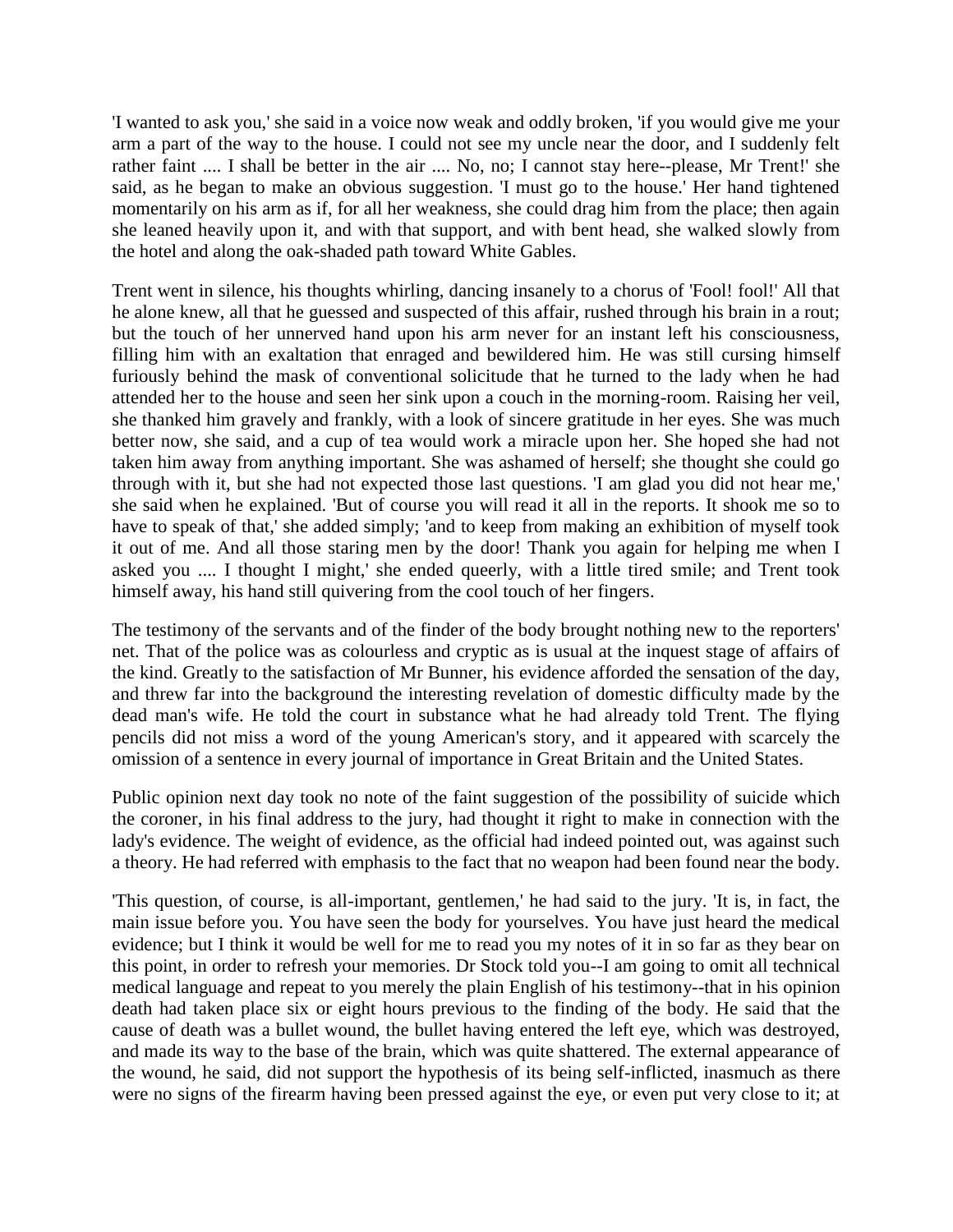the same time it was not physically impossible that the weapon should have been discharged by the deceased with his own hand, at some small distance from the eye. Dr Stock also told us that it was impossible to say with certainty, from the state of the body, whether any struggle had taken place at the time of death; that when seen by him, at which time he understood that it had not been moved since it was found, the body was lying in a collapsed position such as might very well result from the shot alone; but that the scratches and bruises upon the wrists and the lower part of the arms had been very recently inflicted, and were, in his opinion, marks of violence.

'In connection with this same point, the remarkable evidence given by Mr Bunner cannot be regarded, I think, as without significance. It may have come as a surprise to some of you to hear that risks of the character described by this witness are, in his own country, commonly run by persons in the position of the deceased. On the other hand, it may have been within the knowledge of some of you that in the industrial world of America the discontent of labour often proceeds to lengths of which we in England happily know nothing. I have interrogated the witness somewhat fully upon this. At the same time, gentlemen, I am by no means suggesting that Mr Bunner's personal conjecture as to the cause of death can fitly be adopted by you. That is emphatically not the case. What his evidence does is to raise two questions for your consideration. First, can it be said that the deceased was to any extent in the position of a threatened man--of a man more exposed to the danger of murderous attack than an ordinary person? Second, does the recent alteration in his demeanour, as described by this witness, justify the belief that his last days were overshadowed by a great anxiety? These points may legitimately be considered by you in arriving at a conclusion upon the rest of the evidence.'

Thereupon the coroner, having indicated thus clearly his opinion that Mr Bunner had hit the right nail on the head, desired the jury to consider their verdict.

# **CHAPTER IX A Hot Scent**

'Come in!' called Trent.

Mr Cupples entered his sitting-room at the hotel. It was the early evening of the day on which the coroner's jury, without leaving the box, had pronounced the expected denunciation of a person or persons unknown. Trent, with a hasty glance upward, continued his intent study of what lay in a photographic dish of enamelled metal, which he moved slowly about in the light of the window. He looked very pale, and his movements were nervous.

'Sit on the sofa,' he advised. 'The chairs are a job lot bought at the sale after the suppression of the Holy Inquisition in Spain. This is a pretty good negative,' he went on, holding it up to the light with his head at the angle of discriminating judgement. 'Washed enough now, I think. Let us leave it to dry, and get rid of all this mess.'

Mr Cupples, as the other busily cleared the table of a confusion of basins, dishes, racks, boxes, and bottles, picked up first one and then another of the objects and studied them with innocent curiosity.

'That is called hypo-eliminator,' said Trent, as Mr Cupples uncorked and smelt at one of the bottles. 'Very useful when you're in a hurry with a negative. I shouldn't drink it, though, all the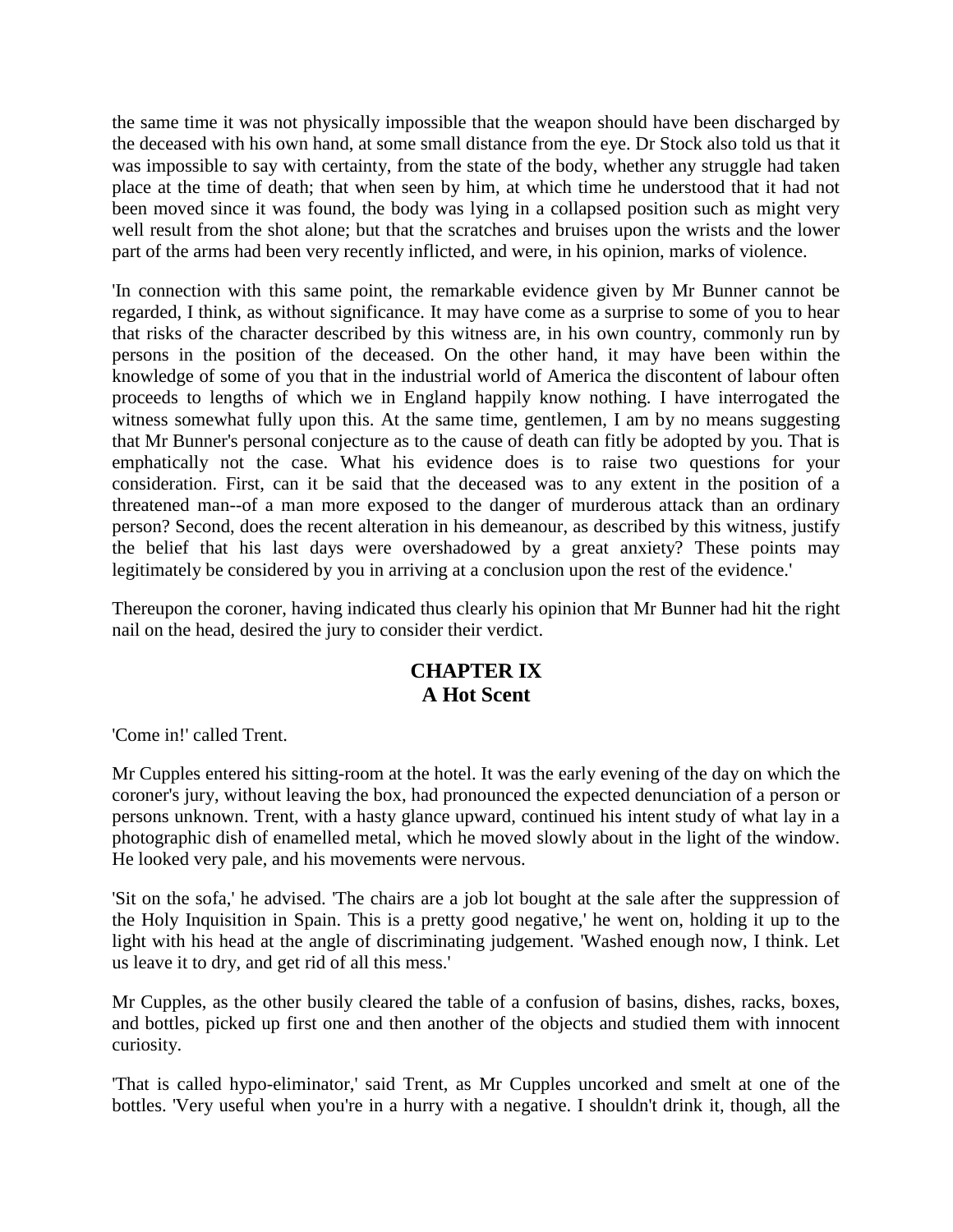same. It eliminates sodium hypophosphite, but I shouldn't wonder if it would eliminate human beings too.' He found a place for the last of the litter on the crowded mantel-shelf, and came to sit before Mr Cupples on the table. 'The great thing about a hotel sitting-room is that its beauty does not distract the mind from work. It is no place for the mayfly pleasures of a mind at ease. Have you ever been in this room before, Cupples? I have, hundreds of times. It has pursued me all over England for years. I should feel lost without it if, in some fantastic, far-off hotel, they were to give me some other sitting-room. Look at this table-cover; there is the ink I spilt on it when I had this room in Halifax. I burnt that hole in the carpet when I had it in Ipswich. But I see they have mended the glass over the picture of "Silent Sympathy", which I threw a boot at in Banbury. I do all my best work here. This afternoon, for instance, since the inquest, I have finished several excellent negatives. There is a very good dark room downstairs.'

'The inquest--that reminds me,' said Mr Cupples, who knew that this sort of talk in Trent meant the excitement of action, and was wondering what he could be about. 'I came in to thank you, my dear fellow, for looking after Mabel this morning. I had no idea she was going to feel ill after leaving the box; she seemed quite unmoved, and, really, she is a woman of such extraordinary self- command, I thought I could leave her to her own devices and hear out the evidence, which I thought it important I should do. It was a very fortunate thing she found a friend to assist her, and she is most grateful. She is quite herself again now.'

Trent, with his hands in his pockets and a slight frown on his brow, made no reply to this. 'I tell you what,' he said after a short pause, 'I was just getting to the really interesting part of the job when you came in. Come; would you like to see a little bit of high-class police work? It's the very same kind of work that old Murch ought to be doing at this moment. Perhaps he is; but I hope to glory he isn't.' He sprang off the table and disappeared into his bedroom. Presently he came out with a large drawing-board on which a number of heterogeneous objects was ranged.

'First I must introduce you to these little things,' he said, setting them out on the table. 'Here is a big ivory paper-knife; here are two leaves cut out of a diary--my own diary; here is a bottle containing dentifrice; here is a little case of polished walnut. Some of these things have to be put back where they belong in somebody's bedroom at White Gables before night. That's the sort of man I am--nothing stops me. I borrowed them this very morning when every one was down at the inquest, and I dare say some people would think it rather an odd proceeding if they knew. Now there remains one object on the board. Can you tell me, without touching it, what it is?'

'Certainly I can,' said Mr Cupples, peering at it with great interest. 'It is an ordinary glass bowl. It looks like a finger-bowl. I see nothing odd about it,' he added after some moments of close scrutiny.

'I can't see much myself,' replied Trent, 'and that is exactly where the fun comes in. Now take this little fat bottle, Cupples, and pull out the cork. Do you recognize that powder inside it? You have swallowed pounds of it in your time, I expect. They give it to babies. Grey powder is its ordinary name-- mercury and chalk. It is great stuff. Now, while I hold the basin sideways over this sheet of paper, I want you to pour a little powder out of the bottle over this part of the bowl- just here .... Perfect! Sir Edward Henry himself could not have handled the powder better. You have done this before, Cupples, I can see. You are an old hand.'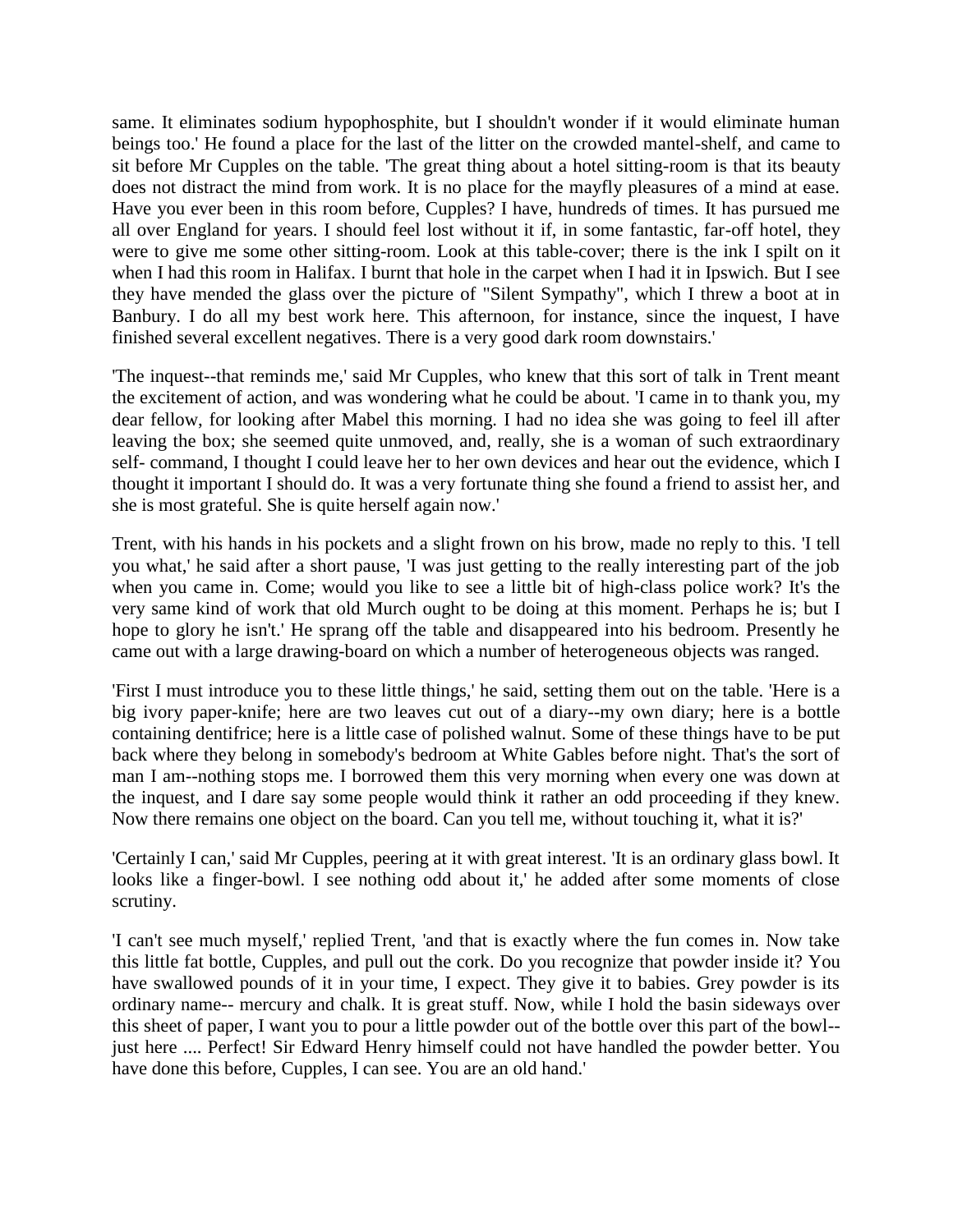'I really am not,' said Mr Cupples seriously, as Trent returned the fallen powder to the bottle. 'I assure you it is all a complete mystery to me. What did I do then?'

'I brush the powdered part of the bowl lightly with this camel-hair brush. Now look at it again. You saw nothing odd about it before. Do you see anything now?'

Mr Cupples peered again. 'How curious!' he said. 'Yes, there are two large grey finger-marks on the bowl. They were not there before.'

'I am Hawkshaw the detective,' observed Trent. 'Would it interest you to hear a short lecture on the subject of glass finger-bowls? When you take one up with your hand you leave traces upon it, usually practically invisible, which may remain for days or months. You leave the marks of your fingers. The human hand, even when quite clean, is never quite dry, and sometimes--in moments of great anxiety, for instance, Cupples--it is very moist. It leaves a mark on any cold smooth surface it may touch. That bowl was moved by somebody with a rather moist hand quite lately.' He sprinkled the powder again. 'Here on the other side, you see, is the thumb-mark very good impressions all of them.' He spoke without raising his voice, but Mr Cupples could perceive that he was ablaze with excitement as he stared at the faint grey marks. This one should be the index finger. I need not tell a man of your knowledge of the world that the pattern of it is a single-spiral whorl, with deltas symmetrically disposed. This, the print of the second finger, is a simple loop, with a staple core and fifteen counts. I know there are fifteen, because I have just the same two prints on this negative, which I have examined in detail. Look!'--he held one of the negatives up to the light of the declining sun and demonstrated with a pencil point. 'You can see they're the same. You see the bifurcation of that ridge. There it is in the other. You see that little scar near the centre. There it is in the other. There are a score of ridge-characteristics on which an expert would swear in the witness-box that the marks on that bowl and the marks I have photographed on this negative were made by the same hand.'

'And where did you photograph them? What does it all mean?' asked Mr Cupples, wide-eyed.

'I found them on the inside of the left-hand leaf of the front window in Mrs Manderson's bedroom. As I could not bring the window with me, I photographed them, sticking a bit of black paper on the other side of the glass for the purpose. The bowl comes from Manderson's room. It is the bowl in which his false teeth were placed at night. I could bring that away, so I did.'

'But those cannot be Mabel's finger-marks.'

'I should think not!' said Trent with decision. 'They are twice the size of any print Mrs Manderson could make.'

'Then they must be her husband's.'

'Perhaps they are. Now shall we see if we can match them once more? I believe we can.' Whistling faintly, and very white in the face, Trent opened another small squat bottle containing a dense black powder. 'Lamp-black,' he explained. 'Hold a bit of paper in your hand for a second or two, and this little chap will show you the pattern of your fingers.' He carefully took up with a pair of tweezers one of the leaves cut from his diary, and held it out for the other to examine. No marks appeared on the leaf. He tilted some of the powder out upon one surface of the paper,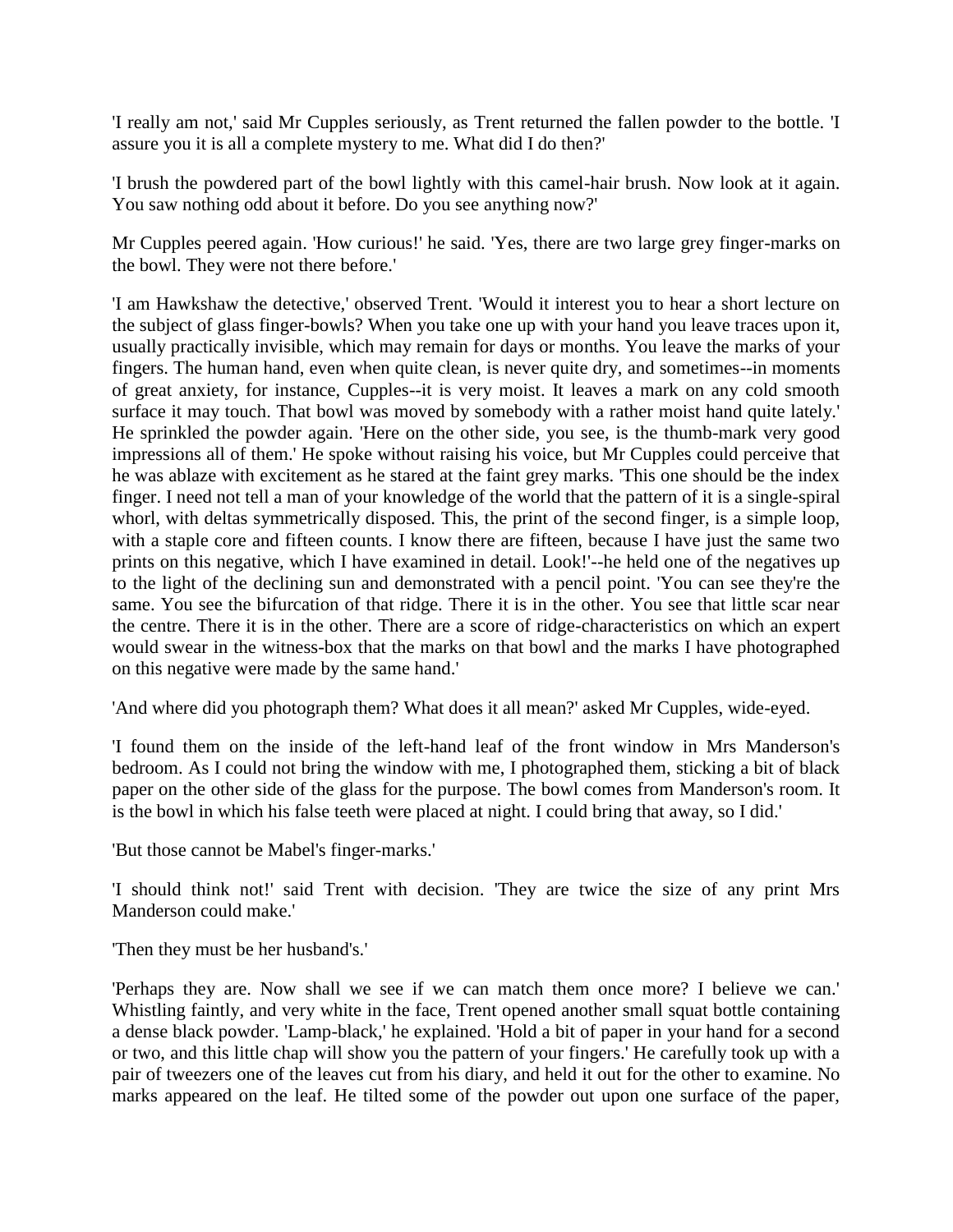then, turning it over, upon the other; then shook the leaf gently to rid it of the loose powder. He held it out to Mr Cupples in silence. On one side of the paper appeared unmistakably, clearly printed in black, the same two finger-prints that he had already seen on the bowl and on the photographic plate. He took up the bowl and compared them. Trent turned the paper over, and on the other side was a bold black replica of the thumb-mark that was printed in grey on the glass in his hand.

'Same man, you see,' Trent said with a short laugh. 'I felt that it must be so, and now I know.' He walked to the window and looked out. 'Now I know,' he repeated in a low voice, as if to himself. His tone was bitter. Mr Cupples, understanding nothing, stared at his motionless back for a few moments.

'I am still completely in the dark,' he ventured presently. 'I have often heard of this fingerprint business, and wondered how the police went to work about it. It is of extraordinary interest to me, but upon my life I cannot see how in this case Manderson's fingerprints are going--'

'I am very sorry, Cupples,' Trent broke in upon his meditative speech with a swift return to the table. 'When I began this investigation I meant to take you with me every step of the way. You mustn't think I have any doubts about your discretion if I say now that I must hold my tongue about the whole thing, at least for a time. I will tell you this: I have come upon a fact that looks too much like having very painful consequences if it is discovered by any one else.' He looked at the other with a hard and darkened face, and struck the table with his hand. 'It is terrible for me here and now. Up to this moment I was hoping against hope that I was wrong about the fact. I may still be wrong in the surmise that I base upon that fact. There is only one way of finding out that is open to me, and I must nerve myself to take it.' He smiled suddenly at Mr Cupples's face of consternation. 'All right--I'm not going to be tragic any more, and I'll tell you all about it when I can. Look here, I'm not half through my game with the powder-bottles yet.'

He drew one of the defamed chairs to the table and sat down to test the broad ivory blade of the paper knife. Mr Cupples, swallowing his amazement, bent forward in an attitude of deep interest and handed Trent the bottle of lamp- black.

#### **CHAPTER X The Wife of Dives**

Mrs Manderson stood at the window of her sitting-room at White Gables gazing out upon a wavering landscape of fine rain and mist. The weather had broken as it seldom does in that part in June. White wreathings drifted up the fields from the sullen sea; the sky was an unbroken grey deadness shedding pin-point moisture that was now and then blown against the panes with a crepitation of despair. The lady looked out on the dim and chilling prospect with a woeful face. It was a bad day for a woman bereaved, alone, and without a purpose in life.

There was a knock, and she called 'Come in,' drawing herself up with an unconscious gesture that always came when she realized that the weariness of the world had been gaining upon her spirit. Mr Trent had called, the maid said; he apologized for coming at such an early hour, but hoped that Mrs Manderson would see him on a matter of urgent importance. Mrs Manderson would see Mr Trent. She walked to a mirror, looked into the olive face she saw reflected there,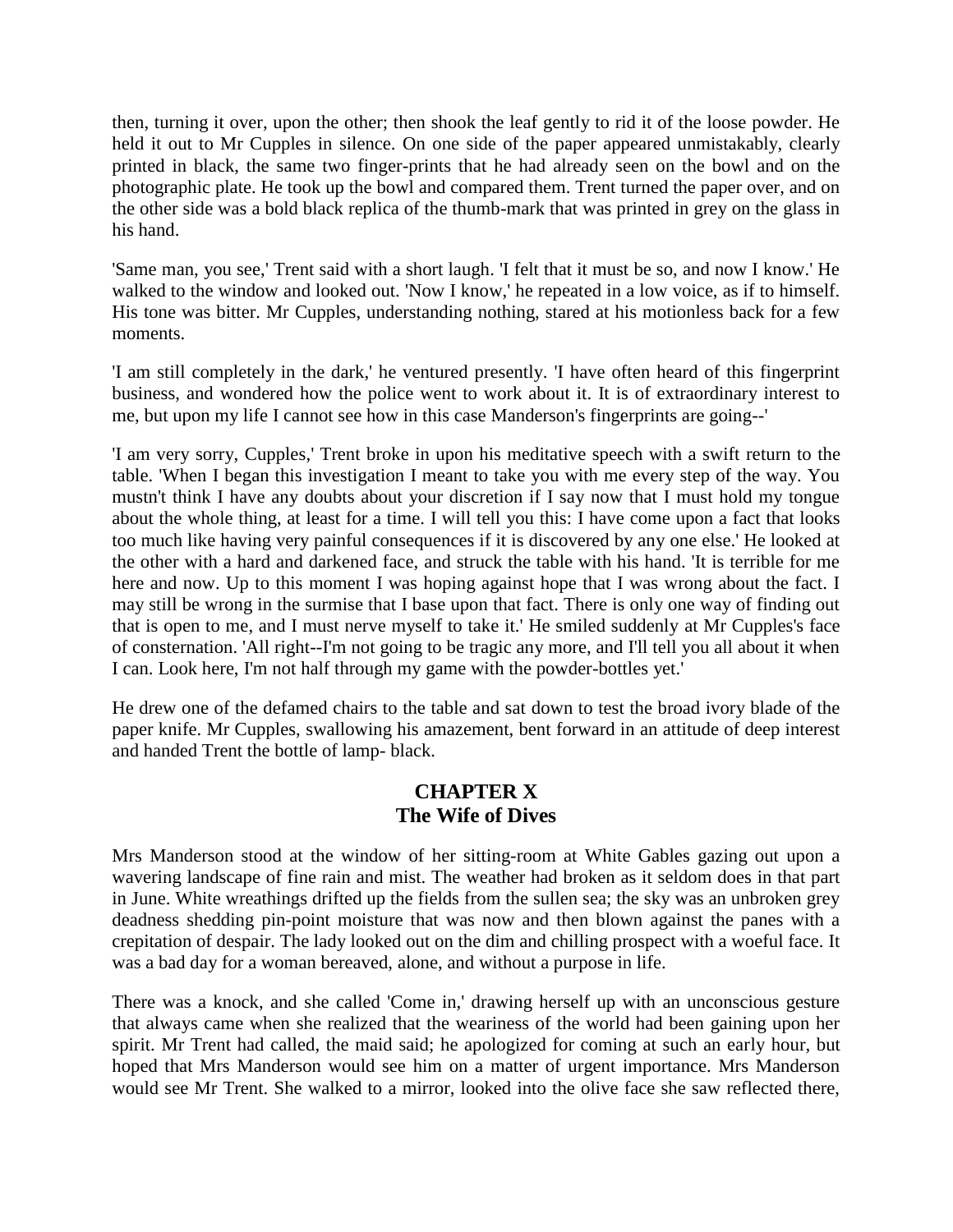shook her head at herself with the flicker of a grimace, and turned to the door as Trent was shown in.

His appearance, she noted, was changed. He had the jaded look of the sleepless, and a new and reserved expression, in which her quick sensibilities felt something not propitious, took the place of his half smile of fixed good-humour.

'May I come to the point at once?' he said, when she had given him her hand. 'There is a train I ought to catch at Bishopsbridge at twelve o'clock, but I cannot go until I have settled this thing, which concerns you only, Mrs Manderson. I have been working half the night and thinking the rest; and I know now what I ought to do.'

'You look wretchedly tired,' she said kindly. 'Won't you sit down? This is a very restful chair. Of course it is about this terrible business and your work as correspondent. Please ask me anything you think I can properly tell you, Mr Trent. I know that you won't make it worse for me than you can help in doing your duty here. If you say you must see me about something, I know it must be because, as you say, you ought to do it.'

'Mrs Manderson,' said Trent, slowly measuring his words, 'I won't make it worse for you than I can help. But I am bound to make it bad for you--only between ourselves, I hope. As to whether you can properly tell me what I shall ask you, you will decide that; but I tell you this on my word of honour: I shall ask you only as much as will decide me whether to publish or to withhold certain grave things that I have found out about your husband's death, things not suspected by any one else, nor, I think, likely to be so. What I have discovered--what I believe that I have practically proved--will be a great shock to you in any case. But it may be worse for you than that; and if you give me reason to think it would be so, then I shall suppress this manuscript,' he laid a long envelope on the small table beside him, 'and nothing of what it has to tell shall ever be printed. It consists, I may tell you, of a short private note to my editor, followed by a long dispatch for publication in the Record. Now you may refuse to say anything to me. If you do refuse, my duty to my employers, as I see it, is to take this up to London with me today and leave it with my editor to be dealt with at his discretion. My view is, you understand, that I am not entitled to suppress it on the strength of a mere possibility that presents itself to my imagination. But if I gather from you--and I can gather it from no other person- -that there is substance in that imaginary possibility I speak of, then I have only one thing to do as a gentleman and as one who'--he hesitated for a phrase-- 'wishes you well. I shall not publish that dispatch of mine. In some directions I decline to assist the police. Have you followed me so far?' he asked with a touch of anxiety in his careful coldness; for her face, but for its pallor, gave no sign as she regarded him, her hands clasped before her, and her shoulders drawn back in a pose of rigid calm. She looked precisely as she had looked at the inquest.

'I understand quite well,' said Mrs Manderson in a low voice. She drew a deep breath, and went on: 'I don't know what dreadful thing you have found out, or what the possibility that has occurred to you can be, but it was good, it was honourable of you to come to me about it. Now will you please tell me?'

'I cannot do that,' Trent replied. 'The secret is my newspaper's if it is not yours. If I find it is yours, you shall have my manuscript to read and destroy. Believe me,' he broke out with something of his old warmth, 'I detest such mystery-making from the bottom of my soul; but it is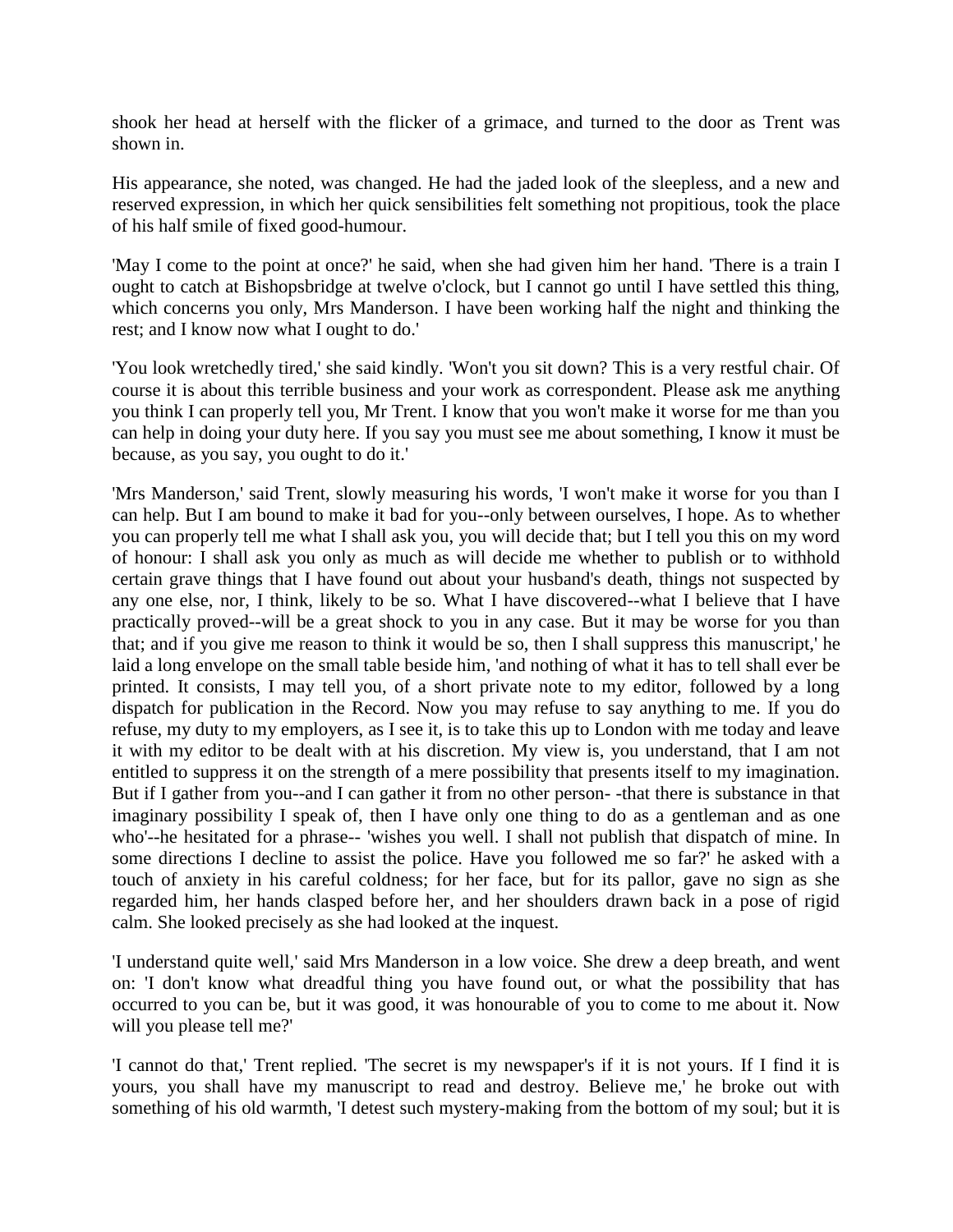not I who have made this mystery. This is the most painful hour of my life, and you make it worse by not treating me like a hound. The first thing I ask you to tell me,' he reverted with an effort to his colourless tone, 'is this: is it true, as you stated at the inquest, that you had no idea at all of the reason why your late husband had changed his attitude toward you, and become mistrustful and reserved, during the last few months of his life?'

Mrs Manderson's dark brows lifted and her eyes flamed; she quickly rose from her chair. Trent got up at the same moment, and took his envelope from the table; his manner said that he perceived the interview to be at an end. But she held up a hand, and there was colour in her cheeks and quick breathing in her voice as she said: 'Do you know what you ask, Mr Trent? You ask me if I perjured myself.'

'I do,' he answered unmoved; and he added after a pause, 'you knew already that I had not come here to preserve the polite fictions, Mrs Manderson. The theory that no reputable person, being on oath, could withhold a part of the truth under any circumstances is a polite fiction.' He still stood as awaiting dismissal, but she was silent. She walked to the window, and he stood miserably watching the slight movement of her shoulders until it subsided. Then with face averted, looking out on the dismal weather, she spoke at last clearly.

'Mr Trent,' she said, 'you inspire confidence in people, and I feel that things which I don't want known or talked about are safe with you. And I know you must have a very serious reason for doing what you are doing, though I don't know what it is. I suppose it would be assisting justice in some way if I told you the truth about what you asked just now. To understand that truth you ought to know about what went before--I mean about my marriage. After all, a good many people could tell you as well as I can that it was not... a very successful union. I was only twenty. I admired his force and courage and certainty; he was the only strong man I had ever known. But it did not take me long to find out that he cared for his business more than for me, and I think I found out even sooner that I had been deceiving myself and blinding myself, promising myself impossible things and wilfully misunderstanding my own feelings, because I was dazzled by the idea of having more money to spend than an English girl ever dreams of. I have been despising myself for that for five years. My husband's feeling for me... well, I cannot speak of that ... what I want to say is that along with it there had always been a belief of his that I was the sort of woman to take a great place in society, and that I should throw myself into it with enjoyment, and become a sort of personage and do him great credit--that was his idea; and the idea remained with him after other delusions had gone. I was a part of his ambition. That was his really bitter disappointment, that I failed him as a social success. I think he was too shrewd not to have known in his heart that such a man as he was, twenty years older than I, with great business responsibilities that filled every hour of his life, and caring for nothing else--he must have felt that there was a risk of great unhappiness in marrying the sort of girl I was, brought up to music and books and unpractical ideas, always enjoying myself in my own way. But he had really reckoned on me as a wife who would do the honours of his position in the world; and I found I couldn't.'

Mrs Manderson had talked herself into a more emotional mood than she had yet shown to Trent. Her words flowed freely, and her voice had begun to ring and give play to a natural expressiveness that must hitherto have been dulled, he thought, by the shock and self-restraint of the past few days. Now she turned swiftly from the window and faced him as she went on, her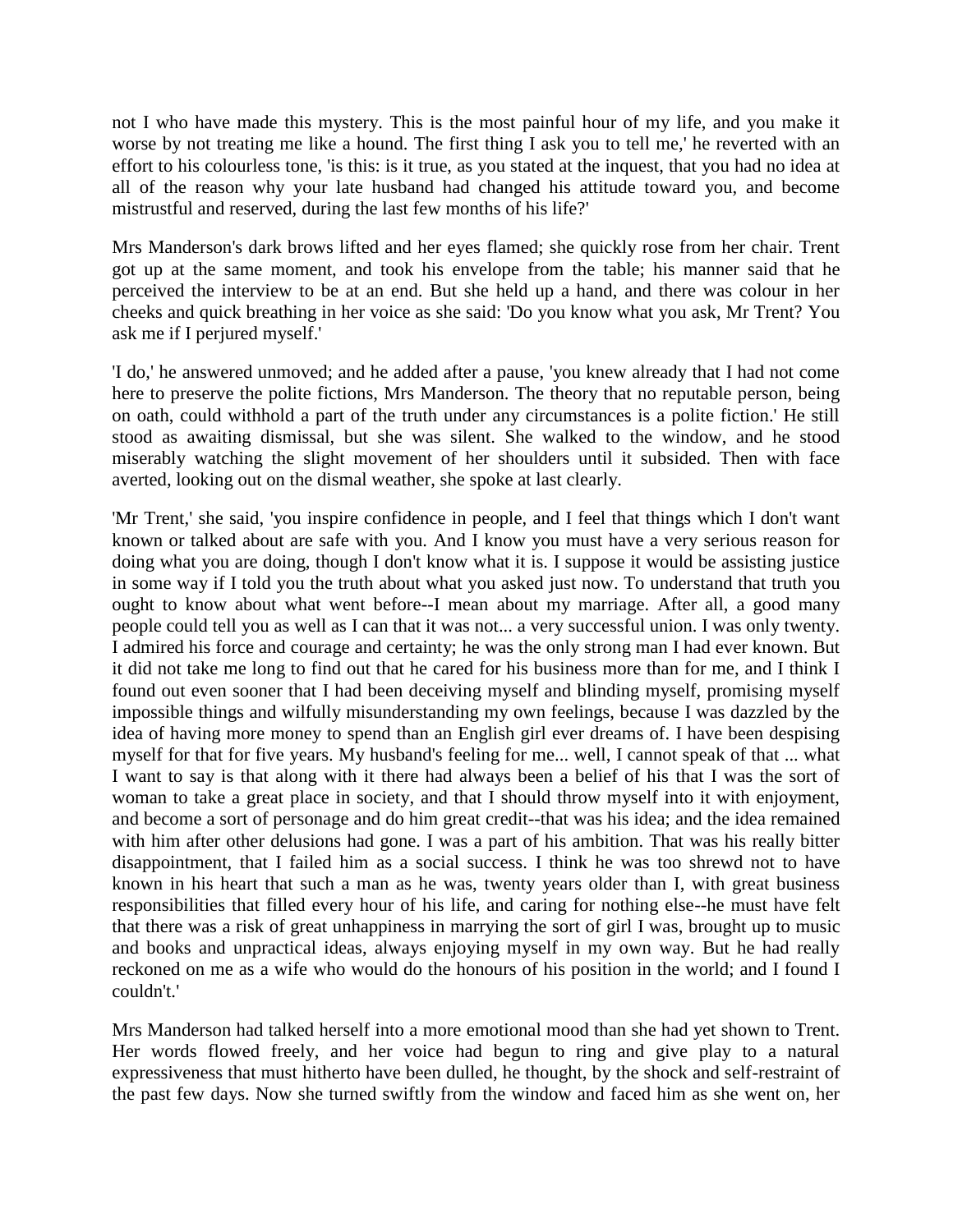beautiful face flushed and animated, her eyes gleaming, her hands moving in slight emphatic gestures, as she surrendered herself to the impulse of giving speech to things long pent up.

'The people,' she said. 'Oh, those people! Can you imagine what it must be for any one who has lived in a world where there was always creative work in the background, work with some dignity about it, men and women with professions or arts to follow, with ideals and things to believe in and quarrel about, some of them wealthy, some of them quite poor; can you think what it means to step out of that into another world where you have to be very rich, shamefully rich, to exist at all--where money is the only thing that counts and the first thing in everybody's thoughts- -where the men who make the millions are so jaded by the work, that sport is the only thing they can occupy themselves with when they have any leisure, and the men who don't have to work are even duller than the men who do, and vicious as well; and the women live for display and silly amusements and silly immoralities; do you know how awful that life is? Of course I know there are clever people, and people of taste in that set, but they're swamped and spoiled, and it's the same thing in the end; empty, empty! Oh! I suppose I'm exaggerating, and I did make friends and have some happy times; but that's how I feel after it all. The seasons in New York and London-how I hated them! And our house-parties and cruises in the yacht and the rest--the same people, the same emptiness.

'And you see, don't you, that my husband couldn't have an idea of all this. His life was never empty. He did not live it in society, and when he was in society he had always his business plans and difficulties to occupy his mind. He hadn't a suspicion of what I felt, and I never let him know; I couldn't, it wouldn't have been fair. I felt I must do something to justify myself as his wife, sharing his position and fortune; and the only thing I could do was to try, and try, to live up to his idea about my social qualities... I did try. I acted my best. And it became harder year by year... I never was what they call a popular hostess, how could I be? I was a failure; but I went on trying... I used to steal holidays now and then. I used to feel as if I was not doing my part of a bargain--it sounds horrid to put it like that, I know, but it was so--when I took one of my old school-friends, who couldn't afford to travel, away to Italy for a month or two, and we went about cheaply all by ourselves, and were quite happy; or when I went and made a long stay in London with some quiet people who had known me all my life, and we all lived just as in the old days, when we had to think twice about seats at the theatre, and told each other about cheap dressmakers. Those and a few other expeditions of the same sort were my best times after I was married, and they helped me to go through with it the rest of the time. But I felt my husband would have hated to know how much I enjoyed every hour of those returns to the old life.

'And in the end, in spite of everything I could do, he came to know .... He could see through anything, I think, once his attention was turned to it. He had always been able to see that I was not fulfilling his idea of me as a figure in the social world, and I suppose he thought it was my misfortune rather than my fault. But the moment he began to see, in spite of my pretending, that I wasn't playing my part with any spirit, he knew the whole story; he divined how I loathed and was weary of the luxury and the brilliancy and the masses of money just because of the people who lived among them--who were made so by them, I suppose .... It happened last year. I don't know just how or when. It may have been suggested to him by some woman--for they all understood, of course. He said nothing to me, and I think he tried not to change in his manner to me at first; but such things hurt--and it was working in both of us. I knew that he knew. After a time we were just being polite and considerate to each other. Before he found me out we had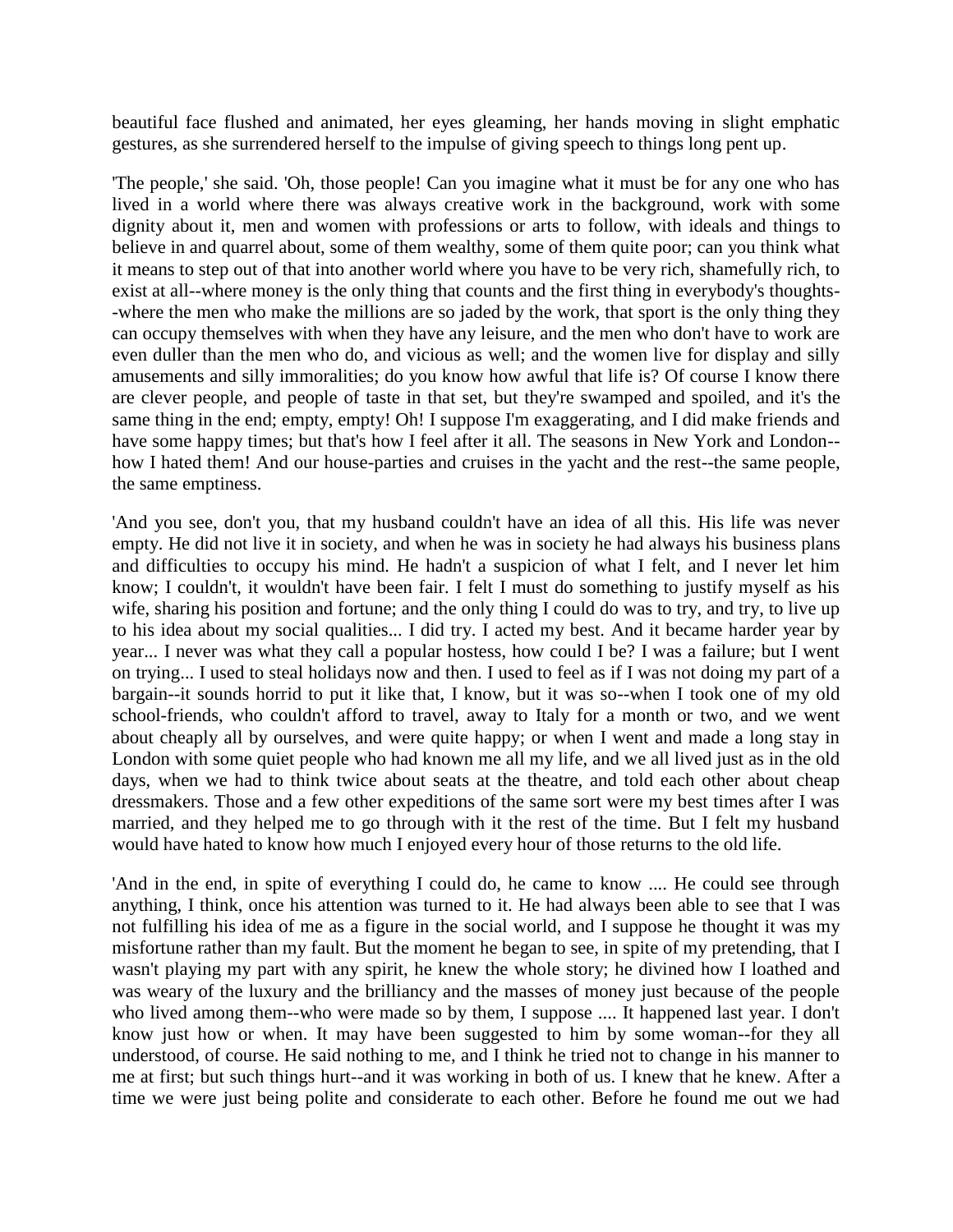been on a footing of--how can I express it to you?--of intelligent companionship, I might say. We talked without restraint of many things of the kind we could agree or disagree about without its going very deep... if you understand. And then that came to an end. I felt that the only possible basis of our living in each other's company was going under my feet. And at last it was gone.

'It had been like that,' she ended simply, 'for months before he died.' She sank into the corner of a sofa by the window, as though relaxing her body after an effort. For a few moments both were silent. Trent was hastily sorting out a tangle of impressions. He was amazed at the frankness of Mrs Manderson's story. He was amazed at the vigorous expressiveness in her telling of it. In this vivid being, carried away by an impulse to speak, talking with her whole personality, he had seen the real woman in a temper of activity, as he had already seen the real woman by chance in a temper of reverie and unguarded emotion. In both she was very unlike the pale, self-disciplined creature of majesty that she had been to the world. With that amazement of his went something like terror of her dark beauty, which excitement kindled into an appearance scarcely mortal in his eyes. Incongruously there rushed into his mind, occupied as it was with the affair of the moment, a little knot of ideas... she was unique not because of her beauty but because of its being united with intensity of nature; in England all the very beautiful women were placid, all the fiery women seemed to have burnt up the best of their beauty; that was why no beautiful woman had ever cast this sort of spell on him before; when it was a question of wit in women he had preferred the brighter flame to the duller, without much regarding the lamp. 'All this is very disputable,' said his reason; and instinct answered, 'Yes, except that I am under a spell'; and a deeper instinct cried out, 'Away with it!' He forced his mind back to her story, and found growing swiftly in him an irrepressible conviction. It was all very fine; but it would not do.

'I feel as if I had led you into saying more than you meant to say, or than I wanted to learn,' he said slowly. 'But there is one brutal question which is the whole point of my enquiry.' He braced his frame like one preparing for a plunge into cold waters. 'Mrs Manderson, will you assure me that your husband's change toward you had nothing to do with John Marlowe?'

And what he had dreaded came. 'Oh!' she cried with a sound of anguish, her face thrown up and open hands stretched out as if for pity; and then the hands covered the burning face, and she flung herself aside among the cushions at her elbow, so that he saw nothing but her heavy crown of black hair, and her body moving with sobs that stabbed his heart, and a foot turned inward gracelessly in an abandonment of misery. Like a tall tower suddenly breaking apart she had fallen in ruins, helplessly weeping.

Trent stood up, his face white and calm. With a senseless particularity he placed his envelope exactly in the centre of the little polished table. He walked to the door, closed it noiselessly as he went out, and in a few minutes was tramping through the rain out of sight of White Gables, going nowhere, seeing nothing, his soul shaken in the fierce effort to kill and trample the raving impulse that had seized him in the presence of her shame, that clamoured to him to drag himself before her feet, to pray for pardon, to pour out words-- he knew not what words, but he knew that they had been straining at his lips--to wreck his self-respect for ever, and hopelessly defeat even the crazy purpose that had almost possessed him, by drowning her wretchedness in disgust, by babbling with the tongue of infatuation to a woman with a husband not yet buried, to a woman who loved another man.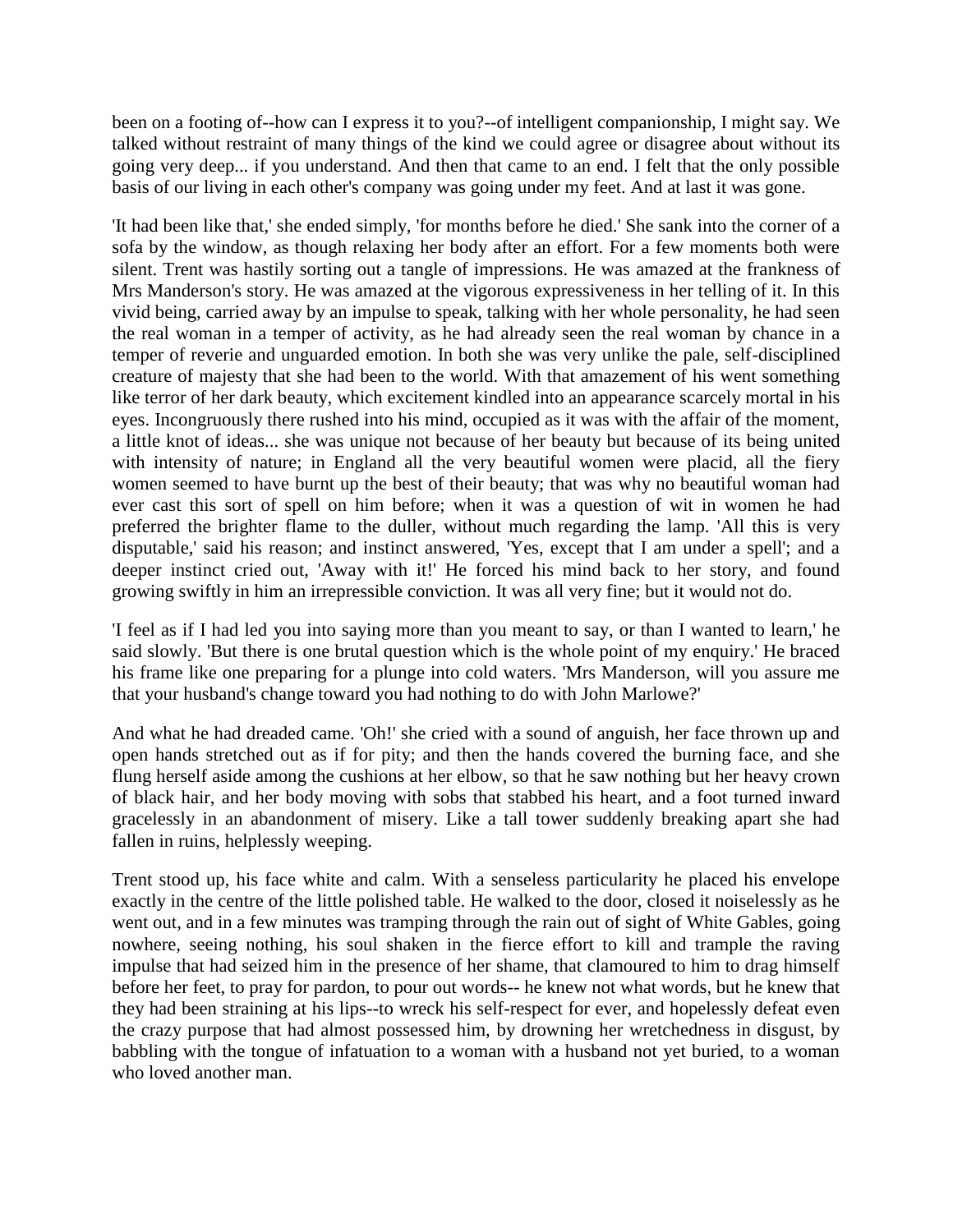Such was the magic of her tears, quickening in a moment the thing which, as his heart had known, he must not let come to life. For Philip Trent was a young man, younger in nature even than his years, and a way of life that kept his edge keen and his spirit volcanic had prepared him very ill for the meeting that comes once in the early manhood of most of us, usually--as in his case, he told himself harshly--to no purpose but the testing of virtue and the power of the will.

# **CHAPTER XI Hitherto Unpublished**

My Dear Molloy:---This is in case I don't find you at your office. I have found out who killed Manderson, as this dispatch will show. This was my problem; yours is to decide what use to make of it. It definitely charges an unsuspected person with having a hand in the crime, and practically accuses him of being the murderer, so I don't suppose you will publish it before his arrest, and I believe it is illegal to do so afterwards until he has been tried and found guilty. You may decide to publish it then; and you may find it possible to make some use or other before then of the facts I have given. That is your affair. Meanwhile, will you communicate with Scotland Yard, and let them see what I have written? I have done with the Manderson mystery, and I wish to God I had never touched it. Here follows my dispatch.--P.T.

Marlstone, June 16th. I begin this, my third and probably my final dispatch to the Record upon the Manderson murder, with conflicting feelings. I have a strong sense of relief, because in my two previous dispatches I was obliged, in the interests of justice, to withhold facts ascertained by me which would, if published then, have put a certain person upon his guard and possibly have led to his escape; for he is a man of no common boldness and resource. These facts I shall now set forth. But I have, I confess, no liking for the story of treachery and perverted cleverness which I have to tell. It leaves an evil taste in the mouth, a savour of something revolting in the deeper puzzle of motive underlying thc puzzle of the crime itself, which I believe I have solved.

It will be remembered that in my first dispatch I described the situation as I found it on reaching this place early on Tuesday morning. I told how the body was found, and in what state; dwelt upon the complete mystery surrounding the crime, and mentioned one or two local theories about it; gave some account of the dead man's domestic surroundings; and furnished a somewhat detailed description of his movements on the evening before his death. I gave, too, a little fact which may or may not have seemed irrelevant: that a quantity of whisky much larger than Manderson habitually drank at night had disappeared from his private decanter since the last time he was seen alive. On the following day, the day of the inquest, I wired little more than an abstract of the proceedings in the coroner's court, of which a verbatim report was made at my request by other representatives of the Record. That day is not yet over as I write these lines; and I have now completed an investigation which has led me directly to the man who must be called upon to clear himself of the guilt of the death of Manderson.

Apart from the central mystery of Manderson's having arisen long before his usual hour to go out and meet his death, there were two minor points of oddity about this affair which, I suppose, must have occurred to thousands of those who have read the accounts in the newspapers: points apparent from the very beginning. The first of these was that, whereas the body was found at a spot not thirty yards from the house, all the people of the house declared that they had heard no cry or other noise in the night. Manderson had not been gagged; the marks on his wrists pointed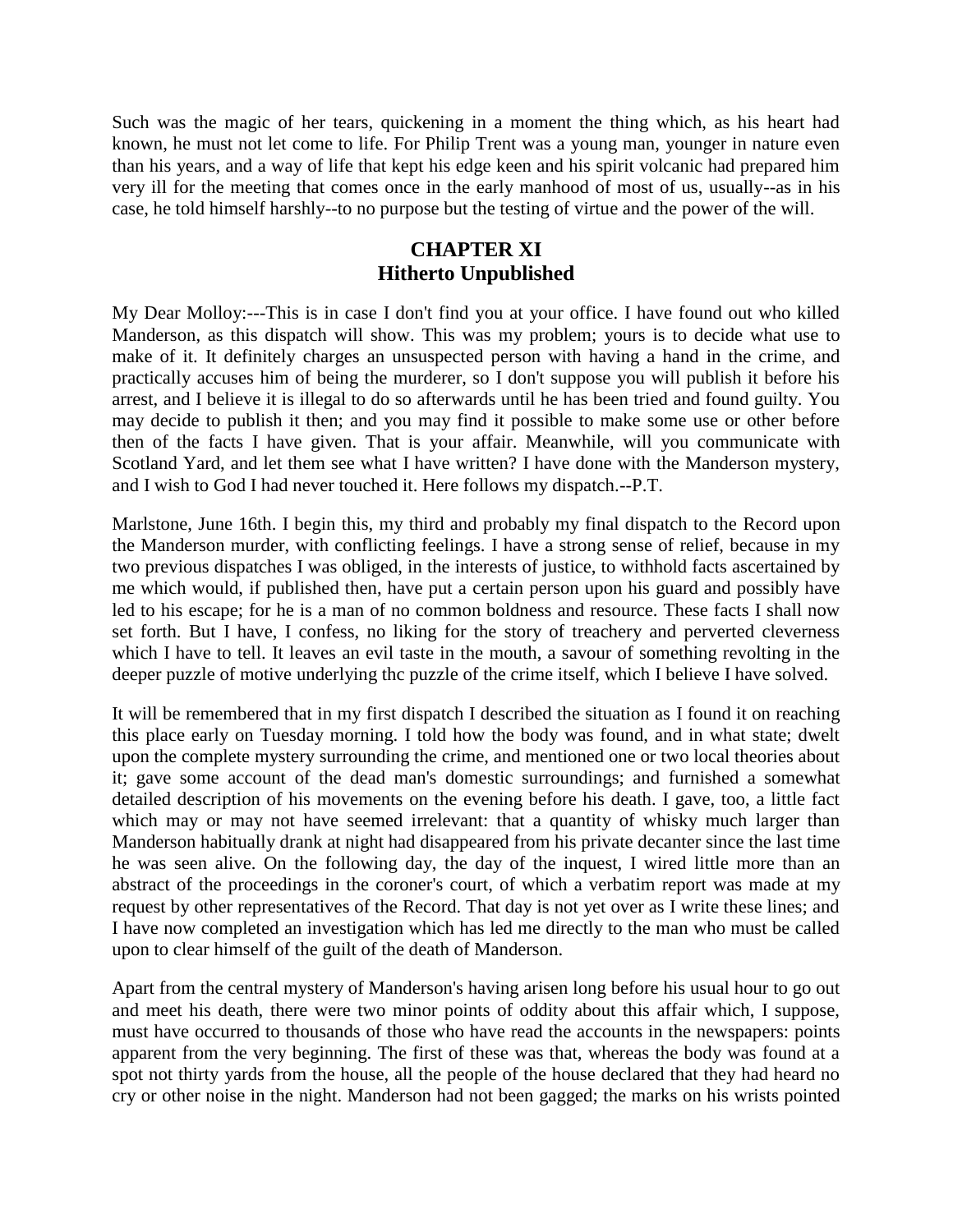to a struggle with his assailant; and there had been at least one pistol-shot. (I say at least one, because it is the fact that in murders with firearms, especially if there has been a struggle, the criminal commonly misses his victim at least once.) This odd fact seemed all the more odd to me when I learned that Martin the butler was a bad sleeper, very keen of hearing, and that his bedroom, with the window open, faced almost directly toward the shed by which the body was found.

The second odd little fact that was apparent from the outset was Manderson's leaving his dental plate by the bedside. It appeared that he had risen and dressed himself fully, down to his necktie and watch and chain, and had gone out of doors without remembering to put in this plate, which he had carried in his mouth every day for years, and which contained all the visible teeth of the upper jaw. It had evidently not been a case of frantic hurry; and even if it had been, he would have been more likely to forget almost anything than this denture. Any one who wears such a removable plate will agree that the putting it in on rising is a matter of second nature. Speaking as well as eating, to say nothing of appearances, depend upon it.

Neither of these queer details, however, seemed to lead to anything at the moment. They only awakened in me a suspicion of something lurking in the shadows, something that lent more mystery to the already mysterious question how and why and through whom Manderson met his end.

With this much of preamble I come at once to the discovery which, in the first few hours of my investigation, set me upon the path which so much ingenuity had been directed to concealing.

I have already described Manderson's bedroom, the rigorous simplicity of its furnishing, contrasted so strangely with the multitude of clothes and shoes, and the manner of its communication with Mrs Manderson's room. On the upper of the two long shelves on which the shoes were ranged I found, where I had been told I should find them, the pair of patent leather shoes which Manderson had worn on the evening before his death. I had glanced over the row, not with any idea of their giving me a clue, but merely because it happens that I am a judge of shoes, and all these shoes were of the very best workmanship. But my attention was at once caught by a little peculiarity in this particular pair. They were the lightest kind of lace-up dress shoes, very thin in the sole, without toe- caps, and beautifully made, like all the rest. These shoes were old and well worn; but being carefully polished, and fitted, as all the shoes were, upon their trees, they looked neat enough. What caught my eye was a slight splitting of the leather in that part of the upper known as the vamp--a splitting at the point where the two laced parts of the shoe rise from the upper. It is at this point that the strain comes when a tight shoe of this sort is forced upon the foot, and it is usually guarded with a strong stitching across the bottom of the opening. In both the shoes I was examining this stitching had parted, and the leather below had given way. The splitting was a tiny affair in each case, not an eighth of an inch long, and the torn edges having come together again on the removal of the strain, there was nothing that a person who was not something of a connoisseur of shoe-leather would have noticed. Even less noticeable, and indeed not to be seen at all unless one were looking for it, was a slight straining of the stitches uniting the upper to the sole. At the toe and on the outer side of each shoe this stitching had been dragged until it was visible on a close inspection of the join.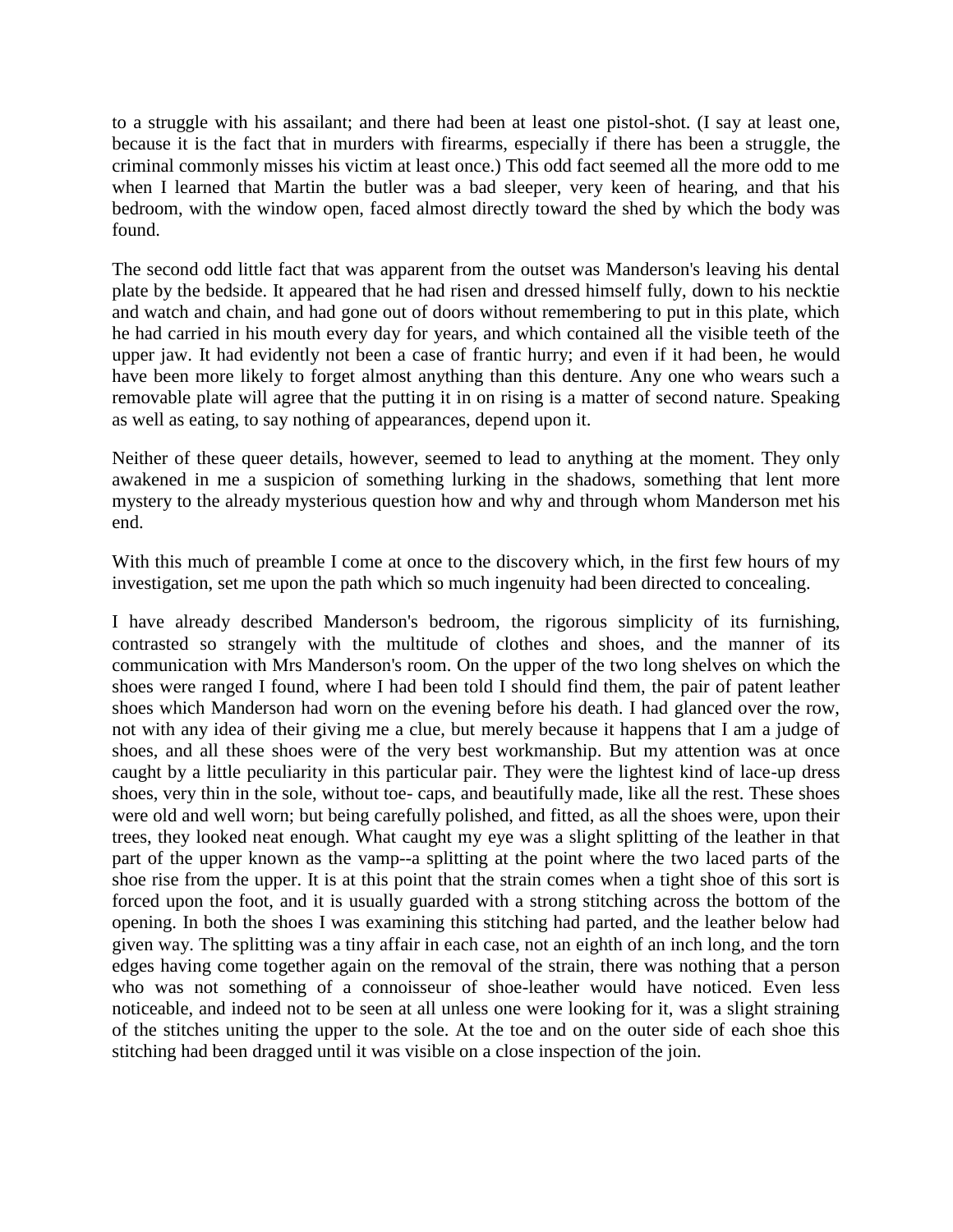These indications, of course, could mean only one thing--the shoes had been worn by some one for whom they were too small.

Now it was clear at a glance that Manderson was always thoroughly well shod, and careful, perhaps a little vain, of his small and narrow feet. Not one of the other shoes in the collection, as I soon ascertained, bore similar marks; they had not belonged to a man who squeezed himself into tight shoe-leather. Some one who was not Manderson had worn these shoes, and worn them recently; the edges of the tears were quite fresh.

The possibility of some one having worn them since Manderson's death was not worth considering; the body had only been found about twenty-six hours when I was examining the shoes; besides, why should any one wear them? The possibility of some one having borrowed Manderson's shoes and spoiled them for him while he was alive seemed about as negligible. With others to choose from he would not have worn these. Besides, the only men in the place were the butler and the two secretaries. But I do not say that I gave those possibilities even as much consideration as they deserved, for my thoughts were running away with me, and I have always found it good policy, in cases of this sort, to let them have their heads. Ever since I had got out of the train at Marlstone early that morning I had been steeped in details of the Manderson affair; the thing had not once been out of my head. Suddenly the moment had come when the daemon wakes and begins to range.

Let me put it less fancifully. After all, it is a detail of psychology familiar enough to all whose business or inclination brings them in contact with difficult affairs of any kind. Swiftly and spontaneously, when chance or effort puts one in possession of the key-fact in any system of baffling circumstances, one's ideas seem to rush to group themselves anew in relation to that fact, so that they are suddenly rearranged almost before one has consciously grasped the significance of the key-fact itself. In the present instance, my brain had scarcely formulated within itself the thought, 'Somebody who was not Manderson has been wearing these shoes,' when there flew into my mind a flock of ideas, all of the same character and all bearing upon this new notion. It was unheard- of for Manderson to drink much whisky at night. It was very unlike him to be untidily dressed, as the body was when found--the cuffs dragged up inside the sleeves, the shoes unevenly laced; very unlike him not to wash when he rose, and to put on last night's evening shirt and collar and underclothing; very unlike him to have his watch in the waistcoat pocket that was not lined with leather for its reception. (In my first dispatch I mentioned all these points, but neither I nor any one else saw anything significant in them when examining the body.) It was very strange, in the existing domestic situation, that Manderson should be communicative to his wife about his doings, especially at the time of his going to bed, when he seldom spoke to her at all. It was extraordinary that Manderson should leave his bedroom without his false teeth.

All these thoughts, as I say, came flocking into my mind together, drawn from various parts of my memory of the morning's enquiries and observations. They had all presented themselves, in far less time than it takes to read them as set down here, as I was turning over the shoes, confirming my own certainty on the main point. And yet when I confronted the definite idea that had sprung up suddenly and unsupported before me--'It was not Manderson who was in the house that night'--it seemed a stark absurdity at the first formulating. It was certainly Manderson who had dined at the house and gone out with Marlowe in the car. People had seen him at close quarters. But was it he who returned at ten? That question too seemed absurd enough. But I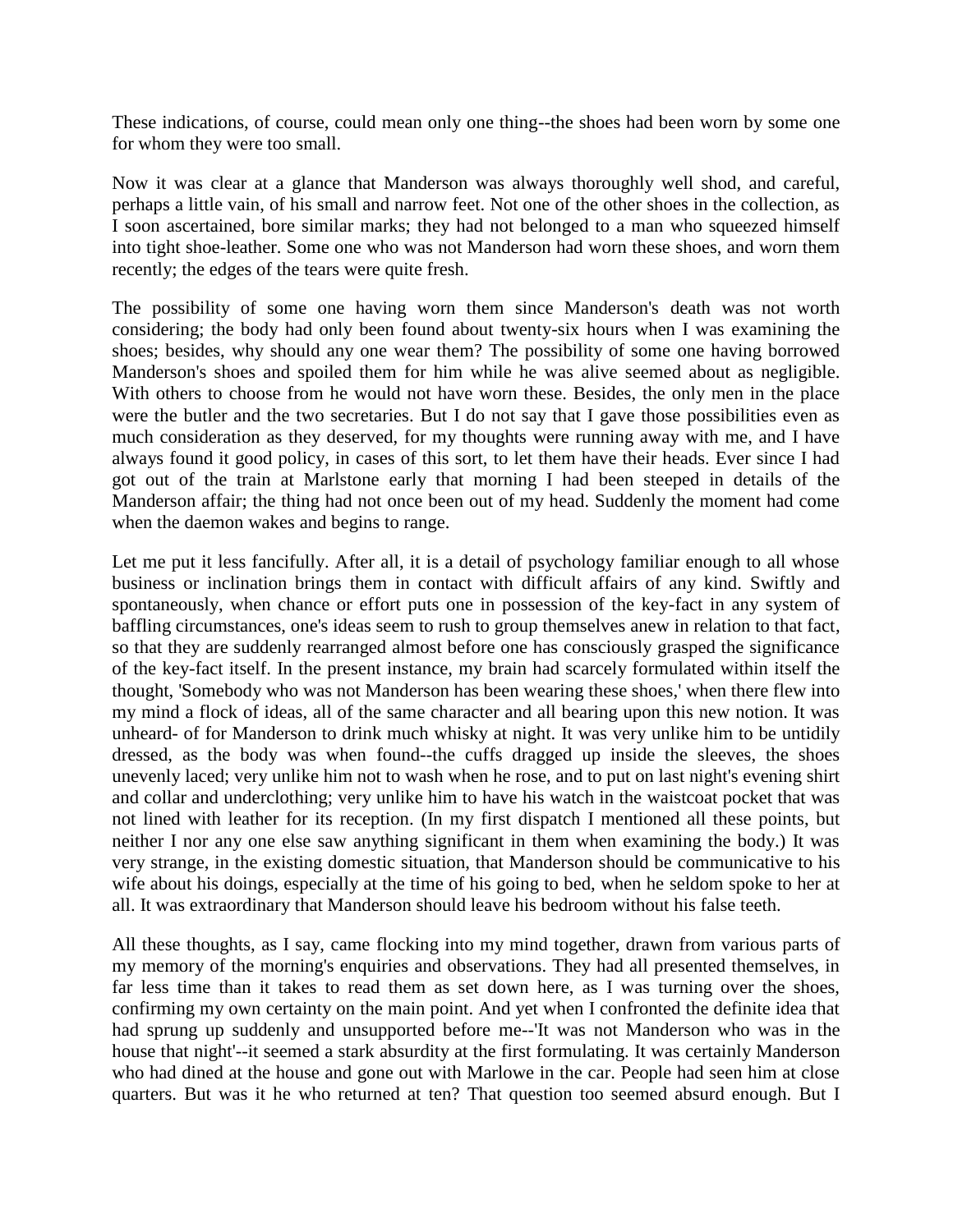could not set it aside. It seemed to me as if a faint light was beginning to creep over the whole expanse of my mind, as it does over land at dawn, and that presently the sun would be rising. I set myself to think over, one by one, the points that had just occurred to me, so as to make out, if possible, why any man masquerading as Manderson should have done these things that Manderson would not have done.

I had not to cast about very long for the motive a man might have in forcing his feet into Manderson's narrow shoes. The examination of footmarks is very well understood by the police. But not only was the man concerned to leave no footmarks of his own: he was concerned to leave Manderson's, if any; his whole plan, if my guess was right, must have been directed to producing the belief that Manderson was in the place that night. Moreover, his plan did not turn upon leaving footmarks. He meant to leave the shoes themselves, and he did so. The maidservant had found them outside the bedroom door, as Manderson always left his shoes, and had polished them, replacing them on the shoe-shelves later in the morning, after the body had been found.

When I came to consider in this new light the leaving of the false teeth, an explanation of what had seemed the maddest part of the affair broke upon me at once. A dental plate is not inseparable from its owner. If my guess was right, the unknown had brought the denture to the house with him, and left it in the bedroom, with the same object as he had in leaving the shoes: to make it impossible that any one should doubt that Manderson had been in the house and had gone to bed there. This, of course, led me to the inference that Manderson was dead before the false Manderson came to the house, and other things confirmed this.

For instance, the clothing, to which I now turned in my review of the position. If my guess was right, the unknown in Manderson's shoes had certainly had possession of Manderson's trousers, waistcoat, and shooting jacket. They were there before my eyes in the bedroom; and Martin had seen the jacket--which nobody could have mistaken--upon the man who sat at the telephone in the library. It was now quite plain (if my guess was right) that this unmistakable garment was a cardinal feature of the unknown's plan. He knew that Martin would take him for Manderson at the first glance.

And there my thinking was interrupted by the realization of a thing that had escaped me before. So strong had been the influence of the unquestioned assumption that it was Manderson who was present that night, that neither I nor, as far as I know, any one else had noted the point. Martin had not seen the man's face, nor had Mrs Manderson.

Mrs Manderson (judging by her evidence at the inquest, of which, as I have said, I had a full report made by the Record stenographers in court) had not seen the man at all. She hardly could have done, as I shall show presently. She had merely spoken with him as she lay half asleep, resuming a conversation which she had had with her living husband about an hour before. Martin, I perceived, could only have seen the man's back, as he sat crouching over the telephone; no doubt a characteristic pose was imitated there. And the man had worn his hat, Manderson's broad-brimmed hat! There is too much character in the back of a head and neck. The unknown, in fact, supposing him to have been of about Manderson's build, had had no need for any disguise, apart from the jacket and the hat and his powers of mimicry.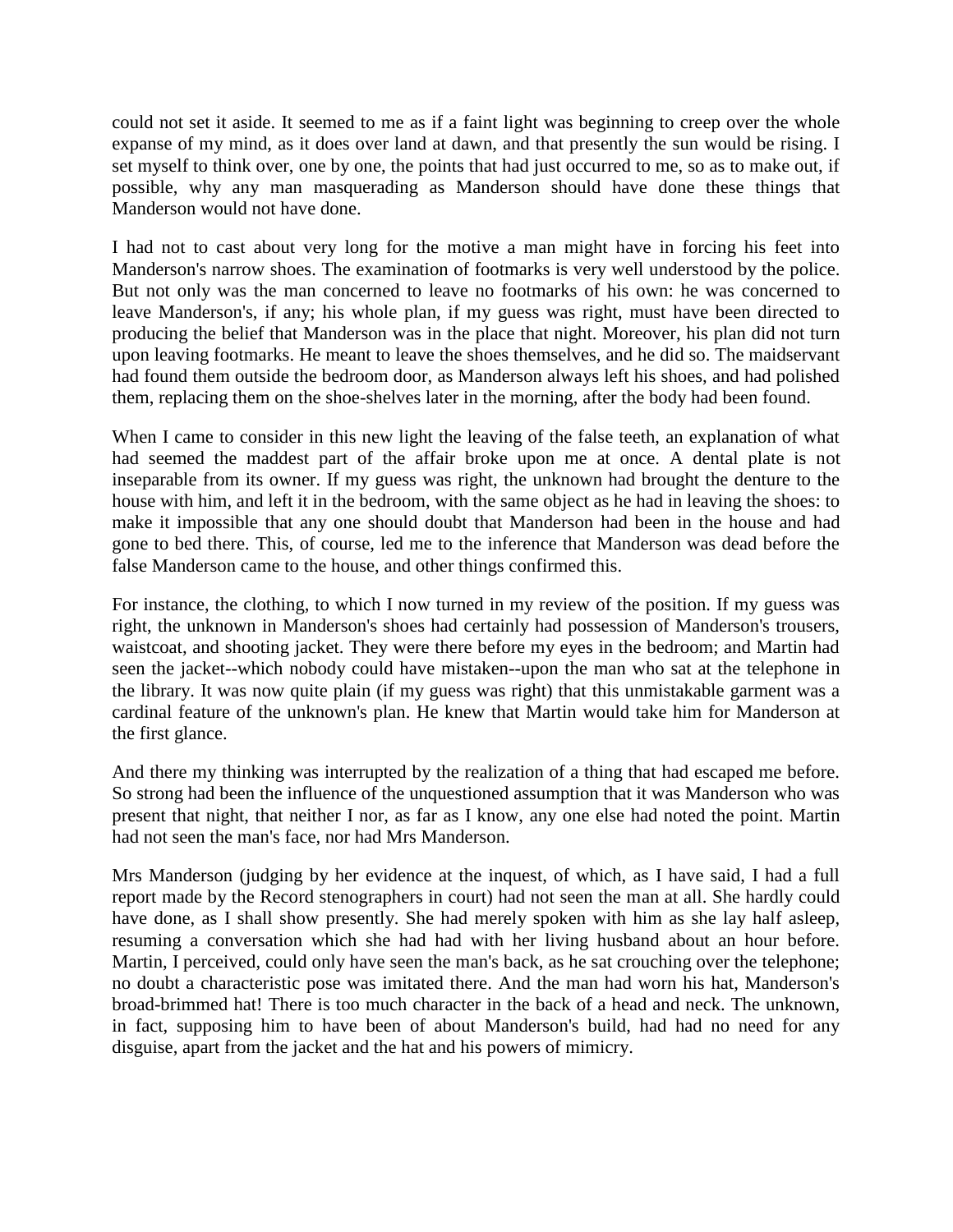I paused there to contemplate the coolness and ingenuity of the man. The thing, I now began to see, was so safe and easy, provided that his mimicry was good enough, and that his nerve held. Those two points assured, only some wholly unlikely accident could unmask him.

To come back to my puzzling out of the matter as I sat in the dead man's bedroom with the telltale shoes before me. The reason for the entrance by the window instead of by the front door will already have occurred to any one reading this. Entering by the door, the man would almost certainly have been heard by the sharp-eared Martin in his pantry just across the hall; he might have met him face to face.

Then there was the problem of the whisky. I had not attached much importance to it; whisky will sometimes vanish in very queer ways in a household of eight or nine persons; but it had seemed strange that it should go in that way on that evening. Martin had been plainly quite dumbfounded by the fact. It seemed to me now that many a man--fresh, as this man in all likelihood was, from a bloody business, from the unclothing of a corpse, and with a desperate part still to play--would turn to that decanter as to a friend. No doubt he had a drink before sending for Martin; after making that trick with ease and success, he probably drank more.

But he had known when to stop. The worst part of the enterprise was before him: the business- clearly of such vital importance to him, for whatever reason--of shutting himself in Manderson's room and preparing a body of convincing evidence of its having been occupied by Manderson; and this with the risk--very slight, as no doubt he understood, but how unnerving!--of the woman on the other side of the half-open door awaking and somehow discovering him. True, if he kept out of her limited field of vision from the bed, she could only see him by getting up and going to the door. I found that to a person lying in her bed, which stood with its head to the wall a little beyond the door, nothing was visible through the doorway but one of the cupboards by Manderson's bed-head. Moreover, since this man knew the ways of the household, he would think it most likely that Mrs Manderson was asleep. Another point with him, I guessed, might have been the estrangement between the husband and wife, which they had tried to cloak by keeping up, among other things, their usual practice of sleeping in connected rooms, but which was well known to all who had anything to do with them. He would hope from this that if Mrs Manderson heard him, she would take no notice of the supposed presence of her husband.

So, pursuing my hypothesis, I followed the unknown up to the bedroom, and saw him setting about his work. And it was with a catch in my own breath that I thought of the hideous shock with which he must have heard the sound of all others he was dreading most: the drowsy voice from the adjoining room.

What Mrs Manderson actually said, she was unable to recollect at the inquest. She thinks she asked her supposed husband whether he had had a good run in the car. And now what does the unknown do? Here, I think, we come to a supremely significant point. Not only does he- standing rigid there, as I picture him, before the dressing-table, listening to the sound of his own leaping heart--not only does he answer the lady in the voice of Manderson; he volunteers an explanatory statement. He tells her that he has, on a sudden inspiration, sent Marlowe in the car to Southampton; that he has sent him to bring back some important information from a man leaving for Paris by the steamboat that morning. Why these details from a man who had long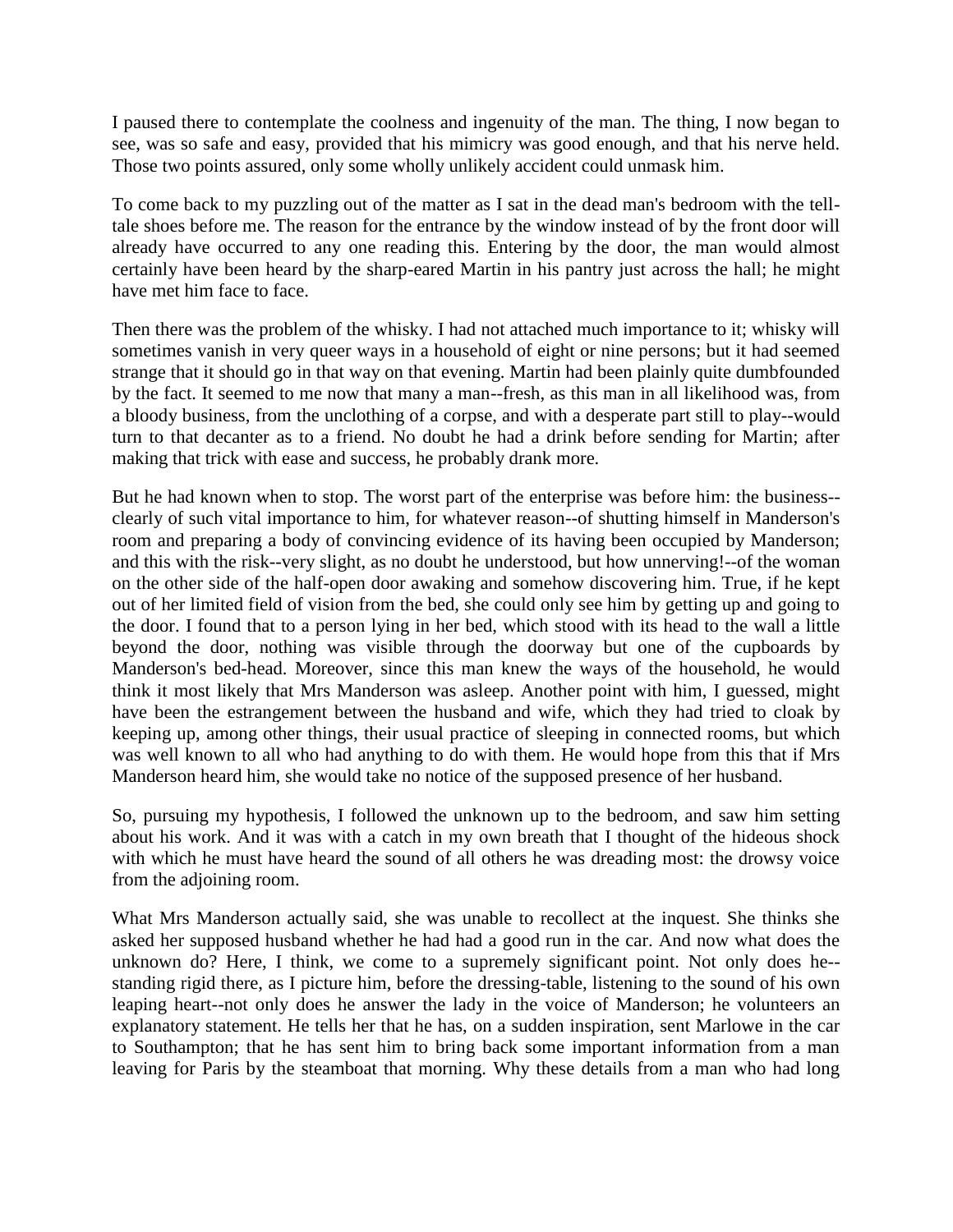been uncommunicative to his wife, and that upon a point scarcely likely to interest her? Why these details about Marlowe?

Having taken my story so far, I now put forward the following definite propositions: that between a time somewhere about ten, when the car started, and a time somewhere about eleven, Manderson was shot--probably at a considerable distance from the house, as no shot was heard; that the body was brought back, left by the shed, and stripped of its outer clothing; that at some time round about eleven o'clock a man who was not Manderson, wearing Manderson's shoes, hat, and jacket, entered the library by the garden window; that he had with him Manderson's black trousers, waistcoat, and motor-coat, the denture taken from Manderson's mouth, and the weapon with which he had been murdered; that he concealed these, rang the bell for the butler, and sat down at the telephone with his hat on and his back to the door; that he was occupied with the telephone all the time Martin was in the room; that on going up to the bedroom floor he quietly entered Marlowe's room and placed the revolver with which the crime had been committed-- Marlowe's revolver--in the case on the mantelpiece from which it had been taken; and that he then went to Manderson's room, placed Manderson's shoes outside the door, threw Manderson's garments on a chair, placed the denture in the bowl by the bedside, and selected a suit of clothes, a pair of shoes, and a tie from those in the bedroom.

Here I will pause in my statement of this man's proceedings to go into a question for which the way is now sufficiently prepared:

Who was the false Manderson?

Reviewing what was known to me, or might almost with certainty be surmised, about that person, I set down the following five conclusions:

(1.) He had been in close relations with the dead man. In his acting before Martin and his speaking to Mrs Manderson he had made no mistake.

(2.) He was of a build not unlike Manderson's, especially as to height and breadth of shoulder, which mainly determine the character of the back of a seated figure when the head is concealed and the body loosely clothed. But his feet were larger, though not greatly larger, than Manderson's.

(3.) He had considerable aptitude for mimicry and acting--probably some experience too.

(4.) He had a minute acquaintance with the ways of the Manderson household.

(5.) He was under a vital necessity of creating the belief that Manderson was alive and in that house until some time after midnight on the Sunday night.

So much I took as either certain or next door to it. It was as far as I could see. And it was far enough.

I proceed to give, in an order corresponding with the numbered paragraphs above, such relevant facts as I was able to obtain about Mr John Marlowe, from himself and other sources: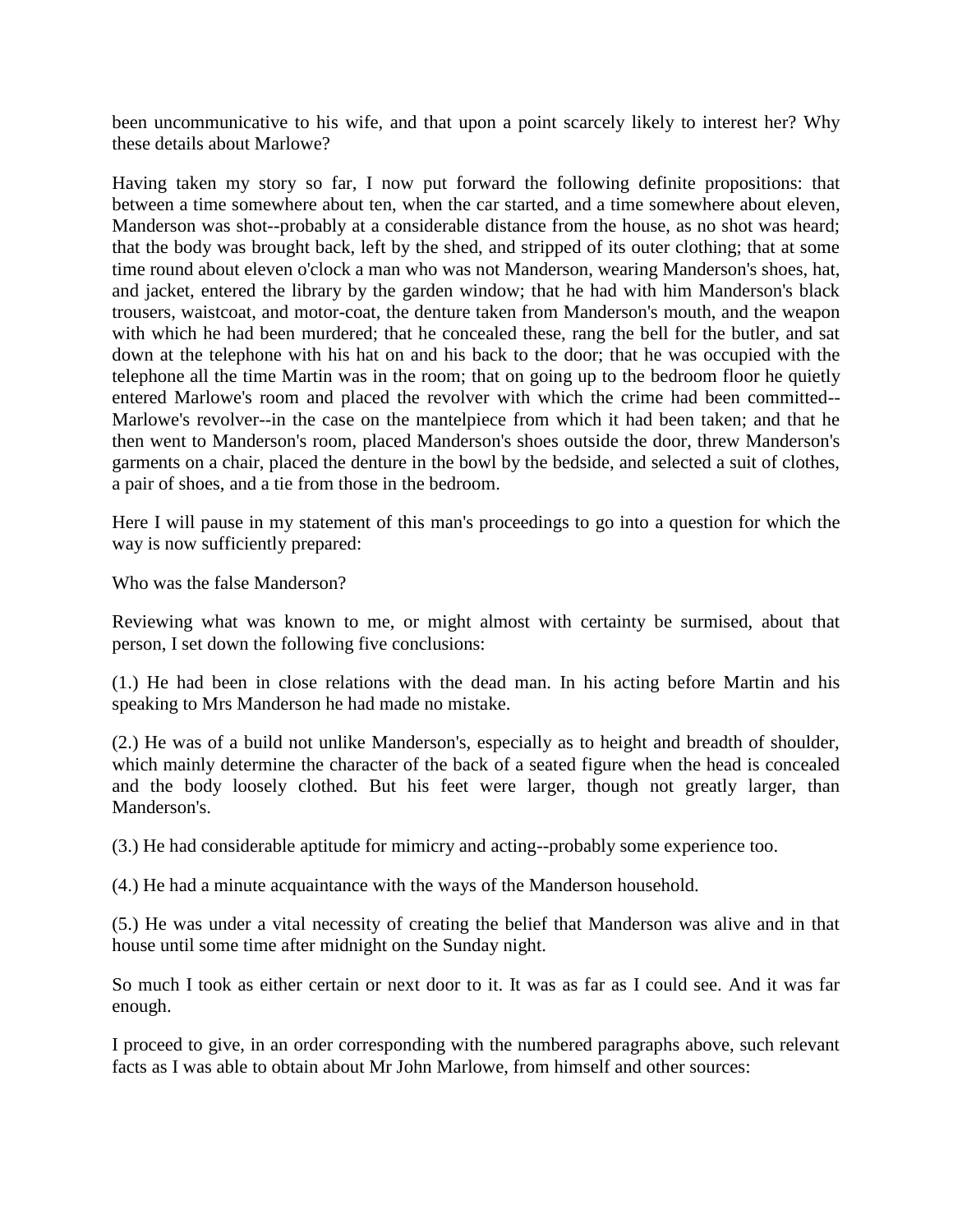(1.) He had been Mr Manderson's private secretary, upon a footing of great intimacy, for nearly four years.

(2.) The two men were nearly of the same height, about five feet eleven inches; both were powerfully built and heavy in the shoulder. Marlowe, who was the younger by some twenty years, was rather slighter about the body, though Manderson was a man in good physical condition. Marlowe's shoes (of which I examined several pairs) were roughly about one shoemaker's size longer and broader than Manderson's.

(3.) In the afternoon of the first day of my investigation, after arriving at the results already detailed, I sent a telegram to a personal friend, a Fellow of a college at Oxford, whom I knew to be interested in theatrical matters, in these terms:

PLEASE WIRE JOHN MARLOWE'S RECORD IN CONNECTION WITH ACTING AT OXFORD SOME TIME PAST DECADE VERY URGENT AND CONFIDENTIAL.

My friend replied in the following telegram, which reached me next morning (the morning of the inquest):

MARLOWE WAS MEMBER O.U.D.S FOR THREE YEARS AND PRESIDENT 19- PLAYED BARDOLPH CLEON AND MERCUTIO EXCELLED IN CHARACTER ACTING AND IMITATIONS IN GREAT DEMAND AT SMOKERS WAS HERO OF SOME HISTORIC HOAXES.

I had been led to send the telegram which brought this very helpful answer by seeing on the mantel-shelf in Marlowe's bedroom a photograph of himself and two others in the costume of Falstaff's three followers, with an inscription from The Merry Wives, and by noting that it bore the imprint of an Oxford firm of photographers.

(4.) During his connection with Manderson, Marlowe had lived as one of the family. No other person, apart from the servants, had his opportunities for knowing the domestic life of the Mandersons in detail.

(5.) I ascertained beyond doubt that Marlowe arrived at a hotel in Southampton on the Monday morning at 6.30, and there proceeded to carry out the commission which, according to his story, and according to the statement made to Mrs Manderson in the bedroom by the false Manderson, had been entrusted to him by his employer. He had then returned in the car to Marlstone, where he had shown great amazement and horror at the news of the murder.

These, I say, are the relevant facts about Marlowe. We must now examine fact number 5 (as set out above) in connection with conclusion number 5 about the false Manderson.

I would first draw attention to one important fact. The only person who professed to have heard Manderson mention Southampton at all before he started in the car was Marlowe. His story- confirmed to some extent by what the butler overheard--was that the journey was all arranged in a private talk before they set out, and he could not say, when I put the question to him, why Manderson should have concealed his intentions by giving out that he was going with Marlowe for a moonlight drive. This point, however, attracted no attention. Marlowe had an absolutely air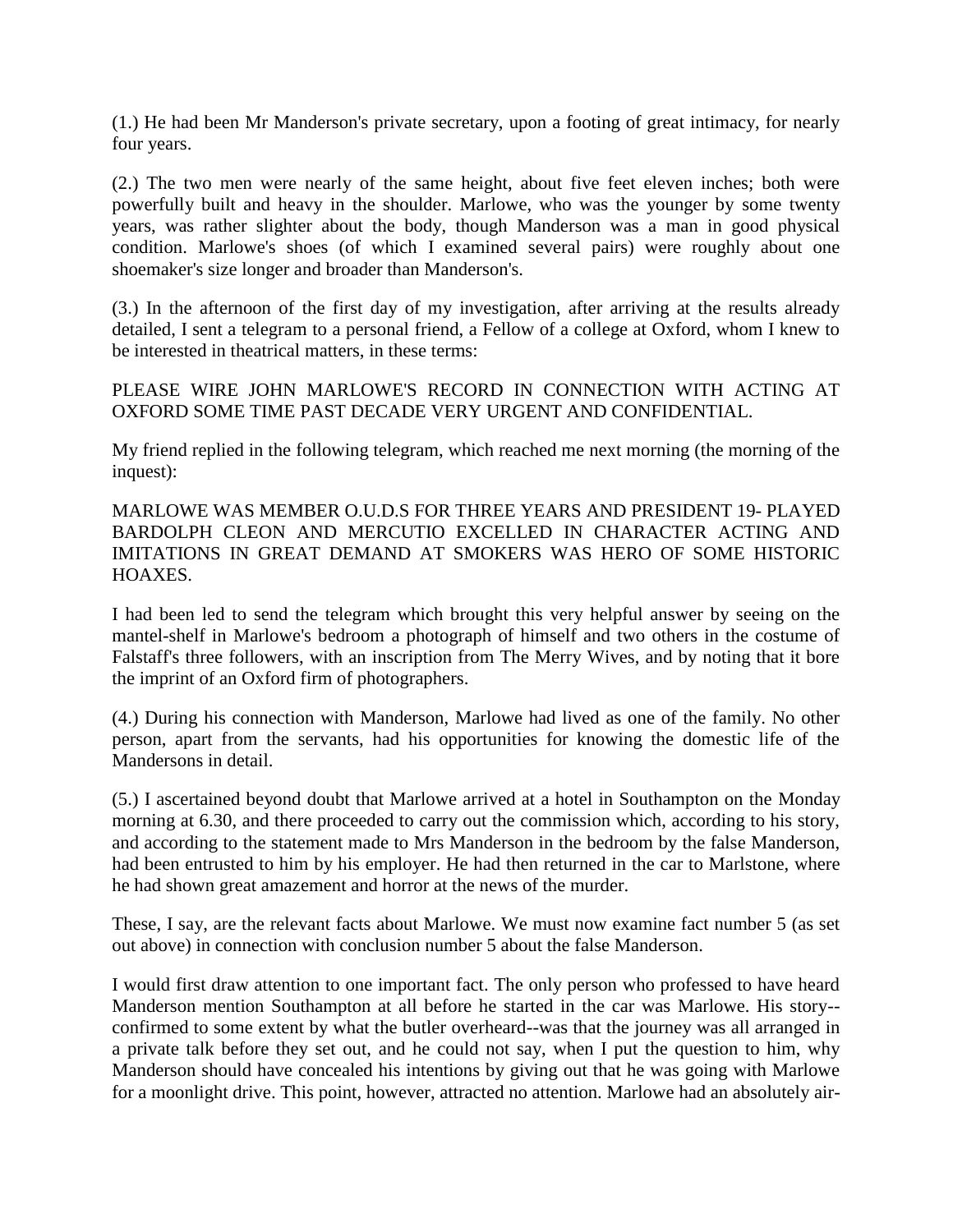tight alibi in his presence at Southampton by 6.30; nobody thought of him in connection with a murder which must have been committed after 12.30--the hour at which Martin the butler had gone to bed. But it was the Manderson who came back from the drive who went out of his way to mention Southampton openly to two persons. He even went so far as to ring up a hotel at Southampton and ask questions which bore out Marlowe's story of his errand. This was the call he was busy with when Martin was in the library.

Now let us consider the alibi. If Manderson was in the house that night, and if he did not leave it until some time after 12.30, Marlowe could not by any possibility have had a direct hand in the murder. It is a question of the distance between Marlstone and Southampton. If he had left Marlstone in the car at the hour when he is supposed to have done so--between 10 and 10.30- with a message from Manderson, the run would be quite an easy one to do in the time. But it would be physically impossible for the car--a 15 h.p. four-cylinder Northumberland, an average medium-power car--to get to Southampton by half-past six unless it left Marlstone by midnight at latest. Motorists who will examine the road-map and make the calculations required, as I did in Manderson's library that day, will agree that on the facts as they appeared there was absolutely no case against Marlowe.

But even if they were not as they appeared; if Manderson was dead by eleven o'clock, and if at about that time Marlowe impersonated him at White Gables; if Marlowe retired to Manderson's bedroom--how can all this be reconciled with his appearance next morning at Southampton? He had to get out of the house, unseen and unheard, and away in the car by midnight. And Martin, the sharp-eared Martin, was sitting up until 12.30 in his pantry, with the door open, listening for the telephone bell. Practically he was standing sentry over the foot of the staircase, the only staircase leading down from the bedroom floor.

With this difficulty we arrive at the last and crucial phase of my investigation. Having the foregoing points clearly in mind, I spent the rest of the day before the inquest in talking to various persons and in going over my story, testing it link by link. I could only find the one weakness which seemed to be involved in Martin's sitting up until 12.30; and since his having been instructed to do so was certainly a part of the plan, meant to clinch the alibi for Marlowe, I knew there must be an explanation somewhere. If I could not find that explanation, my theory was valueless. I must be able to show that at the time Martin went up to bed the man who had shut himself in Manderson's bedroom might have been many miles away on the road to Southampton.

I had, however, a pretty good idea already--as perhaps the reader of these lines has by this time, if I have made myself clear--of how the escape of the false Manderson before midnight had been contrived. But I did not want what I was now about to do to be known. If I had chanced to be discovered at work, there would have been no concealing the direction of my suspicions. I resolved not to test them on this point until the next day, during the opening proceedings at the inquest. This was to be held, I knew, at the hotel, and I reckoned upon having White Gables to myself so far as the principal inmates were concerned.

So in fact it happened. By the time the proceedings at the hotel had begun I was hard at work at White Gables. I had a camera with me. I made search, on principles well known to and commonly practised by the police, and often enough by myself, for certain indications. Without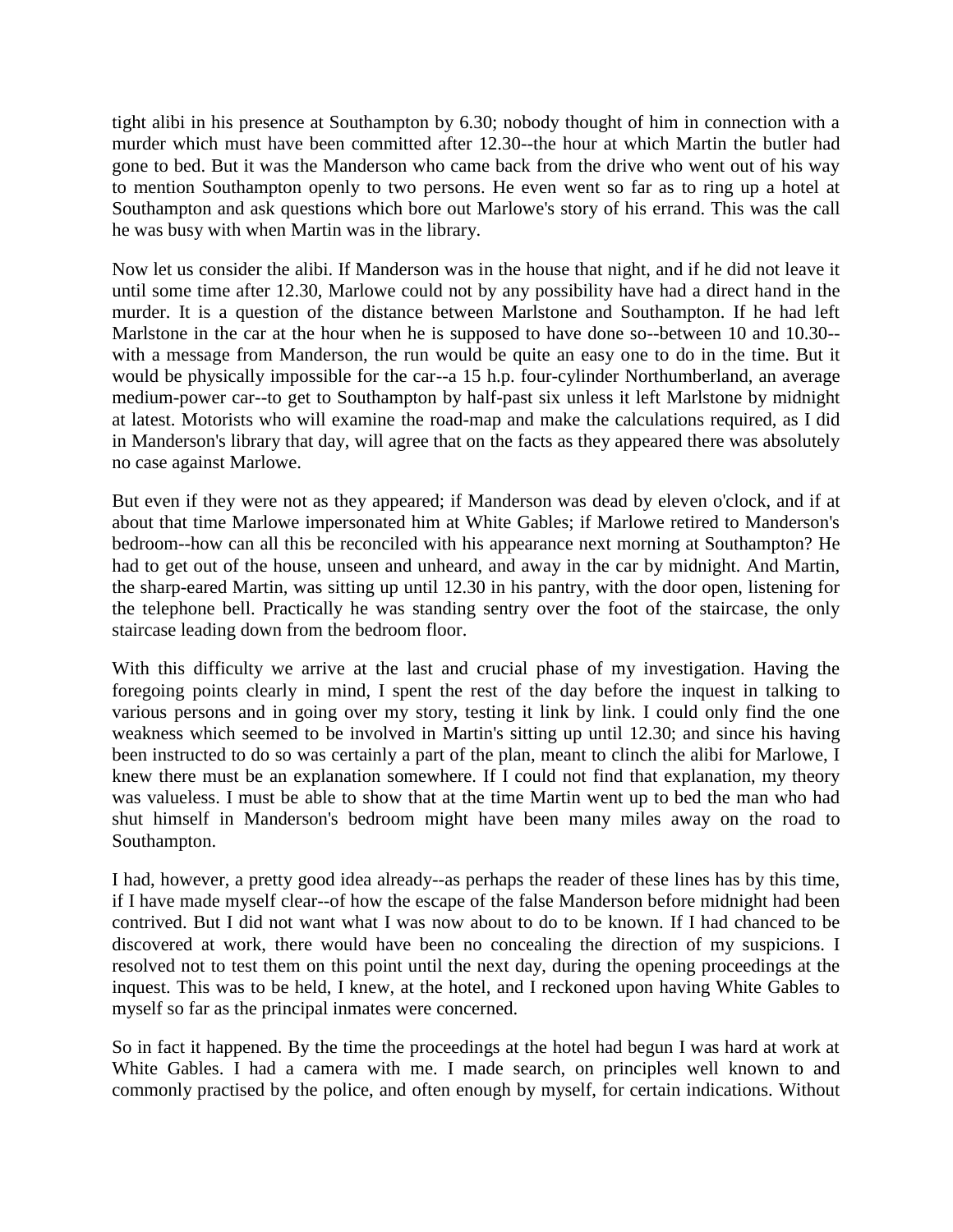describing my search, I may say at once that I found and was able to photograph two fresh fingerprints, very large and distinct, on the polished front of the right-hand top drawer of the chest of drawers in Manderson's bedroom; five more (among a number of smaller and less recent impressions made by other hands) on the glasses of the French window in Mrs Manderson's room, a window which always stood open at night with a curtain before it; and three more upon the glass bowl in which Manderson's dental plate had been found lying.

I took the bowl with me from White Gables. I took also a few articles which I selected from Marlowe's bedroom, as bearing the most distinct of the innumerable fingerprints which are always to be found upon toilet articles in daily use. I already had in my possession, made upon leaves cut from my pocket diary, some excellent fingerprints of Marlowe's which he had made in my presence without knowing it. I had shown him the leaves, asking if he recognized them; and the few seconds during which he had held them in his fingers had sufficed to leave impressions which I was afterwards able to bring out.

By six o'clock in the evening, two hours after the jury had brought in their verdict against a person or persons unknown, I had completed my work, and was in a position to state that two of the five large prints made on the window- glasses, and the three on the bowl, were made by the left hand of Marlowe; that the remaining three on the window and the two on the drawer were made by his right hand.

By eight o'clock I had made at the establishment of Mr H. T. Copper, photographer, of Bishopsbridge, and with his assistance, a dozen enlarged prints of the finger-marks of Marlowe, clearly showing the identity of those which he unknowingly made in my presence and those left upon articles in his bedroom, with those found by me as I have described, and thus establishing the facts that Marlowe was recently in Manderson's bedroom, where he had in the ordinary way no business, and in Mrs Manderson's room, where he had still less. I hope it may be possible to reproduce these prints for publication with this dispatch.

At nine o'clock I was back in my room at the hotel and sitting down to begin this manuscript. I had my story complete. I bring it to a close by advancing these further propositions: that on the night of the murder the impersonator of Manderson, being in Manderson's bedroom, told Mrs Manderson, as he had already told Martin, that Marlowe was at that moment on his way to Southampton; that having made his dispositions in the room, he switched off the light, and lay in the bed in his clothes; that he waited until he was assured that Mrs Manderson was asleep; that he then arose and stealthily crossed Mrs Manderson's bedroom in his stocking feet, having under his arm the bundle of clothing and shoes for the body; that he stepped behind the curtain, pushing the doors of the window a little further open with his hands, strode over the iron railing of the balcony, and let himself down until only a drop of a few feet separated him from the soft turf of the lawn.

All this might very well have been accomplished within half an hour of his entering Manderson's bedroom, which, according to Martin, he did at about half- past eleven.

What followed your readers and the authorities may conjecture for themselves. The corpse was found next morning clothed--rather untidily. Marlowe in the car appeared at Southampton by half-past six.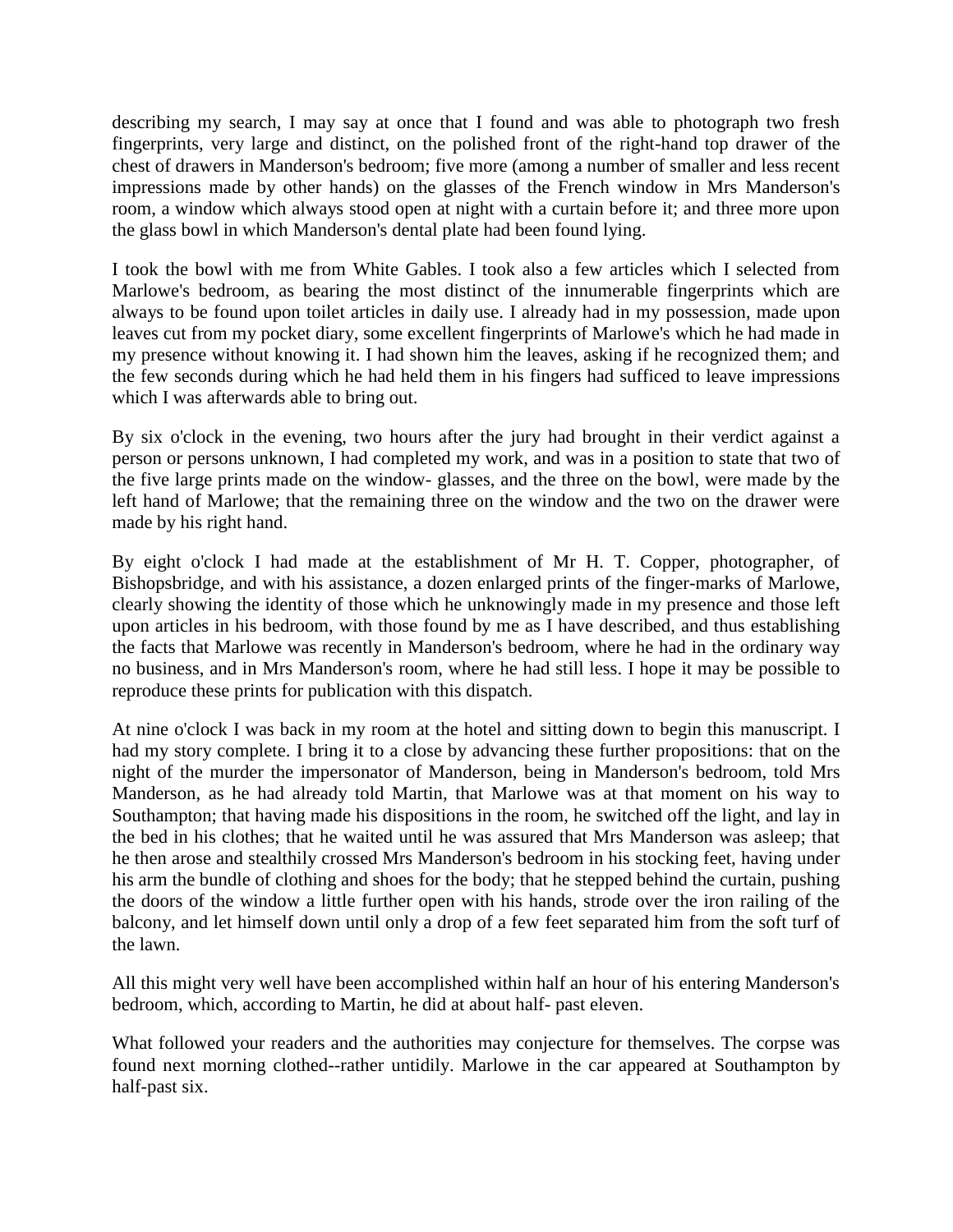I bring this manuscript to an end in my sitting-room at the hotel at Marlstone. It is four o'clock in the morning. I leave for London by the noon train from Bishopsbridge, and immediately after arriving I shall place these pages in your hands. I ask you to communicate the substance of them to the Criminal Investigation Department.

PHILIP TRENT.

### **CHAPTER XII Evil Days**

'I am returning the cheque you sent for what I did on the Manderson case,' Trent wrote to Sir James Molloy from Munich, whither he had gone immediately after handing in at the Record office a brief dispatch bringing his work on the case to an unexciting close. 'What I sent you wasn't worth one-tenth of the amount; but I should have no scruple about pocketing it if I hadn't taken a fancy--never mind why--not to touch any money at all for this business. I should like you, if there is no objection, to pay for the stuff at your ordinary space-rate, and hand the money to some charity which does not devote itself to bullying people, if you know of any such. I have come to this place to see some old friends and arrange my ideas, and the idea that comes out uppermost is that for a little while I want some employment with activity in it. I find I can't paint at all: I couldn't paint a fence. Will you try me as your Own Correspondent somewhere? If you can find me a good adventure I will send you good accounts. After that I could settle down and work.'

Sir James sent him instructions by telegram to proceed at once to Kurland and Livonia, where Citizen Browning was abroad again, and town and countryside blazed in revolt. It was a roving commission, and for two months Trent followed his luck. It served him not less well than usual. He was the only correspondent who saw General Dragilew killed in the street at Volmar by a girl of eighteen. He saw burnings, lynchings, fusillades, hangings; each day his soul sickened afresh at the imbecilities born of misrule. Many nights he lay down in danger. Many days he went fasting. But there was never an evening or a morning when he did not see the face of the woman whom he hopelessly loved.

He discovered in himself an unhappy pride at the lasting force of this infatuation. It interested him as a phenomenon; it amazed and enlightened him. Such a thing had not visited him before. It confirmed so much that he had found dubious in the recorded experience of men.

It was not that, at thirty-two, he could pretend to ignorance of this world of emotion. About his knowledge let it be enough to say that what he had learned had come unpursued and unpurchased, and was without intolerable memories; broken to the realities of sex, he was still troubled by its inscrutable history. He went through life full of a strange respect for certain feminine weakness and a very simple terror of certain feminine strength. He had held to a rather lukewarm faith that something remained in him to be called forth, and that the voice that should call would be heard in its own time, if ever, and not through any seeking.

But he had not thought of the possibility that, if this proved true some day, the truth might come in a sinister shape. The two things that had taken him utterly by surprise in the matter of his feeling towards Mabel Manderson were the insane suddenness of its uprising in full strength and its extravagant hopelessness. Before it came, he had been much disposed to laugh at the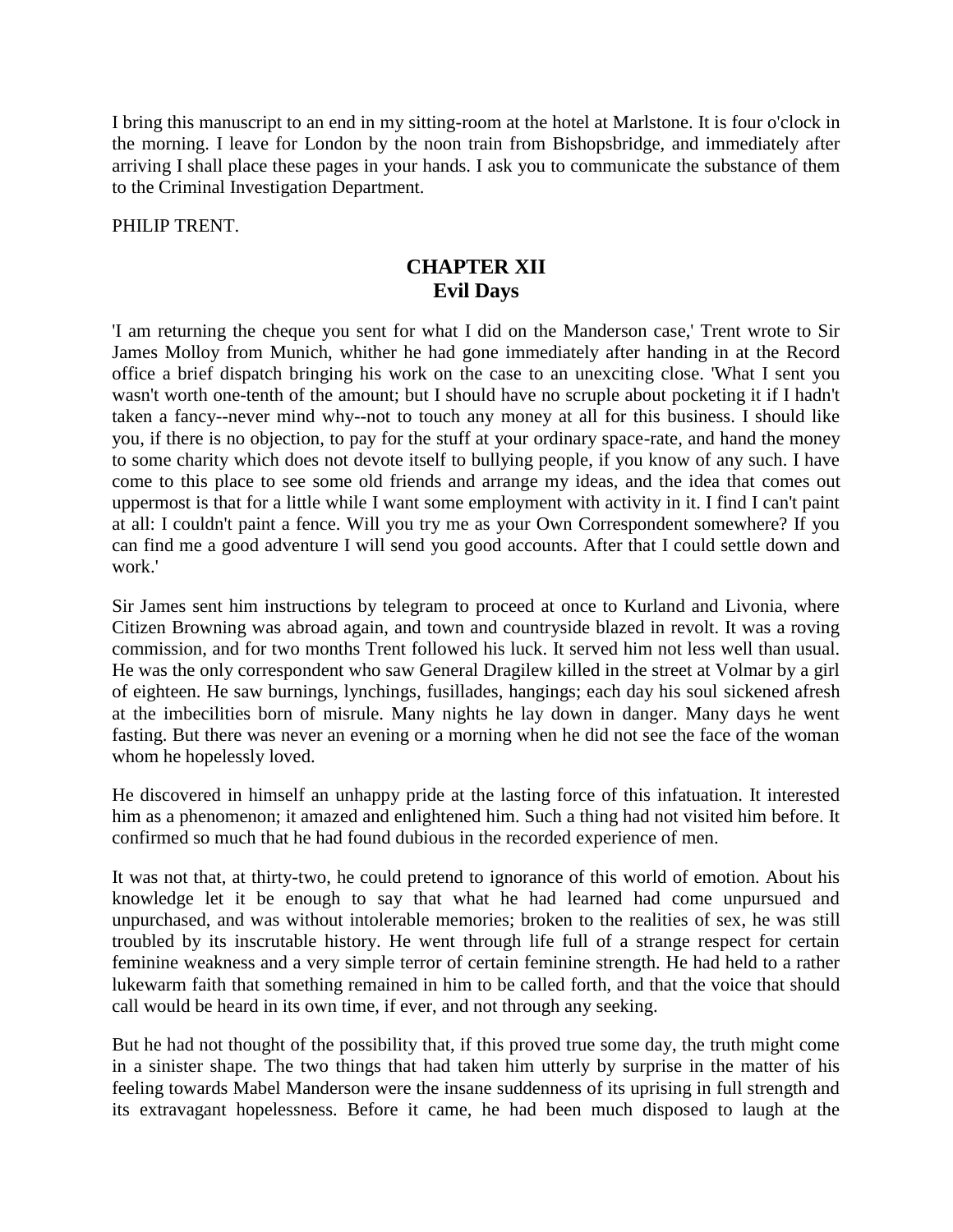permanence of unrequited passion as a generous boyish delusion. He knew now that he had been wrong, and he was living bitterly in the knowledge.

Before the eye of his fancy the woman always came just as she was when he had first had sight of her, with the gesture which he had surprised as he walked past unseen on the edge of the cliff; that great gesture of passionate joy in her new liberty which had told him more plainly than speech that her widowhood was a release from torment, and had confirmed with terrible force the suspicion, active in his mind before, that it was her passport to happiness with a man whom she loved. He could not with certainty name to himself the moment when he had first suspected that it might be so. The seed of the thought must have been sown, he believed, at his first meeting with Marlowe; his mind would have noted automatically that such evident strength and grace, with the sort of looks and manners that the tall young man possessed, might go far with any woman of unfixed affections. And the connection of this with what Mr Cupples had told him of the Mandersons' married life must have formed itself in the unconscious depths of his mind. Certainly it had presented itself as an already established thing when he began, after satisfying himself of the identity of the murderer, to cast about for the motive of the crime. Motive, motive! How desperately he had sought for another, turning his back upon that grim thought, that Marlowe-- obsessed by passion like himself, and privy perhaps to maddening truths about the wife's unhappiness--had taken a leaf, the guiltiest, from the book of Bothwell. But in all his investigations at the time, in all his broodings on the matter afterwards, he had been able to discover nothing that could prompt Marlowe to such a deed--nothing but that temptation, the whole strength of which he could not know, but which if it had existed must have pressed urgently upon a bold spirit in which scruple had been somehow paralysed. If he could trust his senses at ail, the young man was neither insane nor by nature evil. But that could not clear him. Murder for a woman's sake, he thought, was not a rare crime, Heaven knew! If the modern feebleness of impulse in the comfortable classes, and their respect for the modern apparatus of detection, had made it rare among them, it was yet far from impossible. It only needed a man of equal daring and intelligence, his soul drugged with the vapours of an intoxicating intrigue, to plan and perform such a deed.

A thousand times, with a heart full of anguish, he had sought to reason away the dread that Mabel Manderson had known too much of what had been intended against her husband's life. That she knew all the truth after the thing was done he could not doubt; her unforgettable collapse in his presence when the question about Marlowe was suddenly and bluntly put, had swept away his last hope that there was no love between the pair, and had seemed to him, moreover, to speak of dread of discovery. In any case, she knew the truth after reading what he had left with her; and it was certain that no public suspicion had been cast upon Marlowe since. She had destroyed his manuscript, then, and taken him at his word to keep the secret that threatened her lover's life.

But it was the monstrous thought that she might have known murder was brewing, and guiltily kept silence, that haunted Trent's mind. She might have suspected, have guessed something; was it conceivable that she was aware of the whole plot, that she connived? He could never forget that his first suspicion of Marlowe's motive in the crime had been roused by the fact that his escape was made through the lady's room. At that time, when he had not yet seen her, he had been ready enough to entertain the idea of her equal guilt and her co-operation. He had figured to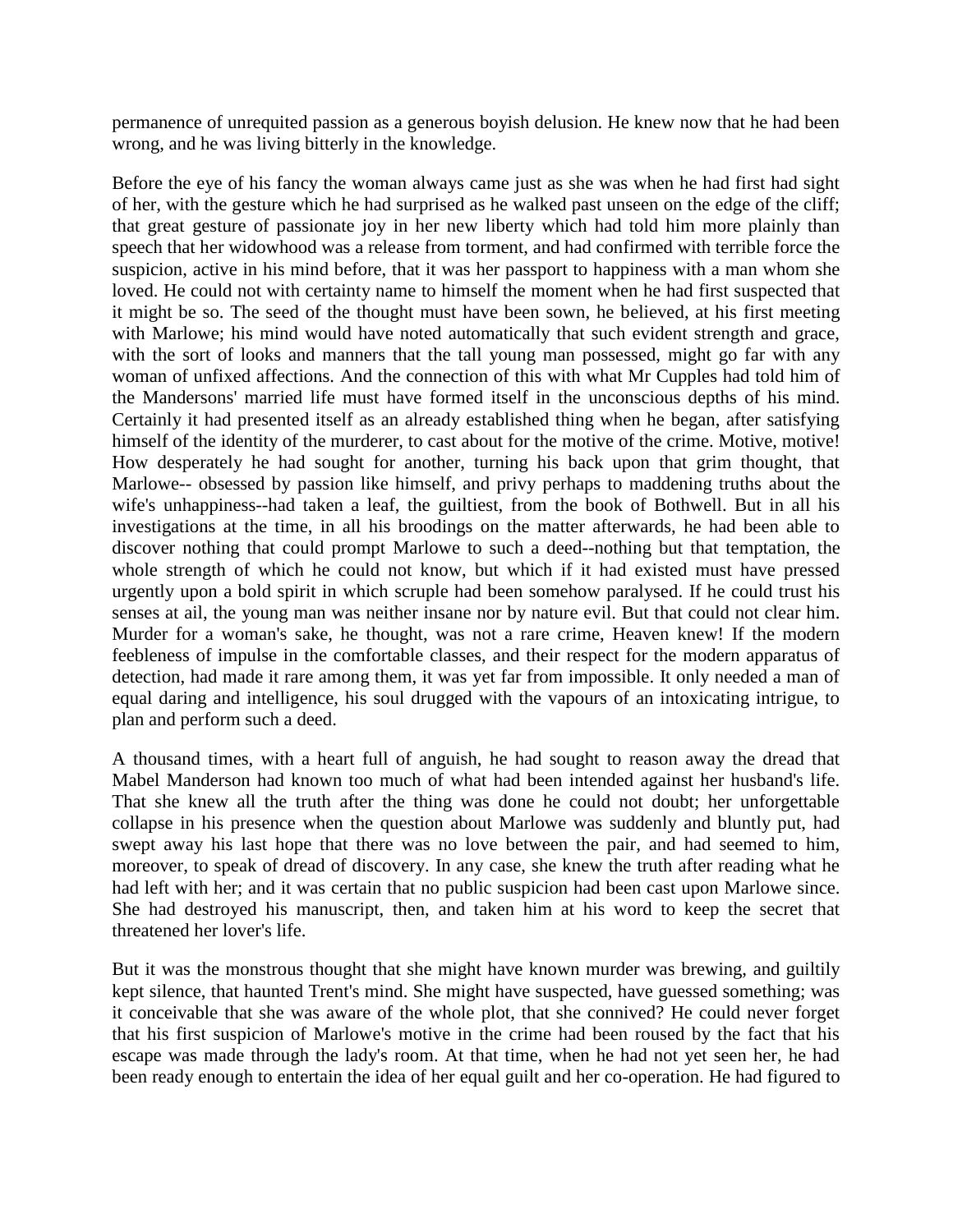himself some passionate hysterique, merciless as a cat in her hate and her love, a zealous abettor, perhaps even the ruling spirit in the crime.

Then he had seen her, had spoken with her, had helped her in her weakness; and such suspicions, since their first meeting, had seemed the vilest of infamy. He had seen her eyes and her mouth; he had breathed the woman's atmosphere. Trent was one of those who fancy they can scent true wickedness in the air. In her presence he had felt an inward certainty of her ultimate goodness of heart; and it was nothing against this that she had abandoned herself a moment, that day on the cliff, to the sentiment of relief at the ending of her bondage, of her years of starved sympathy and unquickened motherhood. That she had turned to Marlowe in her destitution he believed; that she had any knowledge of his deadly purpose he did not believe.

And yet, morning and evening the sickening doubts returned, and he recalled again that it was almost in her presence that Marlowe had made his preparations in the bedroom of the murdered man, that it was by the window of her own chamber that he had escaped from the house. Had he forgotten his cunning and taken the risk of telling her then? Or had he, as Trent thought more likely, still played his part with her then, and stolen off while she slept? He did not think she had known of the masquerade when she gave evidence at the inquest; it read like honest evidence. Or--the question would never be silenced, though he scorned it- -had she lain expecting the footsteps in the room and the whisper that should tell her that it was done? Among the foul possibilities of human nature, was it possible that black ruthlessness and black deceit as well were hidden behind that good and straight and gentle seeming?

These thoughts would scarcely leave him when he was alone.

Trent served Sir James, well earning his pay for six months, and then returned to Paris where he went to work again with a better heart. His powers had returned to him, and he began to live more happily than he had expected among a tribe of strangely assorted friends, French, English, and American, artists, poets, journalists, policemen, hotel-keepers, soldiers, lawyers, business men, and others. His old faculty of sympathetic interest in his fellows won for him, just as in his student days, privileges seldom extended to the Briton. He enjoyed again the rare experience of being taken into the bosom of a Frenchman's family. He was admitted to the momentous confidence of les jeunes, and found them as sure that they had surprised the secrets of art and life as the departed jeunes of ten years before had been.

The bosom of the Frenchman's family was the same as those he had known in the past, even to the patterns of the wallpaper and movables. But the jeunes, he perceived with regret, were totally different from their forerunners. They were much more shallow and puerile, much less really clever. The secrets they wrested from the Universe were not such important and interesting secrets as had been wrested by the old jeunes. This he believed and deplored until one day he found himself seated at a restaurant next to a too well-fed man whom, in spite of the ravages of comfortable living, he recognized as one of the jeunes of his own period. This one had been wont to describe himself and three or four others as the Hermits of the New Parnassus. He and his school had talked outside cafes and elsewhere more than solitaries do as a rule; but, then, rules were what they had vowed themselves to destroy. They proclaimed that verse, in particular, was free. The Hermit of the New Parnassus was now in the Ministry of the Interior, and already decorated: he expressed to Trent the opinion that what France needed most was a hand of iron.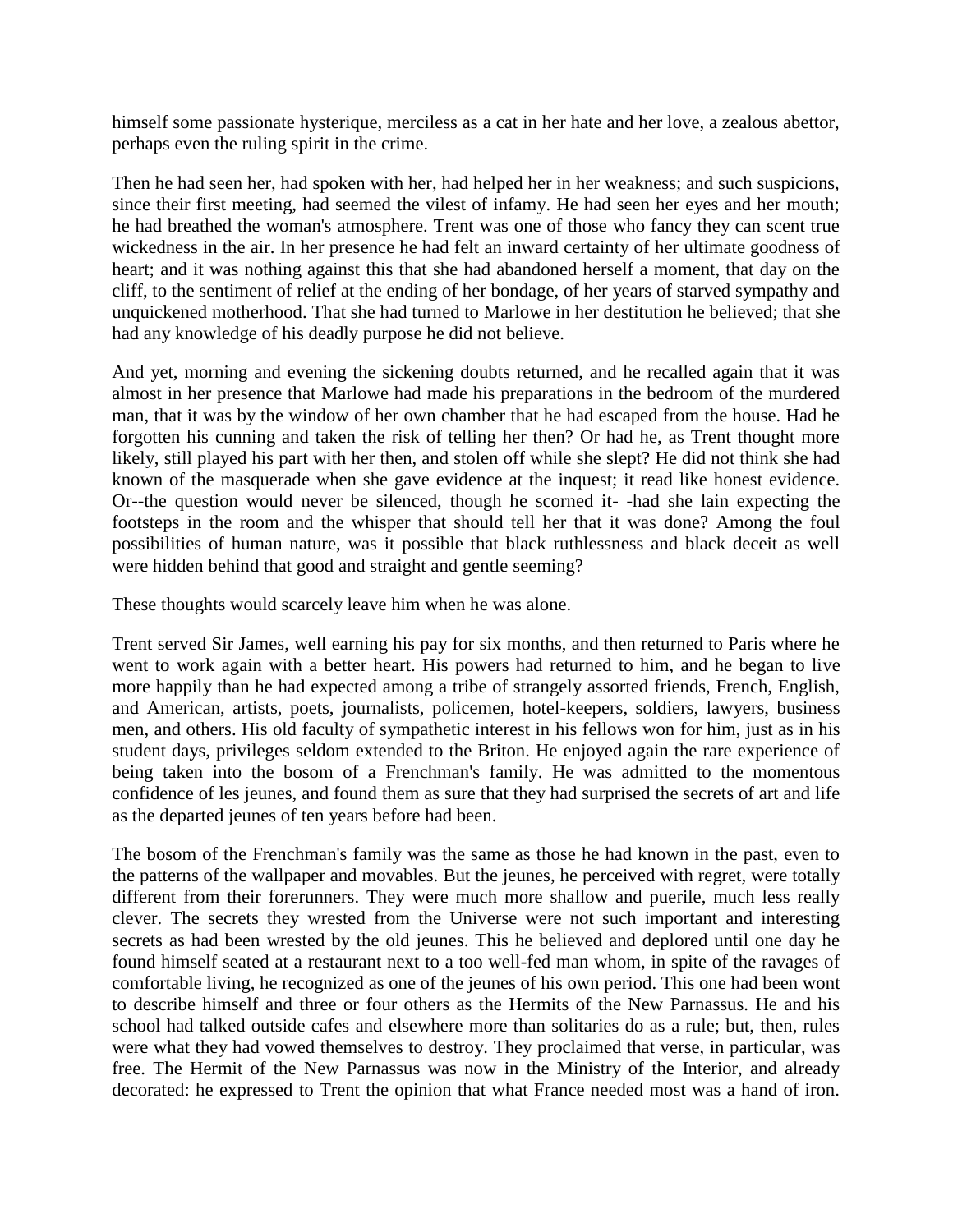He was able to quote the exact price paid for certain betrayals of the country, of which Trent had not previously heard.

Thus he was brought to make the old discovery that it was he who had changed, like his friend of the Administration, and that les jeunes were still the same. Yet he found it hard to say what precisely he had lost that so greatly mattered; unless indeed it were so simple a thing as his high spirits.

One morning in June, as he descended the slope of the Rue des Martyrs, he saw approaching a figure that he remembered. He glanced quickly round, for the thought of meeting Mr Bunner again was unacceptable. For some time he had recognized that his wound was healing under the spell of creative work; he thought less often of the woman he loved, and with less pain. He would not have the memory of those three days reopened.

But the straight and narrow thoroughfare offered no refuge, and the American saw him almost at once.

His unforced geniality made Trent ashamed, for he had liked the man. They sat long over a meal, and Mr Bunner talked. Trent listened to him, now that he was in for it, with genuine pleasure, now and then contributing a question or remark. Besides liking his companion, he enjoyed his conversation, with its unending verbal surprises, for its own sake.

Bunner was, it appeared, resident in Paris as the chief Continental agent of the Manderson firm, and fully satisfied with his position and prospects. He discoursed on these for some twenty minutes. This subject at length exhausted, he went on to tell Trent, who confessed that he had been away from England for a year, that Marlowe had shortly after the death of Manderson entered his father's business, which was now again in a flourishing state, and had already come to be practically in control of it. They had kept up their intimacy, and were even now planning a holiday for the summer. Mr Bunner spoke with generous admiration of his friend's talent for affairs. 'Jack Marlowe has a natural big head,' he declared, 'and if he had more experience, I wouldn't want to have him up against me. He would put a crimp in me every time.'

As the American's talk flowed on, Trent listened with a slowly growing perplexity. It became more and more plain that something was very wrong in his theory of the situation; there was no mention of its central figure. Presently Mr Bunner mentioned that Marlowe was engaged to be married to an Irish girl, whose charms he celebrated with native enthusiasm.

Trent clasped his hands savagely together beneath the table. What could have happened? His ideas were sliding and shifting. At last he forced himself to put a direct question.

Mr Bunner was not very fully informed. He knew that Mrs Manderson had left England immediately after the settlement of her husband's affairs, and had lived for some time in Italy. She had returned not long ago to London, where she had decided not to live in the house in Mayfair, and had bought a smaller one in the Hampstead neighbourhood; also, he understood, one somewhere in the country. She was said to go but little into society. 'And all the good hard dollars just waiting for some one to spraddle them around,' said Mr Bunner, with a note of pathos in his voice. 'Why, she has money to burn--money to feed to the birds-- and nothing doing. The old man left her more than half his wad. And think of the figure she might make in the world.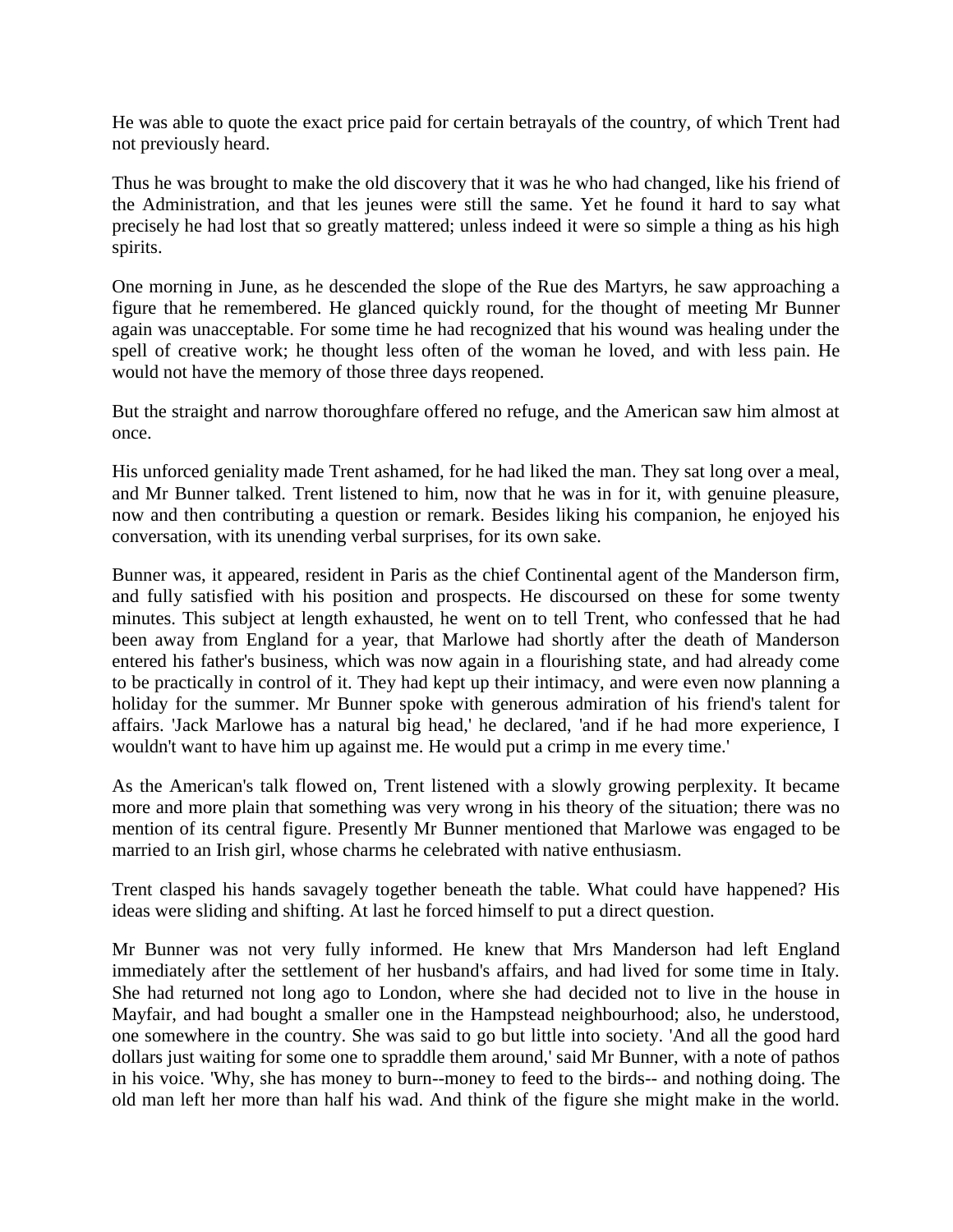She is beautiful, and she is the best woman I ever met, too. But she couldn't ever seem to get the habit of spending money the way it ought to be spent.'

His words now became a soliloquy: Trent's thoughts were occupying all his attention. He pleaded business soon, and the two men parted with cordiality.

Half an hour later Trent was in his studio, swiftly and mechanically 'cleaning up'. He wanted to know what had happened; somehow he must find out. He could never approach herself, he knew; he would never bring back to her the shame of that last encounter with him; it was scarcely likely that he would even set eyes on her. But he must get to know!... Cupples was in London, Marlowe was there .... And, anyhow, he was sick of Paris.

Such thoughts came and went; and below them all strained the fibres of an unseen cord that dragged mercilessly at his heart, and that he cursed bitterly in the moments when he could not deny to himself that it was there. The folly, the useless, pitiable folly of it!

In twenty-four hours his feeble roots in Paris had been torn out. He was looking over a leaden sea at the shining fortress-wall of the Dover cliffs.

But though he had instinctively picked out the lines of a set purpose from among the welter of promptings in his mind, he found it delayed at the very outset.

He had decided that he must first see Mr Cupples, who would be in a position to tell him much more than the American knew. But Mr Cupples was away on his travels, not expected to return for a month; and Trent had no reasonable excuse for hastening his return. Marlowe he would not confront until he had tried at least to reconnoitre the position. He constrained himself not to commit the crowning folly of seeking out Mrs Manderson's house in Hampstead; he could not enter it, and the thought of the possibility of being seen by her lurking in its neighbourhood brought the blood to his face.

He stayed at an hotel, took a studio, and while he awaited Mr Cupples's return attempted vainly to lose himself in work.

At the end of a week he had an idea that he acted upon with eager precipitancy. She had let fall some word at their last meeting, of a taste for music. Trent went that evening, and thenceforward regularly, to the opera. He might see her; and if, in spite of his caution, she caught sight of him, they could be blind to each other's presence--anybody might happen to go to the opera.

So he went alone each evening, passing as quickly as he might through the people in the vestibule; and each evening he came away knowing that she had not been in the house. It was a habit that yielded him a sort of satisfaction along with the guilty excitement of his search; for he too loved music, and nothing gave him so much peace while its magic endured.

One night as he entered, hurrying through the brilliant crowd, he felt a touch on his arm. Flooded with an incredible certainty at the touch, he turned.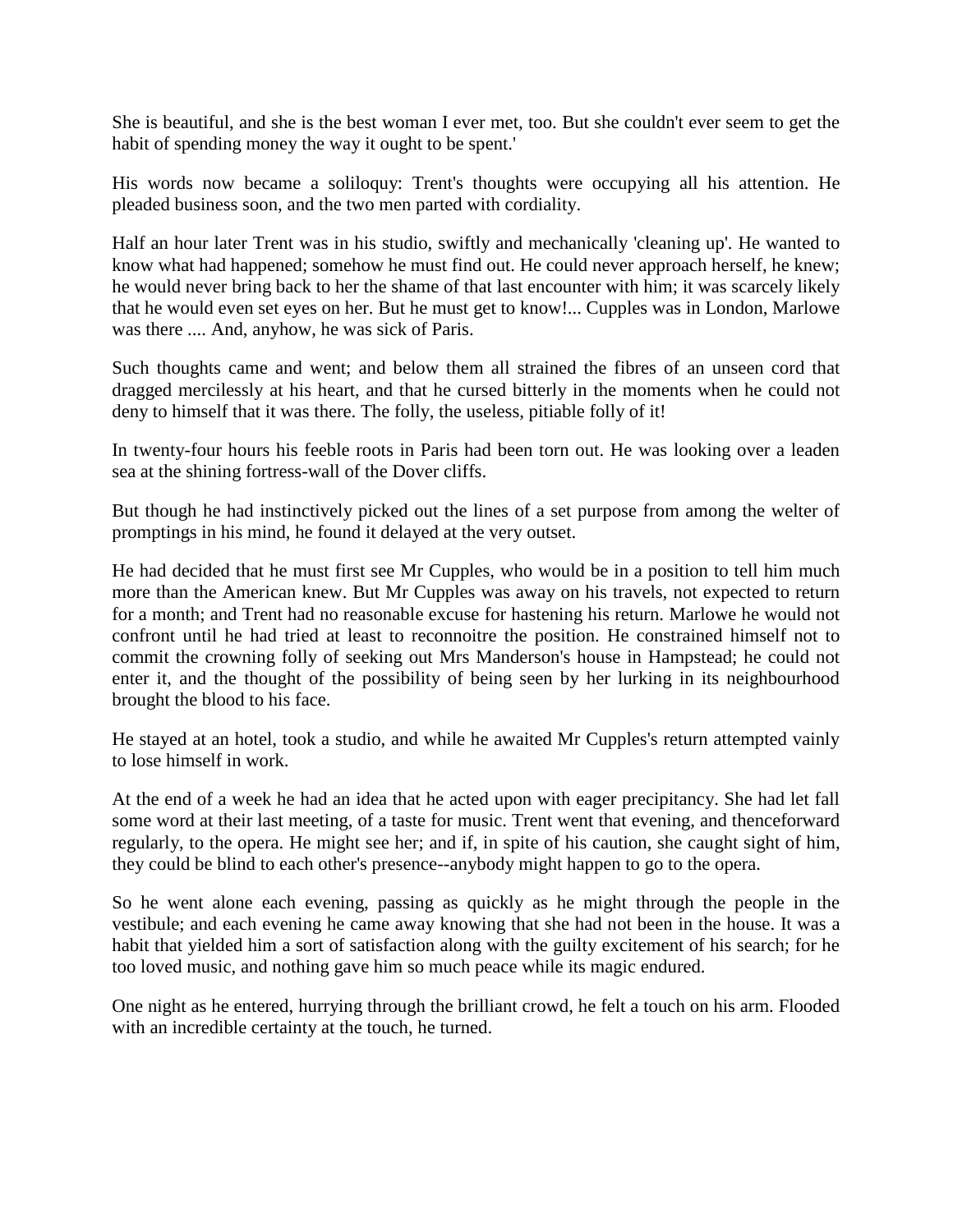It was she: so much more radiant in the absence of grief and anxiety, in the fact that she was smiling, and in the allurement of evening dress, that he could not speak. She, too, breathed a little quickly, and there was a light of daring in her eyes and cheeks as she greeted him.

Her words were few. 'I wouldn't miss a note of Tristan,' she said, 'nor must you. Come and see me in the interval.' She gave him the number of the box.

## **CHAPTER XIII Eruption**

The following two months were a period in Trent's life that he has never since remembered without shuddering. He met Mrs Manderson half a dozen times, and each time her cool friendliness, a nicely calculated mean between mere acquaintance and the first stage of intimacy, baffled and maddened him. At the opera he had found her, to his further amazement, with a certain Mrs Wallace, a frisky matron whom he had known from childhood. Mrs Manderson, it appeared, on her return from Italy, had somehow wandered into circles to which he belonged by nurture and disposition. It came, she said, of her having pitched her tent in their huntinggrounds; several of his friends were near neighbours. He had a dim but horrid recollection of having been on that occasion unlike himself, ill at ease, burning in the face, talking with idiot loquacity of his adventures in the Baltic provinces, and finding from time to time that he was addressing himself exclusively to Mrs Wallace. The other lady, when he joined them, had completely lost the slight appearance of agitation with which she had stopped him in the vestibule. She had spoken pleasantly to him of her travels, of her settlement in London, and of people whom they both knew.

During the last half of the opera, which he had stayed in the box to hear, he had been conscious of nothing, as he sat behind them, but the angle of her cheek and the mass of her hair, the lines of her shoulder and arm, her hand upon the cushion. The black hair had seemed at last a forest, immeasurable, pathless and enchanted, luring him to a fatal adventure .... At the end he had been pale and subdued, parting with them rather formally.

The next time he saw her--it was at a country house where both were guests--and the subsequent times, he had had himself in hand. He had matched her manner and had acquitted himself, he thought, decently, considering--

Considering that he lived in an agony of bewilderment and remorse and longing. He could make nothing, absolutely nothing, of her attitude. That she had read his manuscript and understood the suspicion indicated in his last question to her at White Gables was beyond the possibility of doubt. Then how could she treat him thus and frankly, as she treated all the world of men who had done no injury?

For it had become clear to his intuitive sense, for all the absence of any shade of differentiation in her outward manner, that an injury had been done, and that she had felt it. Several times, on the rare and brief occasions when they had talked apart, he had warning from the same sense that she was approaching this subject; and each time he had turned the conversation with the ingenuity born of fear. Two resolutions he made. The first was that when he had completed a commissioned work which tied him to London he would go away and stay away. The strain was too great. He no longer burned to know the truth; he wanted nothing to confirm his fixed internal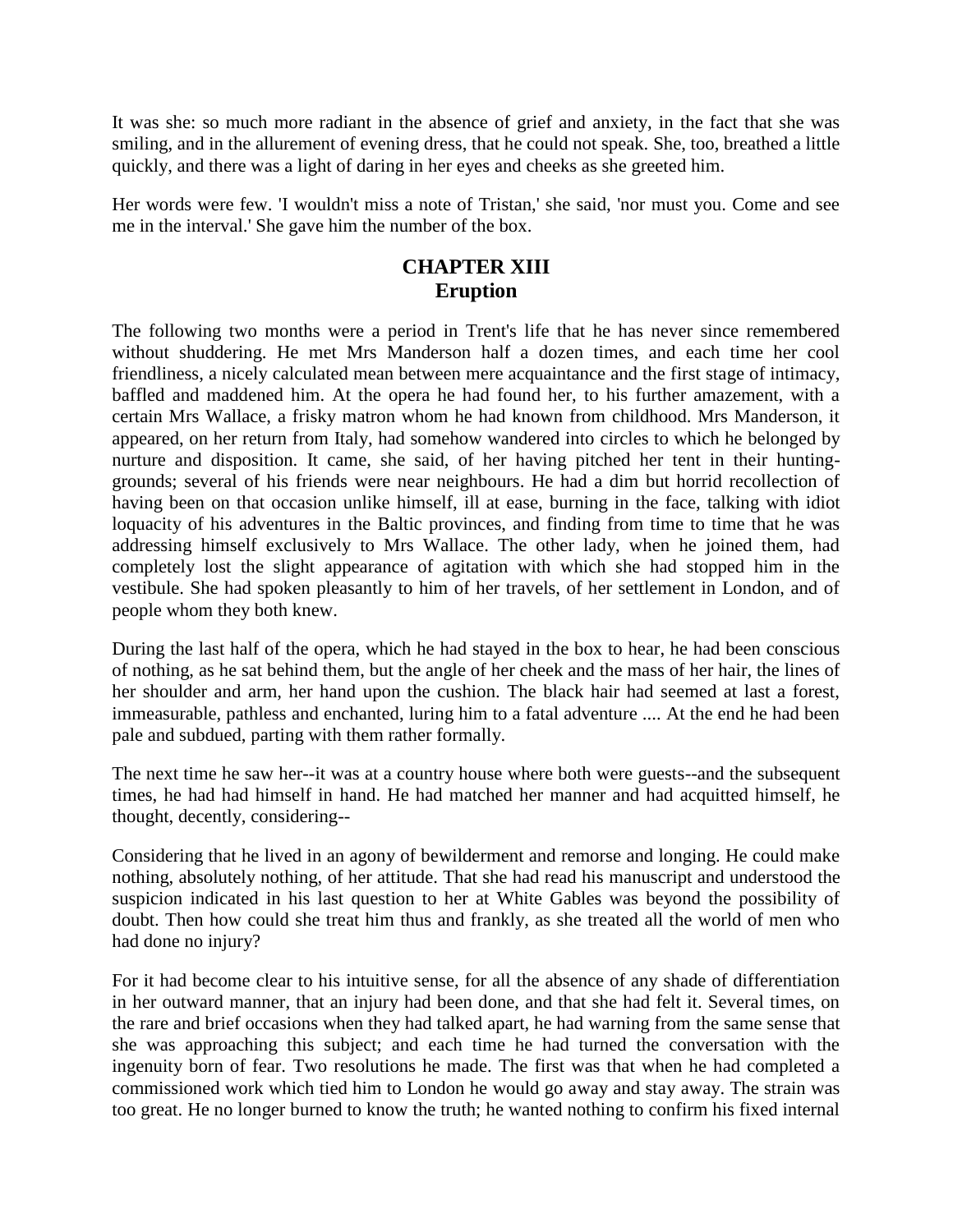conviction by faith, that he had blundered, that he had misread the situation, misinterpreted her tears, written himself down a slanderous fool. He speculated no more on Marlowe's motive in the killing of Manderson. Mr Cupples returned to London, and Trent asked him nothing. He knew now that he had been right in those words--Trent remembered them for the emphasis with which they were spoken--'So long as she considered herself bound to him... no power on earth could have persuaded her.' He met Mrs Manderson at dinner at her uncle's large and tomb-like house in Bloomsbury, and there he conversed most of the evening with a professor of archaeology from Berlin.

His other resolution was that he would not be with her alone.

But when, a few days after, she wrote asking him to come and see her on the following afternoon, he made no attempt to excuse himself. This was a formal challenge.

While she celebrated the rites of tea, and for some little time thereafter, she joined with such natural ease in his slightly fevered conversation on matters of the day that he began to hope she had changed what he could not doubt had been her resolve, to corner him and speak to him gravely. She was to all appearance careless now, smiling so that he recalled, not for the first time since that night at the opera, what was written long ago of a Princess of Brunswick: 'Her mouth has ten thousand charms that touch the soul.' She made a tour of the beautiful room where she had received him, singling out this treasure or that from the spoils of a hundred bric-a-brac shops, laughing over her quests, discoveries, and bargainings. And when he asked if she would delight him again with a favourite piece of his which he had heard her play at another house, she consented at once.

She played with a perfection of execution and feeling that moved him now as it had moved him before. 'You are a musician born,' he said quietly when she had finished, and the last tremor of the music had passed away. 'I knew that before I first heard you.'

'I have played a great deal ever since I can remember. It has been a great comfort to me,' she said simply, and half-turned to him smiling. 'When did you first detect music in me? Oh, of course: I was at the opera. But that wouldn't prove much, would it?'

'No,' he said abstractedly, his sense still busy with the music that had just ended. 'I think I knew it the first time I saw you.' Then understanding of his own words came to him, and turned him rigid. For the first time the past had been invoked.

There was a short silence. Mrs Manderson looked at Trent, then hastily looked away. Colour began to rise in her cheeks, and she pursed her lips as if for whistling. Then with a defiant gesture of the shoulders which he remembered she rose suddenly from the piano and placed herself in a chair opposite to him.

'That speech of yours will do as well as anything,' she began slowly, looking at the point of her shoe, 'to bring us to what I wanted to say. I asked you here today on purpose, Mr Trent, because I couldn't bear it any longer. Ever since the day you left me at White Gables I have been saying to myself that it didn't matter what you thought of me in that affair; that you were certainly not the kind of man to speak to others of what you believed about me, after what you had told me of your reasons for suppressing your manuscript. I asked myself how it could matter. But all the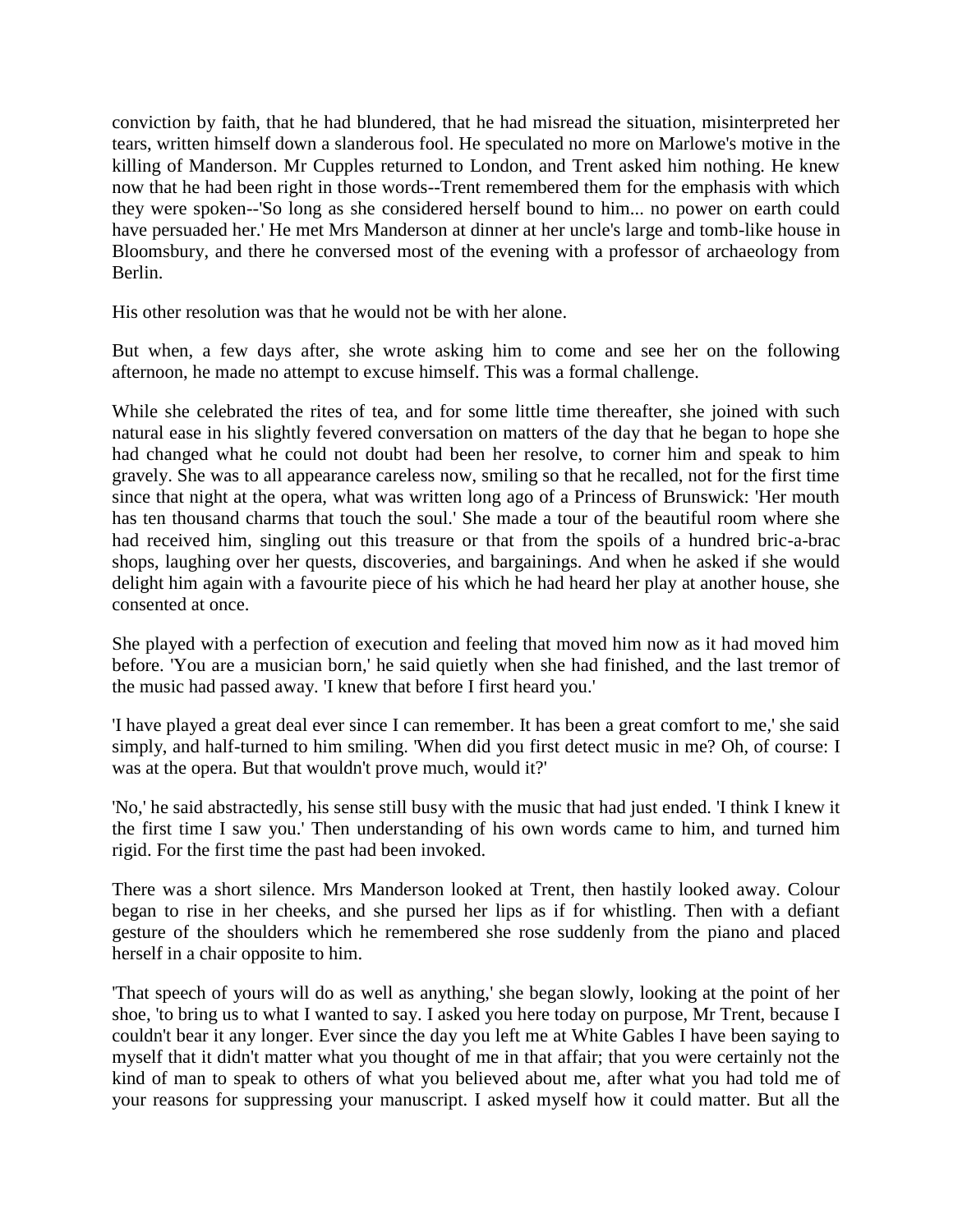time, of course, I knew it did matter. It mattered horribly. Because what you thought was not true.' She raised her eyes and met his gaze calmly. Trent, with a completely expressionless face, returned her look.

'Since I began to know you,' he said, 'I have ceased to think it.' 'Thank you,' said Mrs Manderson; and blushed suddenly and deeply. Then, playing with a glove, she added, 'But I want you to know what was true.

I did not know if I should ever see you again,' she went on in a lower voice, 'but I felt that if I did I must speak to you about this. I thought it would not be hard to do so, because you seemed to me an understanding person; and besides, a woman who has been married isn't expected to have the same sort of difficulty as a young girl in speaking about such things when it is necessary. And then we did meet again, and I discovered that it was very difficult indeed. You made it difficult.'

'How?' he asked quietly.

'I don't know,' said the lady. 'But yes--I do know. It was just because you treated me exactly as if you had never thought or imagined anything of that sort about me. I had always supposed that if I saw you again you would turn on me that hard, horrible sort of look you had when you asked me that last question-- do you remember?--at White Gables. Instead of that you were just like any other acquaintance. You were just'--she hesitated and spread out her hands--'nice. You know. After that first time at the opera when I spoke to you I went home positively wondering if you had really recognized me. I mean, I thought you might have recognized my face without remembering who it was.'

A short laugh broke from Trent in spite of himself, but he said nothing.

She smiled deprecatingly. 'Well, I couldn't remember if you had spoken my name; and I thought it might be so. But the next time, at the Iretons', you did speak it, so I knew; and a dozen times during those few days I almost brought myself to tell you, but never quite. I began to feel that you wouldn't let me, that you would slip away from the subject if I approached it. Wasn't I right? Tell me, please.' He nodded. 'But why?' He remained silent.

'Well,' she said, 'I will finish what I had to say, and then you will tell me, I hope, why you had to make it so hard. When I began to understand that you wouldn't let me talk of the matter to you, it made me more determined than ever. I suppose you didn't realize that I would insist on speaking even if you were quite discouraging. I dare say I couldn't have done it if I had been guilty, as you thought. You walked into my parlour today, never thinking I should dare. Well, now you see.'

Mrs Manderson had lost all her air of hesitancy. She had, as she was wont to say, talked herself enthusiastic, and in the ardour of her purpose to annihilate the misunderstanding that had troubled her so long she felt herself mistress of the situation.

'I am going to tell you the story of the mistake you made,' she continued, as Trent, his hands clasped between his knees, still looked at her enigmatically. 'You will have to believe it, Mr Trent; it is utterly true to life, with its confusions and hidden things and cross-purposes and perfectly natural mistakes that nobody thinks twice about taking for facts. Please understand that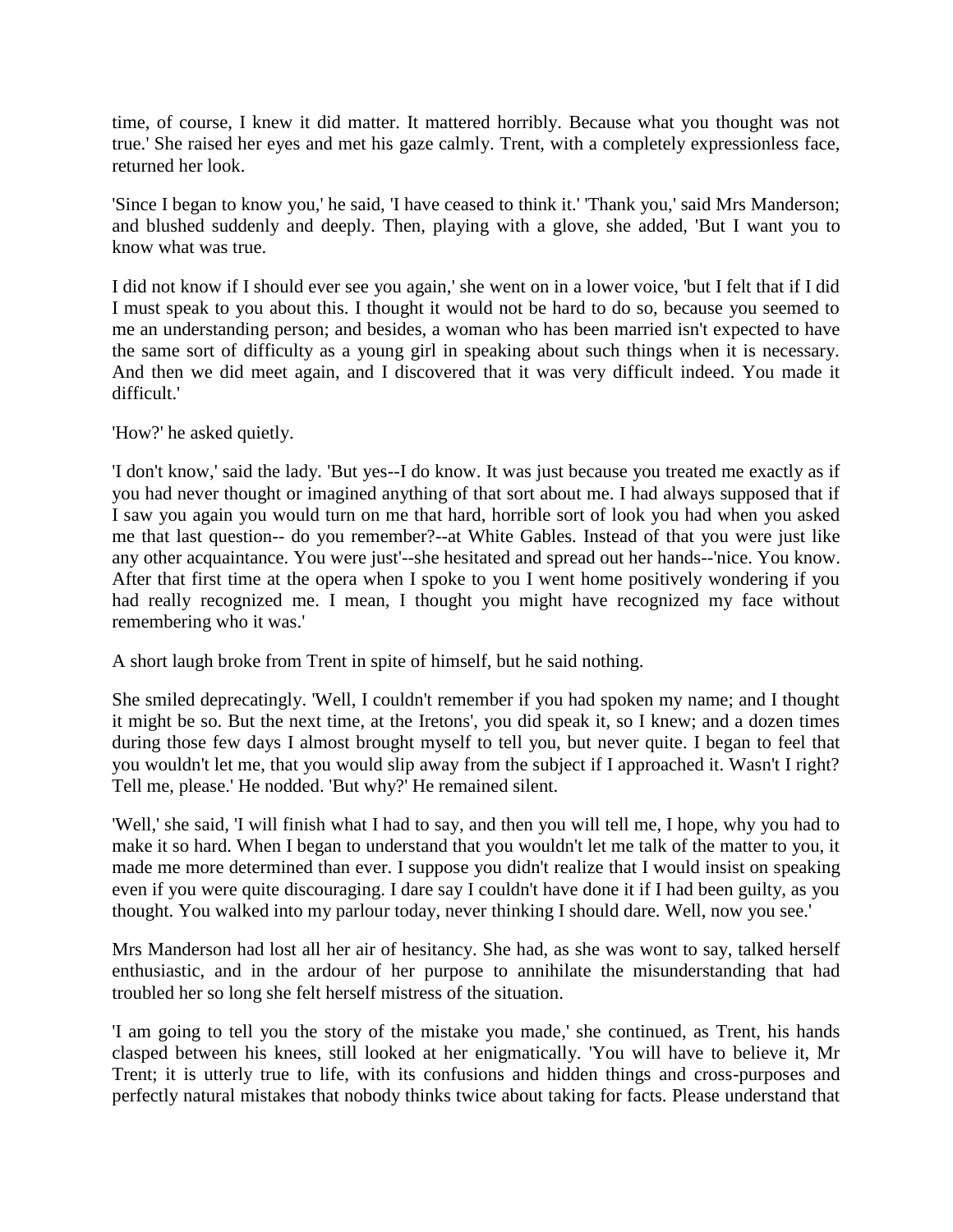I don't blame you in the least, and never did, for jumping to the conclusion you did. You knew that I was estranged from my husband, and you knew what that so often means. You knew before I told you, I expect, that he had taken up an injured attitude towards me; and I was silly enough to try and explain it away. I gave you the explanation of it that I had given myself at first, before I realized the wretched truth; I told you he was disappointed in me because I couldn't take a brilliant lead in society. Well, that was true; he was so. But I could see you weren't convinced. You had guessed what it took me much longer to see, because I knew how irrational it was. Yes; my husband was jealous of John Marlowe; you divined that.

'Then I behaved like a fool when you let me see you had divined it; it was such a blow, you understand, when I had supposed all the humiliation and strain was at an end, and that his delusion had died with him. You practically asked me if my husband's secretary was not my lover, Mr Trent--I have to say it, because I want you to understand why I broke down and made a scene. You took that for a confession; you thought I was guilty of that, and I think you even thought I might be a party to the crime, that I had consented .... That did hurt me; but perhaps you couldn't have thought anything else--I don't know.'

Trent, who had not hitherto taken his eyes from her face, hung his head at the words. He did not raise it again as she continued. 'But really it was simple shock and distress that made me give way, and the memory of all the misery that mad suspicion had meant to me. And when I pulled myself together again you had gone.'

She rose and went to an escritoire beside the window, unlocked a drawer, and drew out a long, sealed envelope.

'This is the manuscript you left with me,' she said. 'I have read it through again and again. I have always wondered, as everybody does, at your cleverness in things of this kind.' A faintly mischievous smile flashed upon her face, and was gone. I thought it was splendid, Mr Trent--I almost forgot that the story was my own, I was so interested. And I want to say now, while I have this in my hand, how much I thank you for your generous, chivalrous act in sacrificing this triumph of yours rather than put a woman's reputation in peril. If all had been as you supposed, the facts must have come out when the police took up the case you put in their hands. Believe me, I understood just what you had done, and I never ceased to be grateful even when I felt most crushed by your suspicion.'

As she spoke her thanks her voice shook a little, and her eyes were bright. Trent perceived nothing of this. His head was still bent. He did not seem to hear. She put the envelope into his hand as it lay open, palm upwards, on his knee. There was a touch of gentleness about the act which made him look up.

'Can you--' he began slowly.

She raised her hand as she stood before him. 'No, Mr Trent; let me finish before you say anything. It is such an unspeakable relief to me to have broken the ice at last, and I want to end the story while I am still feeling the triumph of beginning it.' She sank down into the sofa from which she had first risen. 'I am telling you a thing that nobody else knows. Everybody knew, I suppose, that something had come between us, though I did everything in my power to hide it. But I don't think any one in the world ever guessed what my husband's notion was. People who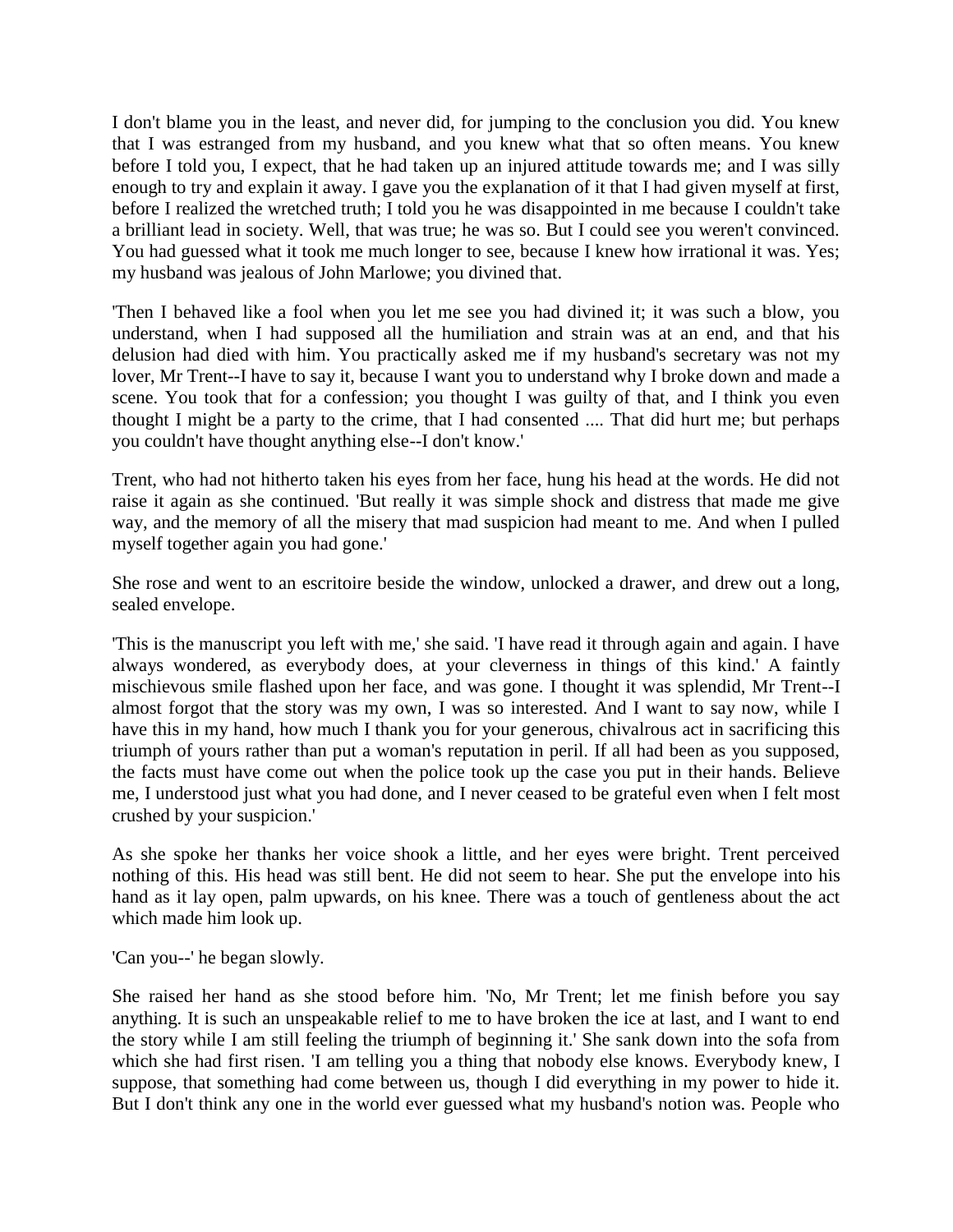know me don't think that sort of thing about me, I believe. And his fancy was so ridiculously opposed to the facts. I will tell you what the situation was. Mr Marlowe and I had been friendly enough since he came to us. For all his cleverness--my husband said he had a keener brain than any man he knew--I looked upon him as practically a boy. You know I am a little older than he is, and he had a sort of amiable lack of ambition that made me feel it the more. One day my husband asked me what I thought was the best thing about Marlowe, and not thinking much about it I said, "His manners." He surprised me very much by looking black at that, and after a silence he said, "Yes, Marlowe is a gentleman; that's so", not looking at me.

'Nothing was ever said about that again until about a year ago, when I found that Mr Marlowe had done what I always expected he would do--fallen desperately in love with an American girl. But to my disgust he had picked out the most worthless girl, I do believe, of all those whom we used to meet. She was the daughter of wealthy parents, and she did as she liked with them; very beautiful, well educated, very good at games--what they call a woman-athlete--and caring for nothing on earth but her own amusement. She was one of the most unprincipled flirts I ever knew, and quite the cleverest. Every one knew it, and Mr Marlowe must have heard it; but she made a complete fool of him, brain and all. I don't know how she managed it, but I can imagine. She liked him, of course; but it was quite plain to me that she was playing with him. The whole affair was so idiotic, I got perfectly furious. One day I asked him to row me in a boat on the lake- -all this happened at our house by Lake George. We had never been alone together for any length of time before. In the boat I talked to him. I was very kind about it, I think, and he took it admirably, but he didn't believe me a bit. He had the impudence to tell me that I misunderstood Alice's nature. When I hinted at his prospects--I knew he had scarcely anything of his own--he said that if she loved him he could make himself a position in the world. I dare say that was true, with his abilities and his friends--he is rather well connected, you know, as well as popular. But his enlightenment came very soon after that.

'My husband helped me out of the boat when we got back. He joked with Mr Marlowe about something, I remember; for through all that followed he never once changed in his manner to him, and that was one reason why I took so long to realize what he thought about him and myself. But to me he was reserved and silent that evening--not angry. He was always perfectly cold and expressionless to me after he took this idea into his head. After dinner he only spoke to me once. Mr Marlowe was telling him about some horse he had bought for the farm in Kentucky, and my husband looked at me and said, "Marlowe may be a gentleman, but he seldom quits loser in a horse-trade." I was surprised at that, but at that time--and even on the next occasion when he found us together--I didn't understand what was in his mind. That next time was the morning when Mr Marlowe received a sweet little note from the girl asking for his congratulations on her engagement. It was in our New York house. He looked so wretched at breakfast that I thought he was ill, and afterwards I went to the room where he worked, and asked what was the matter. He didn't say anything, but just handed me the note, and turned away to the window. I was very glad that was all over, but terribly sorry for him too, of course. I don't remember what I said, but I remember putting my hand on his arm as he stood there staring out on the garden and just then my husband appeared at the open door with some papers. He just glanced at us, and then turned and walked quietly back to his study. I thought that he might have heard what I was saying to comfort Mr Marlowe, and that it was rather nice of him to slip away. Mr Marlowe neither saw nor heard him. My husband left the house that morning for the West while I was out. Even then I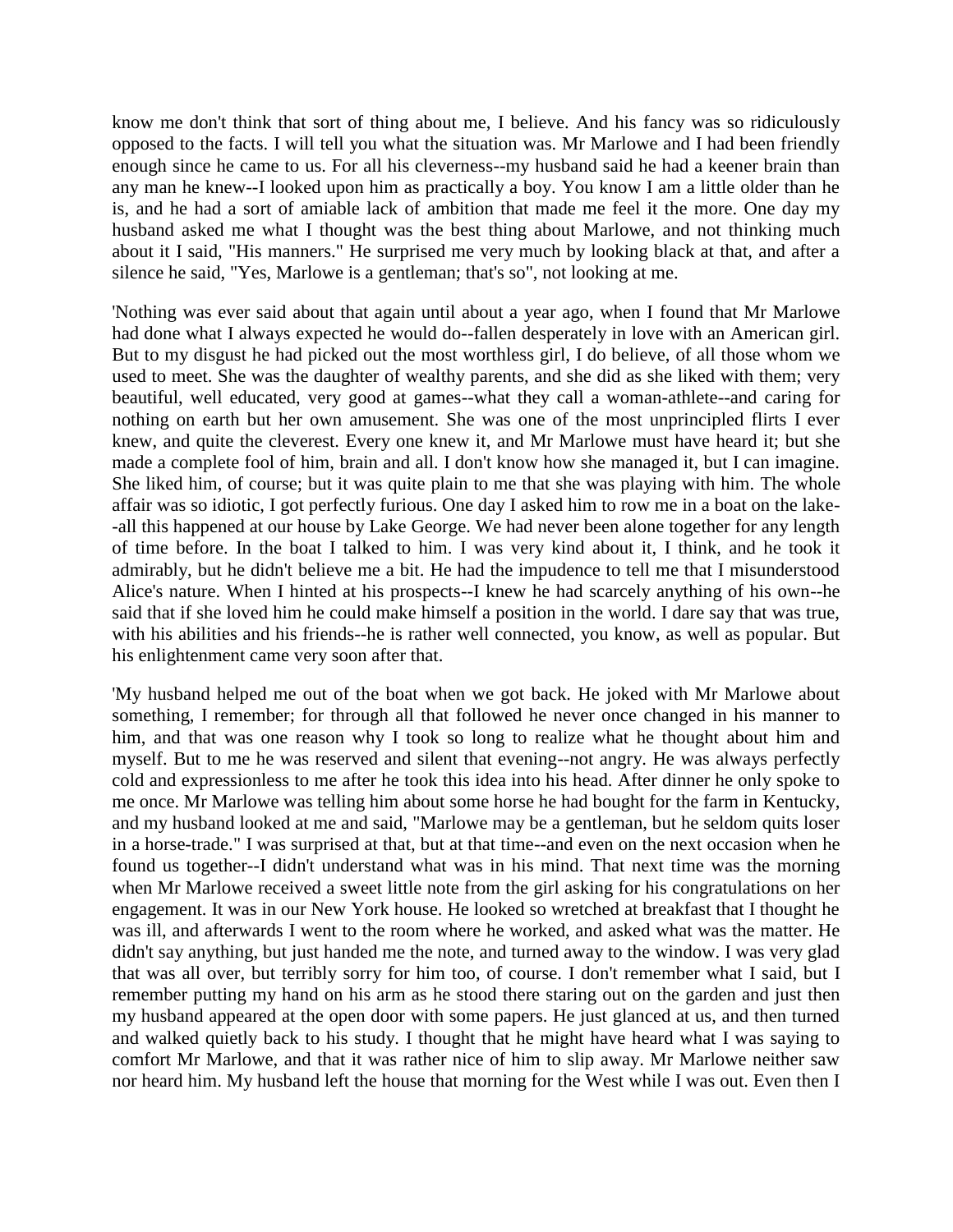did not understand. He used often to go off suddenly like that, if some business project called him.

'It was not until he returned a week later that I grasped the situation. He was looking white and strange, and as soon as he saw me he asked me where Mr Marlowe was. Somehow the tone of his question told me everything in a flash.

'I almost gasped; I was wild with indignation. You know, Mr Trent, I don't think I should have minded at all if any one had thought me capable of openly breaking with my husband and leaving him for somebody else. I dare say I might have done that. But that coarse suspicion... a man whom he trusted... and the notion of concealment. It made me see scarlet. Every shred of pride in me was strung up till I quivered, and I swore to myself on the spot that I would never show by any word or sign that I was conscious of his having such a thought about me. I would behave exactly as I always had behaved, I determined--and that I did, up to the very last. Though I knew that a wall had been made between us now that could never be broken down--even if he asked my pardon and obtained it--I never once showed that I noticed any change.

'And so it went on. I never could go through such a time again. My husband showed silent and cold politeness to me always when we were alone--and that was only when it was unavoidable. He never once alluded to what was in his mind; but I felt it, and he knew that I felt it. Both of us were stubborn in our different attitudes. To Mr Marlowe he was more friendly, if anything, than before--Heaven only knows why. I fancied he was planning some sort of revenge; but that was only a fancy. Certainly Mr Marlowe never knew what was suspected of him. He and I remained good friends, though we never spoke of anything intimate after that disappointment of his; but I made a point of seeing no less of him than I had always done. Then we came to England and to White Gables, and after that followed--my husband's dreadful end.'

She threw out her right hand in a gesture of finality. 'You know about the rest- -so much more than any other man,' she addeed, and glanced up at him with a quaint expression.

Trent wondered at that look, but the wonder was only a passing shadow on his thought. Inwardly his whole being was possessed by thankfulness. All the vivacity had returned to his face. Long before the lady had ended her story he had recognized the certainty of its truth, as from the first days of their renewed acquaintance he had doubted the story that his imagination had built up at White Gables, upon foundations that seemed so good to him.

He said, 'I don't know how to begin the apologies I have to make. There are no words to tell you how ashamed and disgraced I feel when I realize what a crude, cock-sure blundering at a conclusion my suspicion was. Yes, I suspected--you! I had almost forgotten that I was ever such a fool. Almost--not quite. Sometimes when I have been alone I have remembered that folly, and poured contempt on it. I have tried to imagine what the facts were. I have tried to excuse myself.'

She interrupted him quickly. 'What nonsense! Do be sensible, Mr Trent. You had only seen me on two occasions in your life before you came to me with your solution of the mystery.' Again the quaint expression came and was gone. 'If you talk of folly, it really is folly for a man like you to pretend to a woman like me that I had innocence written all over me in large letters--so large that you couldn't believe very strong evidence against me after seeing me twice.'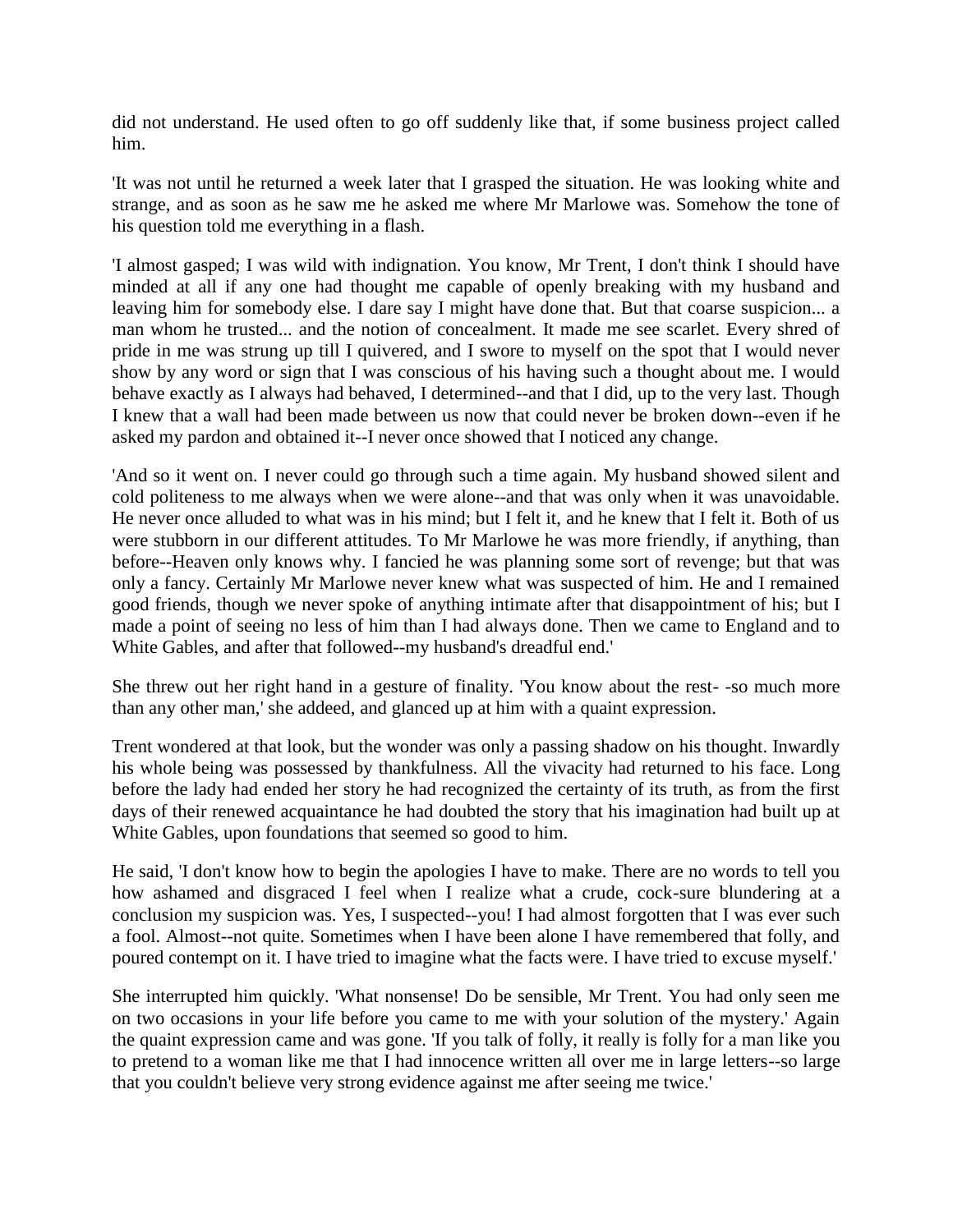'What do you mean by "a man like me"?' he demanded with a sort of fierceness. 'Do you take me for a person without any normal instincts? I don't say you impress people as a simple, transparent sort of character--what Mr Calvin Bunner calls a case of open-work; I don't say a stranger might not think you capable of wickedness, if there was good evidence for it: but I say that a man who, after seeing you and being in your atmosphere, could associate you with the particular kind of abomination I imagined, is a fool--the kind of fool who is afraid to trust his senses .... As for my making it hard for you to approach the subject, as you say, it is true. It was simply moral cowardice. I understood that you wished to clear the matter up; and I was revolted at the notion of my injurious blunder being discussed. I tried to show you by my actions that it was as if it had never been. I hoped you would pardon me without any words. I can't forgive myself, and I never shall. And yet if you could know--' He stopped short, and then added quietly, 'Well, will you accept all that as an apology? The very scrubbiest sackcloth made, and the grittiest ashes on the heap....I didn't mean to get worked up,' he ended lamely.

Mrs Manderson laughed, and her laugh carried him away with it. He knew well by this time that sudden rush of cascading notes of mirth, the perfect expression of enjoyment; he had many times tried to amuse her merely for his delight in the sound of it.

'But I love to see you worked up,' she said. 'The bump with which you always come down as soon as you realize that you are up in the air at all is quite delightful. Oh, we're actually both laughing. What a triumphant end to our explanations, after all my dread of the time when I should have it out with you. And now it's all over, and you know; and we'll never speak of it any more.'

'I hope not,' Trent said in sincere relief. 'If you're resolved to be so kind as this about it, I am not high-principled enough to insist on your blasting me with your lightnings. And now, Mrs Manderson, I had better go. Changing the subject after this would be like playing puss-in-thecorner after an earthquake.' He rose to his feet.

'You are right,' she said. 'But no! Wait. There is another thing--part of the same subject; and we ought to pick up all the pieces now while we are about it. Please sit down.' She took the envelope containing Trent's manuscript dispatch from the table where he had laid it. 'I want to speak about this.'

His brows bent, and he looked at her questioningly. 'So do I, if you do,' he said slowly. 'I want very much to know one thing.'

'Tell me.'

'Since my reason for suppressing that information was all a fantasy, why did you never make any use of it? When I began to realize that I had been wrong about you, I explained your silence to myself by saying that you could not bring yourself to do a thing that would put a rope round a man's neck, whatever he might have done. I can quite understand that feeling. Was that what it was? Another possibility I thought of was that you knew of something that was by way of justifying or excusing Marlowe's act. Or I thought you might have a simple horror, quite apart from humanitarian scruples, of appearing publicly in connection with a murder trial. Many important witnesses in such cases have to be practically forced into giving their evidence. They feel there is defilement even in the shadow of the scaffold.'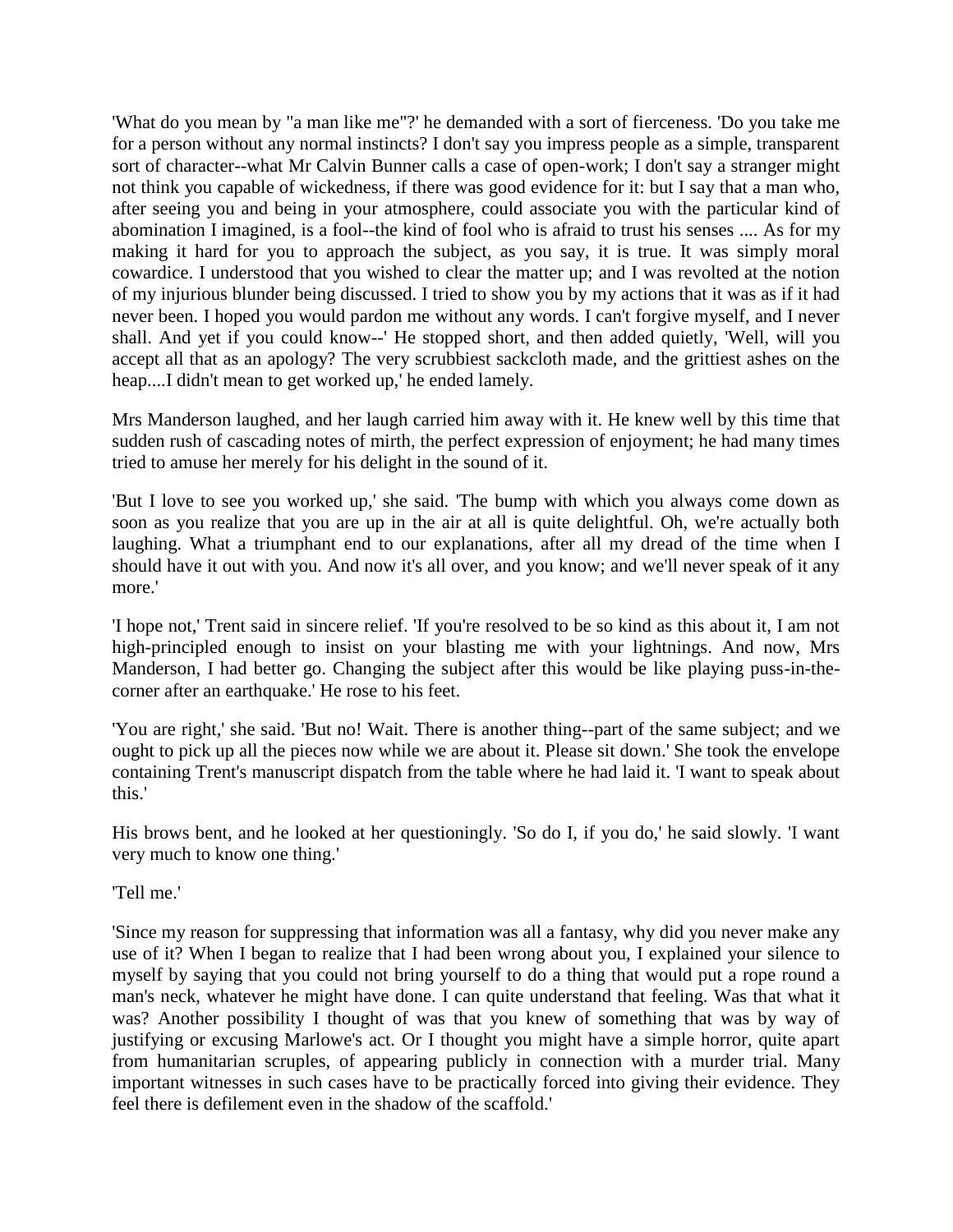Mrs Manderson tapped her lips with the envelope without quite concealing a smile. 'You didn't think of another possibility, I suppose, Mr Trent,' she said.

'No.' He looked puzzled.

'I mean the possibility of your having been wrong about Mr Marlowe as well as about me. No, no; you needn't tell me that the chain of evidence is complete. I know it is. But evidence of what? Of Mr Marlowe having impersonated my husband that night, and having escaped by way of my window, and built up an alibi. I have read your dispatch again and again, Mr Trent, and I don't see that those things can be doubted.'

Trent gazed at her with narrowed eyes. He said nothing to fill the brief pause that followed. Mrs Manderson smoothed her skirt with a preoccupied air, as one collecting her ideas.

'I did not make any use of the facts found out by you,' she slowly said at last, 'because it seemed to me very likely that they would be fatal to Mr Marlowe.'

'I agree with you,' Trent remarked in a colourless tone.

'And,' pursued the lady, looking up at him with a mild reasonableness in her eyes, 'as I knew that he was innocent I was not going to expose him to that risk.'

There was another little pause. Trent rubbed his chin, with an affectation of turning over the idea. Inwardly he was telling himself, somewhat feebly, that this was very right and proper; that it was quite feminine, and that he liked her to be feminine. It was permitted to her--more than permitted--to set her loyal belief in the character of a friend above the clearest demonstrations of the intellect. Nevertheless, it chafed him. He would have had her declaration of faith a little less positive in form. It was too irrational to say she 'knew'. In fact (he put it to himself bluntly), it was quite unlike her. If to be unreasonable when reason led to the unpleasant was a specially feminine trait, and if Mrs Manderson had it, she was accustomed to wrap it up better than any woman he had known.

'You suggest,' he said at length, 'that Marlowe constructed an alibi for himself, by means which only a desperate man would have attempted, to clear himself of a crime he did not commit. Did he tell he was innocent?'

She uttered a little laugh of impatience. 'So you think he has been talking me round. No, that is not so. I am merely sure he did not do it. Ah! I see you think that absurd. But see how unreasonable you are, Mr Trent! Just now you were explaining to me quite sincerely that it was foolishness in you to have a certain suspicion of me after seeing me and being in my atmosphere, as you said.' Trent started in his chair. She glanced at him, and went on: 'Now, I and my atmosphere are much obliged to you, but we must stand up for the rights of other atmospheres. I know a great deal more about Mr Marlowe's atmosphere than you know about mine even now. I saw him constantly for several years. I don't pretend to know all about him; but I do know that he is incapable of a crime of bloodshed. The idea of his planning a murder is as unthinkable to me as the idea of your picking a poor woman's pocket, Mr Trent. I can imagine you killing a man, you know... if the man deserved it and had an equal chance of killing you. I could kill a person myself in some circumstances. But Mr Marlowe was incapable of doing it, I don't care what the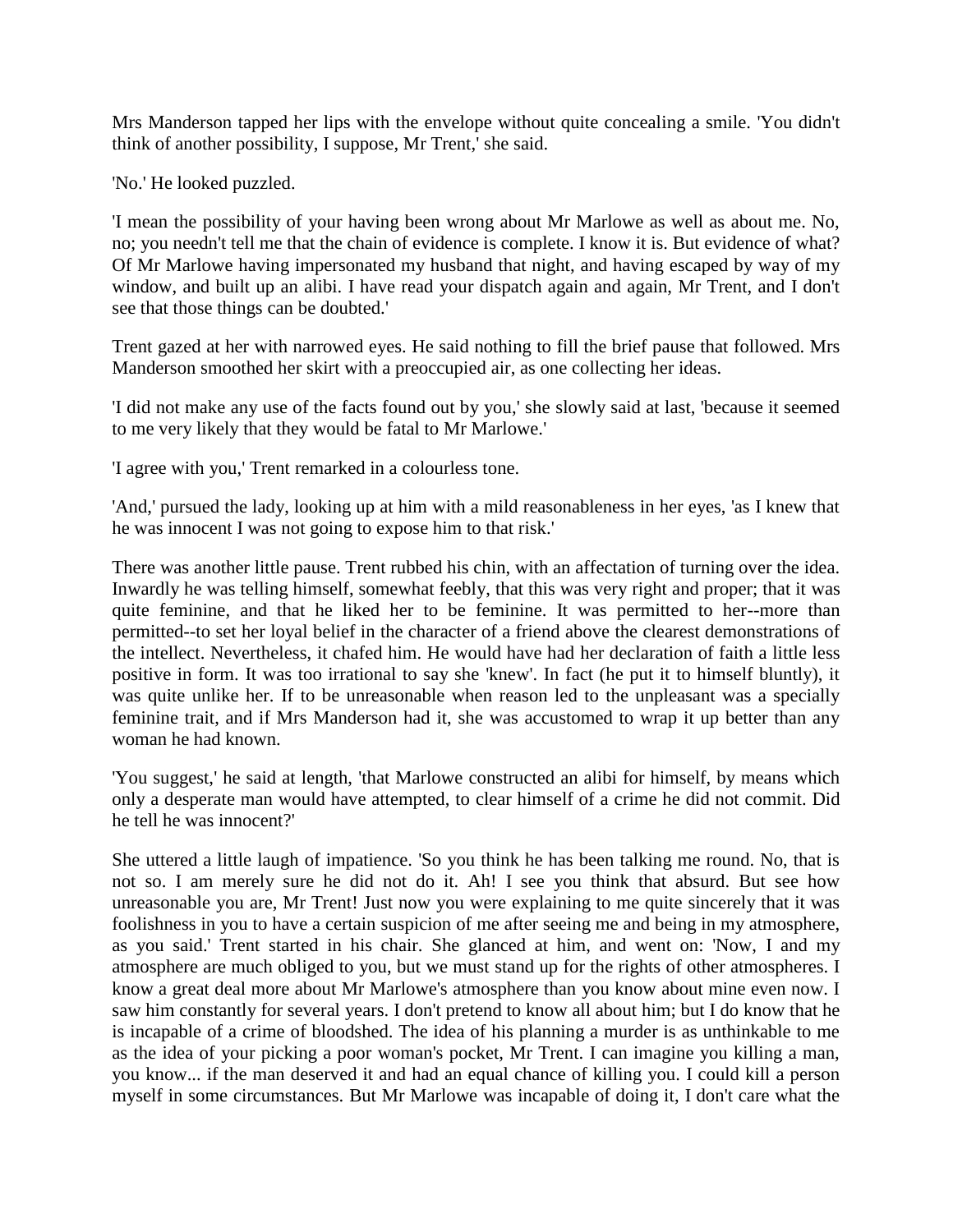provocation might be. He had a temper that nothing could shake, and he looked upon human nature with a sort of cold magnanimity that would find excuses for absolutely anything. It wasn't a pose; you could see it was a part of him. He never put it forward, but it was there always. It was quite irritating at times .... Now and then in America, I remember, I have heard people talking about lynching, for instance, when he was there. He would sit quite silent and expressionless, appearing not to listen; but you could feel disgust coming from him in waves. He really loathed and hated physical violence. He was a very strange man in some ways, Mr Trent. He gave one a feeling that he might do unexpected things--do you know that feeling one has about some people? What part he really played in the events of that night I have never been able to guess. But nobody who knew anything about him could possibly believe in his deliberately taking a man's life.' Again the movement of her head expressed finality, and she leaned back in the sofa, calmly regarding him.

'Then,' said Trent, who had followed this with earnest attention, 'we are forced back on two other possibilities, which I had not thought worth much consideration until this moment. Accepting what you say, he might still conceivably have killed in self-defence; or he might have done so by accident.'

The lady nodded. 'Of course I thought of those two explanations when I read your manuscript.'

'And I suppose you felt, as I did myself, that in either of those cases the natural thing, and obviously the safest thing, for him to do was to make a public statement of the truth, instead of setting up a series of deceptions which would certainly stamp him as guilty in the eyes of the law, if anything went wrong with them.'

'Yes,' she said wearily, 'I thought over all that until my head ached. And I thought somebody else might have done it, and that he was somehow screening the guilty person. But that seemed wild. I could see no light in the mystery, and after a while I simply let it alone. All I was clear about was that Mr Marlowe was not a murderer, and that if I told what you had found out, the judge and jury would probably think he was. I promised myself that I would speak to you about it if we should meet again; and now I've kept my promise.'

Trent, his chin resting on his hand, was staring at the carpet. The excitement of the hunt for the truth was steadily rising in him. He had not in his own mind accepted Mrs Manderson's account of Marlowe's character as unquestionable. But she had spoken forcibly; he could by no means set it aside, and his theory was much shaken.

'There is only one thing for it,' he said, looking up. 'I must see Marlowe. It worries me too much to have the thing left like this. I will get at the truth. Can you tell me,' he broke off, 'how he behaved after the day I left White Gables?'

'I never saw him after that,' said Mrs Manderson simply. 'For some days after you went away I was ill, and didn't go out of my room. When I got down he had left and was in London, settling things with the lawyers. He did not come down to the funeral. Immediately after that I went abroad. After some weeks a letter from him reached me, saying he had concluded his business and given the solicitors all the assistance in his power. He thanked me very nicely for what he called all my kindness, and said goodbye. There was nothing in it about his plans for the future, and I thought it particularly strange that he said not a word about my husband's death. I didn't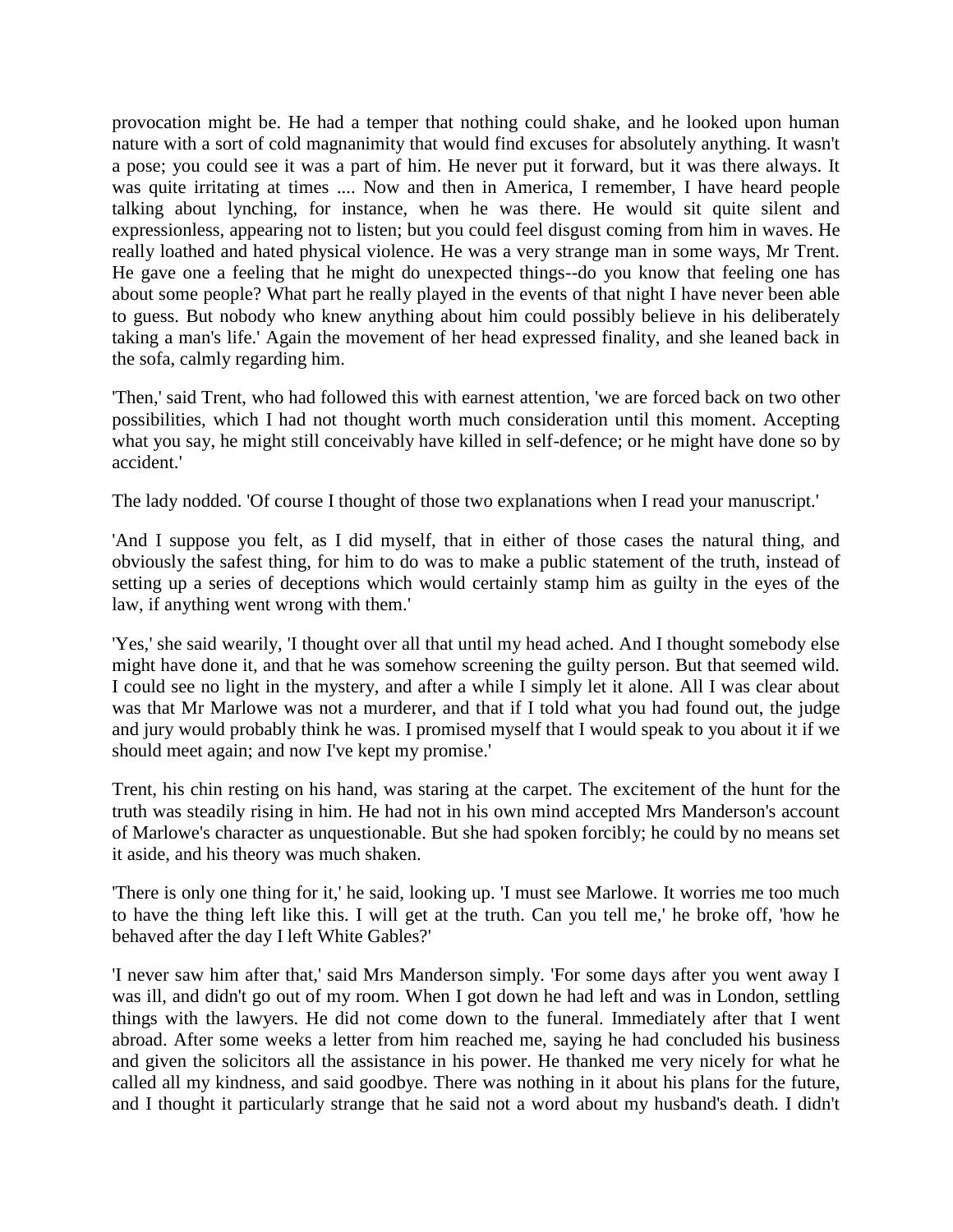answer. Knowing what I knew, I couldn't. In those days I shuddered whenever I thought of that masquerade in the night. I never wanted to see or hear of him again.'

'Then you don't know what has become of him?'

'No, but I dare say Uncle Burton--Mr Cupples, you know-could tell you. Some time ago he told me that he had met Mr Marlowe in London, and had some talk with him. I changed the conversation.' She paused and smiled with a trace of mischief. 'I rather wonder what you supposed had happened to Mr Marlowe after you withdrew from the scene of the drama that you had put together so much to your satisfaction.'

Trent flushed. 'Do you really want to know?' he said.

'I ask you,' she retorted quietly.

'You ask me to humiliate myself again, Mrs Manderson. Very well. I will tell you what I thought I should most likely find when I returned to London after my travels: that you had married Marlowe to live abroad.'

She heard him with unmoved composure. 'We certainly couldn't have lived very comfortably in England on his money and mine,' she observed thoughtfully. 'He had practically nothing then.'

He stared at her--'gaped', she told him some time afterwards. At the moment she laughed with a little embarrassment.

'Dear me, Mr Trent! Have I said anything dreadful? You surely must know .... I thought everybody understood by now .... I'm sure I've had to explain it often enough... if I marry again I lose everything that my husband left me.'

The effect of this speech upon Trent was curious. For an instant his face was flooded with the emotion of surprise. As this passed away he gradually drew himself together, as he sat, into a tense attitude. He looked, she thought as she saw his knuckles grow white on the arms of the chair, like a man prepared for pain under the hand of the surgeon. But all he said, in a voice lower than his usual tone, was, I had no idea of it.'

'It is so,' she said calmly, trifling with a ring on her finger. 'Really, Mr Trent, it is not such a very unusual thing. I think I am glad of it. For one thing, it has secured me--at least since it became generally known--from a good many attentions of a kind that a woman in my position has to put up with as a rule.'

'No doubt,' he said gravely. 'And... the other kind?'

She looked at him questioningly. 'Ah!' she laughed. 'The other kind trouble me even less. I have not yet met a man silly enough to want to marry a widow with a selfish disposition, and luxurious habits and tastes, and nothing but the little my father left me.'

She shook her head, and something in the gesture shattered the last remnants of Trent's selfpossession.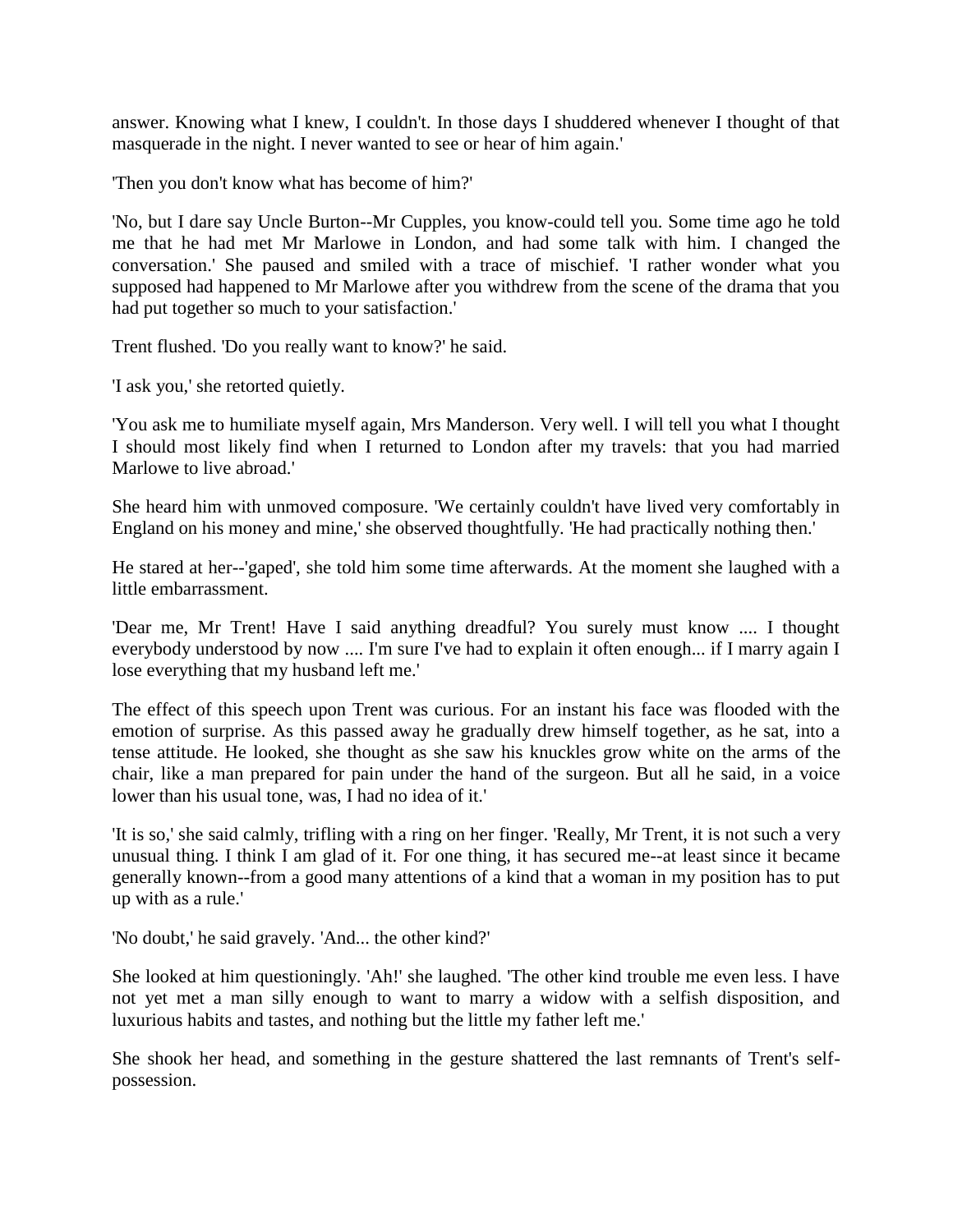'Haven't you, by Heaven!' he exclaimed, rising with a violent movement and advancing a step towards her. 'Then I am going to show you that human passion is not always stifled by the smell of money. I am going to end the business--my business. I am going to tell you what I dare say scores of better men have wanted to tell you, but couldn't summon up what I have summoned up- -the infernal cheek to do it. They were afraid of making fools of themselves. I am not. You have accustomed me to the feeling this afternoon.' He laughed aloud in his rush of words, and spread out his hands. 'Look at me! It is the sight of the century! It is one who says he loves you, and would ask you to give up very great wealth to stand at his side.'

She was hiding her face in her hands. He heard her say brokenly, 'Please... don't speak in that way.'

He answered: 'It will make a great difference to me if you will allow me to say all I have to say before I leave you. Perhaps it is in bad taste, but I will risk that; I want to relieve my soul; it needs open confession. This is the truth. You have troubled me ever since the first time I saw you--and you did not know it--as you sat under the edge of the cliff at Marlstone, and held out your arms to the sea. It was only your beauty that filled my mind then. As I passed by you it seemed as if all the life in the place were crying out a song about you in the wind and the sunshine. And the song stayed in my ears; but even your beauty would be no more than an empty memory to me by now if that had been all. It was when I led you from the hotel there to your house, with your hand on my arm, that--what was it that happened? I only knew that your stronger magic had struck home, and that I never should forget that day, whatever the love of my life should be. Till that day I had admired as I should admire the loveliness of a still lake; but that day I felt the spell of the divinity of the lake. And next morning the waters were troubled, and she rose--the morning when I came to you with my questions, tired out with doubts that were as bitter as pain, and when I saw you without your pale, sweet mask of composure--when I saw you moved and glowing, with your eyes and your hands alive, and when you made me understand that for such a creature as you there had been emptiness and the mere waste of yourself for so long. Madness rose in me then, and my spirit was clamouring to say what I say at last now: that life would never seem a full thing again because you could not love me, that I was taken for ever in the nets of your black hair and by the incantation of your voice-'

'Oh, stop!' she cried, suddenly throwing back her head, her face flaming and her hands clutching the cushions beside her. She spoke fast and disjointedly, her breath coming quick. 'You shall not talk me into forgetting common sense. What does all this mean? Oh, I do not recognize you at all--you seem another man. We are not children; have you forgotten that? You speak like a boy in love for the first time. It is foolish, unreal--I know that if you do not. I will not hear it. What has happened to you?' She was half sobbing. 'How can these sentimentalities come from a man like you? Where is your self-restraint?'

'Gone!' exclaimed Trent, with an abrupt laugh. 'It has got right away. I am going after it in a minute.' He looked gravely down into her eyes. 'I don't care so much now. I never could declare myself to you under the cloud of your great fortune. It was too heavy. There's nothing creditable in that feeling, as I look at it; as a matter of simple fact it was a form of cowardice--fear of what you would think, and very likely say--fear of the world's comment too, I suppose. But the cloud being rolled away, I have spoken, and I don't care so much. I can face things with a quiet mind now that I have told you the truth in its own terms. You may call it sentimentality or any other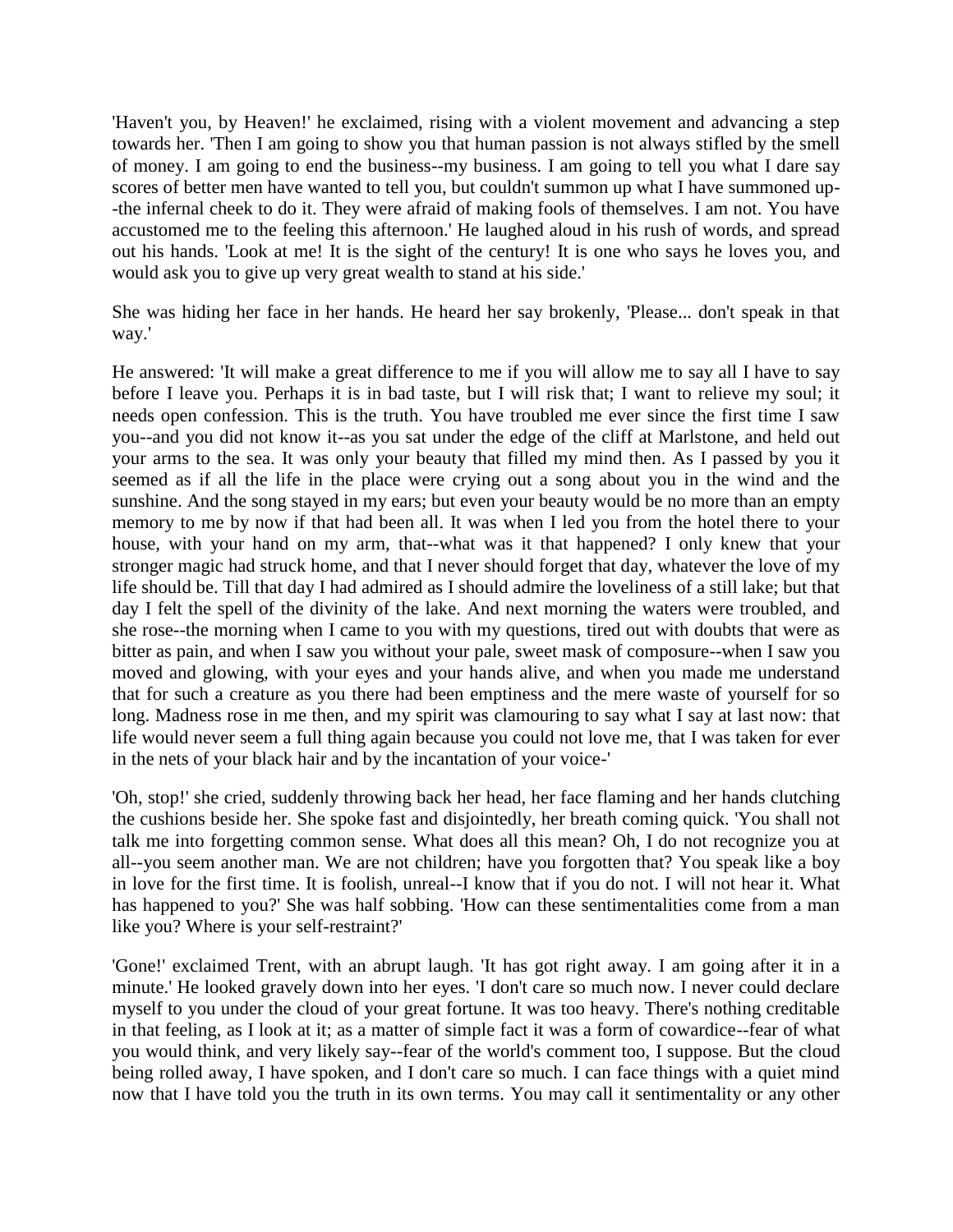nickname you like. It is quite true that it was not intended for a scientific statement. Since it annoys you, let it be extinguished. But please believe that it was serious to me if it was comedy to you. I have said that I love you, and honour you, and would hold you dearest of all the world. Now give me leave to go.'

But she held out her hands to him.

## **CHAPTER XIV Writing a Letter**

'If you insist,' Trent said, 'I suppose you will have your way. But I had much rather write it when I am not with you. However, if I must, bring me a tablet whiter than a star, or hand of hymning angel; I mean a sheet of note-paper not stamped with your address. Don't underestimate the sacrifice I am making. I never felt less like correspondence in my life.'

She rewarded him.

'What shall I say?' he enquired, his pen hovering over the paper. 'Shall I compare him to a summer's day? What shall I say?'

'Say what you want to say,' she suggested helpfully.

He shook his head. 'What I want to say--what I have been wanting for the past twenty-four hours to say to every man, woman, and child I met--is "Mabel and I are betrothed, and all is gas and gaiters." But that wouldn't be a very good opening for a letter of strictly formal, not to say sinister, character. I have got as far as "Dear Mr Marlowe." What comes next?'

'I am sending you a manuscript,' she prompted, 'which I thought you might like to see.'

'Do you realize,' he said, 'that in that sentence there are only two words of more than one syllable? This letter is meant to impress, not to put him at his ease. We must have long words.'

'I don't see why,' she answered. 'I know it is usual, but why is it? I have had a great many letters from lawyers and business people, and they always begin, "with reference to our communication", or some such mouthful, and go on like that all the way through. Yet when I see them they don't talk like that. It seems ridiculous to me.'

'It is not at all ridiculous to them.' Trent laid aside the pen with an appearance of relief and rose to his feet. 'Let me explain. A people like our own, not very fond of using its mind, gets on in the ordinary way with a very small and simple vocabulary. Long words are abnormal, and like everything else that is abnormal, they are either very funny or tremendously solemn. Take the phrase "intelligent anticipation", for instance. If such a phrase had been used in any other country in Europe, it would not have attracted the slightest attention. With us it has become a proverb; we all grin when we hear it in a speech or read it in a leading article; it is considered to be one of the best things ever said. Why? Just because it consists of two long words. The idea expressed is as commonplace as cold mutton. Then there's "terminological inexactitude". How we all roared, and are still roaring, at that! And the whole of the joke is that the words are long. It's just the same when we want to be very serious; we mark it by turning to long words. When a solicitor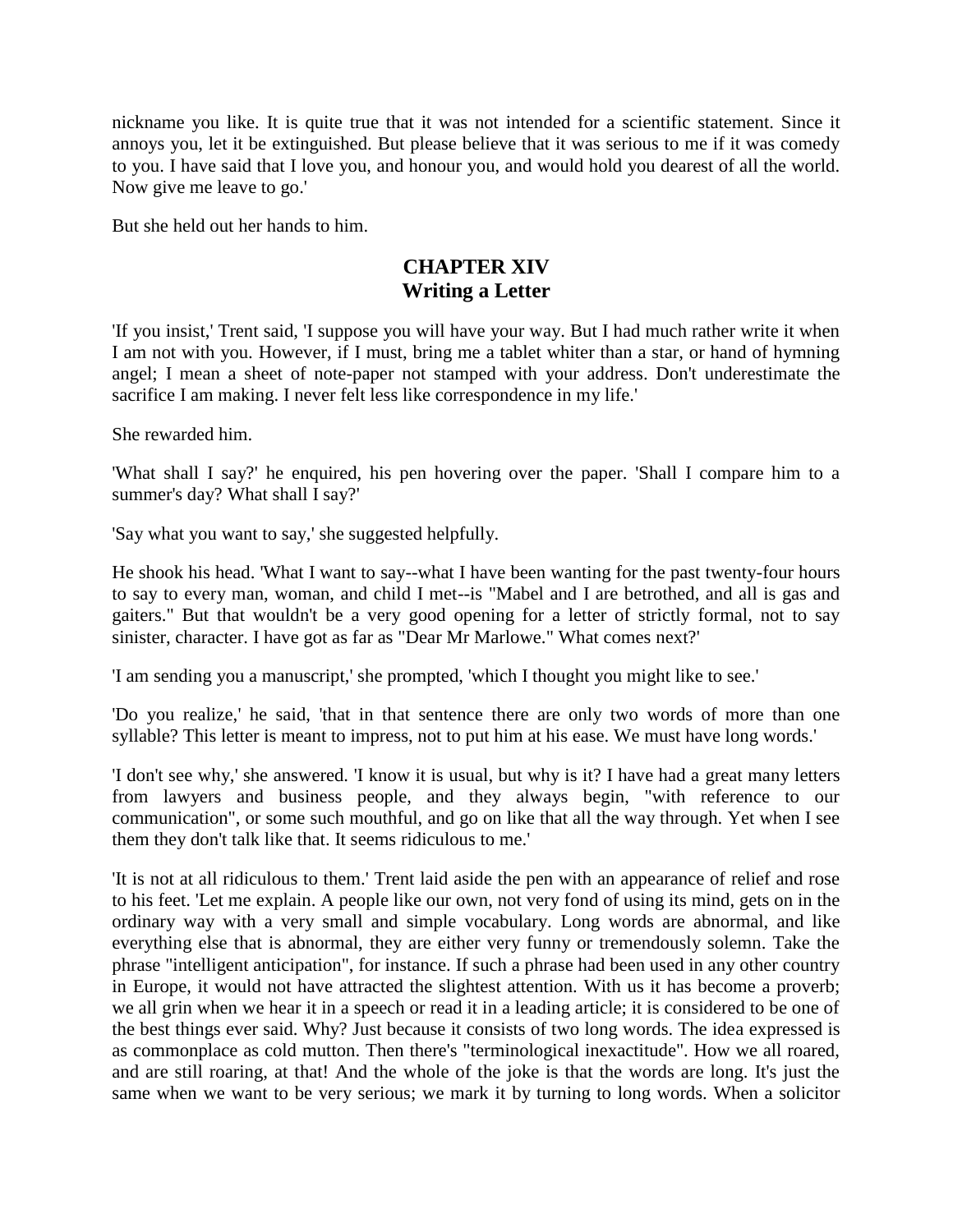can begin a sentence with, "pursuant to the instructions communicated to our representative, or some such gibberish, he feels that he is earning his six-and-eightpence. Don't laugh! It is perfectly true. Now Continentals haven't got that feeling. They are always bothering about ideas, and the result is that every shopkeeper or peasant has a vocabulary in daily use that is simply Greek to the vast majority of Britons. I remember some time ago I was dining with a friend of mine who is a Paris cabman. We had dinner at a dirty little restaurant opposite the central post office, a place where all the clients were cabmen or porters. Conversation was general, and it struck me that a London cabman would have felt a little out of his depth. Words like "functionary" and "unforgettable" and "exterminate" and "independence" hurtled across the table every instant. And these were just ordinary, vulgar, jolly, red-faced cabmen. Mind you,' he went on hurriedly, as the lady crossed the room and took up his pen, 'I merely mention this to illustrate my point. I'm not saying that cab-men ought to be intellectuals. I don't think so; I agree with Keats--happy is England, sweet her artless cabmen, enough their simple loveliness for me. But when you come to the people who make up the collective industrial brain-power of the country .... Why, do you know--'

'Oh no, no, no!' cried Mrs Manderson. 'I don't know anything at the moment, except that your talking must be stopped somehow, if we are to get any further with that letter to Mr Marlowe. You shall not get out of it. Come!' She put the pen into his hand.

Trent looked at it with distaste. 'I warn you not to discourage my talking,' he said dejectedly. 'Believe me, men who don't talk are even worse to live with than men who do. O have a care of natures that are mute. I confess I'm shirking writing this thing. It is almost an indecency. It's mixing two moods to write the sort of letter I mean to write, and at the same time to be sitting in the same room with you.'

She led him to his abandoned chair before the escritoire and pushed him gently into it. 'Well, but please try. I want to see what you write, and I want it to go to him at once. You see, I would be contented enough to leave things as they are; but you say you must get at the truth, and if you must, I want it to be as soon as possible. Do it now--you know you can if you will--and I'll send it off the moment it's ready. Don't you ever feel that--the longing to get the worrying letter into the post and off your hands, so that you can't recall it if you would, and it's no use fussing any more about it?'

'I will do as you wish,' he said, and turned to the paper, which he dated as from his hotel. Mrs Manderson looked down at his bent head with a gentle light in her eyes, and made as if to place a smoothing hand upon his rather untidy crop of hair. But she did not touch it. Going in silence to the piano, she began to play very softly. It was ten minutes before Trent spoke.

'If he chooses to reply that he will say nothing?'

Mrs Manderson looked over her shoulder. 'Of course he dare not take that line. He will speak to prevent you from denouncing him.'

'But I'm not going to do that anyhow. You wouldn't allow it--you said so; besides, I won't if you would. The thing's too doubtful now.'

'But,' she laughed, 'poor Mr Marlowe doesn't know you won't, does he?'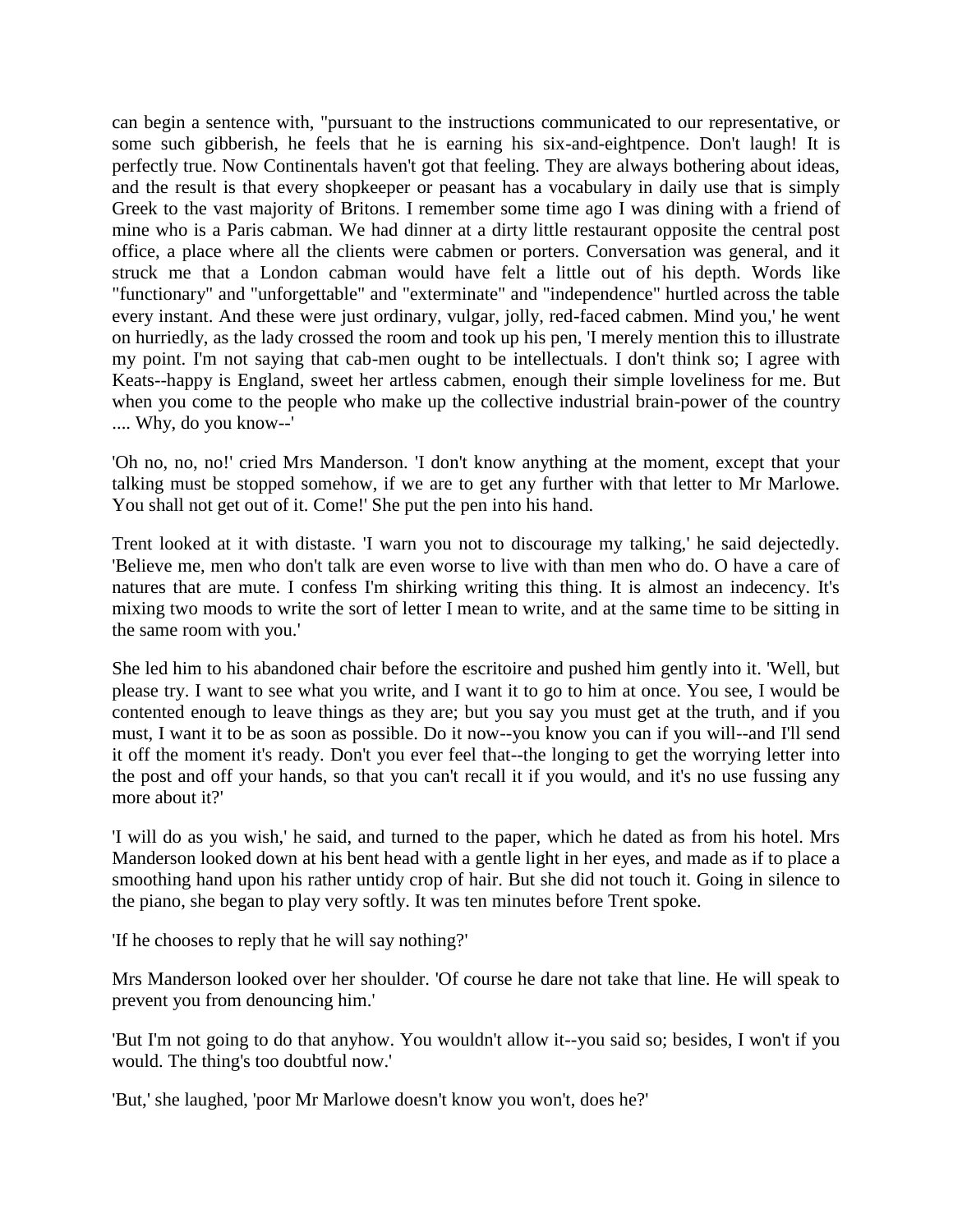Trent sighed. 'What extraordinary things codes of honour are!' he remarked abstractedly. 'I know that there are things I should do, and never think twice about, which would make you feel disgraced if you did them--such as giving any one who grossly insulted me a black eye, or swearing violently when I barked my shin in a dark room. And now you are calmly recommending me to bluff Marlowe by means of a tacit threat which I don't mean; a thing which hews most abandoned fiend did never, in the drunkenness of guilt--well, anyhow, I won't do it.' He resumed his writing, and the lady, with an indulgent smile, returned to playing very softly.

In a few minutes more, Trent said: 'At last I am his faithfully. Do you want to see it?' She ran across the twilight room, and turned on a reading lamp beside the escritoire. Then, leaning on his shoulder, she read what follows:

DEAR MR MARLOWE,--YOU WILL PERHAPS REMEMBER THAT WE MET, UNDER UNHAPPY CIRCUMSTANCES, IN JUNE OF LAST YEAR AT MARLSTONE.

ON THAT OCCASION IT WAS MY DUTY, AS REPRESENTING A NEWSPAPER, TO MAKE AN INDEPENDENT INVESTIGATION OF THE CIRCUMSTANCES OF THE DEATH OF THE LATE SIGSBEE MANDERSON. I DID SO, AND I ARRIVED AT CERTAIN CONCLUSIONS. YOU MAY LEARN FROM THE ENCLOSED MANUSCRIPT, WHICH WAS ORIGINALLY WRITTEN AS A DISPATCH FOR MY NEWSPAPER, WHAT THOSE CONCLUSIONS WERE. FOR REASONS WHICH IT IS NOT NECESSARY TO STATE I DECIDED AT THE LAST MOMENT NOT TO MAKE THEM PUBLIC, OR TO COMMUNICATE THEM TO YOU, AND THEY ARE KNOWN TO ONLY TWO PERSONS BESIDE MYSELF.

At this point Mrs Manderson raised her eyes quickly from the letter. Her dark brows were drawn together. 'Two persons?' she said with a note of enquiry.

'Your uncle is the other. I sought him out last night and told him the whole story. Have you anything against it? I always felt uneasy at keeping it from him as I did, because I had led him to expect I should tell him all I discovered, and my silence looked like mystery-making. Now it is to be cleared up finally, and there is no question of shielding you, I wanted him to know everything. He is a very shrewd adviser, too, in a way of his own; and I should like to have him with me when I see Marlowe. I have a feeling that two heads will be better than one on my side of the interview.'

She sighed. 'Yes, of course, uncle ought to know the truth. I hope there is nobody else at all.' She pressed his hand. 'I so much want all that horror buried--buried deep. I am very happy now, dear, but I shall be happier still when you have satisfied that curious mind of yours and found out everything, and stamped down the earth upon it all.' She continued her reading.

QUITE RECENTLY, HOWEVER [the letter went on], FACTS HAVE COME TO MY KNOWLEDGE WHICH HAVE LED ME TO CHANGE MY DECISION. I DO NOT MEAN THAT I SHALL PUBLISH WHAT I DISCOVERED, BUT THAT I HAVE DETERMINED TO APPROACH YOU AND ASK YOU FOR A PRIVATE STATEMENT. IF YOU HAVE ANYTHING TO SAY WHICH WOULD PLACE THE MATTER IN ANOTHER LIGHT, I CAN IMAGINE NO REASON WHY YOU SHOULD WITHHOLD IT.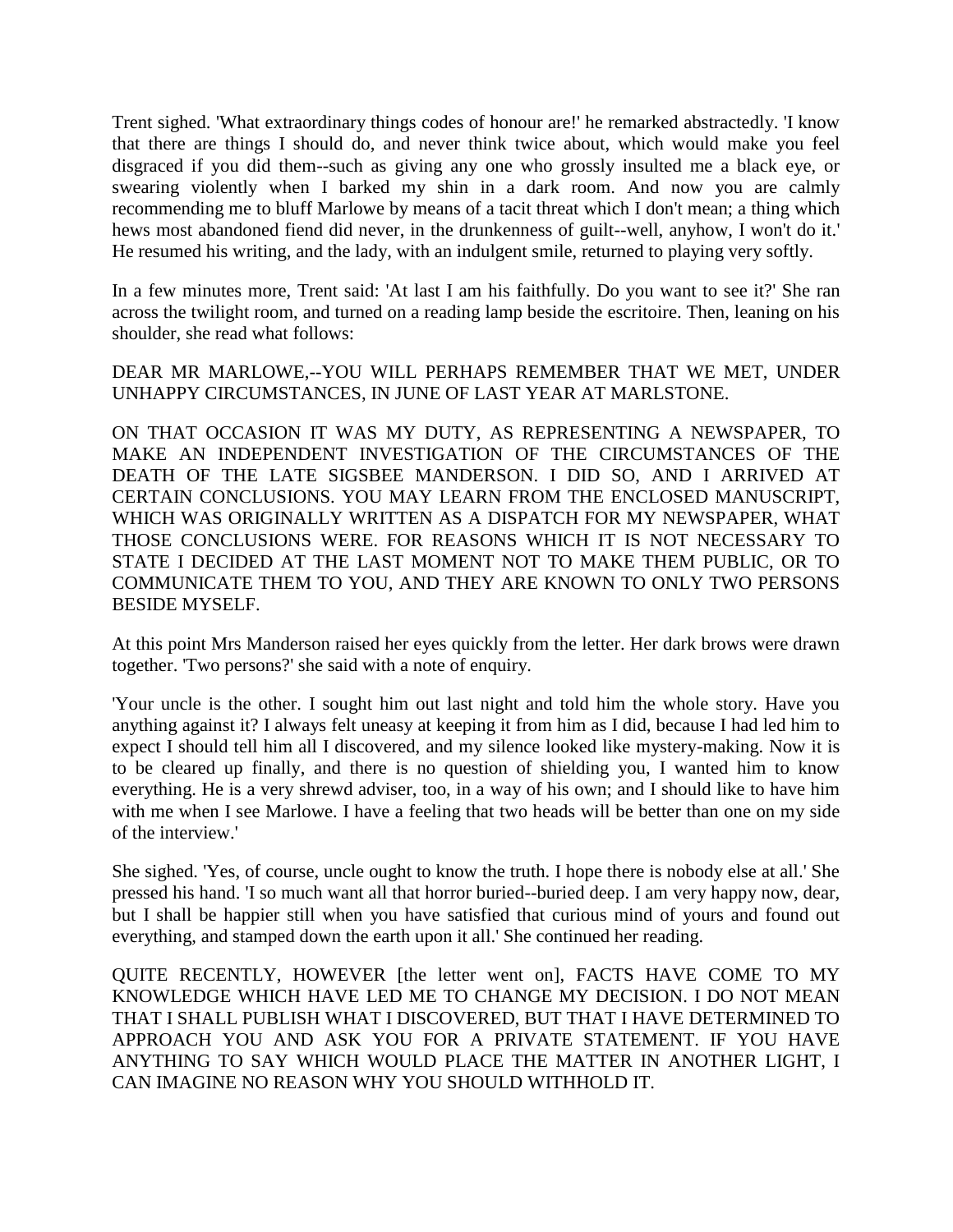I EXPECT, THEN, TO HEAR FROM YOU WHEN AND WHERE I MAY CALL UPON YOU; UNLESS YOU PREFER THE INTERVIEW TO TAKE PLACE AT MY HOTEL. IN EITHER CASE I DESIRE THAT MR CUPPLES, WHOM YOU WILL REMEMBER, AND WHO HAS READ THE ENCLOSED DOCUMENT, SHOULD BE PRESENT ALSO.--FAITHFULLY YOURS, PHILIP TRENT.

What a very stiff letter!' she said. 'Now I am sure you couldn't have made it any stiffer in your own rooms.'

Trent slipped the letter and enclosure into a long envelope. 'Yes,' he said, 'I think it will make him sit up suddenly. Now this thing mustn't run any risk of going wrong. It would be best to send a special messenger with orders to deliver it into his own hands. If he's away it oughtn't to be left.'

She nodded. 'I can arrange that. Wait here for a little.'

When Mrs Manderson returned, he was hunting through the music cabinet. She sank on the carpet beside him in a wave of dark brown skirts. 'Tell me something, Philip,' she said.

'If it is among the few things that I know.'

'When you saw uncle last night, did you tell him about--about us?' 'I did not,' he answered. 'I remembered you had said nothing about telling any one. It is for you--isn't it?--to decide whether we take the world into our confidence at once or later on.'

'Then will you tell him?' She looked down at her clasped hands. 'I wish you to tell him. Perhaps if you think you will guess why .... There! that is settled.' She lifted her eyes again to his, and for a time there was silence between them.

He leaned back at length in the deep chair. 'What a world!' he said. 'Mabel, will you play something on the piano that expresses mere joy, the genuine article, nothing feverish or like thorns under a pot, but joy that has decided in favour of the universe? It's a mood that can't last altogether, so we had better get all we can out of it.'

She went to the instrument and struck a few chords while she thought. Then she began to work with all her soul at the theme in the last movement of the Ninth Symphony which is like the sound of the opening of the gates of Paradise.

## **CHAPTER XV Double Cunning**

An old oaken desk with a deep body stood by the window in a room that overlooked St James s Park from a height. The room was large, furnished and decorated by some one who had brought taste to the work; but the hand of the bachelor lay heavy upon it. John Marlowe unlocked the desk and drew a long, stout envelope the back of the well.

'I understand,' he said to Mr Cupples, 'that you have read this.'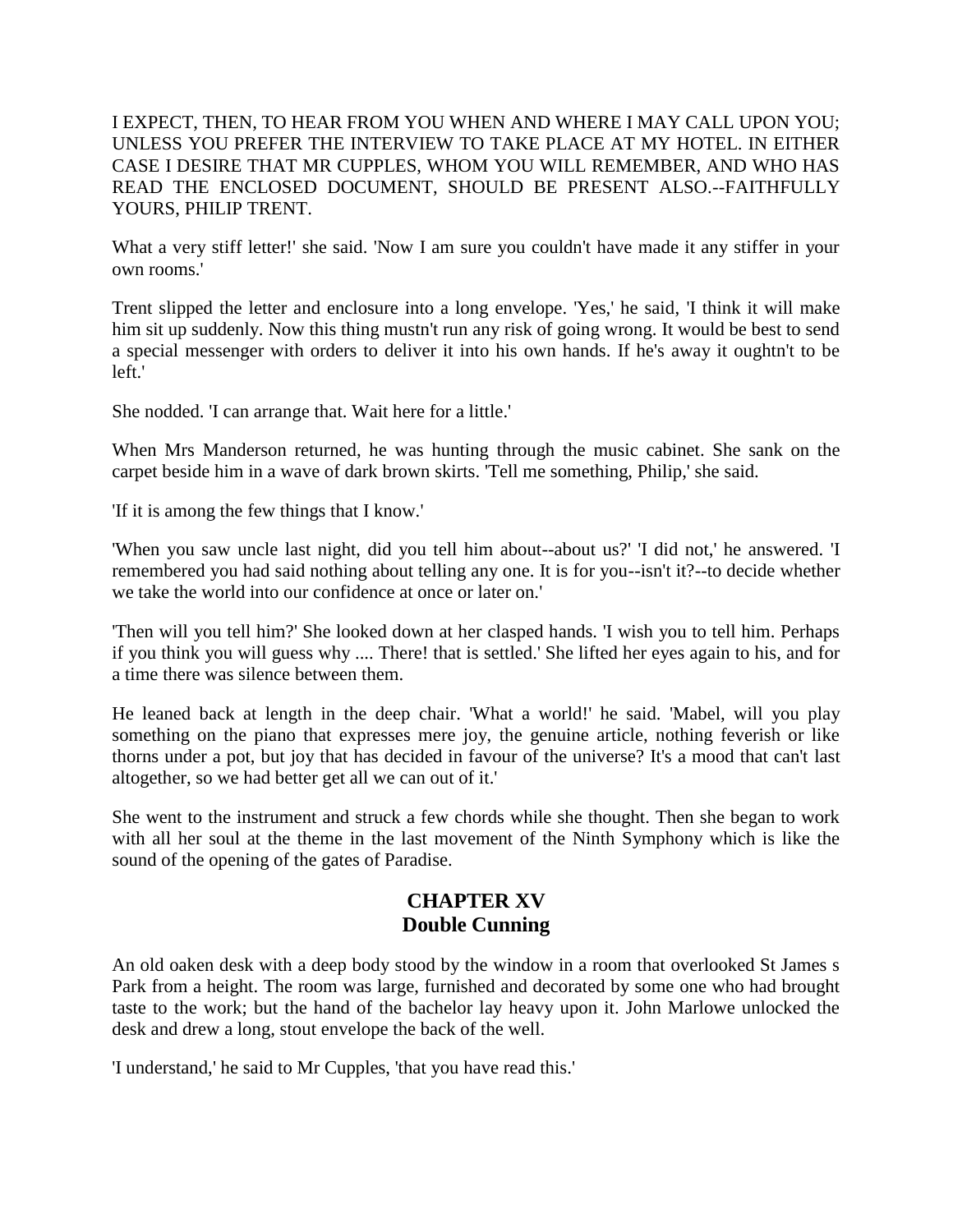'I read it for the first time two days ago,' replied Mr Cupples, who, seated on a sofa, was peering about the room with a benignant face. 'We have discussed it fully.'

Marlowe turned to Trent. 'There is your manuscript,' he said, laying the envelope on the table. 'I have gone over it three times. I do not believe there is another man who could have got at as much of the truth as you have set down there.'

Trent ignored the compliment. He sat by the table gazing stonily at the fire, his long legs twisted beneath his chair. 'You mean, of course, he said, drawing the envelope towards him, 'that there is more of the truth to be disclosed now. We are ready to hear you as soon as you like. I expect it will be a long story, and the longer the better, so far as I am concerned; I want to understand thoroughly. What we should both like, I think, is some preliminary account of Manderson and your relations with him. It seemed to me from the first that the character of the dead man must be somehow an element in the business.'

'You were right, Marlowe answered grimly. He crossed the room and seated himself on a corner of the tall cushion-topped fender. 'I will begin as you suggest.'

'I ought to tell you beforehand, said Trent, looking him in the eyes, 'that although I am here to listen to you, I have not as yet any reason to doubt the conclusions I have stated here.' He tapped the envelope. 'It is a defence that you will be putting forward--you understand that?'

'Perfectly.' Marlowe was cool and in complete possession of himself, a man different indeed from the worn-out, nervous being Trent remembered at Marlstone a year and a half ago. His tall, lithe figure was held with the perfection of muscular tone. His brow was candid, his blue eyes were clear, though they still had, as he paused collecting his ideas, the look that had troubled Trent at their first meeting. Only the lines of his mouth showed that he knew himself in a position of difficulty, and meant to face it.

'Sigsbee Manderson was not a man of normal mind,' Marlowe began in his quiet voice. 'Most of the very rich men I met with in America had become so by virtue of abnormal greed, or abnormal industry, or abnormal personal force, or abnormal luck. None of them had remarkable intellects. Manderson delighted too in heaping up wealth; he worked incessantly at it; he was a man of dominant will; he had quite his share of luck; but what made him singular was his brainpower. In his own country they would perhaps tell you that it was his ruthlessness in pursuit of his aims that was his most striking characteristic; but there are hundreds of them who would have carried out his plans with just as little consideration for others if they could have formed the plans.

'I'm not saying Americans aren't clever; they are ten times cleverer than we are, as a nation; but I never met another who showed such a degree of sagacity and foresight, such gifts of memory and mental tenacity, such sheer force of intelligence, as there was behind everything Manderson did in his money-making career. They called him the "Napoleon of Wall Street" often enough in the papers; but few people knew so well as I did how much truth there was in the phrase. He seemed never to forget a fact that might be of use to him, in the first place; and he did systematically with the business facts that concerned him what Napoleon did, as I have read, with military facts. He studied them in special digests which were prepared for him at short intervals, and which he always had at hand, so that he could take up his report on coal or wheat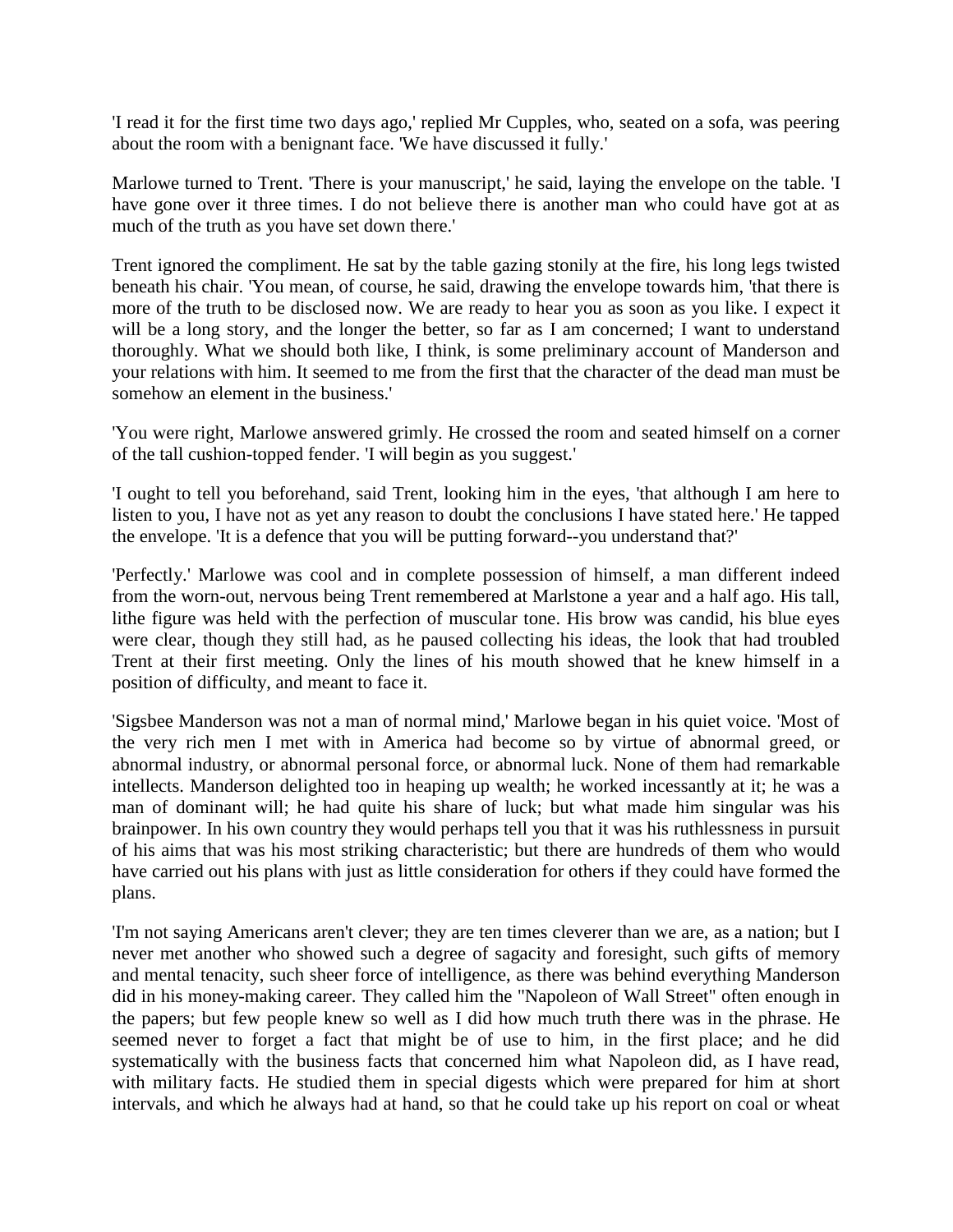or railways, or whatever it might be, in any unoccupied moment. Then he could make a bolder and cleverer plan than any man of them all. People got to know that Manderson would never do the obvious thing, but they got no further; the thing he did do was almost always a surprise, and much of his success flowed from that. The Street got rattled, as they used to put it, when known that the old man was out with his gun, and often his opponents seemed to surrender as easily as Colonel Crockett's coon in the story. The scheme I am going to describe to you would have occupied most men long enough. Manderson could have plotted the thing, down to the last detail, while he shaved himself.

'I used to think that his strain of Indian blood, remote as it was, might have something to do with the cunning and ruthlessness of the man. Strangely enough, its existence was unknown to any one but himself and me. It was when he asked me to apply my taste for genealogical work to his own obscure family history that I made the discovery that he had in him a share of the blood of the Iroquois chief Montour and his French wife, a terrible woman who ruled the savage politics of the tribes of the Wilderness two hundred years ago. The Mandersons were active in the fur trade on the Pennsylvanian border in those days, and more than one of them married Indian women. Other Indian blood than Montour's may have descended to Manderson, for all I can say, through previous and subsequent unions; some of the wives' antecedents were quite untraceable, and there were so many generations of pioneering before the whole country was brought under civilization. My researches left me with the idea that there is a very great deal of the aboriginal blood present in the genealogical make-up of the people of America, and that it is very widely spread. The newer families have constantly intermarried with the older, and so many of them had a strain of the native in them-and were often rather proud of it, too, in those days. But Manderson had the idea about the disgracefulness of mixed blood, which grew much stronger, I fancy, with the rise of the negro question after the war. He was thunderstruck at what I told him, and was anxious to conceal it from every soul. Of course I never gave it away while he lived, and I don't think he supposed I would; but I have thought since that his mind took a turn against me from that time onward. It happened about a year before his death.'

'Had Manderson,' asked Mr Cupples, so unexpectedly that the others started, 'any definable religious attitude?'

Marlowe considered a moment. 'None that ever I heard of,' he said. 'Worship and prayer were quite unknown to him, so far as I could see, and I never heard him mention religion. I should doubt if he had any real sense of God at all, or if he was capable of knowing God through the emotions. But I understood that as a child he had had a religious upbringing with a strong moral side to it. His private life was, in the usual limited sense, blameless. He was almost ascetic in his habits, except as to smoking. I lived with him four years without ever knowing him to tell a direct verbal falsehood, constantly as he used to practise deceit in other forms. Can you understand the soul of a man who never hesitated to take steps that would have the effect of hoodwinking people, who would use every trick of the markets to mislead, and who was at the same time scrupulous never to utter a direct lie on the most insignificant matter? Manderson was like that, and he was not the only one. I suppose you might compare the state of mind to that of a soldier who is personally a truthful man, but who will stick at nothing to deceive the enemy. The rules of the game allow it; and the same may be said of business as many business men regard it. Only with them it is always wartime.'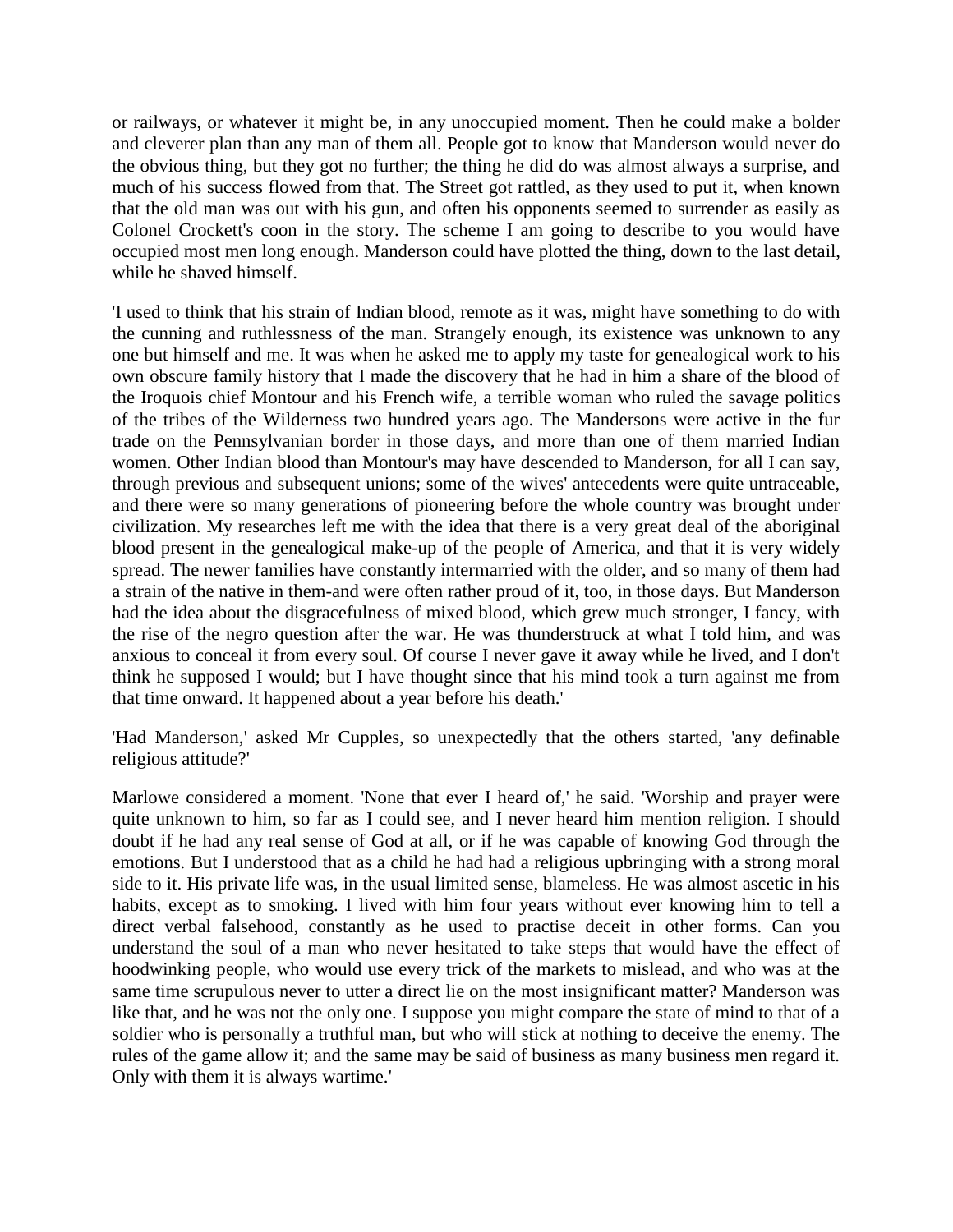'It is a sad world,' observed Mr Cupples.

'As you say,' Marlowe agreed. 'Now I was saying that one could always take Manderson's word if he gave it in a definite form. The first time I ever heard him utter a downright lie was on the night he died; and hearing it, I believe, saved me from being hanged as his murderer.'

Marlowe stared at the light above his head and Trent moved impatiently in his chair. 'Before we come to that,' he said, 'will you tell us exactly on what footing you were with Manderson during the years you were with him?'

'We were on very good terms from beginning to end,' answered Marlowe. 'Nothing like friendship--he was not a man for making friends---but the best of terms as between a trusted employee and his chief. I went to him as private secretary just after getting my degree at Oxford. I was to have gone into my father's business, where I am now, but my father suggested that I should see the world for a year or two. So I took this secretaryship, which seemed to promise a good deal of varied experience, and I had let the year or two run on to four years before the end came. The offer came to me through the last thing in the world I should have put forward as a qualification for a salaried post, and that was chess.'

At the word Trent struck his hands together with a muttered exclamation. The others looked at him in surprise.

'Chess!' repeated Trent. 'Do you know,' he said, rising and approaching Marlowe, 'what was the first thing I noted about you at our first meeting? It was your eye, Mr Marlowe. I couldn't place it then, but I know now where I had seen your eyes before. They were in the head of no less a man than the great Nikolay Korchagin, with whom I once sat in the same railway carriage for two days. I thought I should never forget the chess eye after that, but I could not put a name to it when I saw it in you. I beg your pardon,' he ended suddenly, resuming marmoreal attitude in his chair.

'I have played the game from my childhood, and with good players,' said Marlowe simply. 'It is an hereditary gift, if you can call it a gift. At the University I was nearly as good as anybody there, and I gave most of my brains to that and the OUDS and playing about generally. At Oxford, as I dare say you know, inducements to amuse oneself at the expense of one's education are endless, and encouraged by the authorities. Well, one day toward the end of my last term, Dr Munro of Queen's, whom I had never defeated, sent for me. He told me that I played a fairish game of chess. I said it was very good of him to say so. Then he said, "They tell me you hunt, too." I said, "Now and then." He asked, "Is there anything else you can do? "No," I said, not much liking the tone of the conversation-the old man generally succeeded in putting people's backs up. He grunted fiercely, and then told me that enquiries were being made on behalf of a wealthy American man of business who wanted an English secretary. Manderson was the name, he said. He seemed never to have heard it before, which was quite possible, as he never opened a newspaper and had not slept a night outside the college for thirty years. If I could rub up my spelling-as the old gentleman put it--I might have a good chance for the post, as chess and riding and an Oxford education were the only indispensable points.

'Well, I became Manderson's secretary. For a long time I liked the position greatly. When one is attached to an active American plutocrat in the prime of life one need not have many dull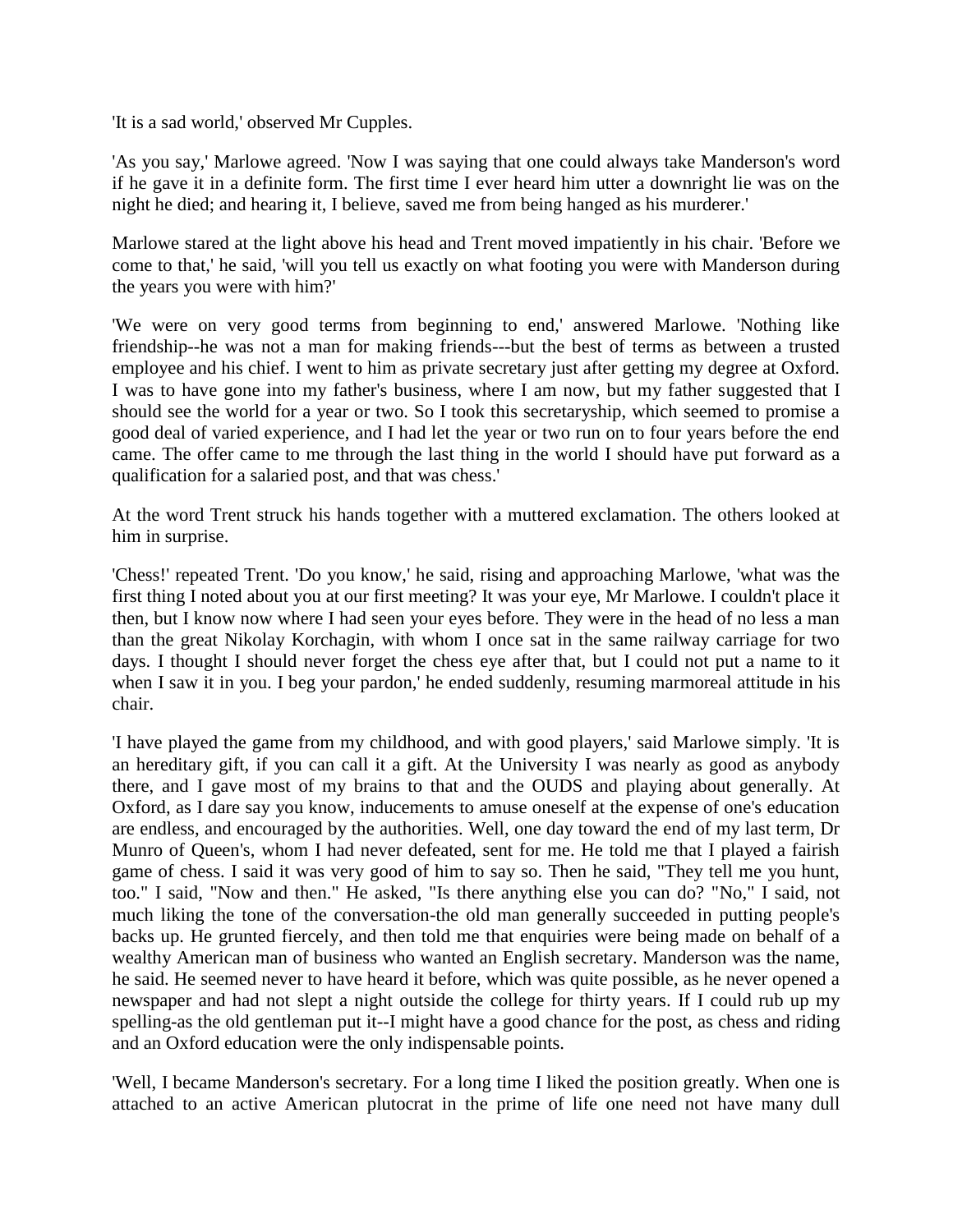moments. Besides, it made me independent. My father had some serious business reverses about that time, and I was glad to be able to do without an allowance from him. At the end of the first year Manderson doubled my salary. "It's big money," he said, "but I guess I don't lose." You see, by that time I was doing a great deal more than accompany him on horseback in the morning and play chess in the evening, which was mainly what he had required. I was attending to his houses, his farm in Ohio, his shooting in Maine, his horses, his cars, and his yacht. I had become a walking railway-guide and an expert cigar-buyer. I was always learning something.

'Well, now you understand what my position was in regard to Manderson during the last two or three years of my connection with him. It was a happy life for me on the whole. I was busy, my work was varied and interesting; I had time to amuse myself too, and money to spend. At one time I made a fool of myself about a girl, and that was not a happy time; but it taught me to understand the great goodness of Mrs Manderson.' Marlowe inclined his head to Mr Cupples as he said this. 'She may choose to tell you about it. As for her husband, he had never varied in his attitude towards me, in spite of the change that came over him in the last months of his life, as you know. He treated me well and generously in his unsympathetic way, and I never had a feeling that he was less than satisfied with his bargain--that was the sort of footing we lived upon. And it was that continuance of his attitude right up to the end that made the revelation so shocking when I was suddenly shown, on the night on which he met his end, the depth of crazy hatred of myself that was in Manderson's soul.'

The eyes of Trent and Mr Cupples met for an instant.

'You never suspected that he hated you before that time?' asked Trent; and Mr Cupples asked at the same moment, 'To what did you attribute it?'

'I never guessed until that night,' answered Marlowe, 'that he had the smallest ill-feeling toward me. How long it had existed I do not know. I cannot imagine why it was there. I was forced to think, when I considered the thing in those awful days after his death, that it was a case of a madman's delusion, that he believed me to be plotting against him, as they so often do. Some such insane conviction must have been at the root of it. But who can sound the abysses of a lunatic's fancy? Can you imagine the state of mind in which a man dooms himself to death with the object of delivering some one he hates to the hangman?'

Mr Cupples moved sharply in his chair. 'You say Manderson was responsible for his own death?' he asked.

Trent glanced at him with an eye of impatience, and resumed his intent watch upon the face of Marlowe. In the relief of speech it was now less pale and drawn.

'I do say so,' Marlowe answered concisely, and looked his questioner in the face. Mr Cupples nodded.

'Before we proceed to the elucidation of your statement,' observed the old gentleman, in a tone of one discussing a point of abstract science, 'it may be remarked that the state of mind which you attribute to Manderson-'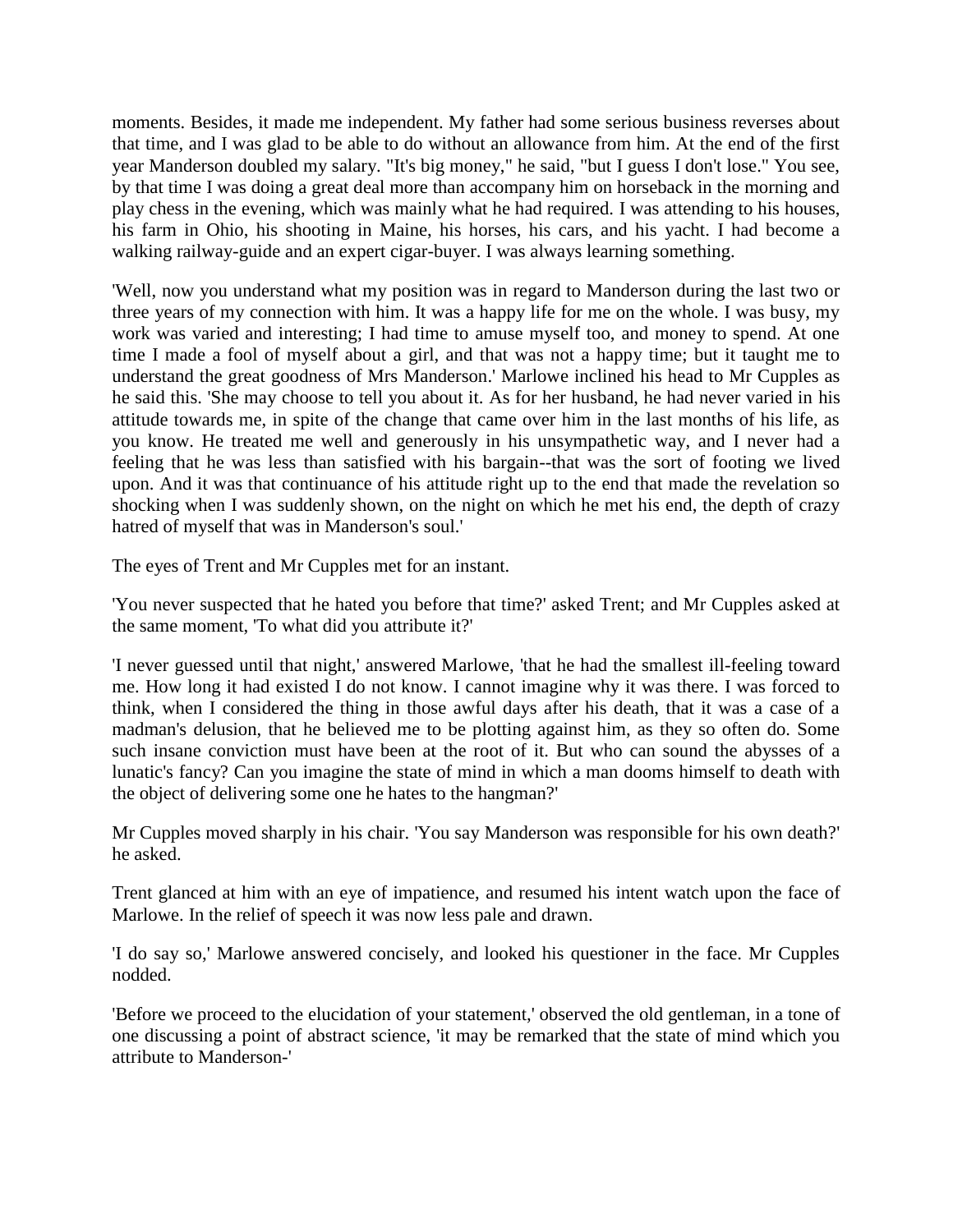'Suppose we have the story first,' Trent interrupted, gently laying a hand on Mr Cupples's arm. 'You were telling us,' he went on, turning to Marlowe, 'how things stood between you and Manderson. Now you tell us the facts of what happened that night?'

Marlowe flushed at the barely perceptible emphasis which Trent laid upon the word 'facts'. He drew himself up.

Bunner and myself dined with Mr and Mrs Manderson that Sunday evening,' he began, speaking carefully. 'It was just like other dinners at which the four of us had been together. Manderson was taciturn and gloomy, as we had latterly been accustomed to see him. We others kept a conversation going. We rose from the table, I suppose, about nine. Mrs Manderson went to the drawing-room, and Bunner went up to the hotel to see an acquaintance. Manderson asked me to come into the orchard behind the house, saying he wished to have a talk. We paced up and down the pathway there, out of earshot from the house, and Manderson, as he smoked his cigar, spoke to me in his cool, deliberate way. He had never seemed more sane, or more well-disposed to me. He said he wanted me to do him an important service. There was a big thing on. It was a secret affair. Bunner knew nothing of it, and the less I knew the better. He wanted me to do exactly as he directed, and not bother my head about reasons.

'This, I may say, was quite characteristic of Manderson's method of going to work. If at times he required a man to be a mere tool in his hand, he would tell him so. He had used me in the same kind of way a dozen times. I assured him he could rely on me, and said I was ready. "Right now?" he asked. I said of course I was.

'He nodded, and said--I tell you his words as well as I can recollect them-- attend to this. There is a man in England now who is in this thing with me. He was to have left tomorrow for Paris by the noon boat from Southampton to Havre. His name is George Harris--at least that's the name he is going by. Do you remember that name?" "Yes," I said, "when I went up to London a week ago you asked me to book a cabin in that name on the boat that goes tomorrow. I gave you the ticket." "Here it is," he said, producing it from his pocket.

'"Now," Manderson said to me, poking his cigar-butt at me with each sentence in a way he used to have, "George Harris cannot leave England tomorrow. I find I shall want him where he is. And I want Bunner where he is. But somebody has got to go by that boat and take certain papers to Paris. Or else my plan is going to fall to pieces. Will you go?" I said, "Certainly. I am here to obey orders."

'He bit his cigar, and said, "That's all right; but these are not just ordinary orders. Not the kind of thing one can ask of a man in the ordinary way of his duty to an employer. The point is this. The deal I am busy with is one in which neither myself nor any one known to be connected with me must appear as yet. That is vital. But these people I am up against know your face as well as they know mine. If my secretary is known in certain quarters to have crossed to Paris at this time and to have interviewed certain people--and that would be known as soon as it happened--then the game is up." He threw away his cigar-end and looked at me questioningly.

'I didn't like it much, but I liked failing Manderson at a pinch still less. I spoke lightly. I said I supposed I should have to conceal my identity, and I would do my best. I told him I used to be pretty good at make-up.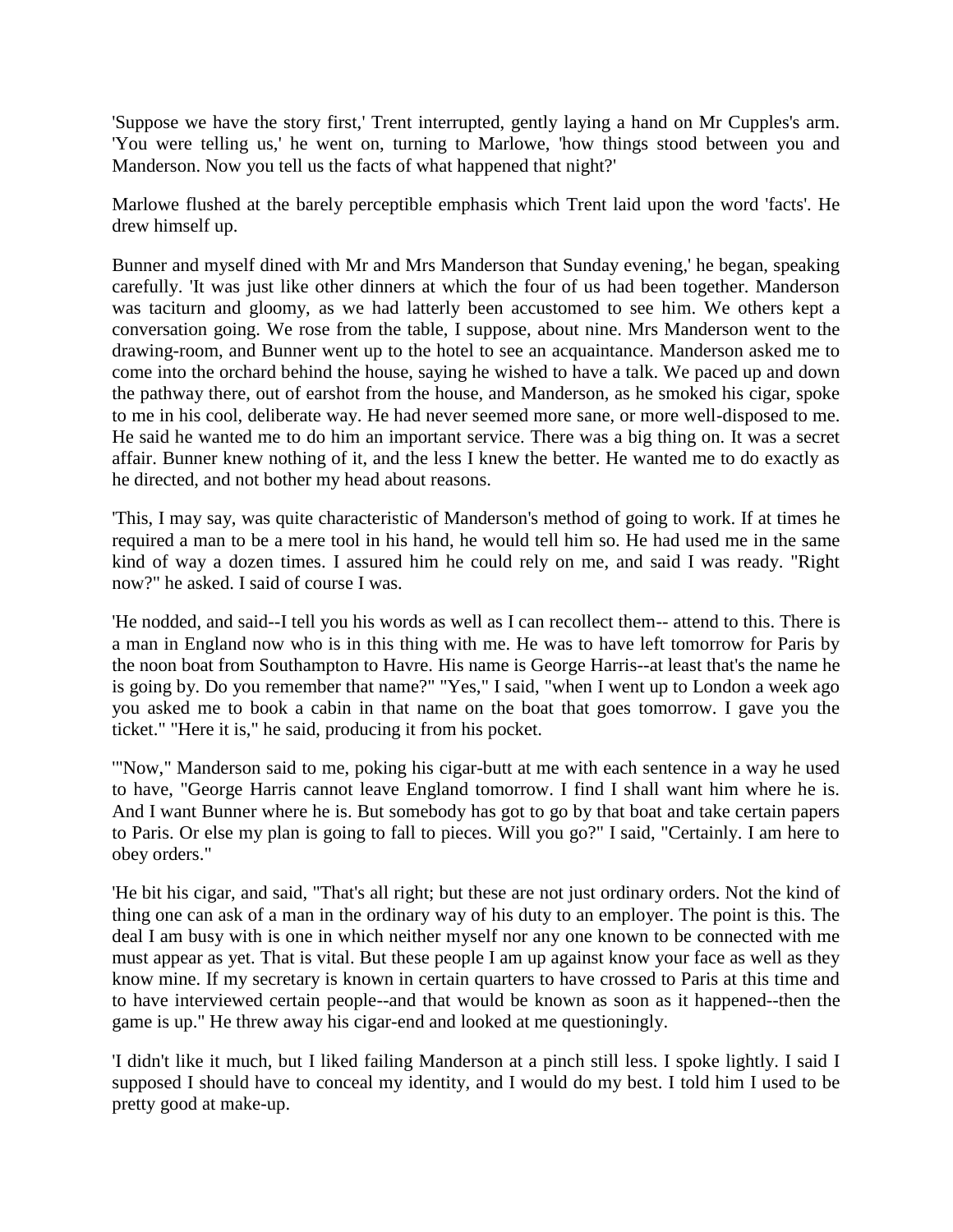'He nodded in approval. He said, "That's good. I judged you would not let me down." Then he gave me my instructions. "You take the car right now," he said, "and start for Southampton- there's no train that will fit in. You'll be driving all night. Barring accidents, you ought to get there by six in the morning. But whenever you arrive, drive straight to the Bedford Hotel and ask for George Harris. If he's there, tell him you are to go over instead of him, and ask him to telephone me here. It is very important he should know that at the earliest moment possible. But if he isn't there, that means he has got the instructions I wired today, and hasn't gone to Southampton. In that case you don't want to trouble about him any more, but just wait for the boat. You can leave the car at a garage under a fancy name--mine must not be given. See about changing your appearance--I don't care how, so you do it well. Travel by the boat as George Harris. Let on to be anything you like, but be careful, and don't talk much to anybody. When you arrive, take a room at the Hotel St Petersbourg. You will receive a note or message there, addressed to George Harris, telling you where to take the wallet I shall give you. The wallet is locked, and you want to take good care of it. Have you got that all clear?"

'I repeated the instructions. I asked if I should return from Paris after handing over the wallet. "As soon as you like," he said. "And mind this-- whatever happens, don't communicate with me at any stage of the journey. If you don't get the message in Paris at once, just wait until you do- days, if necessary. But not a line of any sort to me. Understand? Now get ready as quick as you can. I'll go with you in the car a little way. Hurry."

'That is, as far as I can remember, the exact substance of what Manderson said to me that night. I went to my room, changed into day clothes, and hastily threw a few necessaries into a kit-bag. My mind was in a whirl, not so much at the nature of the business as at the suddenness of it. I think I remember telling you the last time we met'-he turned to Trent--'that Manderson shared the national fondness for doings things in a story-book style. Other things being equal, he delighted in a bit of mystification and melodrama, and I told myself that this was Manderson all over. I hurried downstairs with my bag and rejoined him in the library. He handed me a stout leather letter-case, about eight inches by six, fastened with a strap with a lock on it. I could just squeeze it into my side-pocket. Then I went to get the car from the garage behind the house.

'As I was bringing it round to the front a disconcerting thought struck me. I remembered that I had only a few shillings in my pocket.

'For some time past I had been keeping myself very short of cash, and for this reason--which I tell you because it is a vital point, as you shall see in a minute. I was living temporarily on borrowed money. I had always been careless about money while I was with Manderson, and being a gregarious animal I had made many friends, some of them belonging to a New York set that had little to do but get rid of the large incomes given them by their parents. Still, I was very well paid, and I was too busy even to attempt to go very far with them in that amusing occupation. I was still well on the right side of the ledger until I began, merely out of curiosity, to play at speculation. It's a very old story-- particularly in Wall Street. I thought it was easy; I was lucky at first; I would always be prudent--and so on. Then came the day when I went out of my depth. In one week I was separated from my toll, as Bunner expressed it when I told him; and I owed money too. I had had my lesson. Now in this pass I went to Manderson and told him what I had done and how I stood. He heard me with a very grim smile, and then, with the nearest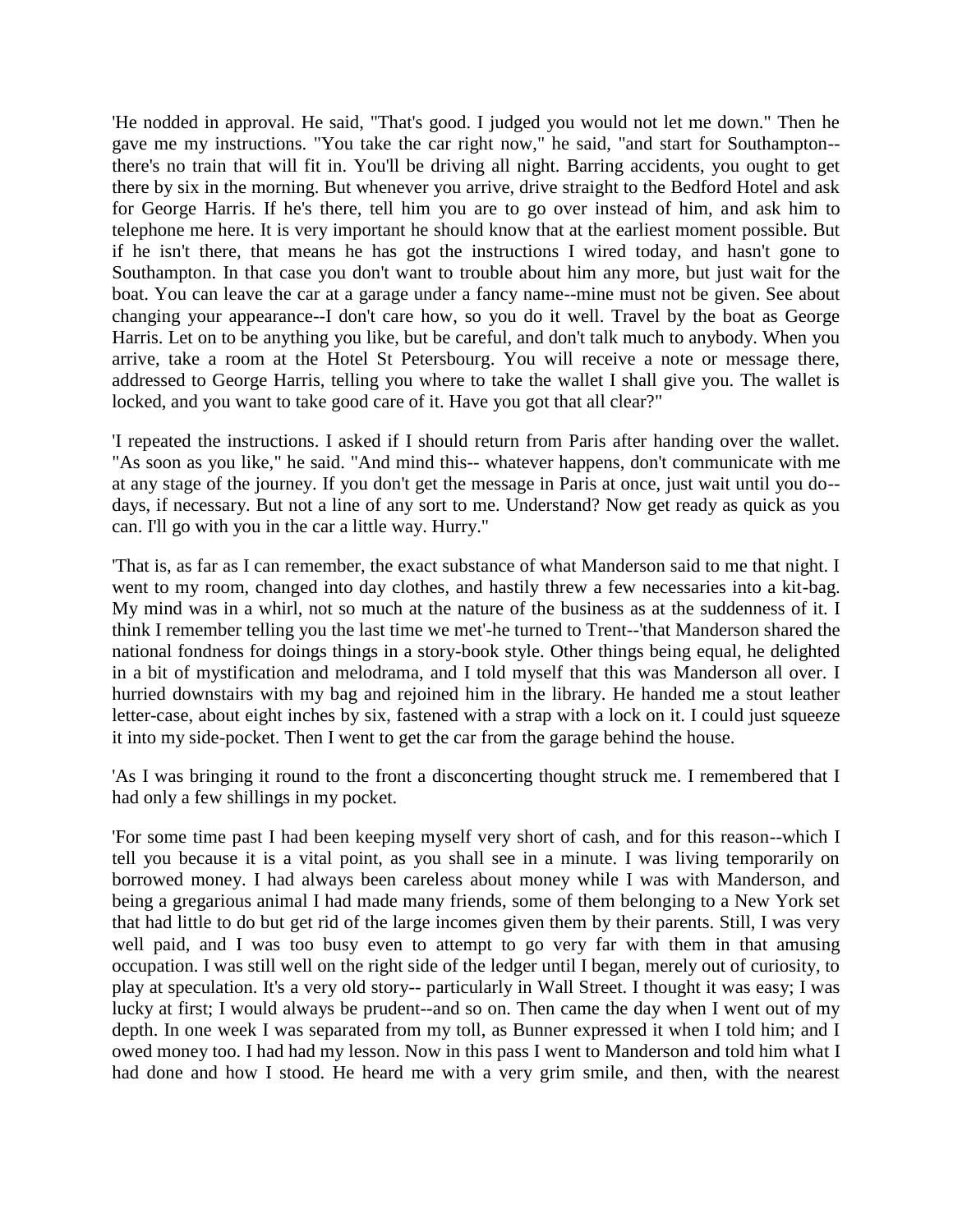approach to sympathy I had ever found in him, he advanced me a sum on account of my salary that would clear me. "Don't play the markets any more," was all he said.

'Now on that Sunday night Manderson knew that I was practically without any money in the world. He knew that Bunner knew it too. He may have known that I had even borrowed a little more from Bunner for pocket-money until my next cheque was due, which, owing to my anticipation of my salary, would not have been a large one. Bear this knowledge of Manderson's in mind.

'As soon as I had brought the car round I went into the library and stated the difficulty to Manderson.

'What followed gave me, slight as it was, my first impression of something odd being afoot. As soon as I mentioned the word "expenses'' his hand went mechanically to his left hip-pocket, where he always kept a little case containing notes to the value of about a hundred pounds in our money. This was such a rooted habit in him that I was astonished to see him check the movement suddenly. Then, to my greater amazement, he swore under his breath. I had never heard him do this before; but Bunner had told me that of late he had often shown irritation in this way when they were alone. "Has he mislaid his note-case?" was the question that flashed through my mind. But it seemed to me that it could not affect his plan at all, and I will tell you why. The week before, when I had gone up to London to carry out various commissions, including the booking of a berth for Mr George Harris, I had drawn a thousand pounds for Manderson from his bankers, and all, at his request, in notes of small amounts. I did not know what this unusually large sum in cash was for, but I did know that the packets of notes were in his locked desk in the library, or had been earlier in the day, when I had seen him fingering them as he sat at the desk.

'But instead of turning to the desk, Manderson stood looking at me. There was fury in his face, and it was a strange sight to see him gradually master it until his eyes grew cold again. "Wait in the car," he said slowly. "I will get some money." We both went out, and as I was getting into my overcoat in the hall I saw him enter the drawing-which, you remember, was on the other side of the entrance hall.

'I stepped out on to the lawn before the house and smoked a cigarette, pacing up and down. I was asking myself again and again where that thousand pounds was; whether it was in the drawingroom, and if so, why. Presently, as I passed one of the drawing-room windows, I noticed Mrs Manderson's shadow on the thin silk curtain. She was standing at her escritoire. The window was open, and as I passed I heard her say, "I have not quite thirty pounds here. Will that be enough?" I did not hear the answer, but next moment Manderson's shadow was mingled with hers, and I heard the chink of money. Then, as he stood by the window, and as I was moving away, these words of his came to my ears--and these at least I can repeat exactly, for astonishment stamped them on my memory--"I'm going out now. Marlowe has persuaded me to go for a moonlight run in the car. He is very urgent about it. He says it will help me to sleep, and I guess he is right."

I have told you that in the course of four years I had never once heard Manderson utter a direct lie about anything, great or small. I believed that I understood the man's queer, skin-deep morality, and I could have sworn that if he was firmly pressed with a question that could not be evaded he would either refuse to answer or tell the truth. But what had I just heard? No answer to any question. A voluntary statement, precise in terms, that was utterly false. The unimaginable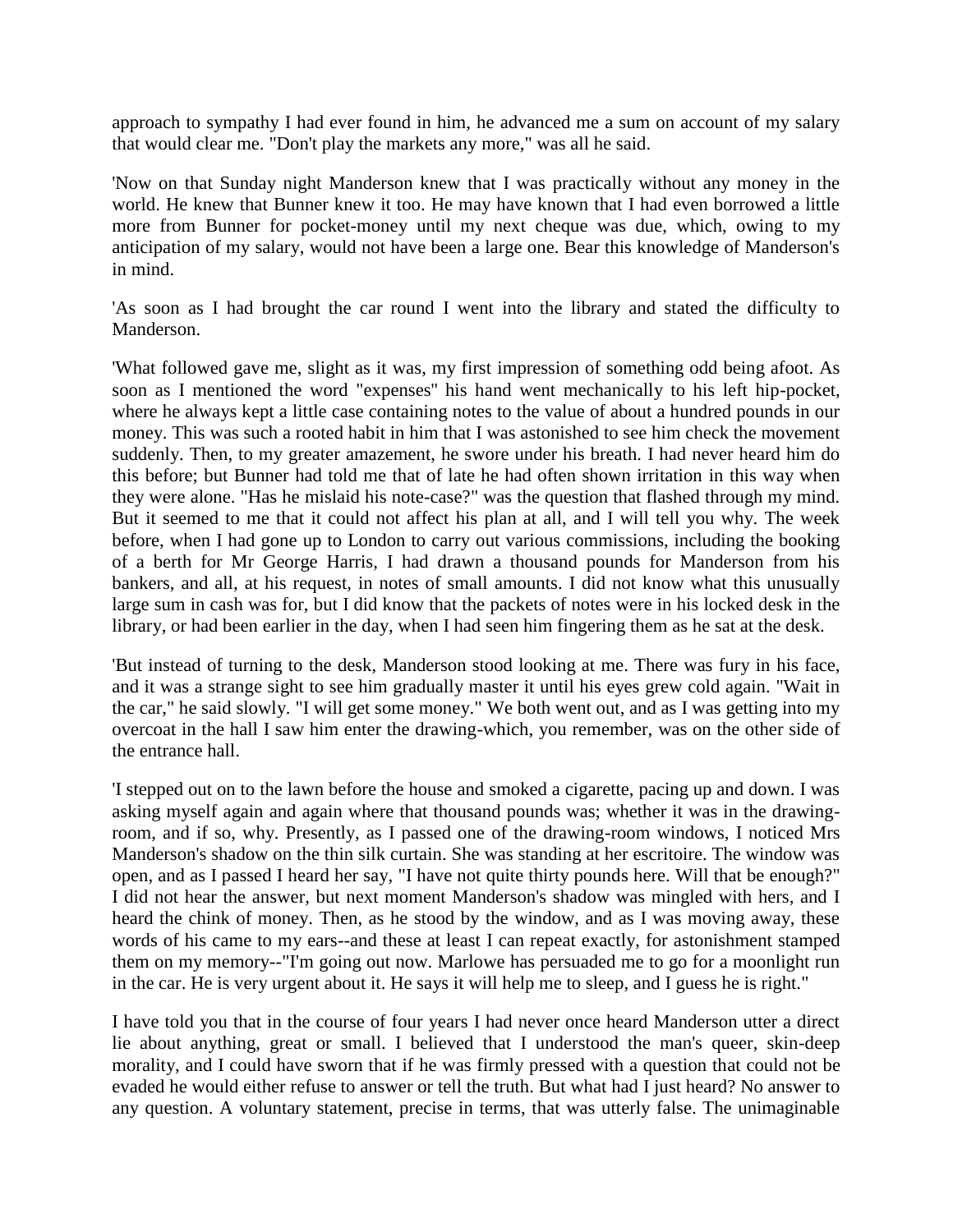had happened. It was almost as if some one I knew well, in a moment of closest sympathy, had suddenly struck me in the face. The blood rushed to my head, and I stood still on the grass. I stood there until I heard his step at the front door, and then I pulled myself together and stepped quickly to the car. He handed me a banker's paper bag with gold and notes in it. "There's more than you'll want there," he said, and I pocketed it mechanically.

'For a minute or so I stood discussing with Manderson--it was by one of those tours de force of which one's mind is capable under great excitement--points about the route of the long drive before me. I had made the run several times by day, and I believe I spoke quite calmly and naturally about it. But while I spoke my mind was seething in a flood of suddenly born suspicion and fear. I did not know what I feared. I simply felt fear, somehow--I did not know how- connected with Manderson. My soul once opened to it, fear rushed in like an assaulting army. I felt--I knew--that something was altogether wrong and sinister, and I felt myself to be the object of it. Yet Manderson was surely no enemy of mine. Then my thoughts reached out wildly for an answer to the question why he had told that lie. And all the time the blood hammered in my ears, "Where is that money?" Reason struggled hard to set up the suggestion that the two things were not necessarily connected. The instinct of a man in danger would not listen to it. As we started, and the car took the curve into the road, it was merely the unconscious part of me that steered and controlled it, and that made occasional empty remarks as we slid along in the moonlight. Within me was a confusion and vague alarm that was far worse than any definite terror I ever felt.

'About a mile from the house, you remember, one passed on one's left a gate, on the other side of which was the golf-course. There Manderson said he would get down, and I stopped the car. "You've got it all clear?" he asked. With a sort of wrench I forced myself to remember and repeat the directions given me. "That's OK," he said. "Goodbye, then. Stay with that wallet." Those were the last words I heard him speak, as the car moved gently away from him.'

Marlowe rose from his chair and pressed his hands to his eyes. He was flushed with the excitement of his own narrative, and there was in his look a horror of recollection that held both the listeners silent. He shook himself with a movement like a dog's, and then, his hands behind him, stood erect before the fire as he continued his tale.

'I expect you both know what the back-reflector of a motor car is.'

Trent nodded quickly, his face alive with anticipation; but Mr Cupples, who cherished a mild but obstinate prejudice against motor cars, readily confessed to ignorance.

'It is a small round or more often rectangular mirror,' Marlowe explained, 'rigged out from the right side of the screen in front of the driver, and adjusted in such a way that he can see, without turning round, if anything is coming up behind to pass him. It is quite an ordinary appliance, and there was one on this car. As the car moved on, and Manderson ceased speaking behind me, I saw in that mirror a thing that I wish I could forget.'

Marlowe was silent for a moment, staring at the wall before him.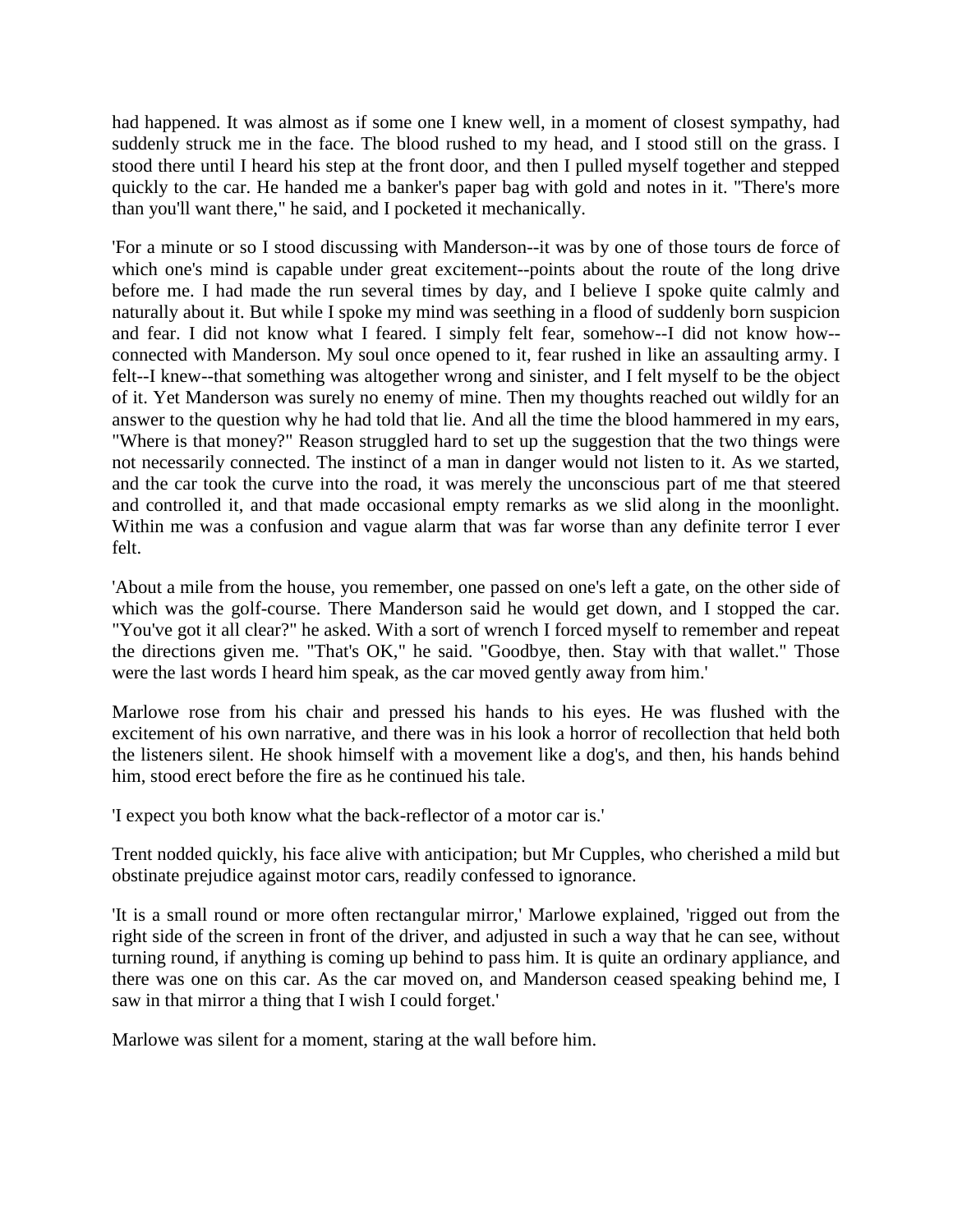'Manderson's face,' he said in a low tone. 'He was standing in the road, looking after me, only a few yards behind, and the moonlight was full on his face. The mirror happened to catch it for an instant.

'Physical habit is a wonderful thing. I did not shift hand or foot on the controlling mechanism of the car. Indeed, I dare say it steadied me against the shock to have myself braced to the business of driving. You have read in books, no doubt, of hell looking out of a man's eyes, but perhaps you don't know what a good metaphor that is. If I had not known Manderson was there, I should not have recognized the face. It was that of a madman, distorted, hideous in the imbecility of hate, the teeth bared in a simian grin of ferocity and triumph; the eyes .... In the little mirror I had this glimpse of the face alone. I saw nothing of whatever gesture there may have been as that writhing white mask glared after me. And I saw it only for a flash. The car went on, gathering speed, and as it went, my brain, suddenly purged of the vapours of doubt and perplexity, was as busy as the throbbing engine before my feet. I knew.

'You say something in that manuscript of yours, Mr Trent, about the swift automatic way in which one's ideas arrange themselves about some new illuminating thought. It is quite true. The awful intensity of ill-will that had flamed after me from those straining eyeballs poured over my mind like a searchlight. I was thinking quite clearly now, and almost coldly, for I knew what--at least I knew whom--I had to fear, and instinct warned me that it was not a time to give room to the emotions that were fighting to possess me. The man hated me insanely. That incredible fact I suddenly knew. But the face had told me, it would have told anybody, more than that. It was a face of hatred gratified, it proclaimed some damnable triumph. It had gloated over me driving away to my fate. This too was plain to me. And to what fate?

'I stopped the car. It had gone about two hundred and fifty yards, and a sharp bend of the road hid the spot where I had set Manderson down. I lay back in the seat and thought it out. Something was to happen to me. In Paris? Probably--why else should I be sent there, with money and a ticket? But why Paris? That puzzled me, for I had no melodramatic ideas about Paris. I put the point aside for a moment. I turned to the other things that had roused my attention that evening. The lie about my "persuading him to go for a moonlight run". What was the intention of that? Manderson, I said to myself, will be returning without me while I am on my way to Southampton. What will he tell them about me? How account for his returning alone, and without the car? As I asked myself that sinister question there rushed into my mind the last of my difficulties: "Where are the thousand pounds?" And in the same instant came the answer: "The thousand pounds are in my pocket."

'I got up and stepped from the car. My knees trembled and I felt very sick. I saw the plot now, as I thought. The whole of the story about the papers and the necessity of their being taken to Paris was a blind. With Manderson's money about me, of which he would declare I had robbed him, I was, to all appearance, attempting to escape from England, with every precaution that guilt could suggest. He would communicate with the police at once, and would know how to put them on my track. I should be arrested in Paris, if I got so far, living under a false name, after having left the car under a false name, disguised myself, and travelled in a cabin which I had booked in advance, also under a false name. It would be plainly the crime of a man without money, and for some reason desperately in want of it. As for my account of the affair, it would be too preposterous.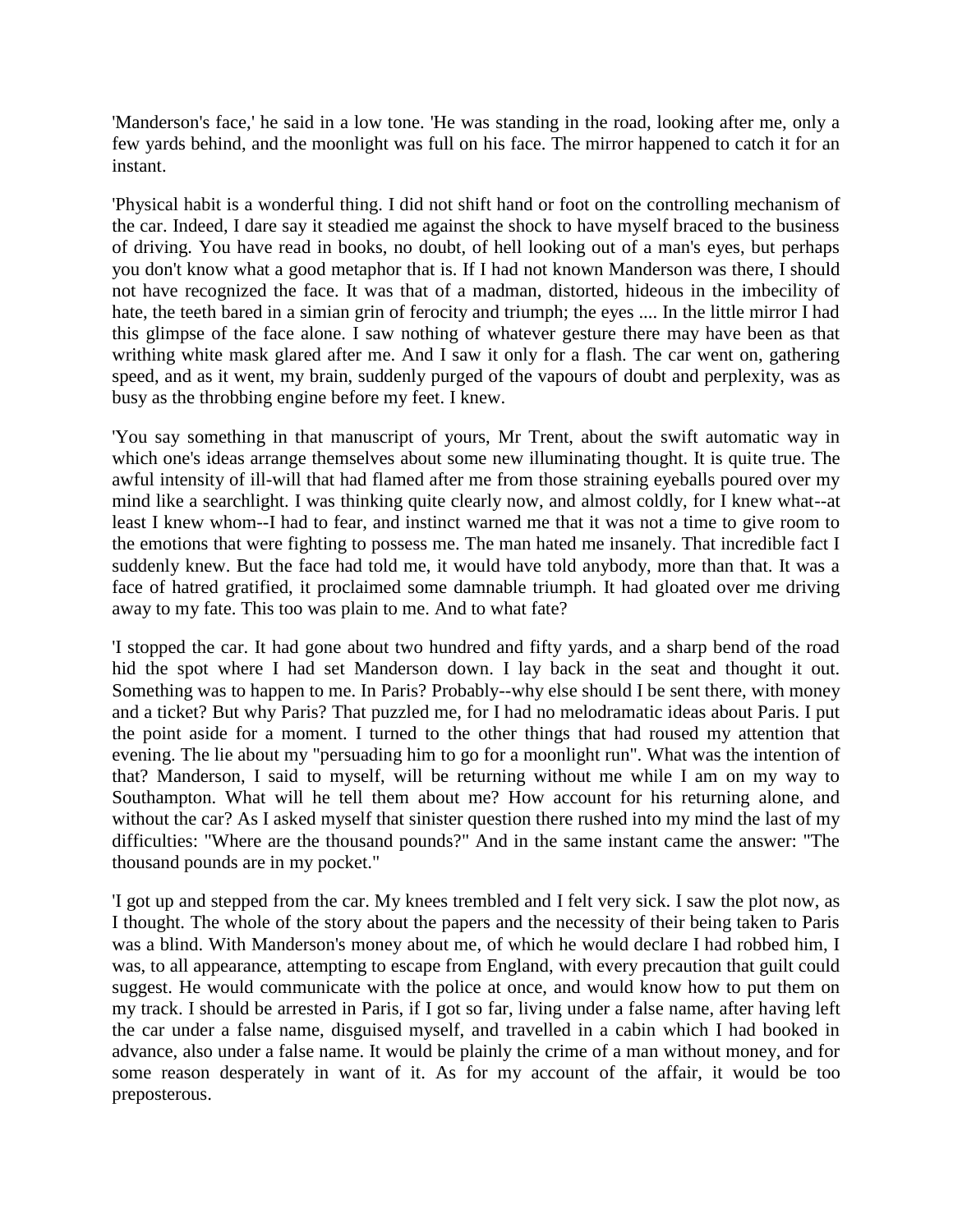'As this ghastly array of incriminating circumstances rose up before me, I dragged the stout letter-case from my pocket. In the intensity of the moment, I never entertained the faintest doubt that I was right, and that the money was there. It would easily hold the packets of notes. But as I felt it and weighed it in my hands it seemed to me there must be more than this. It was too bulky. What more was to be laid to my charge? After all, a thousand pounds was not much to tempt a man like myself to run the risk of penal servitude. In this new agitation, scarcely knowing what I did, I caught the surrounding strap in my fingers just above the fastening and tore the staple out of the lock. Those locks, you know, are pretty flimsy as a rule.'

Here Marlowe paused and walked to the oaken desk before the window. Opening a drawer full of miscellaneous objects, he took out a box of odd keys, and selected a small one distinguished by a piece of pink tape.

He handed it to Trent. 'I keep that by me as a sort of morbid memento. It is the key to the lock I smashed. I might have saved myself the trouble, if I had known that this key was at that moment in the left-hand side-pocket of my overcoat. Manderson must have slipped it in, either while the coat was hanging in the hall or while he sat at my side in the car. I might not have found the tiny thing there for weeks: as a matter of fact I did find it two days after Manderson was dead, but a police search would have found it in five minutes. And then I--I with the case and its contents in my pocket, my false name and my sham spectacles and the rest of it--I should have had no explanation to offer but the highly convincing one that I didn't know the key was there.'

Trent dangled the key by its tape idly. Then: 'How do you know this is the key of that case?' he asked quickly.

'I tried it. As soon as I found it I went up and fitted it to the lock. I knew where I had left the thing. So do you, I think, Mr Trent. Don't you?' There was a faint shade of mockery in Marlowe's voice.

'Touche,' Trent said, with a dry smile. 'I found a large empty letter-case with a burst lock lying with other odds and ends on the dressing-table in Manderson's room. Your statement is that you put it there. I could make nothing of it.' He closed his lips.

'There was no reason for hiding it,' said Marlowe. 'But to get back to my story. I burst the lock of the strap. I opened the case before one of the lamps of the car. The first thing I found in it I ought to have expected, of course, but I hadn't.' He paused and glanced at Trent.

'It was--' began Trent mechanically, and then stopped himself. 'Try not to bring me in any more, if you don't mind,' he said, meeting the other's eye. 'I have complimented you already in that document on your cleverness. You need not prove it by making the judge help you out with your evidence.'

'All right,' agreed Marlowe. 'I couldn't resist just that much. If you had been in my place you would have known before I did that Manderson's little pocket- case was there. As soon as I saw it, of course, I remembered his not having had it about him when I asked for money, and his surprising anger. He had made a false step. He had already fastened his note-case up with the rest of what was to figure as my plunder, and placed it in my hands. I opened it. It contained a few notes as usual, I didn't count them.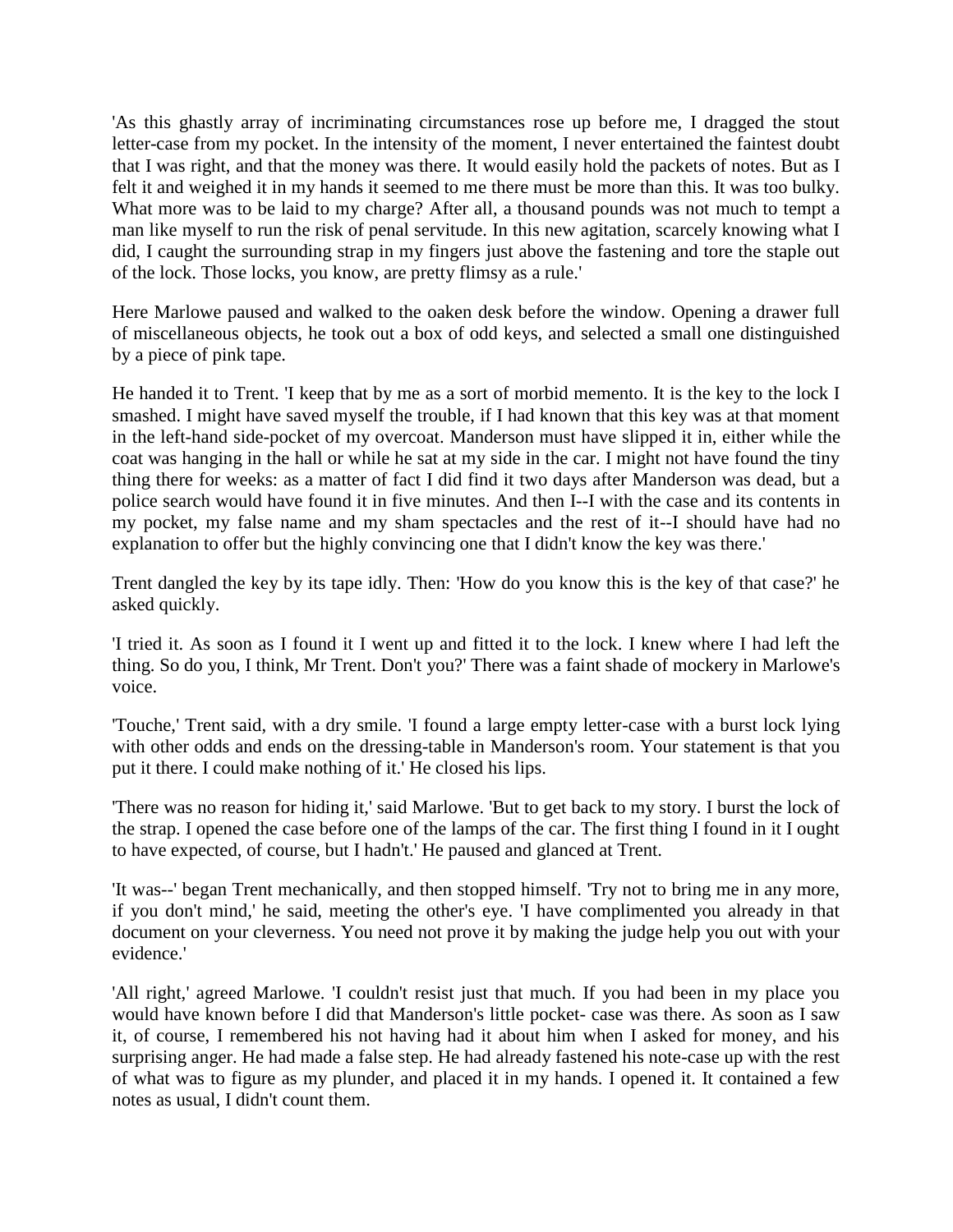'Tucked into the flaps of the big case in packets were the other notes, just as I had brought them from London. And with them were two small wash-leather bags, the look of which I knew well. My heart jumped sickeningly again, for this, too, was utterly unexpected. In those bags Manderson kept the diamonds in which he had been investing for some time past. I didn't open them; I could feel the tiny stones shifting under the pressure of my fingers. How many thousands of pounds' worth there were there I have no idea. We had regarded Manderson's diamondbuying as merely a speculative fad. I believe now that it was the earliest movement in the scheme for my ruin. For any one like myself to be represented as having robbed him, there ought to be a strong inducement shown. That had been provided with a vengeance.

'Now, I thought, I have the whole thing plain, and I must act. I saw instantly what I must do. I had left Manderson about a mile from the house. It would take him twenty minutes, fifteen if he walked fast, to get back to the house, where he would, of course, immediately tell his story of robbery, and probably telephone at once to the police in Bishopsbridge. I had left him only five or six minutes ago; for all that I have just told you was as quick thinking as I ever did. It would be easy to overtake him in the car before he neared the house. There would be an awkward interview. I set my teeth as I thought of it, and all my fears vanished as I began to savour the gratification of telling him my opinion of him. There are probably few people who ever positively looked forward to an awkward interview with Manderson; but I was mad with rage. My honour and my liberty had been plotted against with detestable treachery. I did not consider what would follow the interview. That would arrange itself.

'I had started and turned the car, I was already going fast toward White Gables, when I heard the sound of a shot in front of me, to the right.

'Instantly I stopped the car. My first wild thought was that Manderson was shooting at me. Then I realized that the noise had not been close at hand. I could see nobody on the road, though the moonlight flooded it. I had left Manderson at a spot just round the corner that was now about a hundred yards ahead of me. After half a minute or so, I started again, and turned the corner at a slow pace. Then I stopped again with a jar, and for a moment I sat perfectly still.

'Manderson lay dead a few steps from me on the turf within the gate, clearly visible to me in the moonlight.'

Marlowe made another pause, and Trent, with a puckered brow, enquired, 'On the golf-course?'

'Obviously,' remarked Mr Cupples. 'The eighth green is just there.' He had grown more and more interested as Marlowe went on, and was now playing feverishly with his thin beard.

'On the green, quite close to the flag,' said Marlowe. 'He lay on his back, his arms were stretched abroad, his jacket and heavy overcoat were open; the light shone hideously on his white face and his shirt-front; it glistened on his bared teeth and one of the eyes. The other ... you saw it. The man was certainly dead. As I sat there stunned, unable for the moment to think at all, I could even see a thin dark line of blood running down from the shattered socket to the ear. Close by lay his soft black hat, and at his feet a pistol.

'I suppose it was only a few seconds that I sat helplessly staring at the body. Then I rose and moved to it with dragging feet; for now the truth had come to me at last, and I realized the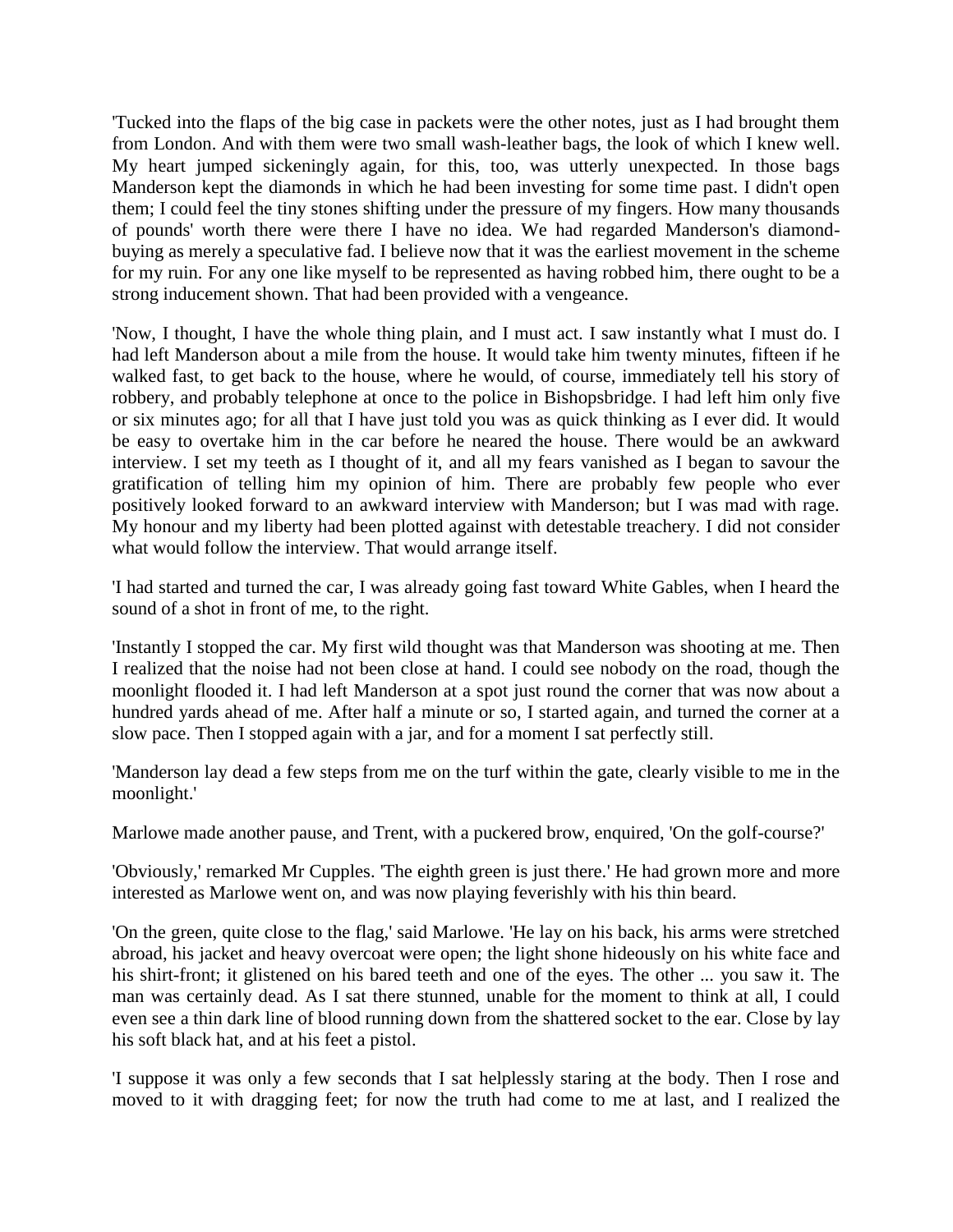fullness of my appalling danger. It was not only my liberty or my honour that the maniac had undermined. It was death that he had planned for me; death with the degradation of the scaffold. To strike me down with certainty, he had not hesitated to end his life; a life which was, no doubt, already threatened by a melancholic impulse to self-destruction; and the last agony of the suicide had been turned, perhaps, to a devilish joy by the thought that he dragged down my life with his. For as far as I could see at the moment my situation was utterly hopeless. If it had been desperate on the assumption that Manderson meant to denounce me as a thief, what was it now that his corpse denounced me as a murderer?

'I picked up the revolver and saw, almost without emotion, that it was my own. Manderson had taken it from my room, I suppose, while I was getting out the car. At the same moment I remembered that it was by Manderson's suggestion that I had had it engraved with my initials, to distinguish it from a precisely similar weapon which he had of his own.

'I bent over the body and satisfied myself that there was no life left in it. I must tell you here that I did not notice, then or afterwards, the scratches and marks on the wrists, which were taken as evidence of a struggle with an assailant. But I have no doubt that Manderson deliberately injured himself in this way before firing the shot; it was a part of his plan.

'Though I never perceived that detail, however, it was evident enough as I looked at the body that Manderson had not forgotten, in his last act on earth, to tie me tighter by putting out of court the question of suicide. He had clearly been at pains to hold the pistol at arm's length, and there was not a trace of smoke or of burning on the face. The wound was absolutely clean, and was already ceasing to bleed outwardly. I rose and paced the green, reckoning up the points in the crushing case against me.

'I was the last to be seen with Manderson. I had persuaded him--so he had lied to his wife and, as I afterwards knew, to the butler--to go with me for the drive from which he never returned. My pistol had killed him. It was true that by discovering his plot I had saved myself from heaping up further incriminating facts--flight, concealment, the possession of the treasure. But what need of them, after all? As I stood, what hope was there? What could I do?'

Marlowe came to the table and leaned forward with his hands upon it. 'I want,' he said very earnestly, 'to try to make you understand what was in my mind when I decided to do what I did. I hope you won't be bored, because I must do it. You may both have thought I acted like a fool. But after all the police never suspected me. I walked that green for a quarter of an hour, I suppose, thinking the thing out like a game of chess. I had to think ahead and think coolly; for my safety depended on upsetting the plans of one of the longest-headed men who ever lived. And remember that, for all I knew, there were details of the scheme still hidden from me, waiting to crush me.

'Two plain courses presented themselves at once. Either of them, I thought, would certainly prove fatal. I could, in the first place, do the completely straightforward thing: take back the dead man, tell my story, hand over the notes and diamonds, and trust to the saving power of truth and innocence. I could have laughed as I thought of it. I saw myself bringing home the corpse and giving an account of myself, boggling with sheer shame over the absurdity of my wholly unsupported tale, as I brought a charge of mad hatred and fiendish treachery against a man who had never, as far as I knew, had a word to say against me. At every turn the cunning of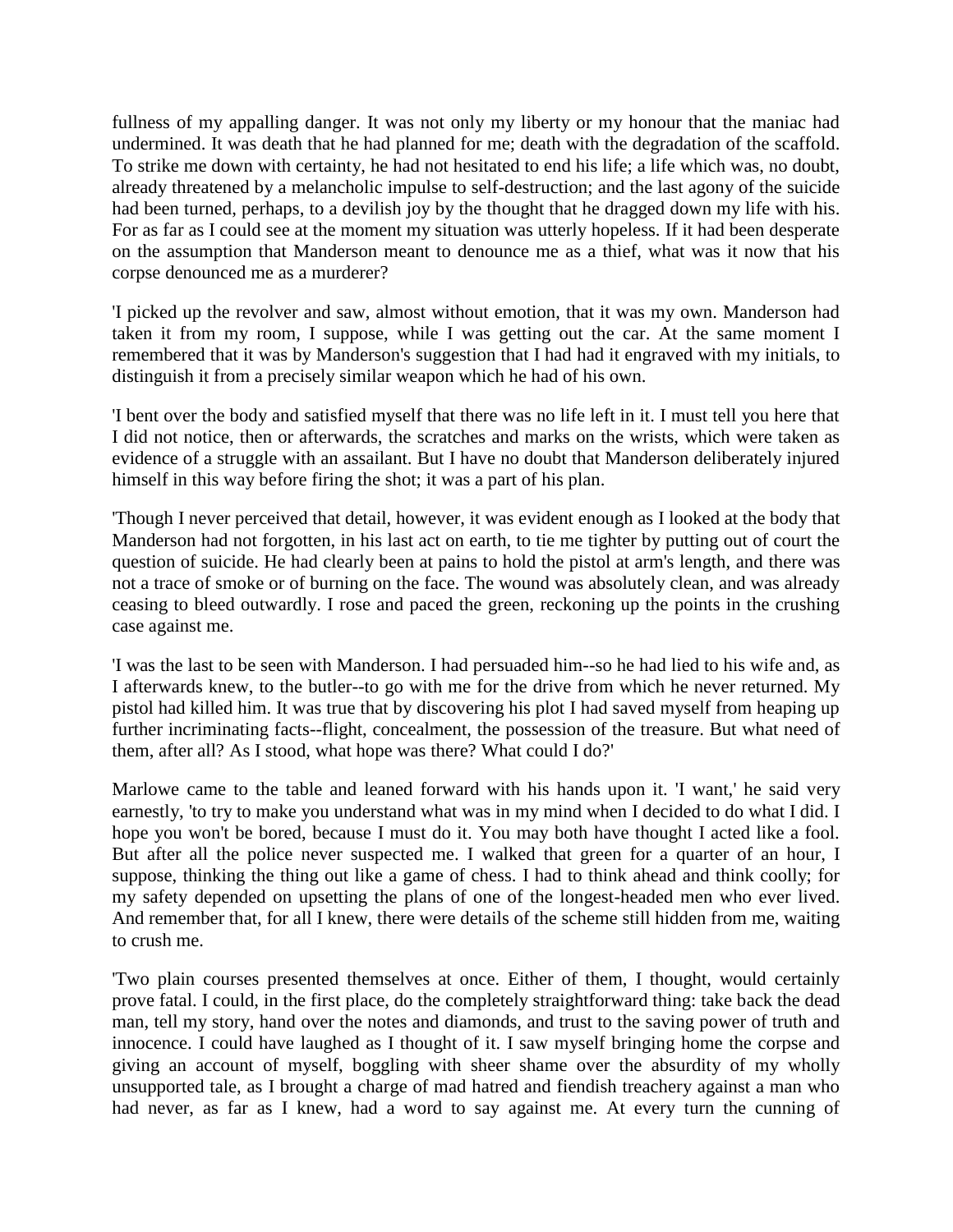Manderson had forestalled me. His careful concealment of such a hatred was a characteristic feature of the stratagem; only a man of his iron self-restraint could have done it. You can see for yourselves how every fact in my statement would appear, in the shadow of Manderson's death, a clumsy lie. I tried to imagine myself telling such a story to the counsel for my defence. I could see the face with which he would listen to it; I could read in the lines of it his thought, that to put forward such an impudent farrago would mean merely the disappearance of any chance there might be of a commutation of the capital sentence.

'True, I had not fled. I had brought back the body; I had handed over the property. But how did that help me? It would only suggest that I had yielded to a sudden funk after killing my man, and had no nerve left to clutch at the fruits of the crime; it would suggest, perhaps, that I had not set out to kill but only to threaten, and that when I found that I had done murder the heart went out of me. Turn it which way I would, I could see no hope of escape by this plan of action.

'The second of the obvious things that I might do was to take the hint offered by the situation, and to fly at once. That too must prove fatal. There was the body. I had no time to hide it in such a way that it would not be found at the first systematic search. But whatever I should do with the body, Manderson's not returning to the house would cause uneasiness in two or three hours at most. Martin would suspect an accident to the car, and would telephone to the police. At daybreak the roads would be scoured and enquiries telegraphed in every direction. The police would act on the possibility of there being foul play. They would spread their nets with energy in such a big business as the disappearance of Manderson. Ports and railway termini would be watched. Within twenty-four hours the body would be found, and the whole country would be on the alert for me--all Europe, scarcely less; I did not believe there was a spot in Christendom where the man accused of Manderson's murder could pass unchallenged, with every newspaper crying the fact of his death into the ears of all the world. Every stranger would be suspect; every man, woman, and child would be a detective. The car, wherever I should abandon it, would put people on my track. If I had to choose between two utterly hopeless courses, I decided, I would take that of telling the preposterous truth.

'But now I cast about desperately for some tale that would seem more plausible than the truth. Could I save my neck by a lie? One after another came into my mind; I need not trouble to remember them now. Each had its own futilities and perils; but every one split upon the fact--or what would be taken for fact--that I had induced Manderson to go out with me, and the fact that he had never returned alive. Notion after notion I swiftly rejected as I paced there by the dead man, and doom seemed to settle down upon me more heavily as the moments passed. Then a strange thought came to me.

'Several times I had repeated to myself half-consciously, as a sort of refrain, the words in which I had heard Manderson tell his wife that I had induced him to go out. "Marlowe has persuaded me to go for a moonlight run in the car. He is very urgent about it." All at once it struck me that, without meaning to do so, I was saying this in Manderson's voice.

'As you found out for yourself, Mr Trent, I have a natural gift of mimicry. I had imitated Manderson's voice many times so successfully as to deceive even Bunner, who had been much more in his company than his own wife. It was, you remember'--Marlowe turned to Mr Cupples-- 'a strong, metallic voice, of great carrying power, so unusual as to make it a very fascinating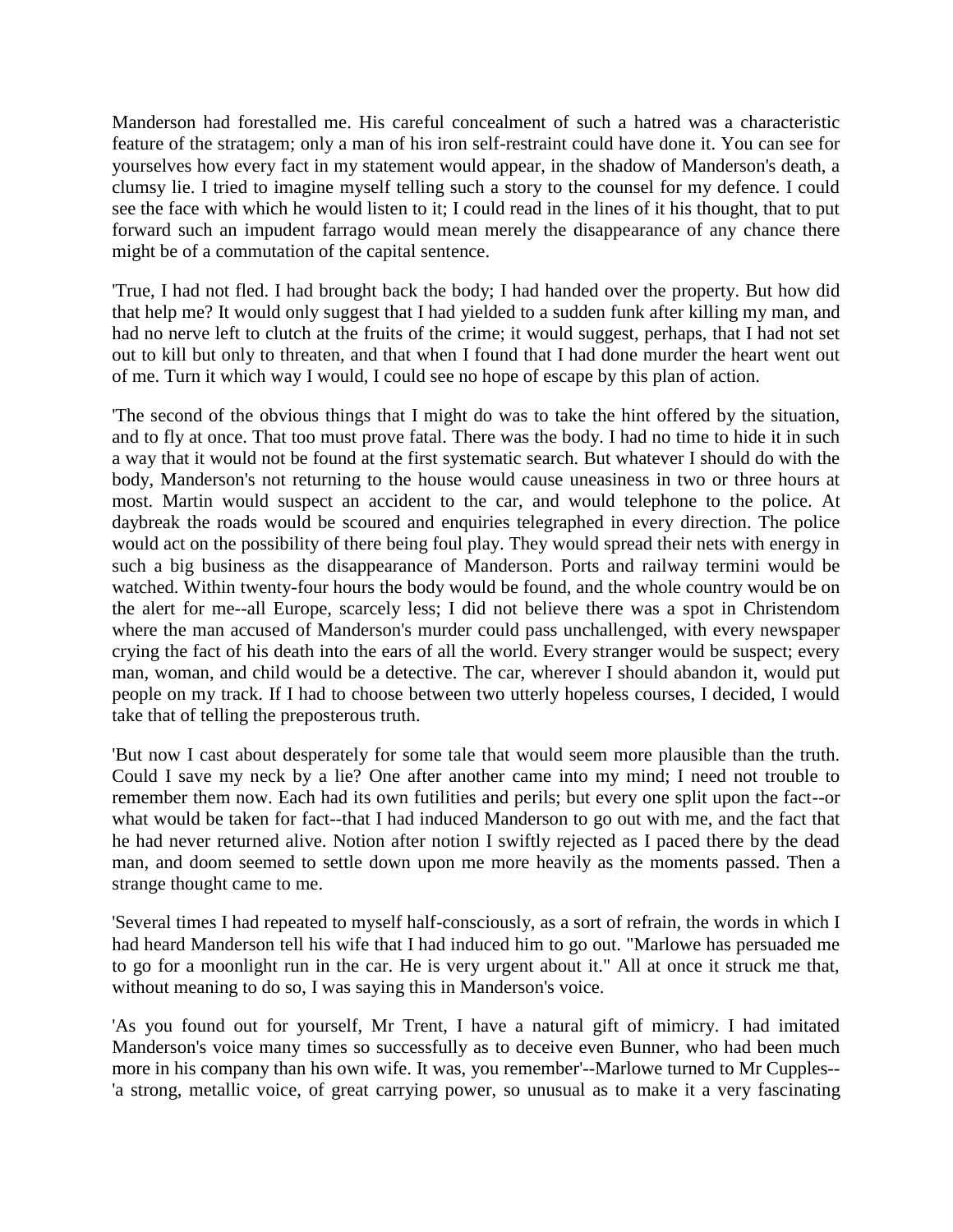voice to imitate, and at the same time very easy. I said the words carefully to myself again, like this--' he uttered them, and Mr Cupples opened his eyes in amazement--'and then I struck my hand upon the low wall beside me. "Manderson never returned alive?" I said aloud. "But Manderson shall return alive!" '

'In thirty seconds the bare outline of the plan was complete in my mind. I did not wait to think over details. Every instant was precious now. I lifted the body and laid it on the floor of the car, covered with a rug. I took the hat and the revolver. Not one trace remained on the green, I believe, of that night's work. As I drove back to White Gables my design took shape before me with a rapidity and ease that filled me with a wild excitement. I should escape yet! It was all so easy if I kept my pluck. Putting aside the unusual and unlikely, I should not fail. I wanted to shout, to scream!

'Nearing the house I slackened speed, and carefully reconnoitred the road. Nothing was moving. I turned the car into the open field on the other side of the road, about twenty paces short of the little door at the extreme corner of the grounds. I brought it to rest behind a stack. When, with Manderson's hat on my head and the pistol in my pocket, I had staggered with the body across the moonlit road and through that door, I left much of my apprehension behind me. With swift action and an unbroken nerve I thought I ought to succeed.'

With a long sigh Marlowe threw himself into one of the deep chairs at the fireside and passed his handkerchief over his damp forehead. Each of his hearers, too, drew a deep breath, but not audibly.

'Everything else you know,' he said. He took a cigarette from a box beside him and lighted it. Trent watched the very slight quiver of the hand that held the match, and privately noted that his own was at the moment not so steady.

'The shoes that betrayed me to you,' pursued Marlowe after a short silence, 'were painful all the time I wore them, but I never dreamed that they had given anywhere. I knew that no footstep of mine must appear by any accident in the soft ground about the hut where I laid the body, or between the hut and the house, so I took the shoes off and crammed my feet into them as soon as I was inside the little door. I left my own shoes, with my own jacket and overcoat, near the body, ready to be resumed later. I made a clear footmark on the soft gravel outside the French window, and several on the drugget round the carpet. The stripping off of the outer clothing of the body, and the dressing of it afterwards in the brown suit and shoes, and putting the things into the pockets, was a horrible business; and getting the teeth out of the mouth was worse. The head--but you don't want to hear about it. I didn't feel it much at the time. I was wriggling my own head out of a noose, you see. I wish I had thought of pulling down the cuffs, and had tied the shoes more neatly. And putting the watch in the wrong pocket was a bad mistake. It had all to be done so hurriedly.

'You were wrong, by the way, about the whisky. After one stiffish drink I had no more; but I filled up a flask that was in the cupboard, and pocketed it. I had a night of peculiar anxiety and effort in front of me and I didn't know how I should stand it. I had to take some once or twice during the drive. Speaking of that, you give rather a generous allowance of time in your document for doing that run by night. You say that to get to Southampton by half-past six in that car, under the conditions, a man must, even if he drove like a demon, have left Marlstone by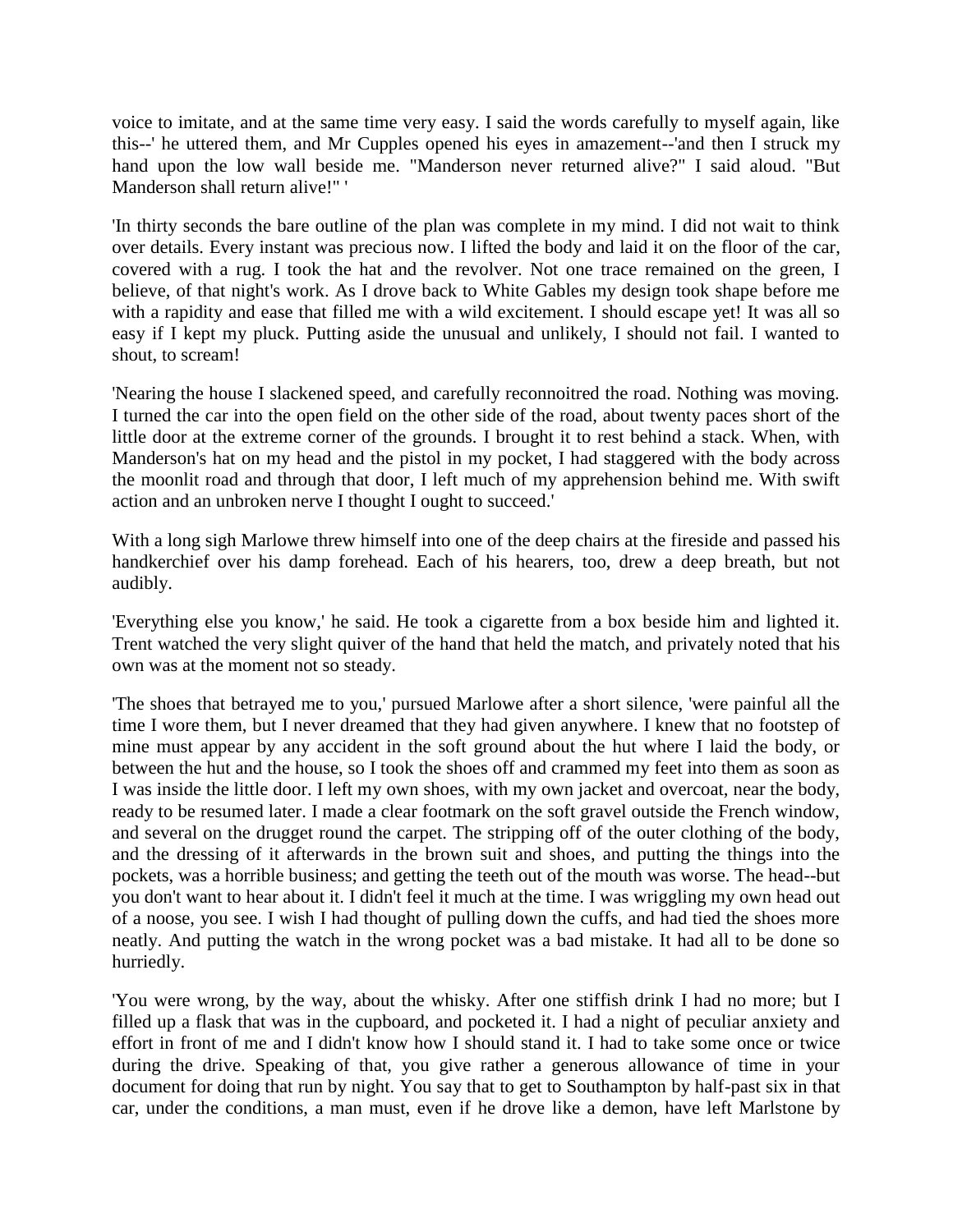twelve at latest. I had not got the body dressed in the other suit, with tie and watch-chain and so forth, until nearly ten minutes past; and then I had to get to the car and start it going. But then I don't suppose any other man would have taken the risks I did in that car at night, without a headlight. It turns me cold to think of it now.

'There's nothing much to say about what I did in the house. I spent the time after Martin had left me in carefully thinking over the remaining steps in my plan, while I unloaded and thoroughly cleaned the revolver using my handkerchief and a penholder from the desk. I also placed the packets of notes, the note- case, and the diamonds in the roll-top desk, which I opened and relocked with Manderson's key. When I went upstairs it was a trying moment, for though I was safe from the eyes of Martin, as he sat in his pantry, there was a faint possibility of somebody being about on the bedroom floor. I had sometimes found the French maid wandering about there when the other servants were in bed. Bunner, I knew, was a deep sleeper, Mrs Manderson, I had gathered from things I had heard her say, was usually asleep by eleven; I had thought it possible that her gift of sleep had helped her to retain all her beauty and vitality in spite of a marriage which we all knew was an unhappy one. Still it was uneasy work mounting the stairs, and holding myself ready to retreat to the library again at the least sound from above. But nothing happened.

'The first thing I did on reaching the corridor was to enter my room and put the revolver and cartridges back in the case. Then I turned off the light and went quietly into Manderson's room.

'What I had to do there you know. I had to take off the shoes and put them outside the door, leave Manderson's jacket, waistcoat, trousers, and black tie, after taking everything out of the pockets, select a suit and tie and shoes for the body, and place the dental plate in the bowl, which I moved from the washing-stand to the bedside, leaving those ruinous finger-marks as I did so. The marks on the drawer must have been made when I shut it after taking out the tie. Then I had to lie down in the bed and tumble it. You know all about it--all except my state of mind, which you couldn't imagine and I couldn't describe.

'The worst came when I had hardly begun my operations: the moment when Mrs Manderson spoke from the room where I supposed her asleep. I was prepared for it happening; it was a possibility; but I nearly lost my nerve all the same. However ....

'By the way, I may tell you this: in the extremely unlikely contingency of Mrs Manderson remaining awake, and so putting out of the question my escape by way of her window, I had planned simply to remain where I was a few hours, and then, not speaking to her, to leave the house quickly and quietly by the ordinary way. Martin would have been in bed by that time. I might have been heard to leave, but not seen. I should have done just as I had planned with the body, and then made the best time I could in the car to Southampton. The difference would have been that I couldn't have furnished an unquestionable alibi by turning up at the hotel at 6.30. I should have made the best of it by driving straight to the docks, and making my ostentatious enquiries there. I could in any case have got there long before the boat left at noon. I couldn't see that anybody could suspect me of the supposed murder in any case; but if any one had, and if I hadn't arrived until ten o'clock, say, I shouldn't have been able to answer, "It is impossible for me to have got to Southampton so soon after shooting him." I should simply have had to say I was delayed by a breakdown after leaving Manderson at half-past ten, and challenged any one to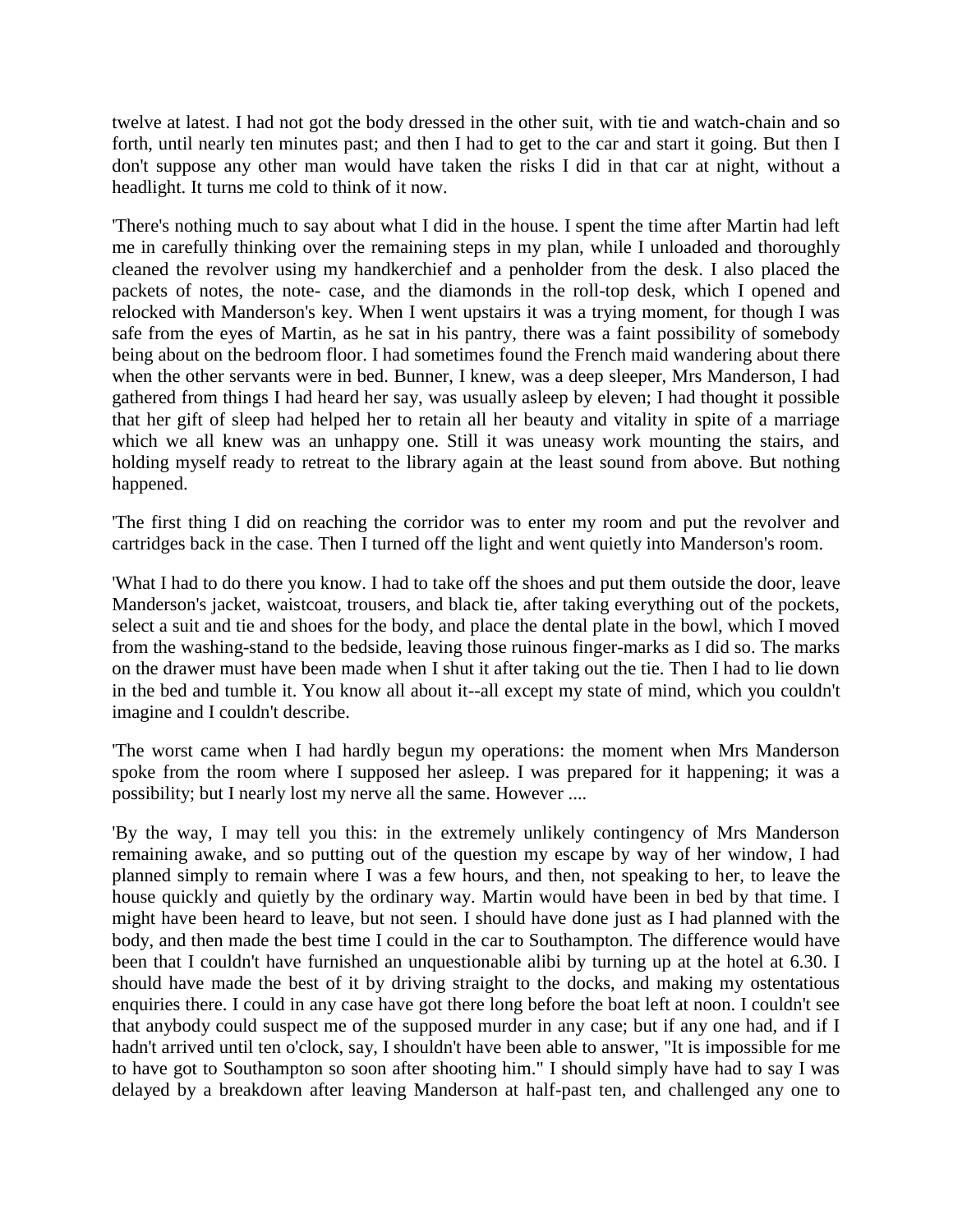produce any fact connecting me with the crime. They couldn't have done it. The pistol, left openly in my room, might have been used by anybody, even if it could be proved that that particular pistol was used. Nobody could reasonably connect me with the shooting so long as it was believed that it was Manderson who had returned to the house. The suspicion could not, I was confident, enter any one's mind. All the same, I wanted to introduce the element of absolute physical impossibility; I knew I should feel ten times as safe with that. So when I knew from the sound of her breathing that Mrs Manderson was asleep again, I walked quickly across her room in my stocking feet, and was on the grass with my bundle in ten seconds. I don't think I made the least noise. The curtain before the window was of soft, thick stuff and didn't rustle, and when I pushed the glass doors further open there was not a sound.'

'Tell me,' said Trent, as the other stopped to light a new cigarette, 'why you took the risk of going through Mrs Manderson's room to escape from the house. I could see when I looked into the thing on the spot why it had to be on that side of the house; there was a danger of being seen by Martin, or by some servant at a bedroom window, if you got out by a window on one of the other sides. But there were three unoccupied rooms on that side; two spare bedrooms and Mrs sittingroom. I should have thought it would have been safer, after you had done what was necessary to your plan in Manderson's room, to leave it quietly and escape through one of those three rooms .... The fact that you went through her window, you know,' he added coldly, 'would have suggested, if it became known, various suspicions in regard to the lady herself. I think you understand me.'

Marlowe turned upon him with a glowing face. 'And I think you will understand me, Mr Trent,' he said in a voice that shook a little, 'when I say that if such a possibility had occurred to me then, I would have taken any risk rather than make my escape by that way.... Oh well!' he went on more coolly, 'I suppose that to any one who didn't know her, the idea of her being privy to her husband's murder might not seem so indescribably fatuous. Forgive the expression.' He looked attentively at the burning end of his cigarette, studiously unconscious of the red flag that flew in Trent's eyes for an instant at his words and the tone of them.

That emotion, however, was conquered at once. 'Your remark is perfectly just,' Trent said with answering coolness. 'I can quite believe, too, that at the time you didn't think of the possibility I mentioned. But surely, apart from that, it would have been safer to do as I said; go by the window of an unoccupied room.'

'Do you think so?' said Marlowe. 'All I can say is, I hadn't the nerve to do it. I tell you, when I entered Manderson's room I shut the door of it on more than half my terrors. I had the problem confined before me in a closed space, with only one danger in it, and that a known danger: the danger of Mrs Manderson. The thing was almost done; I had only to wait until she was certainly asleep after her few moments of waking up, for which, as I told you, I was prepared as a possibility. Barring accidents, the way was clear. But now suppose that I, carrying Manderson's clothes and shoes, had opened that door again and gone in my shirt-sleeves and socks to enter one of the empty rooms. The moonlight was flooding the corridor through the end window. Even if my face was concealed, nobody could mistake my standing figure for Manderson's. Martin might be going about the house in his silent way. Bunner might come out of his bedroom. One of the servants who were supposed to be in bed might come round the corner from the other passage--I had found Celestine prowling about quite as late as it was then. None of these things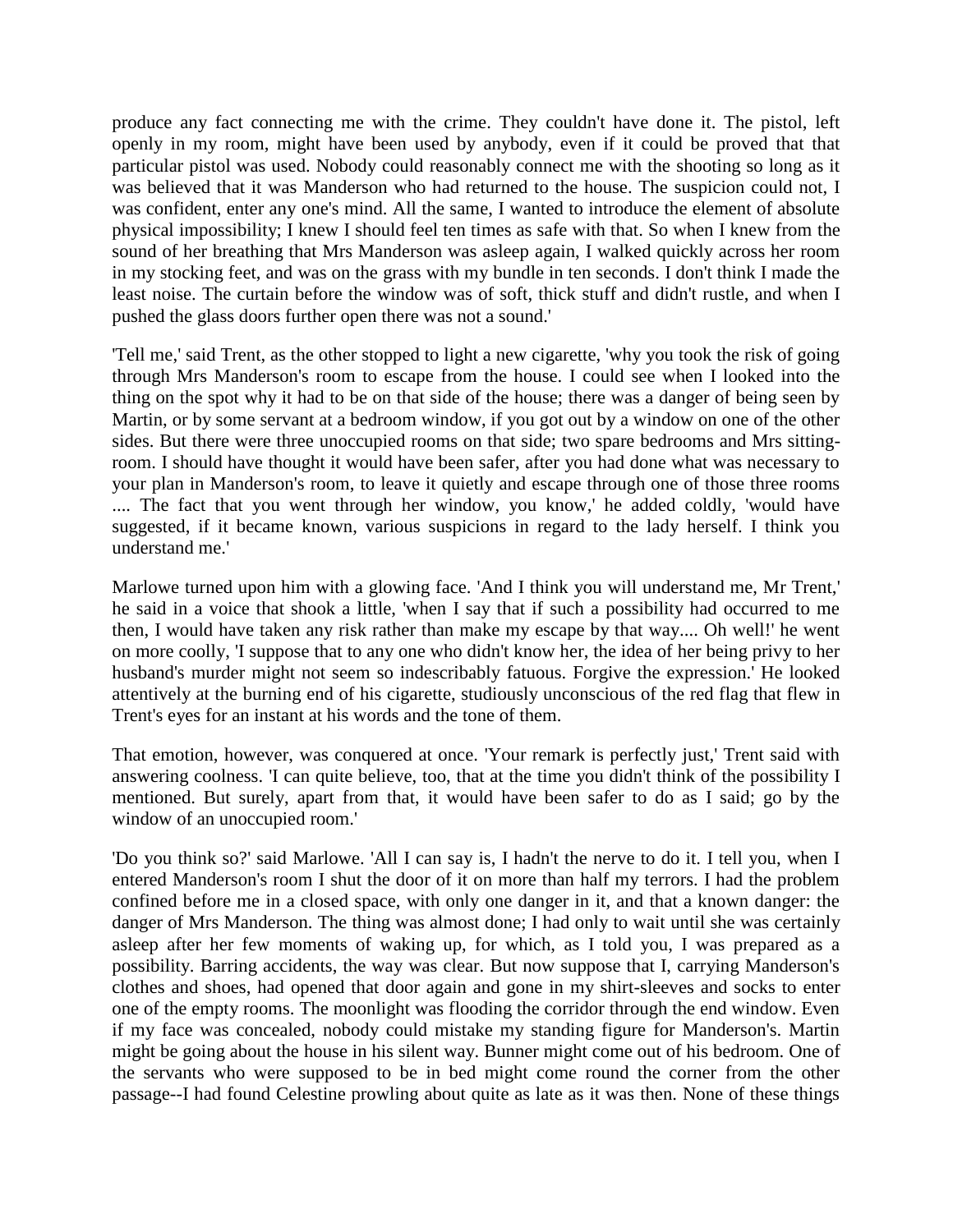was very likely; but they were all too likely for me. They were uncertainties. Shut off from the household in Manderson's room I knew exactly what I had to face. As I lay in my clothes in Manderson's bed and listened for the almost inaudible breathing through the open door, I felt far more ease of mind, terrible as my anxiety was, than I had felt since I saw the dead body on the turf. I even congratulated myself that I had had the chance, through Mrs Manderson's speaking to me, of tightening one of the screws in my scheme by repeating the statement about my having been sent to Southampton.'

Marlowe looked at Trent, who nodded as who should say that his point was met.

'As for Southampton,' pursued Marlowe, 'you know what I did when I got there, I have no doubt. I had decided to take Manderson's story about the mysterious Harris and act it out on my own lines. It was a carefully prepared lie, better than anything I could improvise. I even went so far as to get through a trunk call to the hotel at Southampton from the library before starting, and ask if Harris was there. I expected, he wasn't.'

Was that why you telephoned?' Trent enquired quickly.

'The reason for telephoning was to get myself into an attitude in which Martin couldn't see my face or anything but the jacket and hat, yet which was a natural and familiar attitude. But while I was about it, it was obviously better to make a genuine call. If I had simply pretended to be telephoning, the people at the exchange could have told at once that there hadn't been a call from White Gables that night.'

'One of the first things I did was to make that enquiry,' said Trent. 'That telephone call, and the wire you sent from Southampton to the dead man to say Harris hadn't turned up, and you were returning-I particularly appreciated both those.'

A constrained smile lighted Marlowe's face for a moment. 'I don't know that there's anything more to tell. I returned to Marlstone, and faced your friend the detective with such nerve as I had left. The worst was when I heard you had been put on the case--no, that wasn't the worst. The worst was when I saw you walk out of the shrubbery the next day, coming away from the shed where I had laid the body. For one ghastly moment I thought you were going to give me in charge on the spot. Now I've told you everything, you don't look so terrible.'

He closed his eyes, and there was a short silence. Then Trent got suddenly to his feet.

'Cross-examination?' enquired Marlowe, looking at him gravely.

'Not at all,' said Trent, stretching his long limbs. 'Only stiffness of the legs. I don't want to ask any questions. I believe what you have told us. I don't believe it simply because I always liked your face, or because it saves awkwardness, which are the most usual reasons for believing a person, but because my vanity will have it that no man could lie to me steadily for an hour without my perceiving it. Your story is an extraordinary one; but Manderson was an extraordinary man, and so are you. You acted like a lunatic in doing what you did; but I quite agree with you that if you had acted like a sane man you wouldn't have had the hundredth part of a dog's chance with a judge and jury. One thing is beyond dispute on any reading of the affair: you are a man of courage.'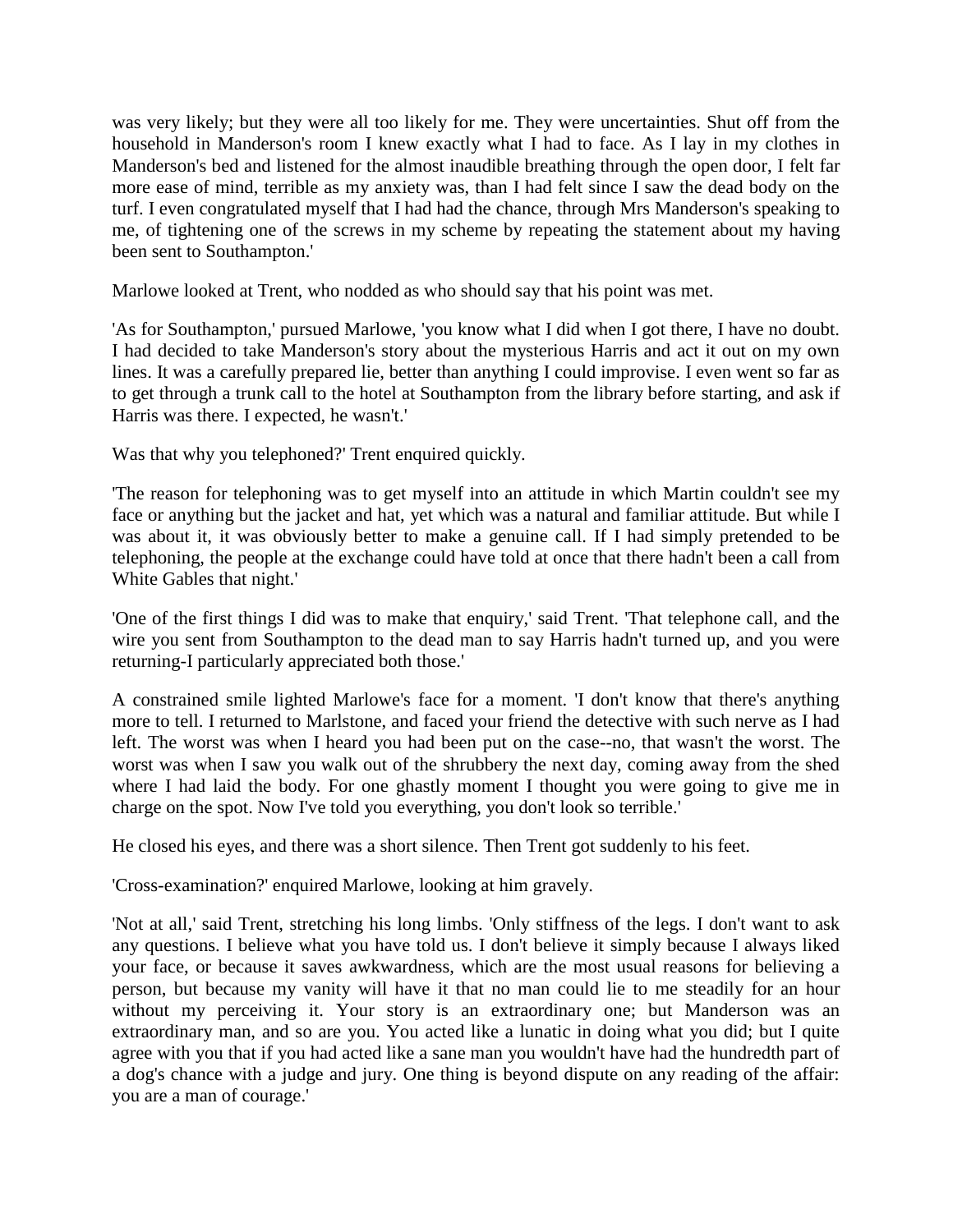The colour rushed into Marlowe's face, and he hesitated for words. Before he could speak Mr Cupples arose with a dry cough.

'For my part,' he said, 'I never supposed you guilty for a moment.' Marlowe turned to him in grateful amazement, Trent with an incredulous stare. 'But,' pursued Mr Cupples, holding up his hand, 'there is one question which I should like to put.'

Marlowe bowed, saying nothing.

'Suppose,' said Mr Cupples, 'that some one else had been suspected of the crime and put upon trial. What would you have done?'

'I think my duty was clear. I should have gone with my story to the lawyers for the defence, and put myself in their hands.'

Trent laughed aloud. Now that the thing was over, his spirits were rapidly becoming ungovernable. 'I can see their faces!' he said. 'As a matter of fact, though, nobody else was ever in danger. There wasn't a shred of evidence against any one. I looked up Murch at the Yard this morning, and he told me he had come round to Bunner's view, that it was a case of revenge on the part of some American black-hand gang. So there's the end of the Manderson case. Holy, suffering Moses! What an ass a man can make of himself when he thinks he's being preternaturally clever!' He seized the bulky envelope from the table and stuffed it into the heart of the fire. 'There's for you, old friend! For want of you the world's course will not fail. But look here! It's getting late--nearly seven, and Cupples and I have an appointment at half-past. We must go. Mr Marlowe, goodbye.' He looked into the other's eyes. 'I am a man who has worked hard to put a rope round your neck. Considering the circumstances, I don't know whether you will blame me. Will you shake hands?'

## **CHAPTER XVI The Last Straw**

'What was that you said about our having an appointment at half-past seven?' asked Mr Cupples as the two came out of the great gateway of the pile of flats. 'Have we such an appointment?'

'Certainly we have,' replied Trent. 'You are dining with me. Only one thing can properly celebrate this occasion, and that is a dinner for which I pay. No, no! I asked you first. I have got right down to the bottom of a case that must be unique--a case that has troubled even my mind for over a year--and if that isn't a good reason for standing a dinner, I don't know what is. Cupples, we will not go to my club. This is to be a festival, and to be seen in a London club in a state of pleasurable emotion is more than enough to shatter any man's career. Besides that, the dinner there is always the same, or, at least, they always make it taste the same, I know not how. The eternal dinner at my club hath bored millions of members like me, and shall bore; but tonight let the feast be spread in vain, so far as we are concerned. We will not go where the satraps throng the hall. We will go to Sheppard's.'

'Who is Sheppard?' asked Mr Cupples mildly, as they proceeded up Victoria Street. His companion went with an unnatural lightness, and a policeman, observing his face, smiled indulgently at a look of happiness which he could only attribute to alcohol.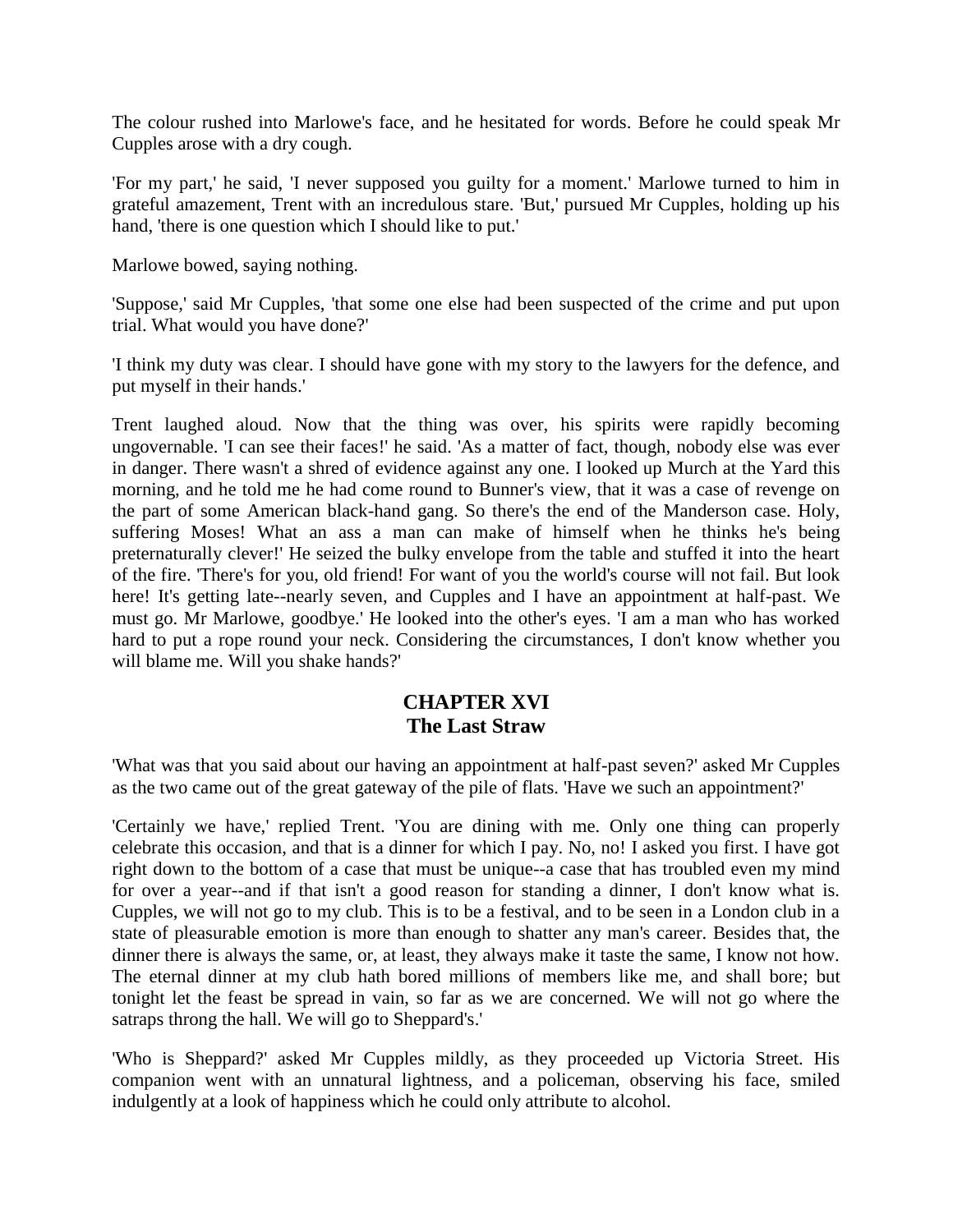'Who is Sheppard?' echoed Trent with bitter emphasis. 'That question, if you will pardon me for saying so, Cupples, is thoroughly characteristic of the spirit of aimless enquiry prevailing in this restless day. I suggest our dining at Sheppard's, and instantly you fold your arms and demand, in a frenzy of intellectual pride, to know who Sheppard is before you will cross the threshold of Sheppard's. I am not going to pander to the vices of the modern mind. Sheppard's is a place where one can dine. I do not know Sheppard. It never occurred to me that Sheppard existed. Probably he is a myth of totemistic origin. All I know is that you can get a bit of saddle of mutton at Sheppard's that has made many an American visitor curse the day that Christopher Columbus was born .... Taxi!'

A cab rolled smoothly to the kerb, and the driver received his instructions with a majestic nod.

'Another reason I have for suggesting Sheppard's,' continued Trent, feverishly lighting a cigarette, 'is that I am going to be married to the most wonderful woman in the world. I trust the connection of ideas is clear.'

'You are going to marry Mabel!' cried Mr Cupples. 'My dear friend, what good news this is! Shake hands, Trent; this is glorious! I congratulate you both from the bottom of my heart. And may I say--I don't want to interrupt your flow of high spirits, which is very natural indeed, and I remember being just the same in similar circumstances long ago--but may I say how earnestly I have hoped for this? Mabel has seen so much unhappiness, yet she is surely a woman formed in the great purpose of humanity to be the best influence in the life of a good man. But I did not know her mind as regarded yourself. Your mind I have known for some time,' Mr Cupples went on, with a twinkle in his eye that would have done credit to the worldliest of creatures. 'I saw it at once when you were both dining at my house, and you sat listening to Professor Peppmuller and looking at her. Some of us older fellows have our wits about us still, my dear boy.'

'Mabel says she knew it before that,' replied Trent, with a slightly crestfallen air. 'And I thought I was acting the part of a person who was not mad about her to the life. Well, I never was any good at dissembling. I shouldn't wonder if even old Peppmuller noticed something through his double convex lenses. But however crazy I may have been as an undeclared suitor,' he went on with a return to vivacity, 'I am going to be much worse now. As for your congratulations, thank you a thousand times, because I know you mean them. You are the sort of uncomfortable brute who would pull a face three feet long if you thought we were making a mistake. By the way, I can't help being an ass tonight; I'm obliged to go on blithering. You must try to bear it. Perhaps it would be easier if I sang you a song--one of your old favourites. What was that song you used always to be singing? Like this, wasn't it?' He accompanied the following stave with a dexterous clog-step on the floor of the cab:

'There was an old nigger, and he had a wooden leg. He had no tobacco, no tobacco could he beg. Another old nigger was as cunning as a fox, And he always had tobacco in his old tobacco-box.

'Now for the chorus!

'Yes, he always had tobacco in his old tobacco-box.

'But you're not singing. I thought you would be making the welkin ring.'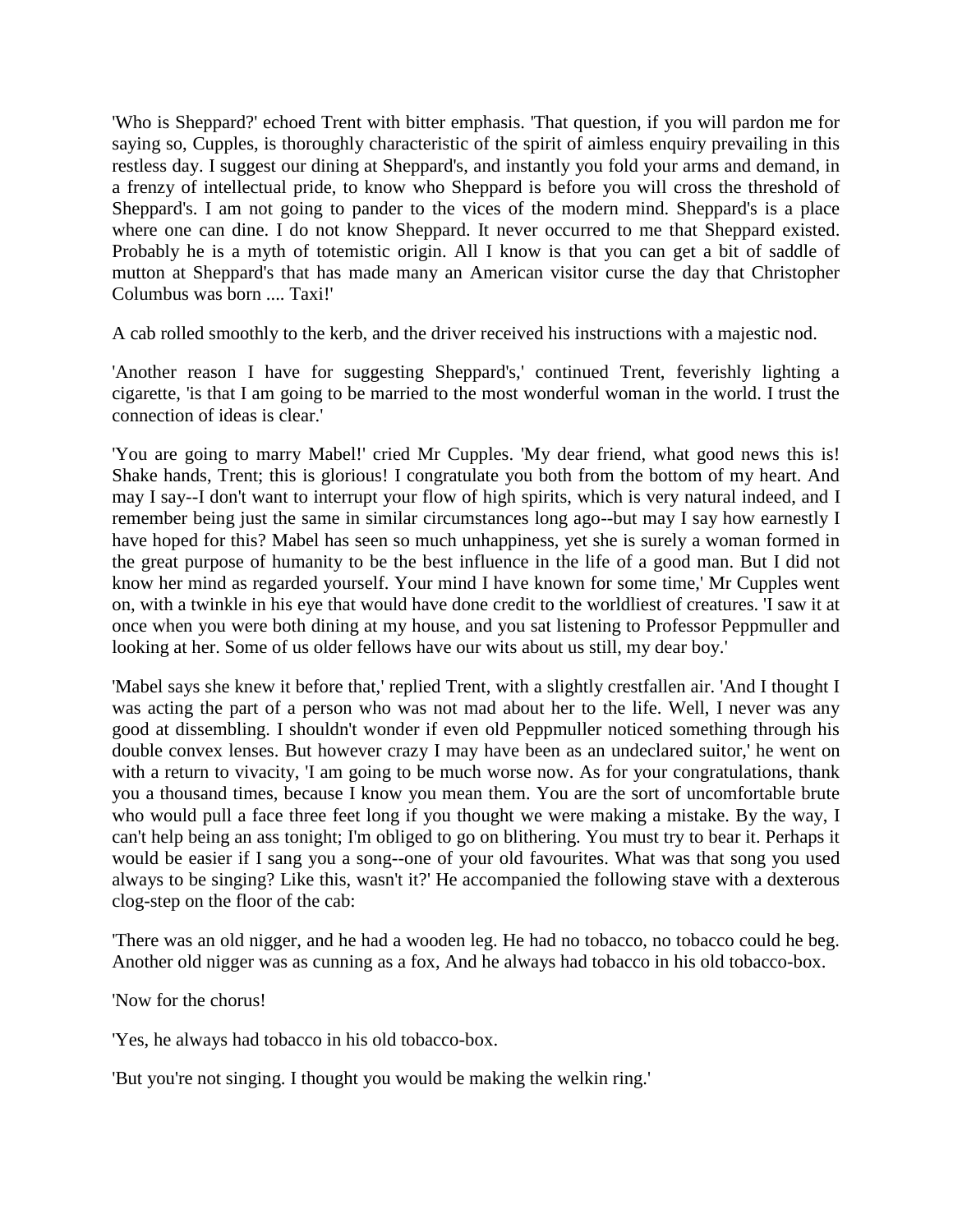'I never sang that song in my life,' protested Mr Cupples. 'I never heard it before.'

'Are you sure?' enquired Trent doubtfully. 'Well, I suppose I must take your word for it. It is a beautiful song, anyhow: not the whole warbling grove in concert heard can beat it. Somehow it seems to express my feelings at the present moment as nothing else could; it rises unbidden to the lips. Out of the fullness of the heart the mouth speaketh, as the Bishop of Bath and Wells said when listening to a speech of Mr Balfour's.'

'When was that?' asked Mr Cupples.

'On the occasion,' replied Trent, 'of the introduction of the Compulsory Notification of Diseases of Poultry Bill, which ill-fated measure you of course remember. Hullo!' he broke off, as the cab rushed down a side street and swung round a corner into a broad and populous thoroughfare, 'we're there already'. The cab drew up.

'Here we are,' said Trent, as he paid the man, and led Mr Cupples into a long, panelled room set with many tables and filled with a hum of talk. 'This is the house of fulfilment of craving, this is the bower with the roses around it. I see there are three bookmakers eating pork at my favourite table. We will have that one in the opposite corner.'

He conferred earnestly with a waiter, while Mr Cupples, in a pleasant meditation, warmed himself before the great fire. 'The wine here,' Trent resumed, as they seated themselves, 'is almost certainly made out of grapes. What shall we drink?'

Mr Cupples came out of his reverie. 'I think,' he said, 'I will have milk and soda water.'

'Speak lower!' urged Trent. 'The head-waiter has a weak heart, and might hear you. Milk and soda water! Cupples, you may think you have a strong constitution, and I don't say you have not, but I warn you that this habit of mixing drinks has been the death of many a robuster man than you. Be wise in time. Fill high the bowl with Samian wine, leave soda to the Turkish hordes. Here comes our food.' He gave another order to the waiter, who ranged the dishes before them and darted away. Trent was, it seemed, a respected customer. 'I have sent,' he said, 'for wine that I know, and I hope you will try it. If you have taken a vow, then in the name of all the teetotal saints drink water, which stands at your elbow, but don't seek a cheap notoriety by demanding milk and soda.'

'I have never taken any pledge,' said Mr Cupples, examining his mutton with a favourable eye. 'I simply don't care about wine. I bought a bottle once and drank it to see what it was like, and it made me ill. But very likely it was bad wine. I will taste some of yours, as it is your dinner, and I do assure you, my dear Trent, I should like to do something unusual to show how strongly I feel on the present occasion. I have not been so delighted for many years. To think,' he reflected aloud as the waiter filled his glass, 'of the Manderson mystery disposed of, the innocent exculpated, and your own and Mabel's happiness crowned--all coming upon me together! I drink to you, my dear friend.' And Mr Cupples took a very small sip of the wine.

'You have a great nature,' said Trent, much moved. 'Your outward semblance doth belie your soul's immensity. I should have expected as soon to see an elephant conducting at the opera as you drinking my health. Dear Cupples! May his beak retain ever that delicate rose-stain!--No,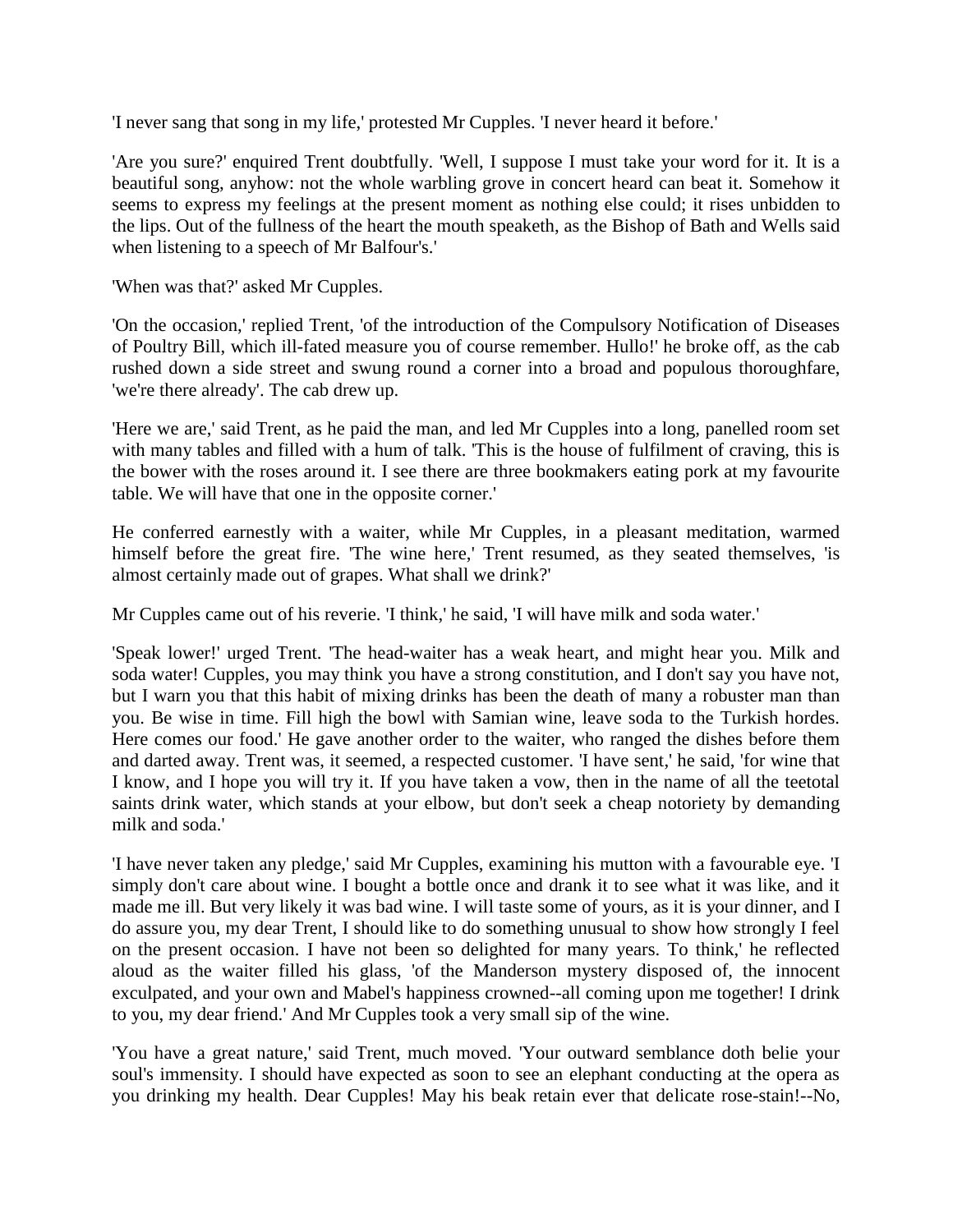curse it all!' he broke out, surprising a shade of discomfort that flitted over his companion's face as he tasted the wine again. 'I have no business to meddle with your tastes. I apologize. You shall have what you want, even if it causes the head-waiter to perish in his pride.'

When Mr Cupples had been supplied with his monastic drink, and the waiter had retired, Trent looked across the table with significance. 'In this babble of many conversations,' he said, 'we can speak as freely as if we were on a bare hillside. The waiter is whispering soft nothings into the ear of the young woman at the pay-desk. We are alone. What do you think of that interview of this afternoon?' He began to dine with an appetite.

Without pausing in the task of cutting his mutton into very small pieces Mr Cupples replied: 'The most curious feature of it, in my judgement, was the irony of the situation. We both held the clue to that mad hatred of Manderson's which Marlowe found so mysterious. We knew of his jealous obsession; which knowledge we withheld, as was very proper, if only in consideration of Mabel's feelings. Marlowe will never know of what he was suspected by that person. Strange! Nearly all of us, I venture to think, move unconsciously among a network of opinions, often quite erroneous, which other people entertain about us. I remember, for instance, discovering quite by accident some years ago that a number of people of my acquaintance believed me to have been secretly received into the Church of Rome. This absurd fiction was based upon the fact, which in the eyes of many appeared conclusive, that I had expressed myself in talk as favouring the plan of a weekly abstinence from meat. Manderson's belief in regard to his secretary probably rested upon a much slighter ground. It was Mr Bunner, I think you said, who told you of his rooted and apparently hereditary temper of suspicious jealousy .... With regard to Marlowe's story, it appeared to me entirely straightforward, and not, in its essential features, especially remarkable, once we have admitted, as we surely must, that in the case of Manderson we have to deal with a more or less disordered mind.'

Trent laughed loudly. 'I confess,' he said, 'that the affair struck me as a little unusual.

'Only in the development of the details,' argued Mr Cupples. 'What is there abnormal in the essential facts? A madman conceives a crazy suspicion; he hatches a cunning plot against his fancied injurer; it involves his own destruction. Put thus, what is there that any man with the least knowledge of the ways of lunatics would call remarkable? Turn now to Marlowe's proceedings. He finds himself in a perilous position from which, though he is innocent, telling the truth will not save him. Is that an unheard-of situation? He escapes by means of a bold and ingenious piece of deception. That seems to me a thing that might happen every day, and probably does so.' He attacked his now unrecognizable mutton.

'I should like to know,' said Trent, after an alimentary pause in the conversation, 'whether there is anything that ever happened on the face of the earth that you could not represent as quite ordinary and commonplace by such a line of argument as that.'

A gentle smile illuminated Mr Cupples's face. 'You must not suspect me of empty paradox,' he said. 'My meaning will become clearer, perhaps, if I mention some things which do appear to me essentially remarkable. Let me see .... Well, I would call the life history of the liver-fluke, which we owe to the researches of Poulton, an essentially remarkable thing.'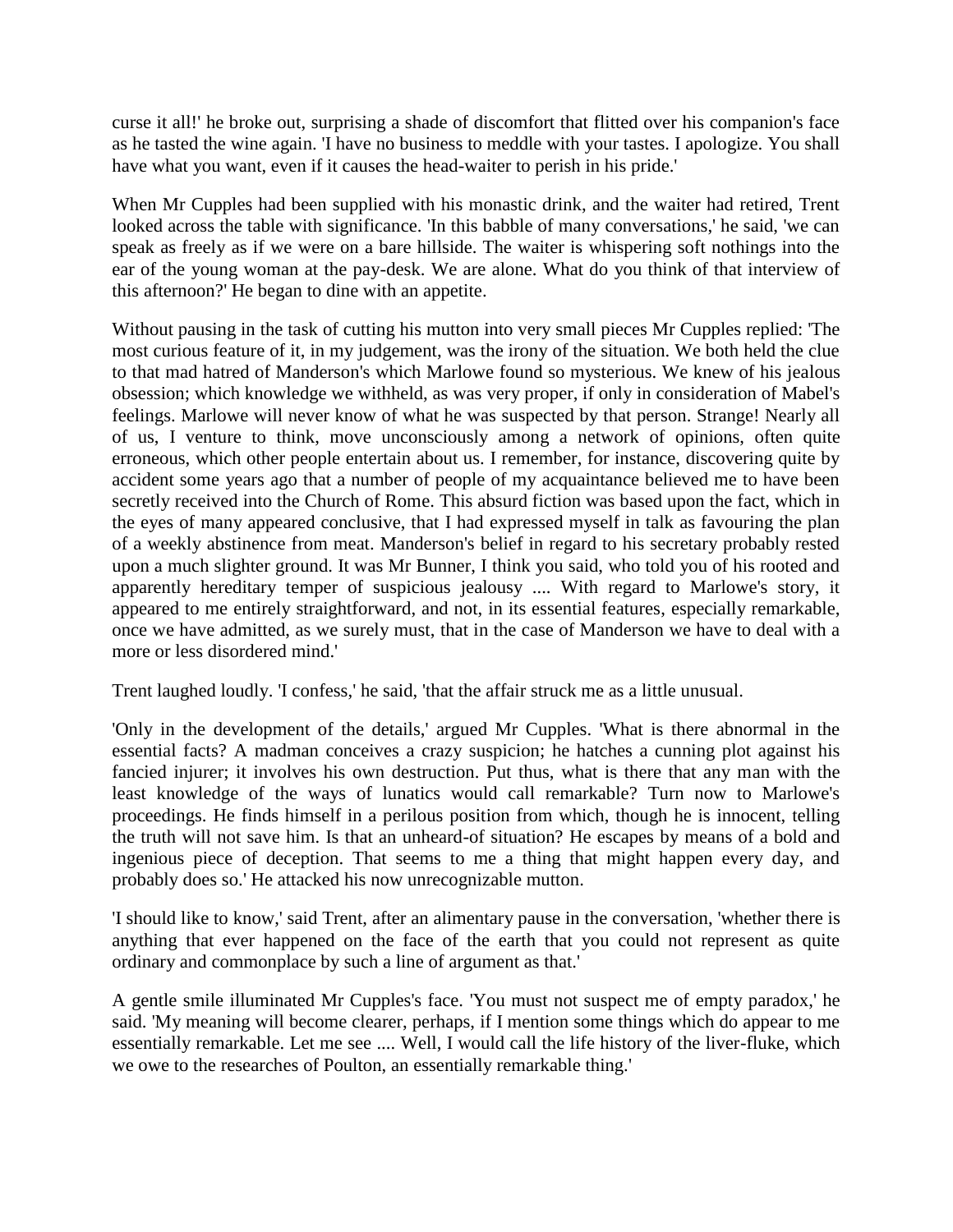'I am unable to argue the point,' replied Trent. 'Fair science may have smiled upon the liverfluke's humble birth, but I never even heard it mentioned.'

'It is not, perhaps, an appetizing subject,' said Mr Cupples thoughtfully, 'and I will not pursue it. All I mean is, my dear Trent, that there are really remarkable things going on all round us if we will only see them; and we do our perceptions no credit in regarding as remarkable only those affairs which are surrounded with an accumulation of sensational detail.'

Trent applauded heartily with his knife-handle on the table, as Mr Cupples ceased and refreshed himself with milk and soda water. 'I have not heard you go on like this for years,' he said. 'I believe you must be almost as much above yourself as I am. It is a bad case of the unrest which men miscall delight. But much as I enjoy it, I am not going to sit still and hear the Manderson affair dismissed as commonplace. You may say what you like, but the idea of impersonating Manderson in those circumstances was an extraordinarily ingenious idea.'

'Ingenious--certainly!' replied Mr Cupples. 'Extraordinarily so--no! In those circumstances (your own words) it was really not strange that it should occur to a clever man. It lay almost on the surface of the situation. Marlowe was famous for his imitation of Manderson's voice; he had a talent for acting; he had a chess-player's mind; he knew the ways of the establishment intimately. I grant you that the idea was brilliantly carried out; but everything favoured it. As for the essential idea, I do not place it, as regards ingenuity, in the same class with, for example, the idea of utilizing the force of recoil in a discharged firearm to actuate the mechanism of ejecting and reloading. I do, however, admit, as I did at the outset, that in respect of details the case had unusual features. It developed a high degree of complexity.'

'Did it really strike you in that way?' enquired Trent with desperate sarcasm.

'The affair became complicated,' went on Mr Cupples unmoved, 'because after Marlowe's suspicions were awakened, a second subtle mind came in to interfere with the plans of the first. That sort of duel often happens in business and politics, but less frequently, I imagine, in the world of crime.'

'I should say never,' Trent replied; 'and the reason is, that even the cleverest criminals seldom run to strategic subtlety. When they do, they don't get caught, since clever policemen have if possible less strategic subtlety than the ordinary clever criminal. But that rather deep quality seems very rarely to go with the criminal make-up. Look at Crippen. He was a very clever criminal as they go. He solved the central problem of every clandestine murder, the disposal of the body, with extreme neatness. But how far did he see through the game? The criminal and the policeman are often swift and bold tacticians, but neither of them is good for more than a quite simple plan. After all, it's a rare faculty in any walk of life.'

'One disturbing reflection was left on my mind,' said Mr Cupples, who seemed to have had enough of abstractions for the moment, 'by what we learned today. If Marlowe had suspected nothing and walked into the trap, he would almost certainly have been hanged. Now how often may not a plan to throw the guilt of murder on an innocent person have been practised successfully? There are, I imagine, numbers of cases in which the accused, being found guilty on circumstantial evidence, have died protesting their innocence. I shall never approve again of a death-sentence imposed in a case decided upon such evidence.'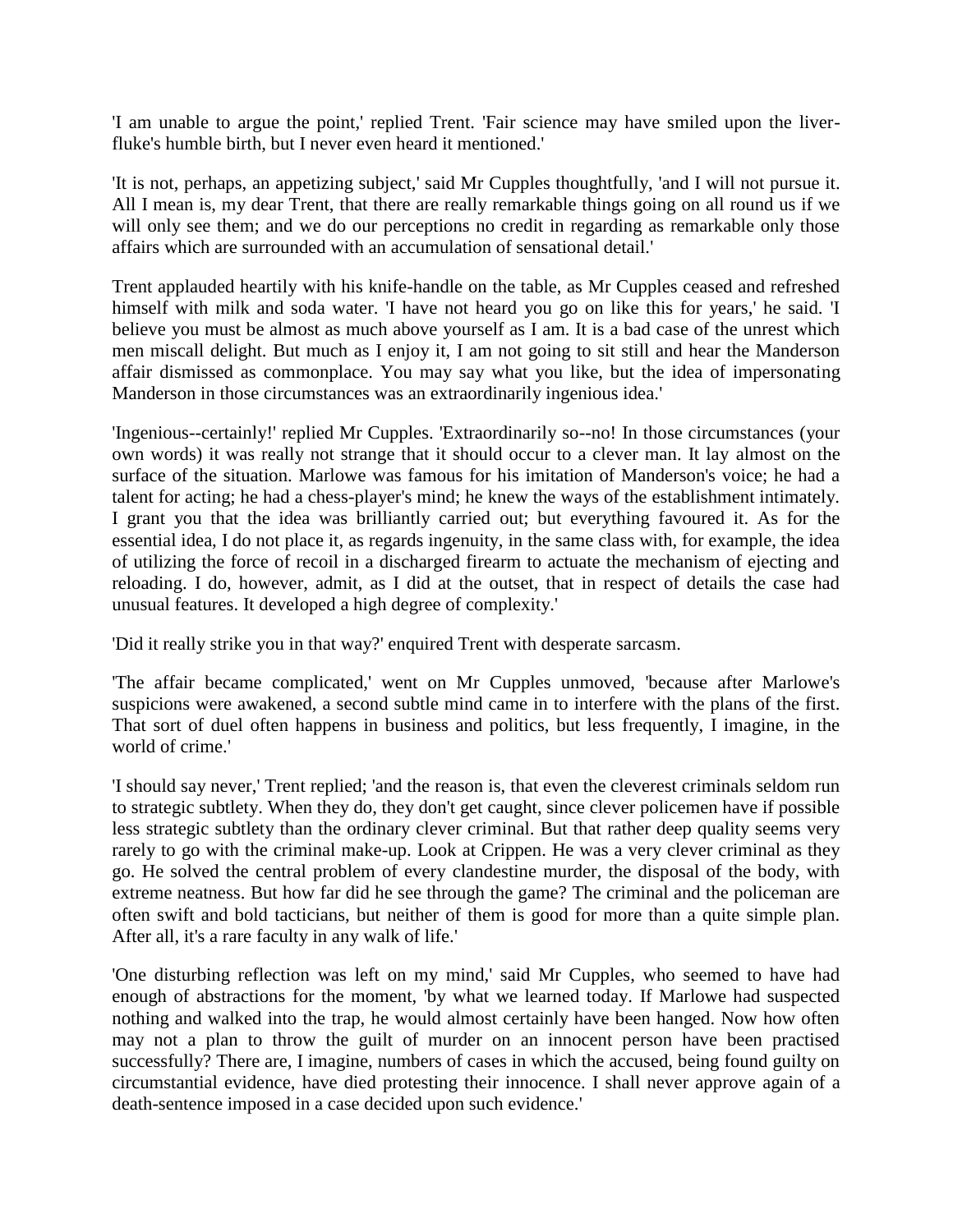'I never have done so, for my part,' said Trent. 'To hang in such cases seems to me flying in the face of the perfectly obvious and sound principle expressed in the saying that "you never can tell". I agree with the American jurist who lays it down that we should not hang a yellow dog for stealing jam on circumstantial evidence, not even if he has jam all over his nose. As for attempts being made by malevolent persons to fix crimes upon innocent men, of course it is constantly happening. It's a marked feature, for instance, of all systems of rule by coercion, whether in Ireland or Russia or India or Korea; if the police cannot get hold of a man they think dangerous by fair means, they do it by foul. But there's one case in the State Trials that is peculiarly to the point, because not only was it a case of fastening a murder on innocent people, but the plotter did in effect what Manderson did; he gave up his own life in order to secure the death of his victims. Probably you have heard of the Campden Case.'

Mr Cupples confessed his ignorance and took another potato.

'John Masefield has written a very remarkable play about it,' said Trent, 'and if it ever comes on again in London, you should go and see it, if you like having the fan-tods. I have often seen women weeping in an undemonstrative manner at some slab of oleo-margarine sentiment in the theatre. By George! what everlasting smelling-bottle hysterics they ought to have if they saw that play decently acted! Well, the facts were that John Perry accused his mother and brother of murdering a man, and swore he had helped them to do it. He told a story full of elaborate detail, and had an answer to everything, except the curious fact that the body couldn't be found; but the judge, who was probably drunk at the time--this was in Restoration days--made nothing of that. The mother and brother denied the accusation. All three prisoners were found guilty and hanged, purely on John's evidence. Two years after, the man whom they were hanged for murdering came back to Campden. He had been kidnapped by pirates and taken to sea. His disappearance had given John his idea. The point about John is, that his including himself in the accusation, which amounted to suicide, was the thing in his evidence which convinced everybody of its truth. It was so obvious that no man would do himself to death to get somebody else hanged. Now that is exactly the answer which the prosecution would have made if Marlowe had told the truth. Not one juryman in a million would have believed in the Manderson plot.'

Mr Cupples mused upon this a few moments. 'I have not your acquaintance with that branch of history, he said at length; 'in fact, I have none at all. But certain recollections of my own childhood return to me in connection with this affair. We know from the things Mabel told you what may be termed the spiritual truth underlying this matter; the insane depth of jealous hatred which Manderson concealed. We can understand that he was capable of such a scheme. But as a rule it is in the task of penetrating to the spiritual truth that the administration of justice breaks down. Sometimes that truth is deliberately concealed, as in Manderson's case. Sometimes, I think, it is concealed because simple people are actually unable to express it, and nobody else divines it. When I was a lad in Edinburgh the whole country went mad about the Sandyford Place murder.'

Trent nodded. 'Mrs M'Lachlan's case. She was innocent right enough.'

'My parents thought so,' said Mr Cupples. 'I thought so myself when I became old enough to read and understand that excessively sordid story. But the mystery of the affair was so dark, and the task of getting at the truth behind the lies told by everybody concerned proved so hopeless, that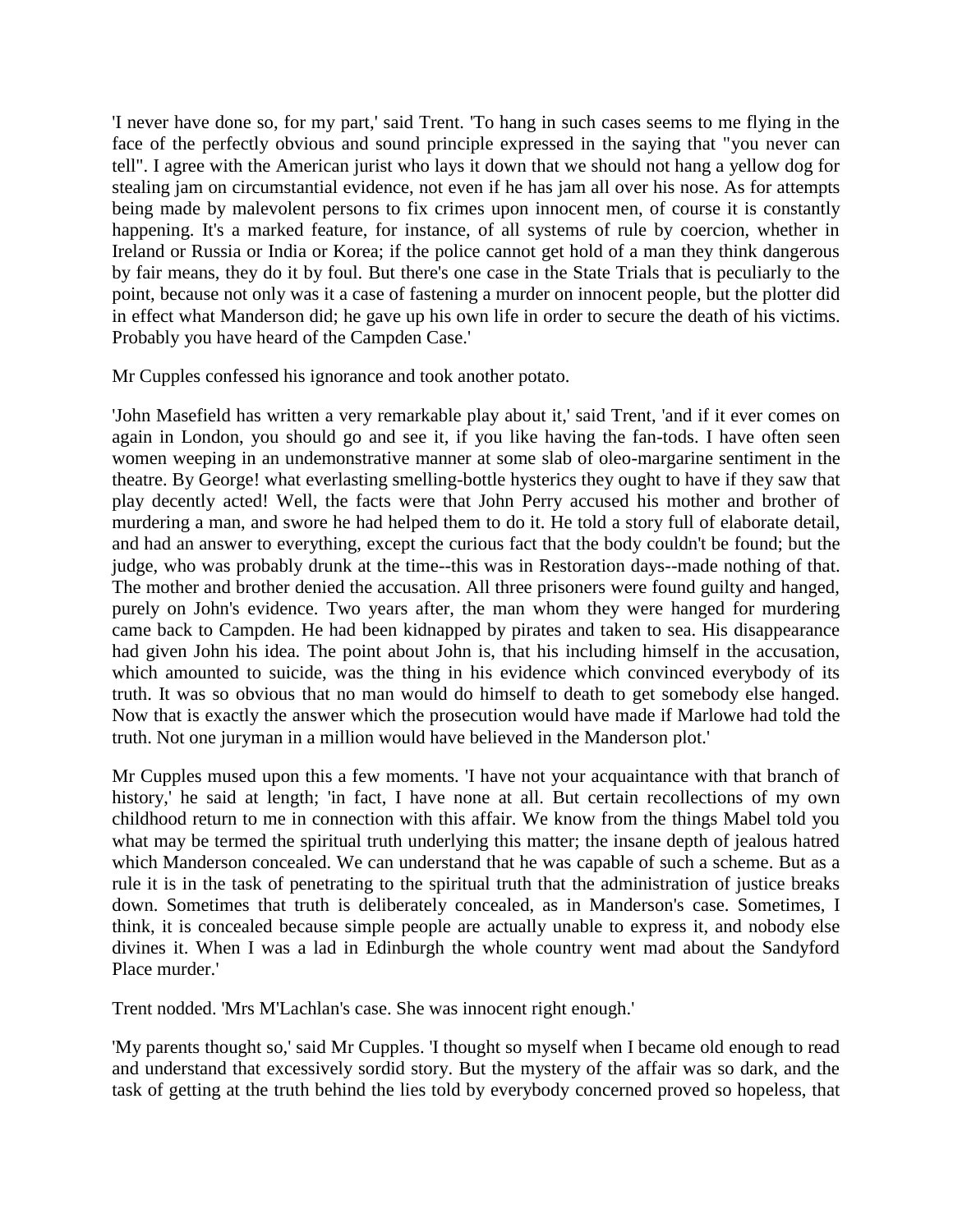others were just as fully convinced of the innocence of old James Fleming. All Scotland took sides on the question. It was the subject of debates in Parliament. The press divided into two camps, and raged with a fury I have never seen equalled. Yet it is obvious, is it not? for I see you have read of the case--that if the spiritual truth about that old man could have been known there would have been very little room for doubt in the matter. If what some surmised about his disposition was true, he was quite capable of murdering Jessie M'Pherson and then casting the blame on the poor feeble-minded creature who came so near to suffering the last penalty of the law.'

'Even a commonplace old dotard like Fleming can be an unfathomable mystery to all the rest of the human race,' said Trent, 'and most of all in a court of justice. The law certainly does not shine when it comes to a case requiring much delicacy of perception. It goes wrong easily enough over the Flemings of this world. As for the people with temperaments who get mixed up in legal proceedings, they must feel as if they were in a forest of apes, whether they win or lose. Well, I dare say it's good for their sort to have their noses rubbed in reality now and again. But what would twelve red-faced realities in a jury-box have done to Marlowe? His story would, as he says, have been a great deal worse than no defence at all. It's not as if there were a single piece of evidence in support of his tale. Can't you imagine how the prosecution would tear it to rags? Can't you see the judge simply taking it in his stride when it came to the summing up? And the jury--you've served on juries, I expect--in their room, snorting with indignation over the feebleness of the lie, telling each other it was the clearest case they ever heard of, and that they'd have thought better of him if he hadn't lost his nerve at the crisis, and had cleared off with the swag as he intended. Imagine yourself on that jury, not knowing Marlowe, and trembling with indignation at the record unrolled before you-- cupidity, murder, robbery, sudden cowardice, shameless, impenitent, desperate lying! Why, you and I believed him to be guilty until--'

'I beg your pardon! I beg your pardon!' interjected Mr Cupples, laying down his knife and fork. 'I was most careful, when we talked it all over the other night, to say nothing indicating such a belief. I was always certain that he was innocent.'

'You said something of the sort at Marlowe's just now. I wondered what on earth you could mean. Certain that he was innocent! How can you be certain? You are generally more careful about terms than that, Cupples.'

'I said "certain",' Mr Cupples repeated firmly.

Trent shrugged his shoulders. 'If you really were, after reading my manuscript and discussing the whole thing as we did,' he rejoined, 'then I can only say that you must have totally renounced all trust in the operations of the human reason; an attitude which, while it is bad Christianity and also infernal nonsense, is oddly enough bad Positivism too, unless I misunderstand that system. Why, man--'

'Let me say a word,' Mr Cupples interposed again, folding his hands above his plate. 'I assure you I am far from abandoning reason. I am certain he is innocent, and I always was certain of it, because of something that I know, and knew from the very beginning. You asked me just now to imagine myself on the jury at Marlowe's trial. That would be an unprofitable exercise of the mental powers, because I know that I should be present in another capacity. I should be in the witness-box, giving evidence for the defence. You said just now, "If there were a single piece of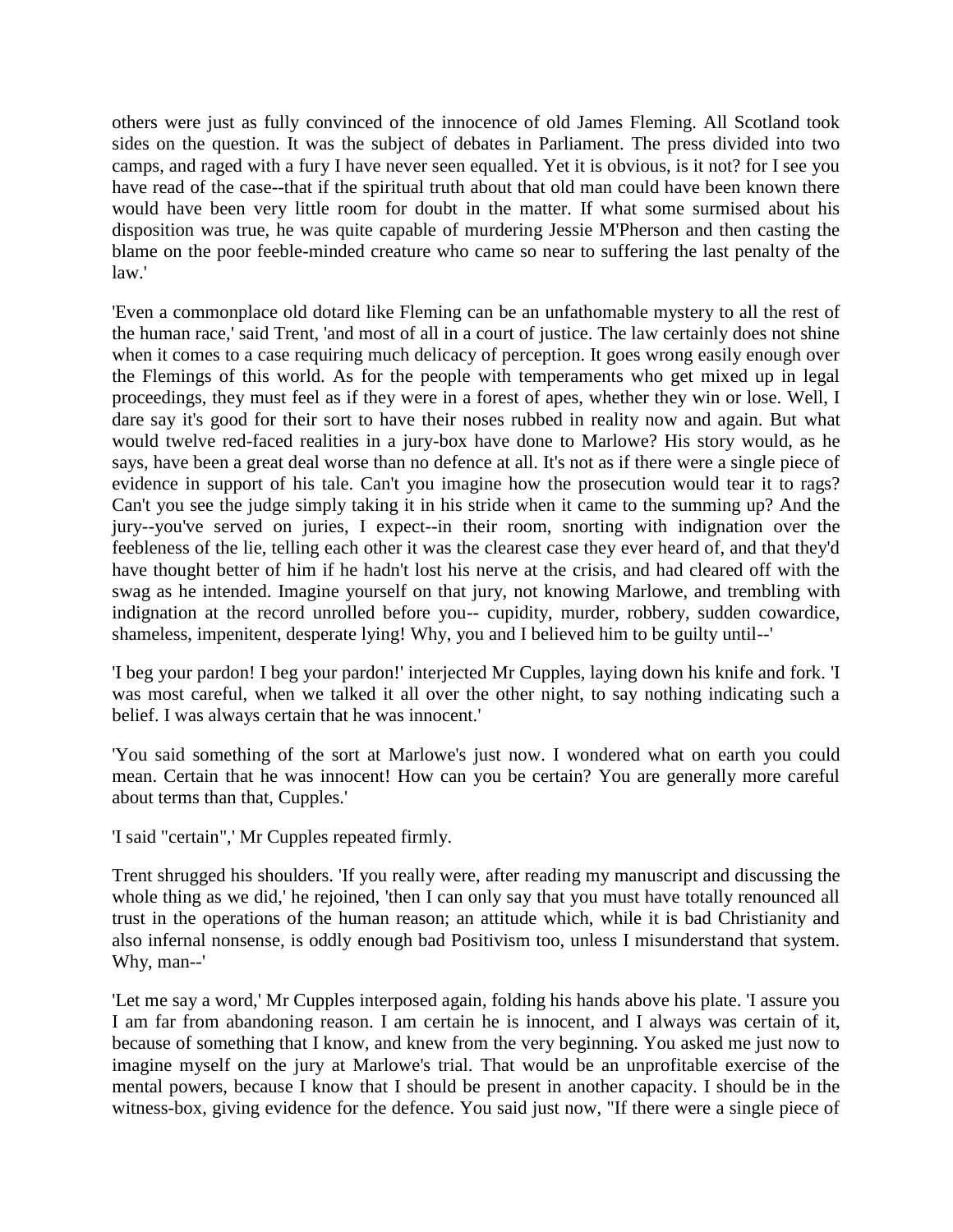evidence in support of his tale." There is, and it is my evidence. And,' he added quietly, 'it is conclusive.' He took up his knife and fork and went contentedly on with his dinner.

The pallor of sudden excitement had turned Trent to marble while Mr Cupples led laboriously up to this statement. At the last word the blood rushed to his face again, and he struck the table with an unnatural laugh. 'It can't be!' he exploded. 'It's something you fancied, something you dreamed after one of those debauches of soda and milk. You can't really mean that all the time I was working on the case down there you knew Marlowe was innocent.'

Mr Cupples, busy with his last mouthful, nodded brightly. He made an end of eating, wiped his sparse moustache, and then leaned forward over the table. 'It's very simple,' he said. 'I shot Manderson myself.'

'I am afraid I startled you,' Trent heard the voice of Mr Cupples say. He forced himself out of his stupefaction like a diver striking upward for the surface, and with a rigid movement raised his glass. But half of the wine splashed upon the cloth, and he put it carefully down again untasted. He drew a deep breath, which was exhaled in a laugh wholly without merriment. 'Go on,' he said.

'It was not murder,' began Mr Cupples, slowly measuring off inches with a fork on the edge of the table. 'I will tell you the whole story. On that Sunday night I was taking my before-bedtime constitutional, having set out from the hotel about a quarter past ten. I went along the field path that runs behind White Gables, cutting off the great curve of the road, and came out on the road nearly opposite that gate that is just by the eighth hole on the golf-course. Then I turned in there, meaning to walk along the turf to the edge of the cliff, and go back that way. I had only gone a few steps when I heard the car coming, and then I heard it stop near the gate. I saw Manderson at once. Do you remember my telling you I had seen him once alive after our quarrel in front of the hotel? Well, this was the time. You asked me if I had, and I did not care to tell a falsehood.'

A slight groan came from Trent. He drank a little wine, and said stonily, 'Go on, please.'

'It was, as you know,' pursued Mr Cupples, 'a moonlight night, but I was in shadow under the trees by the stone wall, and anyhow they could not suppose there was any one near them. I heard all that passed just as Marlowe has narrated it to us, and I saw the car go off towards Bishopsbridge. I did not see Manderson's face as it went, because his back was to me, but he shook the back of his left hand at the car with extraordinary violence, greatly to my amazement. Then I waited for him to go back to White Gables, as I did not want to meet him again. But he did not go. He opened the gate through which I had just passed, and he stood there on the turf of the green, quite still. His head was bent, his arms hung at his sides, and he looked some-how- rigid. For a few moments he remained in this tense attitude, then all of a sudden his right arm moved swiftly, and his hand was at the pocket of his overcoat. I saw his face raised in the moonlight, the teeth bared, and the eyes glittering, and all at once I knew that the man was not sane. Almost as quickly as that flashed across my mind, something else flashed in the moonlight. He held the pistol before him, pointing at his breast.

'Now I may say here I shall always be doubtful whether Manderson really meant to kill himself then. Marlowe naturally thinks so, knowing nothing of my intervention. But I think it quite likely he only meant to wound himself, and to charge Marlowe with attempted murder and robbery.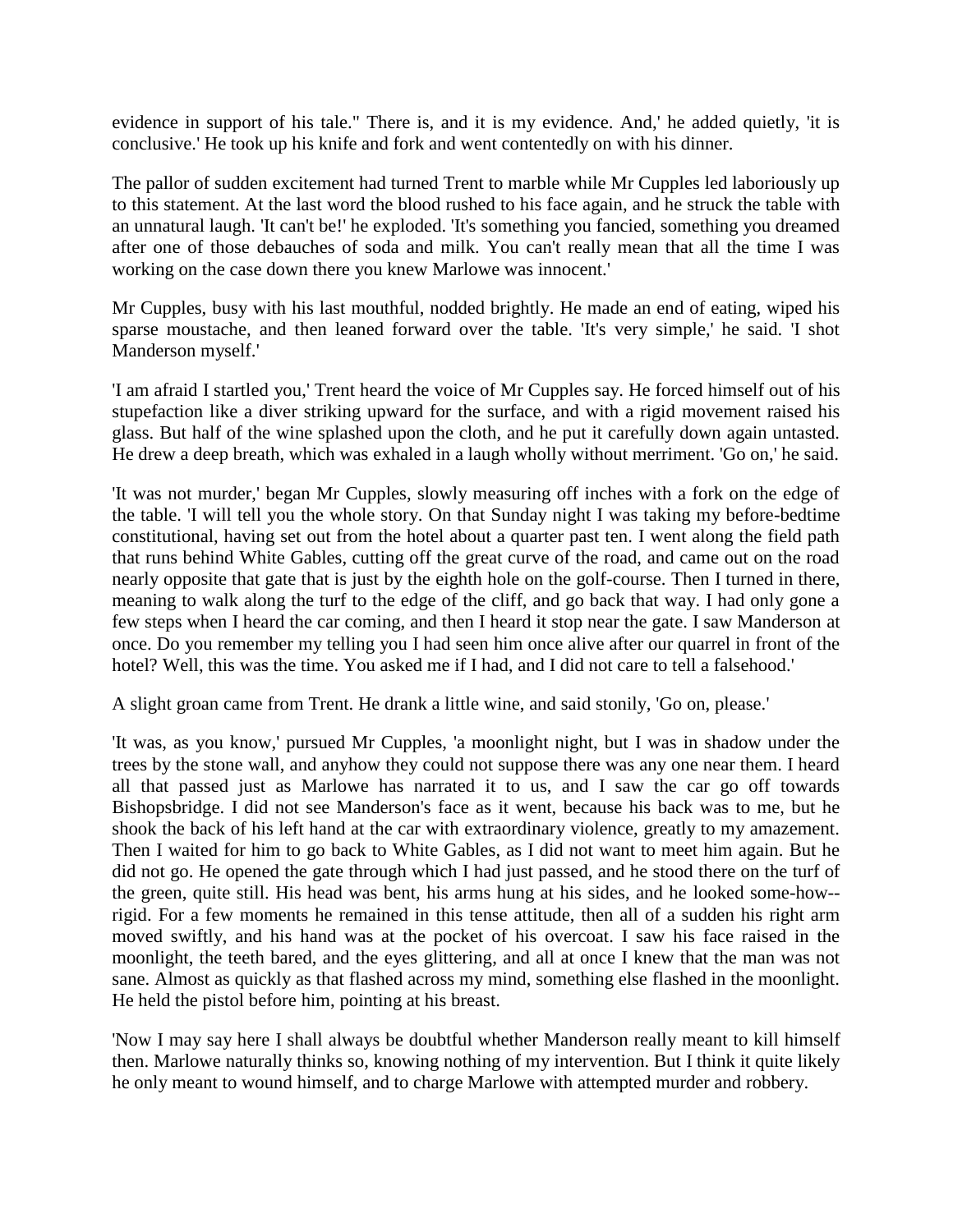'At that moment, however, I assumed it was suicide. Before I knew what I was doing I had leapt out of the shadows and seized his arm. He shook me off with a furious snarling noise, giving me a terrific blow in the chest, and presenting the revolver at my head. But I seized his wrists before he could fire, and clung with all my strength--you remember how bruised and scratched they were. I knew I was fighting for my own life now, for murder was in his eyes. We struggled like two beasts, without an articulate word, I holding his pistol-hand down and keeping a grip on the other. I never dreamed that I had the strength for such an encounter. Then, with a perfectly instinctive movement--I never knew I meant to do it--I flung away his free hand and clutched like lightning at the weapon, tearing it from his fingers. By a miracle it did not go off. I darted back a few steps, he sprang at my throat like a wild cat, and I fired blindly in his face. He would have been about a yard away, I suppose. His knees gave way instantly, and he fell in a heap on the turf.

'I flung the pistol down and bent over him. The heart's action ceased under my hand. I knelt there staring, struck motionless; and I don't know how long it was before I heard the noise of the car returning.

'Trent, all the time that Marlowe paced that green, with the moonlight on his white and working face, I was within a few yards of him, crouching in the shadow of the furze by the ninth tee. I dared not show myself. I was thinking. My public quarrel with Manderson the same morning was, I suspected, the talk of the hotel. I assure you that every horrible possibility of the situation for me had rushed across my mind the moment I saw Manderson fall. I became cunning. I knew what I must do. I must get back to the hotel as fast as I could, get in somehow unperceived, and play a part to save myself. I must never tell a word to any one. Of course I was assuming that Marlowe would tell every one how he had found the body. I knew he would suppose it was suicide; I thought every one would suppose so.

'When Marlowe began at last to lift the body, I stole away down the wall and got out into the road by the clubhouse, where he could not see me. I felt perfectly cool and collected. I crossed the road, climbed the fence, and ran across the meadow to pick up the field path I had come by that runs to the hotel behind White Gables. I got back to the hotel very much out of breath.'

'Out of breath,' repeated Trent mechanically, still staring at his companion as if hypnotized.

'I had had a sharp run,' Mr Cupples reminded him. 'Well, approaching the hotel from the back I could see into the writing-room through the open window. There was nobody in there, so I climbed over the sill, walked to the bell and rang it, and then sat down to write a letter I had meant to write the next day. I saw by the clock that it was a little past eleven. When the waiter answered the bell I asked for a glass of milk and a postage stamp. Soon afterwards I went up to bed. But I could not sleep.'

Mr Cupples, having nothing more to say, ceased speaking. He looked in mild surprise at Trent, who now sat silent, supporting his bent head in his hands.

'He could not sleep,' murmured Trent at last in a hollow tone. 'A frequent result of over-exertion during the day. Nothing to be alarmed about.' He was silent again, then looked up with a pale face. 'Cupples, I am cured. I will never touch a crime-mystery again. The Manderson affair shall be Philip Trent's last case. His high-blown pride at length breaks under him.' Trent's smile